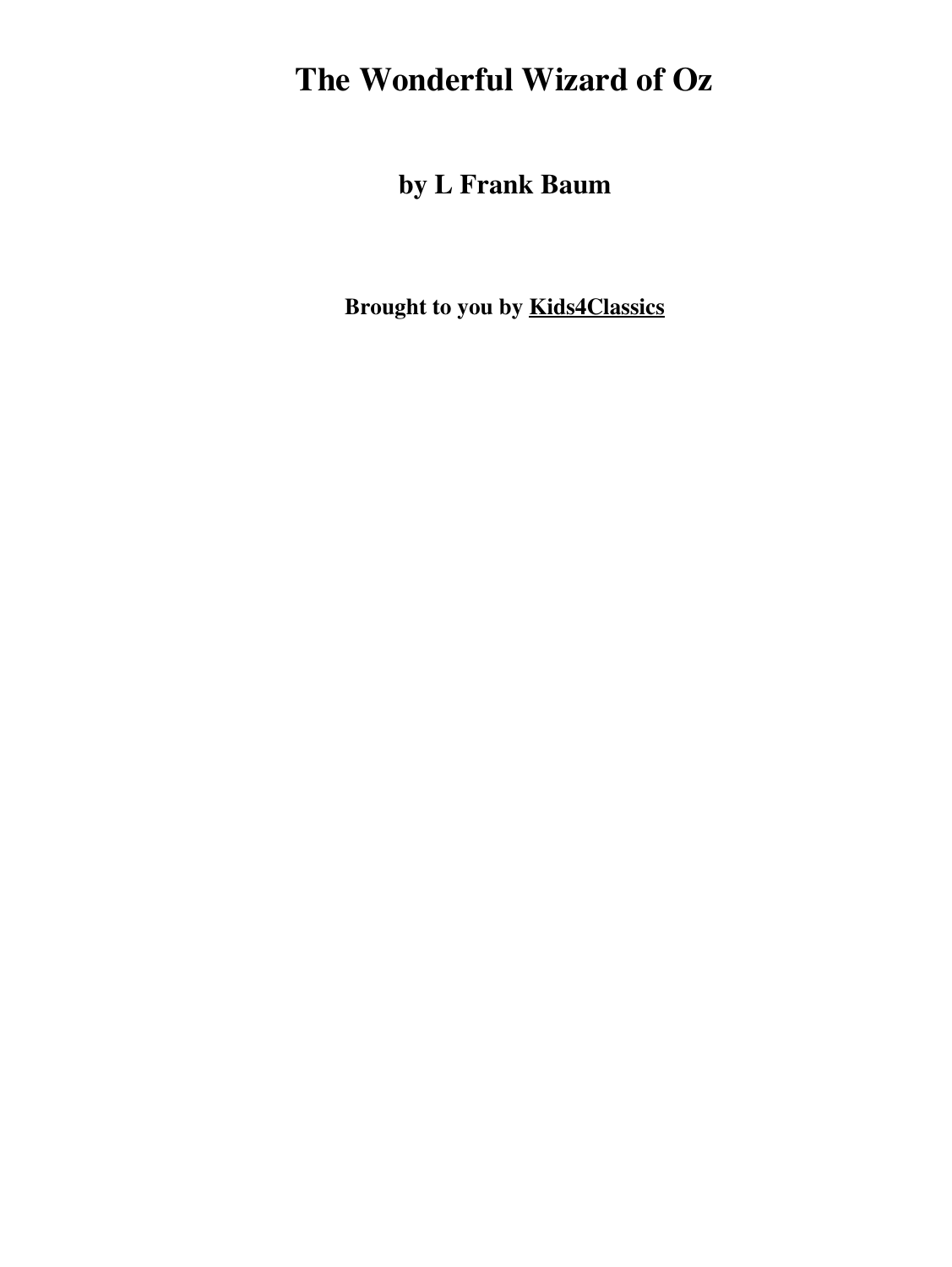## **Table of Contents**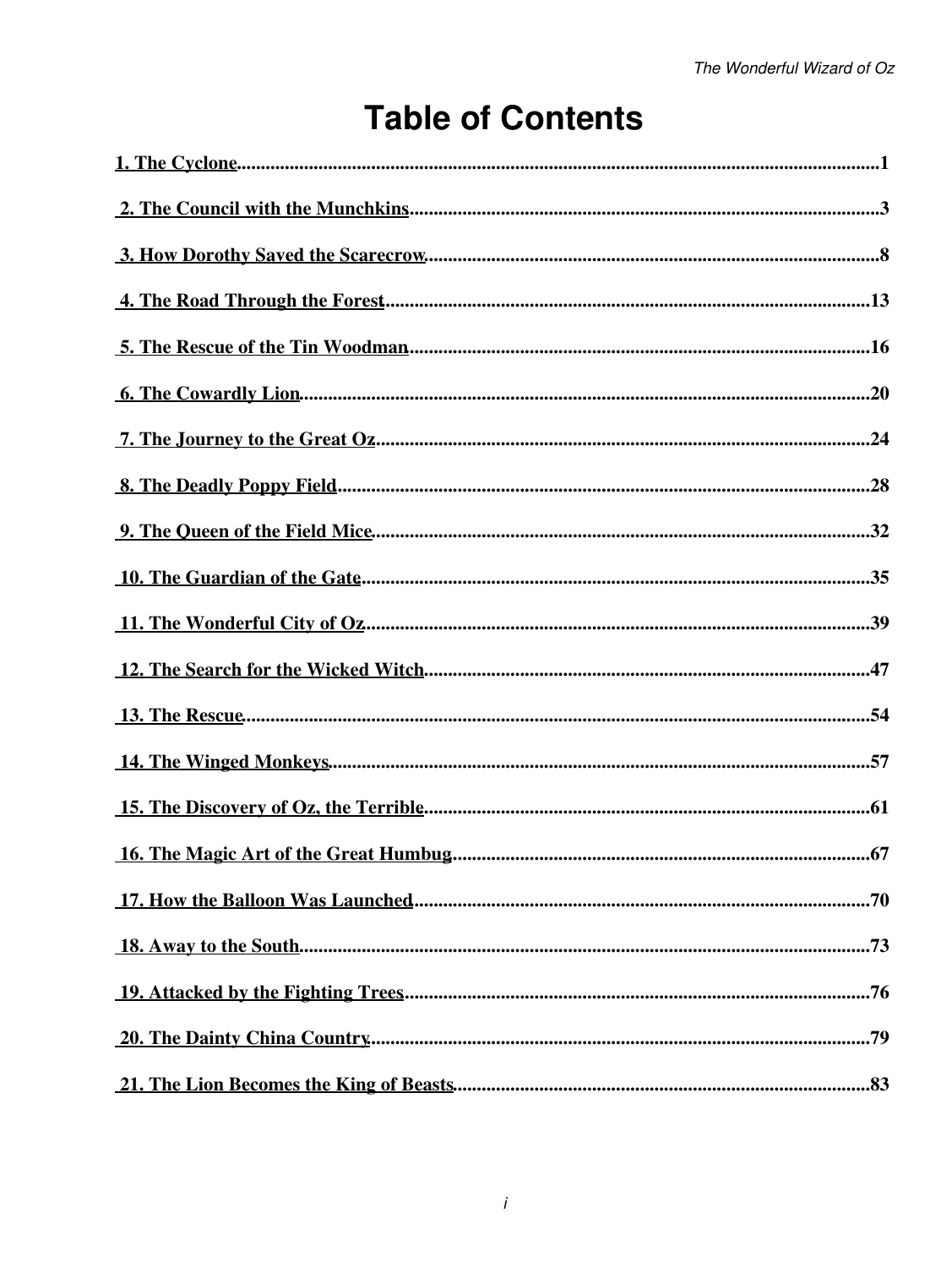## **Table of Contents**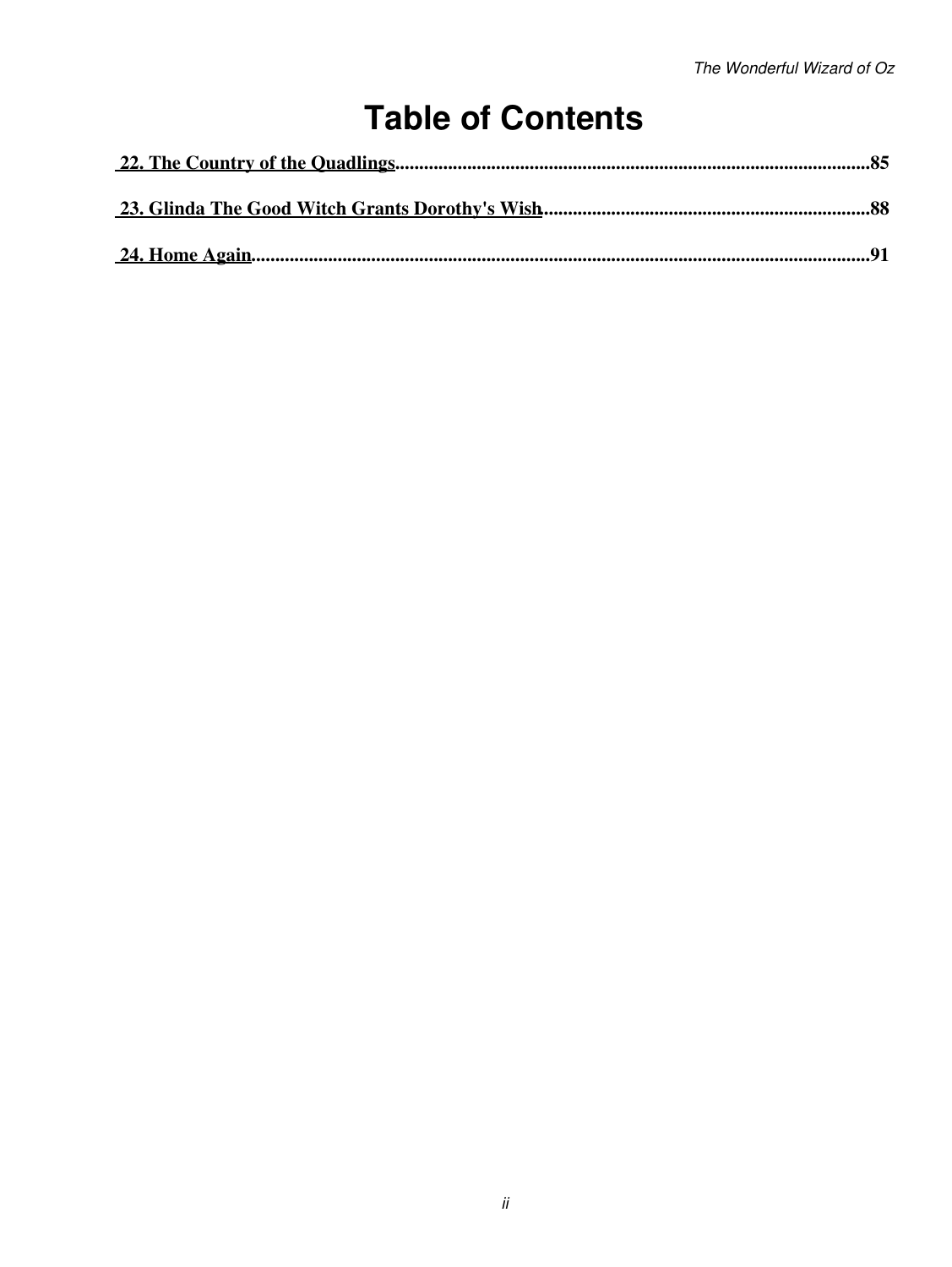# <span id="page-3-0"></span>**1. The Cyclone**

Dorothy lived in the midst of the great Kansas prairies, with Uncle Henry, who was a farmer, and Aunt Em, who was the farmer's wife. Their house was small, for the lumber to build it had to be carried by wagon many miles. There were four walls, a floor and a roof, which made one room; and this room contained a rusty looking cookstove, a cupboard for the dishes, a table, three or four chairs, and the beds. Uncle Henry and Aunt Em had a big bed in one corner, and Dorothy a little bed in another corner. There was no garret at all, and no cellar except a small hole dug in the ground, called a cyclone cellar, where the family could go in case one of those great whirlwinds arose, mighty enough to crush any building in its path. It was reached by a trap door in the middle of the floor, from which a ladder led down into the small, dark hole.

When Dorothy stood in the doorway and looked around, she could see nothing but the great gray prairie on every side. Not a tree nor a house broke the broad sweep of flat country that reached to the edge of the sky in all directions. The sun had baked the plowed land into a gray mass, with little cracks running through it. Even the grass was not green, for the sun had burned the tops of the long blades until they were the same gray color to be seen everywhere. Once the house had been painted, but the sun blistered the paint and the rains washed it away, and now the house was as dull and gray as everything else.

When Aunt Em came there to live she was a young, pretty wife. The sun and wind had changed her, too. They had taken the sparkle from her eyes and left them a sober gray; they had taken the red from her cheeks and lips, and they were gray also. She was thin and gaunt, and never smiled now. When Dorothy, who was an orphan, first came to her, Aunt Em had been so startled by the child's laughter that she would scream and press her hand upon her heart whenever Dorothy's merry voice reached her ears; and she still looked at the little girl with wonder that she could find anything to laugh at.

Uncle Henry never laughed. He worked hard from morning till night and did not know what joy was. He was gray also, from his long beard to his rough boots, and he looked stern and solemn, and rarely spoke.

It was Toto that made Dorothy laugh, and saved her from growing as gray as her other surroundings. Toto was not gray; he was a little black dog, with long silky hair and small black eyes that twinkled merrily on either side of his funny, wee nose. Toto played all day long, and Dorothy played with him, and loved him dearly.

Today, however, they were not playing. Uncle Henry sat upon the doorstep and looked anxiously at the sky, which was even grayer than usual. Dorothy stood in the door with Toto in her arms, and looked at the sky too. Aunt Em was washing the dishes.

From the far north they heard a low wail of the wind, and Uncle Henry and Dorothy could see where the long grass bowed in waves before the coming storm. There now came a sharp whistling in the air from the south, and as they turned their eyes that way they saw ripples in the grass coming from that direction also.

Suddenly Uncle Henry stood up.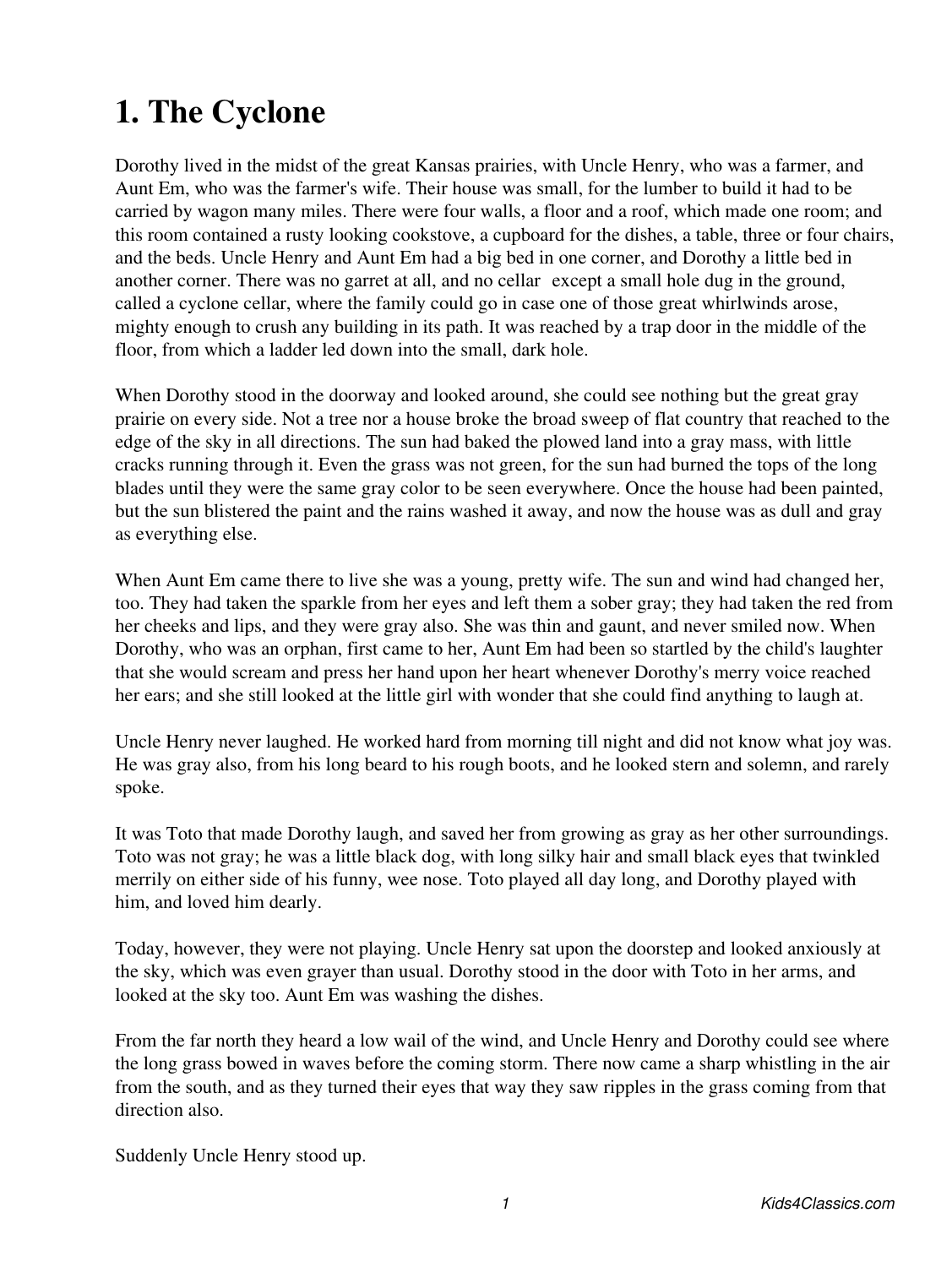### *The Wonderful Wizard of Oz 1. The Cyclone*

"There's a cyclone coming, Em," he called to his wife. "I'll go look after the stock." Then he ran toward the sheds where the cows and horses were kept.

Aunt Em dropped her work and came to the door. One glance told her of the danger close at hand.

"Quick, Dorothy!" she screamed. "Run for the cellar!"

Toto jumped out of Dorothy's arms and hid under the bed, and the girl started to get him. Aunt Em, badly frightened, threw open the trap door in the floor and climbed down the ladder into the small, dark hole. Dorothy caught Toto at last and started to follow her aunt. When she was halfway across the room there came a great shriek from the wind, and the house shook so hard that she lost her footing and sat down suddenly upon the floor.

Then a strange thing happened.

The house whirled around two or three times and rose slowly through the air. Dorothy felt as if she were going up in a balloon.

The north and south winds met where the house stood, and made it the exact center of the cyclone. In the middle of a cyclone the air is generally still, but the great pressure of the wind on every side of the house raised it up higher and higher, until it was at the very top of the cyclone; and there it remained and was carried miles and miles away as easily as you could carry a feather.

It was very dark, and the wind howled horribly around her, but Dorothy found she was riding quite easily. After the first few whirls around, and one other time when the house tipped badly, she felt as if she were being rocked gently, like a baby in a cradle.

Toto did not like it. He ran about the room, now here, now there, barking loudly; but Dorothy sat quite still on the floor and waited to see what would happen.

Once Toto got too near the open trap door, and fell in; and at first the little girl thought she had lost him. But soon she saw one of his ears sticking up through the hole, for the strong pressure of the air was keeping him up so that he could not fall. She crept to the hole, caught Toto by the ear, and dragged him into the room again, afterward closing the trap door so that no more accidents could happen.

Hour after hour passed away, and slowly Dorothy got over her fright; but she felt quite lonely, and the wind shrieked so loudly all about her that she nearly became deaf. At first she had wondered if she would be dashed to pieces when the house fell again; but as the hours passed and nothing terrible happened, she stopped worrying and resolved to wait calmly and see what the future would bring. At last she crawled over the swaying floor to her bed, and lay down upon it; and Toto followed and lay down beside her.

In spite of the swaying of the house and the wailing of the wind, Dorothy soon closed her eyes and fell fast asleep.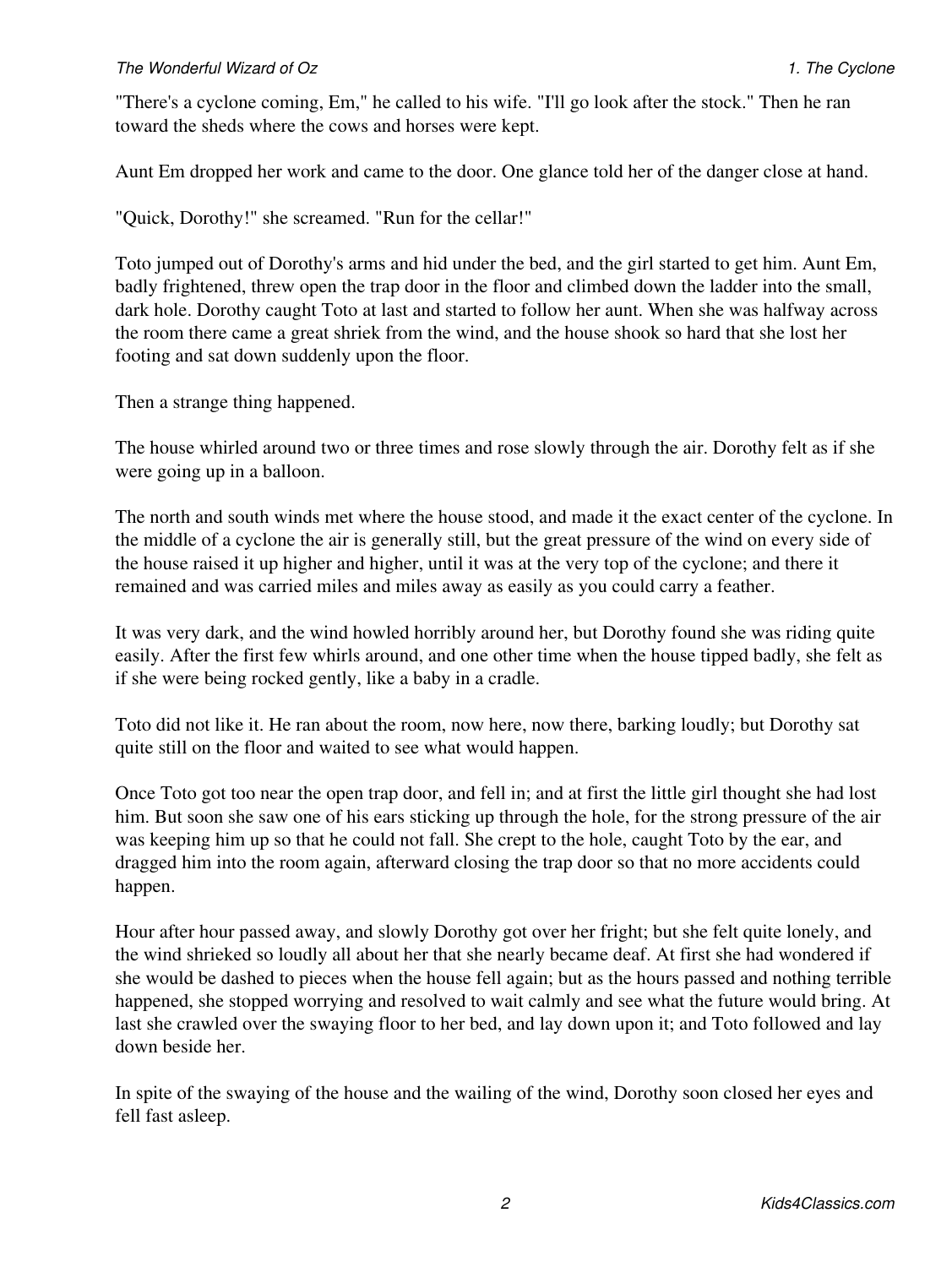# <span id="page-5-0"></span>**2. The Council with the Munchkins**

She was awakened by a shock, so sudden and severe that if Dorothy had not been lying on the soft bed she might have been hurt. As it was, the jar made her catch her breath and wonder what had happened; and Toto put his cold little nose into her face and whined dismally. Dorothy sat up and noticed that the house was not moving; nor was it dark, for the bright sunshine came in at the window, flooding the little room. She sprang from her bed and with Toto at her heels ran and opened the door.

The little girl gave a cry of amazement and looked about her, her eyes growing bigger and bigger at the wonderful sights she saw.

The cyclone had set the house down very gently for a cyclone in the midst of a country of marvelous beauty. There were lovely patches of greensward all about, with stately trees bearing rich and luscious fruits. Banks of gorgeous flowers were on every hand, and birds with rare and brilliant plumage sang and fluttered in the trees and bushes. A little way off was a small brook, rushing and sparkling along between green banks, and murmuring in a voice very grateful to a little girl who had lived so long on the dry, gray prairies.

While she stood looking eagerly at the strange and beautiful sights, she noticed coming toward her a group of the queerest people she had ever seen. They were not as big as the grown folk she had always been used to; but neither were they very small. In fact, they seemed about as tall as Dorothy, who was a well−grown child for her age, although they were, so far as looks go, many years older.

Three were men and one a woman, and all were oddly dressed. They wore round hats that rose to a small point a foot above their heads, with little bells around the brims that tinkled sweetly as they moved. The hats of the men were blue; the little woman's hat was white, and she wore a white gown that hung in pleats from her shoulders. Over it were sprinkled little stars that glistened in the sun like diamonds. The men were dressed in blue, of the same shade as their hats, and wore well−polished boots with a deep roll of blue at the tops. The men, Dorothy thought, were about as old as Uncle Henry, for two of them had beards. But the little woman was doubtless much older. Her face was covered with wrinkles, her hair was nearly white, and she walked rather stiffly.

When these people drew near the house where Dorothy was standing in the doorway, they paused and whispered among themselves, as if afraid to come farther. But the little old woman walked up to Dorothy, made a low bow and said, in a sweet voice:

"You are welcome, most noble Sorceress, to the land of the Munchkins. We are so grateful to you for having killed the Wicked Witch of the East, and for setting our people free from bondage."

Dorothy listened to this speech with wonder. What could the little woman possibly mean by calling her a sorceress, and saying she had killed the Wicked Witch of the East? Dorothy was an innocent, harmless little girl, who had been carried by a cyclone many miles from home; and she had never killed anything in all her life.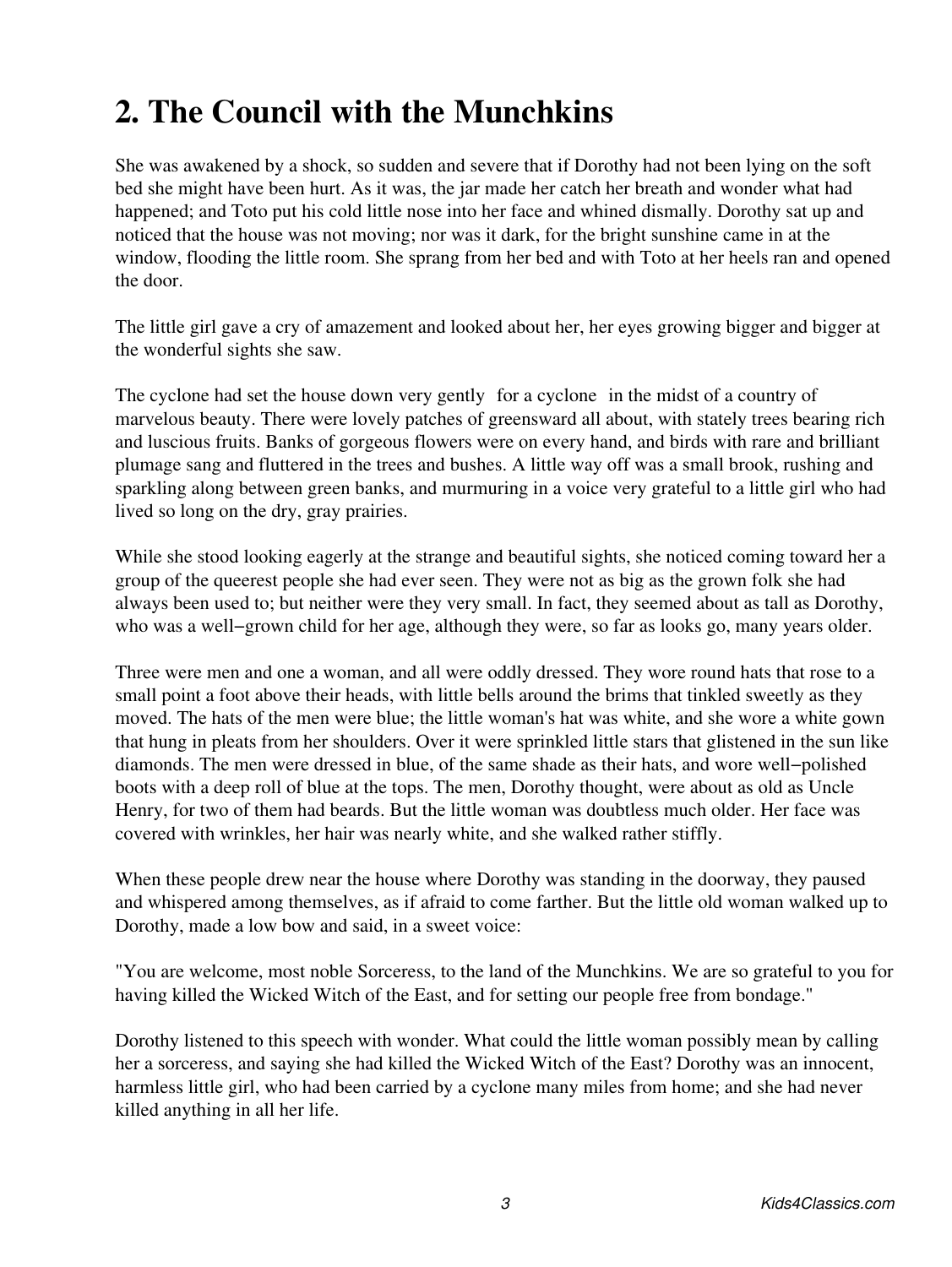But the little woman evidently expected her to answer; so Dorothy said, with hesitation, "You are very kind, but there must be some mistake. I have not killed anything."

"Your house did, anyway," replied the little old woman, with a laugh, "and that is the same thing. See!" she continued, pointing to the corner of the house. "There are her two feet, still sticking out from under a block of wood."

Dorothy looked, and gave a little cry of fright. There, indeed, just under the corner of the great beam the house rested on, two feet were sticking out, shod in silver shoes with pointed toes.

"Oh, dear! Oh, dear!" cried Dorothy, clasping her hands together in dismay. "The house must have fallen on her. Whatever shall we do?"

"There is nothing to be done," said the little woman calmly.

"But who was she?" asked Dorothy.

"She was the Wicked Witch of the East, as I said," answered the little woman. "She has held all the Munchkins in bondage for many years, making them slave for her night and day. Now they are all set free, and are grateful to you for the favor."

"Who are the Munchkins?" inquired Dorothy.

"They are the people who live in this land of the East where the Wicked Witch ruled."

"Are you a Munchkin?" asked Dorothy.

"No, but I am their friend, although I live in the land of the North. When they saw the Witch of the East was dead the Munchkins sent a swift messenger to me, and I came at once. I am the Witch of the North."

"Oh, gracious!" cried Dorothy. "Are you a real witch?"

"Yes, indeed," answered the little woman. "But I am a good witch, and the people love me. I am not as powerful as the Wicked Witch was who ruled here, or I should have set the people free myself."

"But I thought all witches were wicked," said the girl, who was half frightened at facing a real witch. "Oh, no, that is a great mistake. There were only four witches in all the Land of Oz, and two of them, those who live in the North and the South, are good witches. I know this is true, for I am one of them myself, and cannot be mistaken. Those who dwelt in the East and the West were, indeed, wicked witches; but now that you have killed one of them, there is but one Wicked Witch in all the Land of Oz the one who lives in the West."

"But," said Dorothy, after a moment's thought, "Aunt Em has told me that the witches were all dead years and years ago."

"Who is Aunt Em?" inquired the little old woman.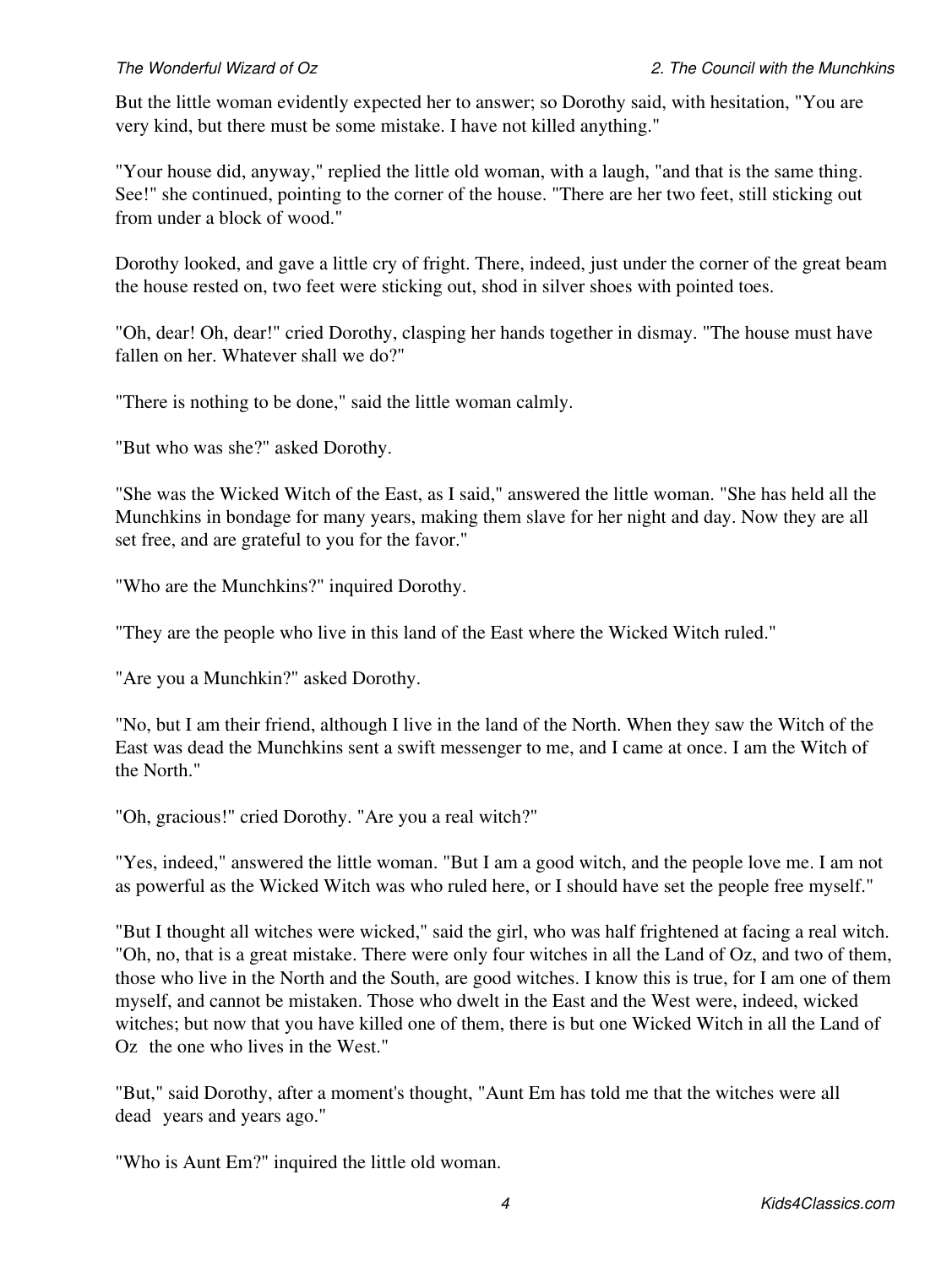"She is my aunt who lives in Kansas, where I came from."

The Witch of the North seemed to think for a time, with her head bowed and her eyes upon the ground. Then she looked up and said, "I do not know where Kansas is, for I have never heard that country mentioned before. But tell me, is it a civilized country?"

"Oh, yes," replied Dorothy.

"Then that accounts for it. In the civilized countries I believe there are no witches left, nor wizards, nor sorceresses, nor magicians. But, you see, the Land of Oz has never been civilized, for we are cut off from all the rest of the world. Therefore we still have witches and wizards amongst us."

"Who are the wizards?" asked Dorothy.

"Oz himself is the Great Wizard," answered the Witch, sinking her voice to a whisper. "He is more powerful than all the rest of us together. He lives in the City of Emeralds."

Dorothy was going to ask another question, but just then the Munchkins, who had been standing silently by, gave a loud shout and pointed to the corner of the house where the Wicked Witch had been lying.

"What is it?" asked the little old woman, and looked, and began to laugh. The feet of the dead Witch had disappeared entirely, and nothing was left but the silver shoes.

"She was so old," explained the Witch of the North, "that she dried up quickly in the sun. That is the end of her. But the silver shoes are yours, and you shall have them to wear." She reached down and picked up the shoes, and after shaking the dust out of them handed them to Dorothy.

"The Witch of the East was proud of those silver shoes," said one of the Munchkins, "and there is some charm connected with them; but what it is we never knew."

Dorothy carried the shoes into the house and placed them on the table. Then she came out again to the Munchkins and said:

"I am anxious to get back to my aunt and uncle, for I am sure they will worry about me. Can you help me find my way?"

The Munchkins and the Witch first looked at one another, and then at Dorothy, and then shook their heads.

"At the East, not far from here," said one, "there is a great desert, and none could live to cross it."

"It is the same at the South," said another, "for I have been there and seen it. The South is the country of the Quadlings."

"I am told," said the third man, "that it is the same at the West. And that country, where the Winkies live, is ruled by the Wicked Witch of the West, who would make you her slave if you passed her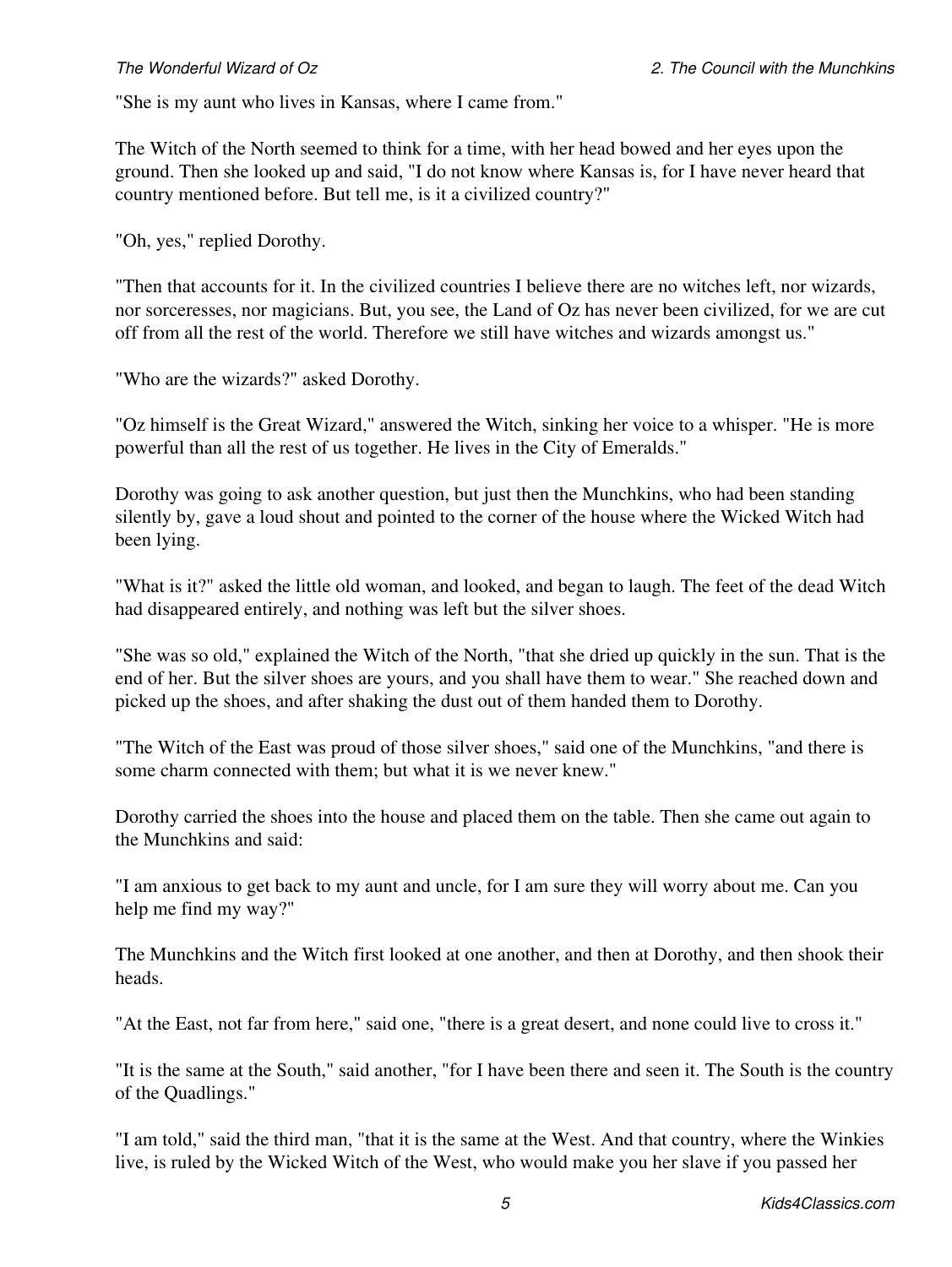way."

"The North is my home," said the old lady, "and at its edge is the same great desert that surrounds this Land of Oz. I'm afraid, my dear, you will have to live with us."

Dorothy began to sob at this, for she felt lonely among all these strange people. Her tears seemed to grieve the kind−hearted Munchkins, for they immediately took out their handkerchiefs and began to weep also. As for the little old woman, she took off her cap and balanced the point on the end of her nose, while she counted "One, two, three" in a solemn voice. At once the cap changed to a slate, on which was written in big, white chalk marks:

### "LET DOROTHY GO TO THE CITY OF EMERALDS"

The little old woman took the slate from her nose, and having read the words on it, asked, "Is your name Dorothy, my dear?"

"Yes," answered the child, looking up and drying her tears.

"Then you must go to the City of Emeralds. Perhaps Oz will help you."

"Where is this city?" asked Dorothy.

"It is exactly in the center of the country, and is ruled by Oz, the Great Wizard I told you of."

"Is he a good man?" inquired the girl anxiously.

"He is a good Wizard. Whether he is a man or not I cannot tell, for I have never seen him."

"How can I get there?" asked Dorothy.

"You must walk. It is a long journey, through a country that is sometimes pleasant and sometimes dark and terrible. However, I will use all the magic arts I know of to keep you from harm."

"Won't you go with me?" pleaded the girl, who had begun to look upon the little old woman as her only friend.

"No, I cannot do that," she replied, "but I will give you my kiss, and no one will dare injure a person who has been kissed by the Witch of the North."

She came close to Dorothy and kissed her gently on the forehead. Where her lips touched the girl they left a round, shining mark, as Dorothy found out soon after.

"The road to the City of Emeralds is paved with yellow brick," said the Witch, "so you cannot miss it. When you get to Oz do not be afraid of him, but tell your story and ask him to help you. Good−bye, my dear."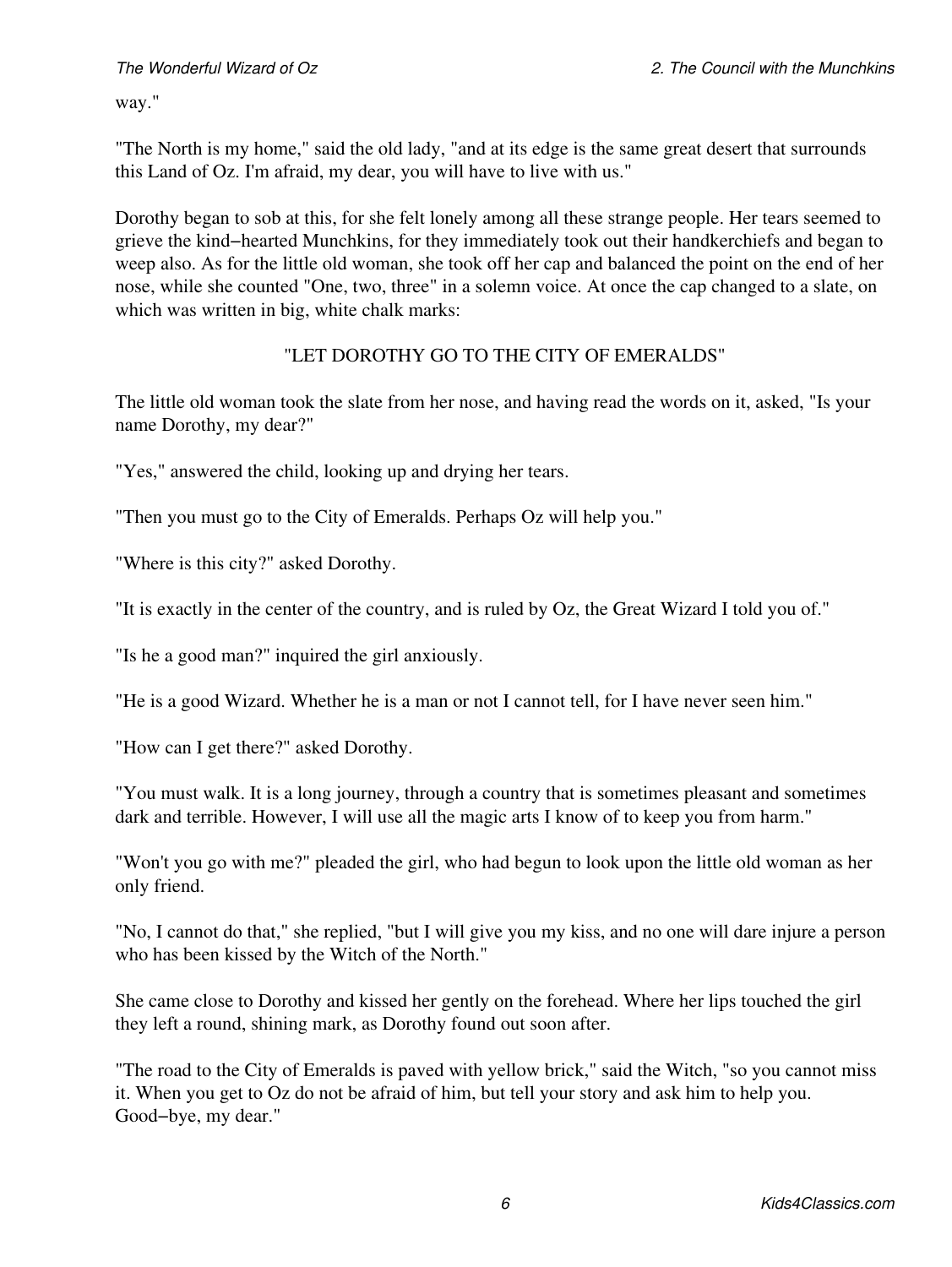The three Munchkins bowed low to her and wished her a pleasant journey, after which they walked away through the trees. The Witch gave Dorothy a friendly little nod, whirled around on her left heel three times, and straightway disappeared, much to the surprise of little Toto, who barked after her loudly enough when she had gone, because he had been afraid even to growl while she stood by.

But Dorothy, knowing her to be a witch, had expected her to disappear in just that way, and was not surprised in the least.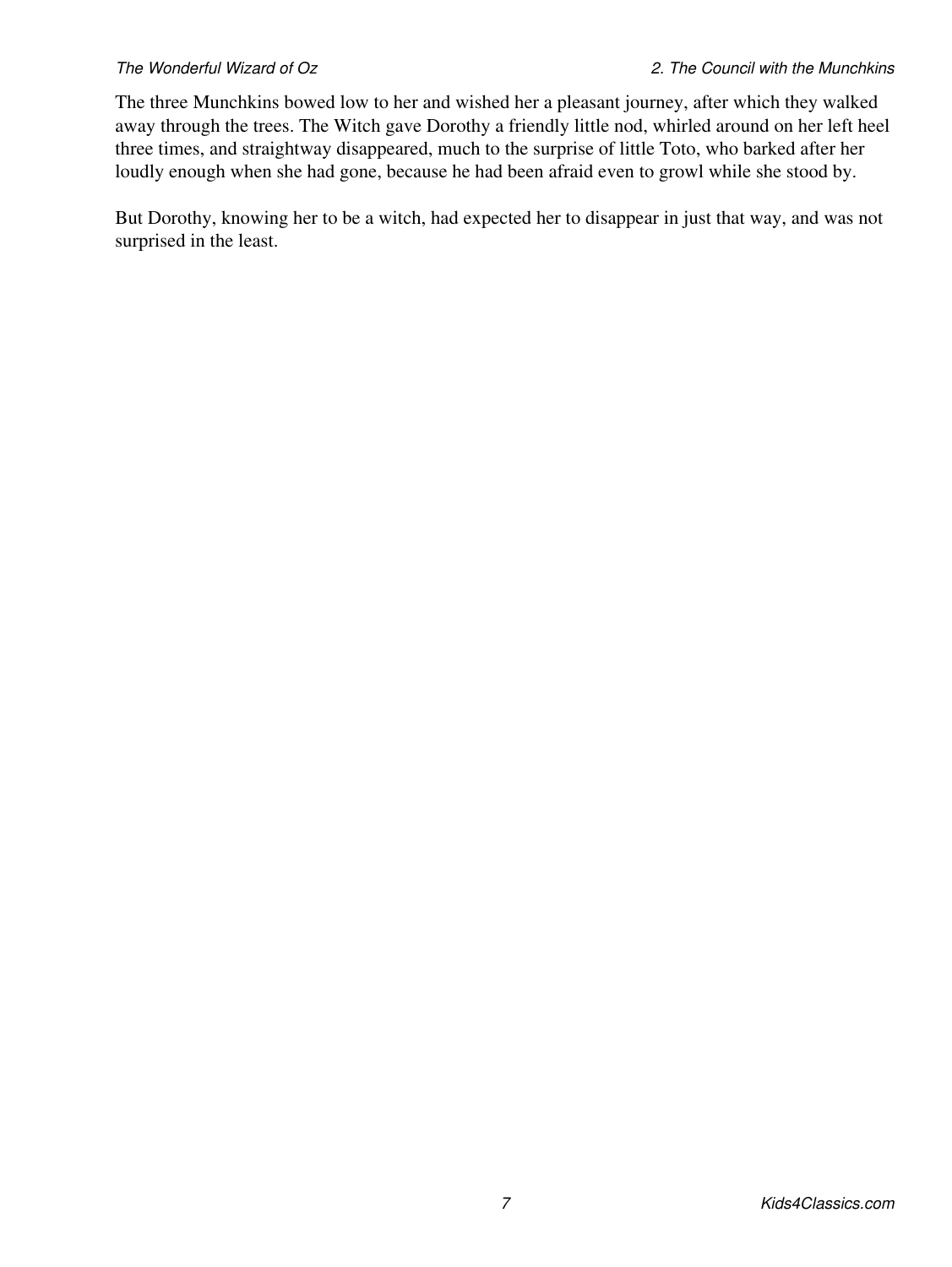## <span id="page-10-0"></span>**3. How Dorothy Saved the Scarecrow**

When Dorothy was left alone she began to feel hungry. So she went to the cupboard and cut herself some bread, which she spread with butter. She gave some to Toto, and taking a pail from the shelf she carried it down to the little brook and filled it with clear, sparkling water. Toto ran over to the trees and began to bark at the birds sitting there. Dorothy went to get him, and saw such delicious fruit hanging from the branches that she gathered some of it, finding it just what she wanted to help out her breakfast.

Then she went back to the house, and having helped herself and Toto to a good drink of the cool, clear water, she set about making ready for the journey to the City of Emeralds.

Dorothy had only one other dress, but that happened to be clean and was hanging on a peg beside her bed. It was gingham, with checks of white and blue; and although the blue was somewhat faded with many washings, it was still a pretty frock. The girl washed herself carefully, dressed herself in the clean gingham, and tied her pink sunbonnet on her head. She took a little basket and filled it with bread from the cupboard, laying a white cloth over the top. Then she looked down at her feet and noticed how old and worn her shoes were.

"They surely will never do for a long journey, Toto," she said. And Toto looked up into her face with his little black eyes and wagged his tail to show he knew what she meant.

At that moment Dorothy saw lying on the table the silver shoes that had belonged to the Witch of the East.

"I wonder if they will fit me," she said to Toto. "They would be just the thing to take a long walk in, for they could not wear out."

She took off her old leather shoes and tried on the silver ones, which fitted her as well as if they had been made for her.

Finally she picked up her basket.

"Come along, Toto," she said. "We will go to the Emerald City and ask the Great Oz how to get back to Kansas again."

She closed the door, locked it, and put the key carefully in the pocket of her dress. And so, with Toto trotting along soberly behind her, she started on her journey.

There were several roads near by, but it did not take her long to find the one paved with yellow bricks. Within a short time she was walking briskly toward the Emerald City, her silver shoes tinkling merrily on the hard, yellow road−bed. The sun shone bright and the birds sang sweetly, and Dorothy did not feel nearly so bad as you might think a little girl would who had been suddenly whisked away from her own country and set down in the midst of a strange land.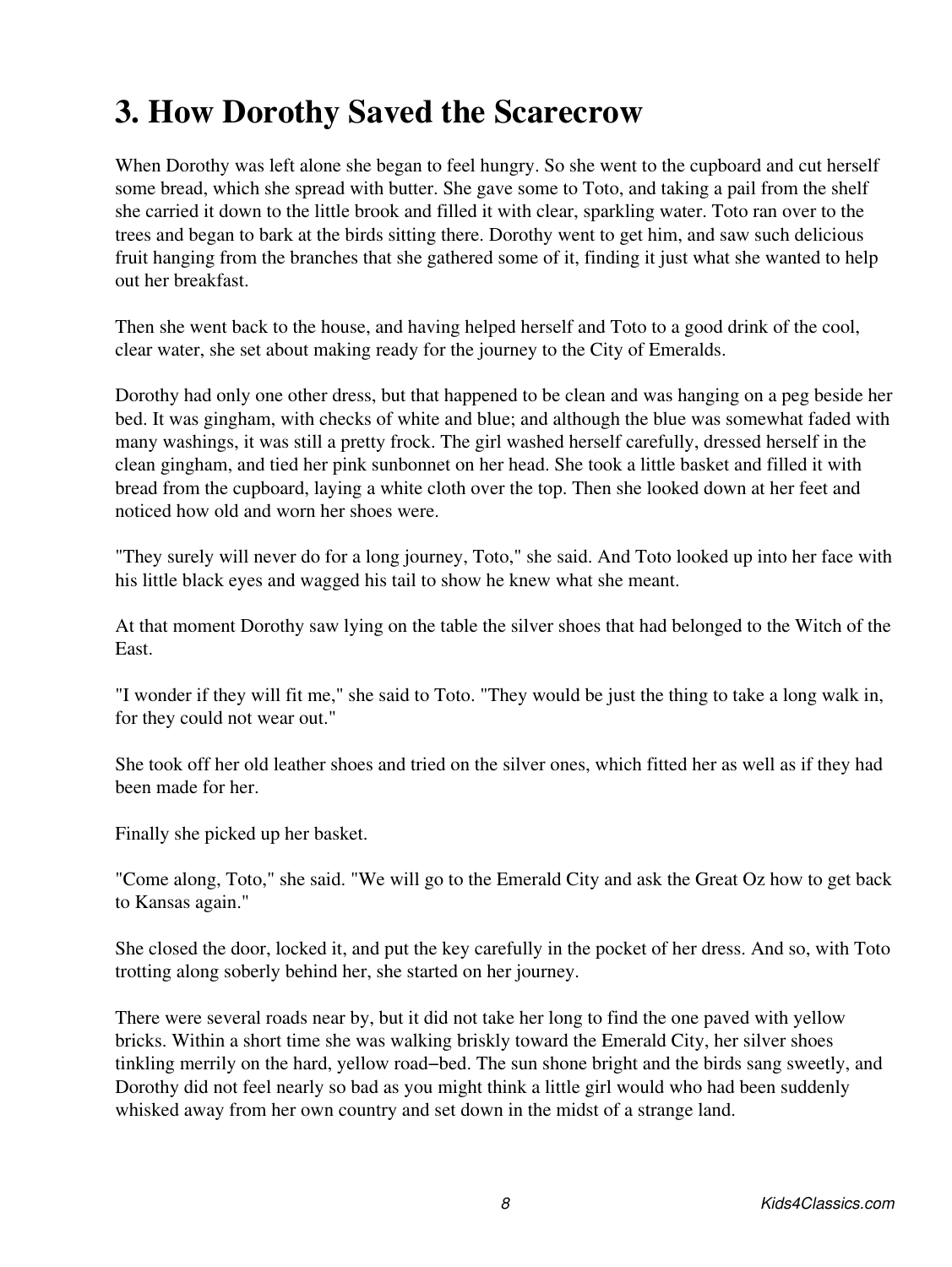She was surprised, as she walked along, to see how pretty the country was about her. There were neat fences at the sides of the road, painted a dainty blue color, and beyond them were fields of grain and vegetables in abundance. Evidently the Munchkins were good farmers and able to raise large crops. Once in a while she would pass a house, and the people came out to look at her and bow low as she went by; for everyone knew she had been the means of destroying the Wicked Witch and setting them free from bondage. The houses of the Munchkins were odd−looking dwellings, for each was round, with a big dome for a roof. All were painted blue, for in this country of the East blue was the favorite color.

Toward evening, when Dorothy was tired with her long walk and began to wonder where she should pass the night, she came to a house rather larger than the rest. On the green lawn before it many men and women were dancing. Five little fiddlers played as loudly as possible, and the people were laughing and singing, while a big table near by was loaded with delicious fruits and nuts, pies and cakes, and many other good things to eat.

The people greeted Dorothy kindly, and invited her to supper and to pass the night with them; for this was the home of one of the richest Munchkins in the land, and his friends were gathered with him to celebrate their freedom from the bondage of the Wicked Witch.

Dorothy ate a hearty supper and was waited upon by the rich Munchkin himself, whose name was Boq. Then she sat upon a settee and watched the people dance.

When Boq saw her silver shoes he said, "You must be a great sorceress."

"Why?" asked the girl.

"Because you wear silver shoes and have killed the Wicked Witch. Besides, you have white in your frock, and only witches and sorceresses wear white."

"My dress is blue and white checked," said Dorothy, smoothing out the wrinkles in it.

"It is kind of you to wear that," said Boq. "Blue is the color of the Munchkins, and white is the witch color. So we know you are a friendly witch."

Dorothy did not know what to say to this, for all the people seemed to think her a witch, and she knew very well she was only an ordinary little girl who had come by the chance of a cyclone into a strange land.

When she had tired watching the dancing, Boq led her into the house, where he gave her a room with a pretty bed in it. The sheets were made of blue cloth, and Dorothy slept soundly in them till morning, with Toto curled up on the blue rug beside her.

She ate a hearty breakfast, and watched a wee Munchkin baby, who played with Toto and pulled his tail and crowed and laughed in a way that greatly amused Dorothy. Toto was a fine curiosity to all the people, for they had never seen a dog before.

"How far is it to the Emerald City?" the girl asked.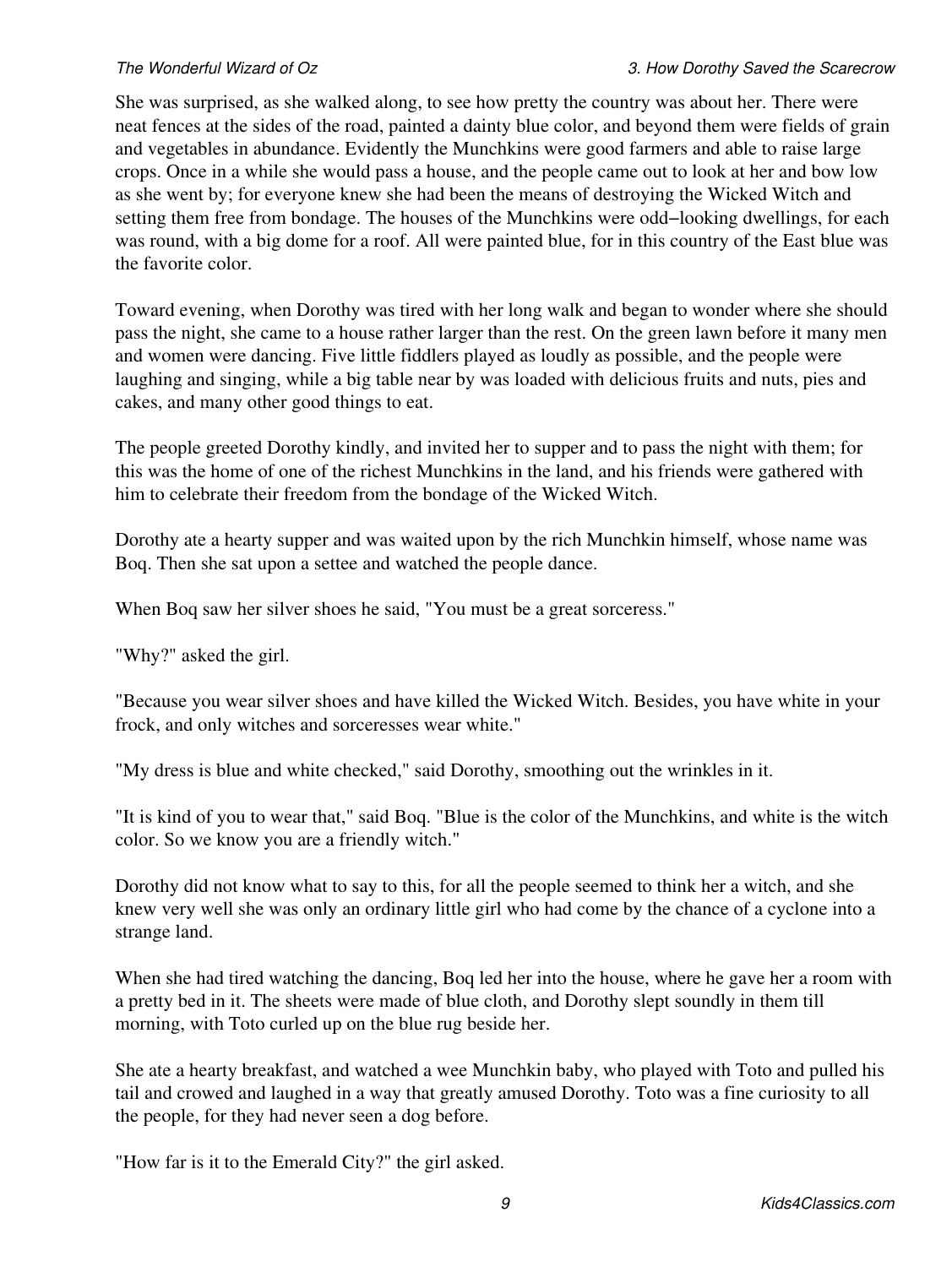"I do not know," answered Boq gravely, "for I have never been there. It is better for people to keep away from Oz, unless they have business with him. But it is a long way to the Emerald City, and it will take you many days. The country here is rich and pleasant, but you must pass through rough and dangerous places before you reach the end of your journey."

This worried Dorothy a little, but she knew that only the Great Oz could help her get to Kansas again, so she bravely resolved not to turn back.

She bade her friends good−bye, and again started along the road of yellow brick. When she had gone several miles she thought she would stop to rest, and so climbed to the top of the fence beside the road and sat down. There was a great cornfield beyond the fence, and not far away she saw a Scarecrow, placed high on a pole to keep the birds from the ripe corn.

Dorothy leaned her chin upon her hand and gazed thoughtfully at the Scarecrow. Its head was a small sack stuffed with straw, with eyes, nose, and mouth painted on it to represent a face. An old, pointed blue hat, that had belonged to some Munchkin, was perched on his head, and the rest of the figure was a blue suit of clothes, worn and faded, which had also been stuffed with straw. On the feet were some old boots with blue tops, such as every man wore in this country, and the figure was raised above the stalks of corn by means of the pole stuck up its back.

While Dorothy was looking earnestly into the queer, painted face of the Scarecrow, she was surprised to see one of the eyes slowly wink at her. She thought she must have been mistaken at first, for none of the scarecrows in Kansas ever wink; but presently the figure nodded its head to her in a friendly way. Then she climbed down from the fence and walked up to it, while Toto ran around the pole and barked.

"Good day," said the Scarecrow, in a rather husky voice.

"Did you speak?" asked the girl, in wonder.

"Certainly," answered the Scarecrow. "How do you do?"

"I'm pretty well, thank you," replied Dorothy politely. "How do you do?"

"I'm not feeling well," said the Scarecrow, with a smile, "for it is very tedious being perched up here night and day to scare away crows."

"Can't you get down?" asked Dorothy.

"No, for this pole is stuck up my back. If you will please take away the pole I shall be greatly obliged to you."

Dorothy reached up both arms and lifted the figure off the pole, for, being stuffed with straw, it was quite light.

"Thank you very much," said the Scarecrow, when he had been set down on the ground. "I feel like a new man."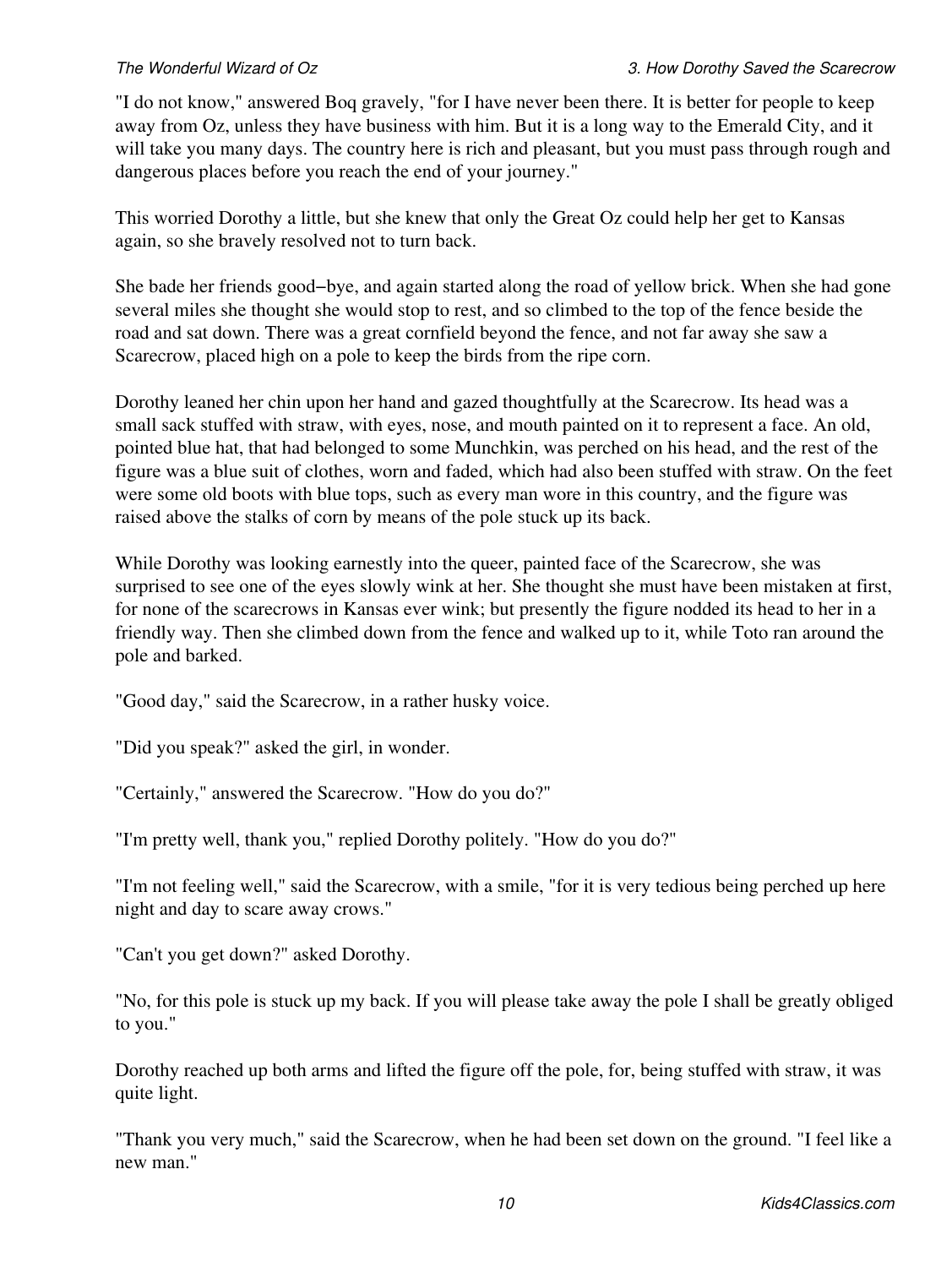Dorothy was puzzled at this, for it sounded queer to hear a stuffed man speak, and to see him bow and walk along beside her.

"Who are you?" asked the Scarecrow when he had stretched himself and yawned. "And where are you going?"

"My name is Dorothy," said the girl, "and I am going to the Emerald City, to ask the Great Oz to send me back to Kansas."

"Where is the Emerald City?" he inquired. "And who is Oz?"

"Why, don't you know?" she returned, in surprise.

"No, indeed. I don't know anything. You see, I am stuffed, so I have no brains at all," he answered sadly.

"Oh," said Dorothy, "I'm awfully sorry for you."

"Do you think," he asked, "if I go to the Emerald City with you, that Oz would give me some brains?"

"I cannot tell," she returned, "but you may come with me, if you like. If Oz will not give you any brains you will be no worse off than you are now."

"That is true," said the Scarecrow. "You see," he continued confidentially, "I don't mind my legs and arms and body being stuffed, because I cannot get hurt. If anyone treads on my toes or sticks a pin into me, it doesn't matter, for I can't feel it. But I do not want people to call me a fool, and if my head stays stuffed with straw instead of with brains, as yours is, how am I ever to know anything?"

"I understand how you feel," said the little girl, who was truly sorry for him. "If you will come with me I'll ask Oz to do all he can for you."

"Thank you," he answered gratefully.

They walked back to the road. Dorothy helped him over the fence, and they started along the path of yellow brick for the Emerald City.

Toto did not like this addition to the party at first. He smelled around the stuffed man as if he suspected there might be a nest of rats in the straw, and he often growled in an unfriendly way at the Scarecrow.

"Don't mind Toto," said Dorothy to her new friend. "He never bites."

"Oh, I'm not afraid," replied the Scarecrow. "He can't hurt the straw. Do let me carry that basket for you. I shall not mind it, for I can't get tired. I'll tell you a secret," he continued, as he walked along. "There is only one thing in the world I am afraid of."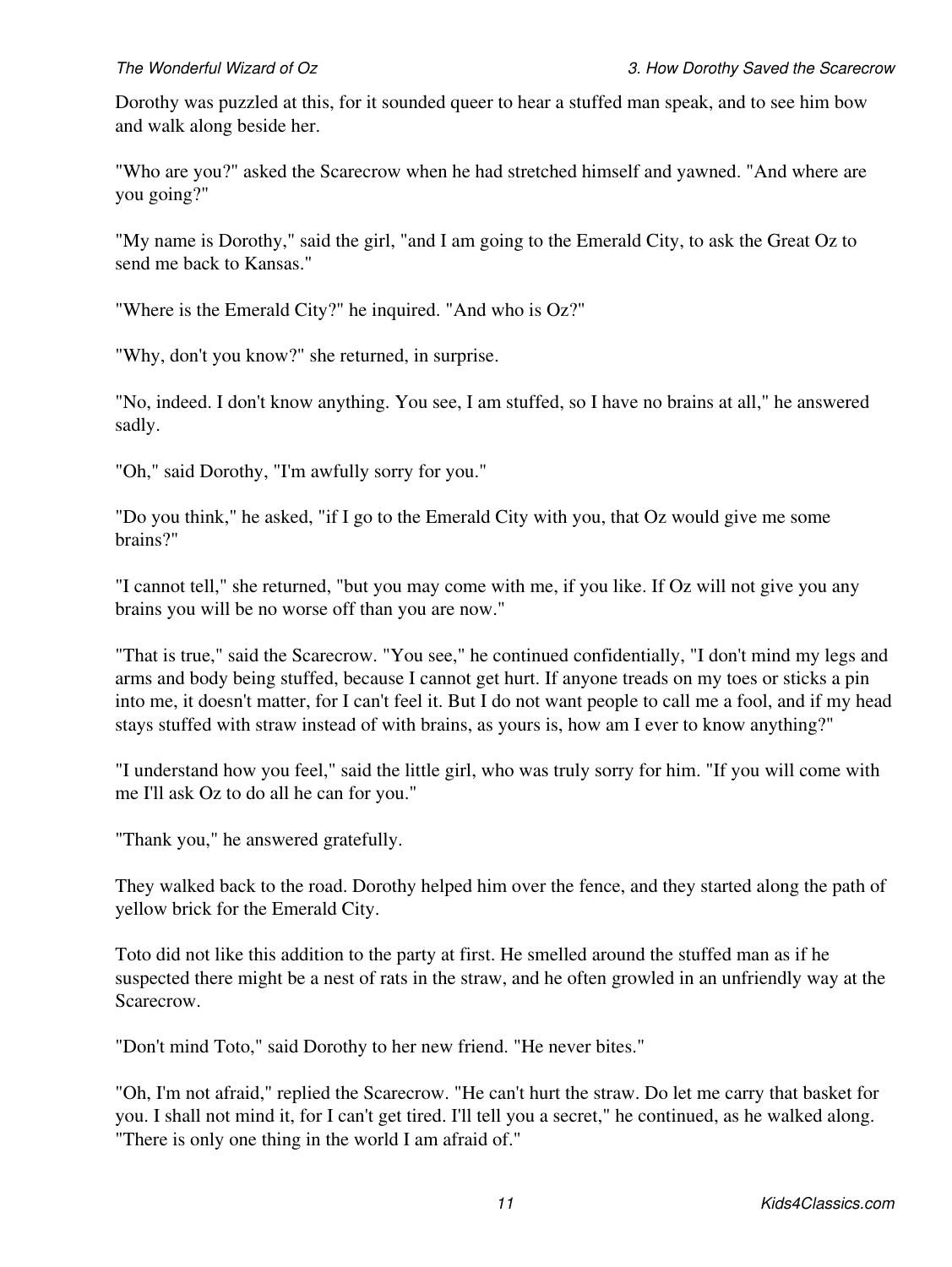"What is that?" asked Dorothy; "the Munchkin farmer who made you?"

"No," answered the Scarecrow; "it's a lighted match."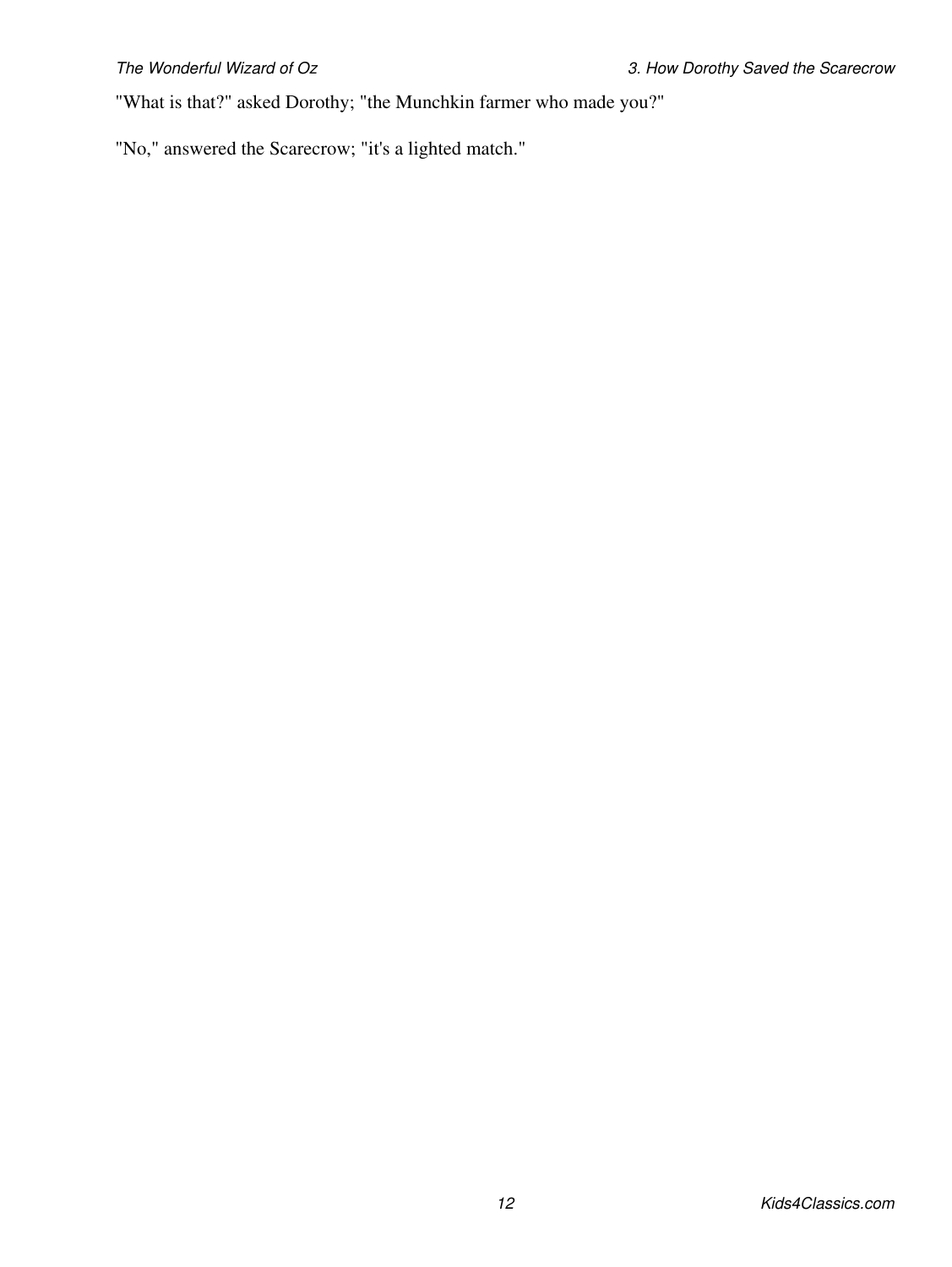# <span id="page-15-0"></span>**4. The Road Through the Forest**

After a few hours the road began to be rough, and the walking grew so difficult that the Scarecrow often stumbled over the yellow bricks, which were here very uneven. Sometimes, indeed, they were broken or missing altogether, leaving holes that Toto jumped across and Dorothy walked around. As for the Scarecrow, having no brains, he walked straight ahead, and so stepped into the holes and fell at full length on the hard bricks. It never hurt him, however, and Dorothy would pick him up and set him upon his feet again, while he joined her in laughing merrily at his own mishap.

The farms were not nearly so well cared for here as they were farther back. There were fewer houses and fewer fruit trees, and the farther they went the more dismal and lonesome the country became.

At noon they sat down by the roadside, near a little brook, and Dorothy opened her basket and got out some bread. She offered a piece to the Scarecrow, but he refused.

"I am never hungry," he said, "and it is a lucky thing I am not, for my mouth is only painted, and if I should cut a hole in it so I could eat, the straw I am stuffed with would come out, and that would spoil the shape of my head."

Dorothy saw at once that this was true, so she only nodded and went on eating her bread.

"Tell me something about yourself and the country you came from," said the Scarecrow, when she had finished her dinner. So she told him all about Kansas, and how gray everything was there, and how the cyclone had carried her to this queer Land of Oz.

The Scarecrow listened carefully, and said, "I cannot understand why you should wish to leave this beautiful country and go back to the dry, gray place you call Kansas."

"That is because you have no brains" answered the girl. "No matter how dreary and gray our homes are, we people of flesh and blood would rather live there than in any other country, be it ever so beautiful. There is no place like home."

The Scarecrow sighed.

"Of course I cannot understand it," he said. "If your heads were stuffed with straw, like mine, you would probably all live in the beautiful places, and then Kansas would have no people at all. It is fortunate for Kansas that you have brains."

"Won't you tell me a story, while we are resting?" asked the child.

The Scarecrow looked at her reproachfully, and answered:

"My life has been so short that I really know nothing whatever. I was only made day before yesterday. What happened in the world before that time is all unknown to me. Luckily, when the farmer made my head, one of the first things he did was to paint my ears, so that I heard what was going on. There was another Munchkin with him, and the first thing I heard was the farmer saying,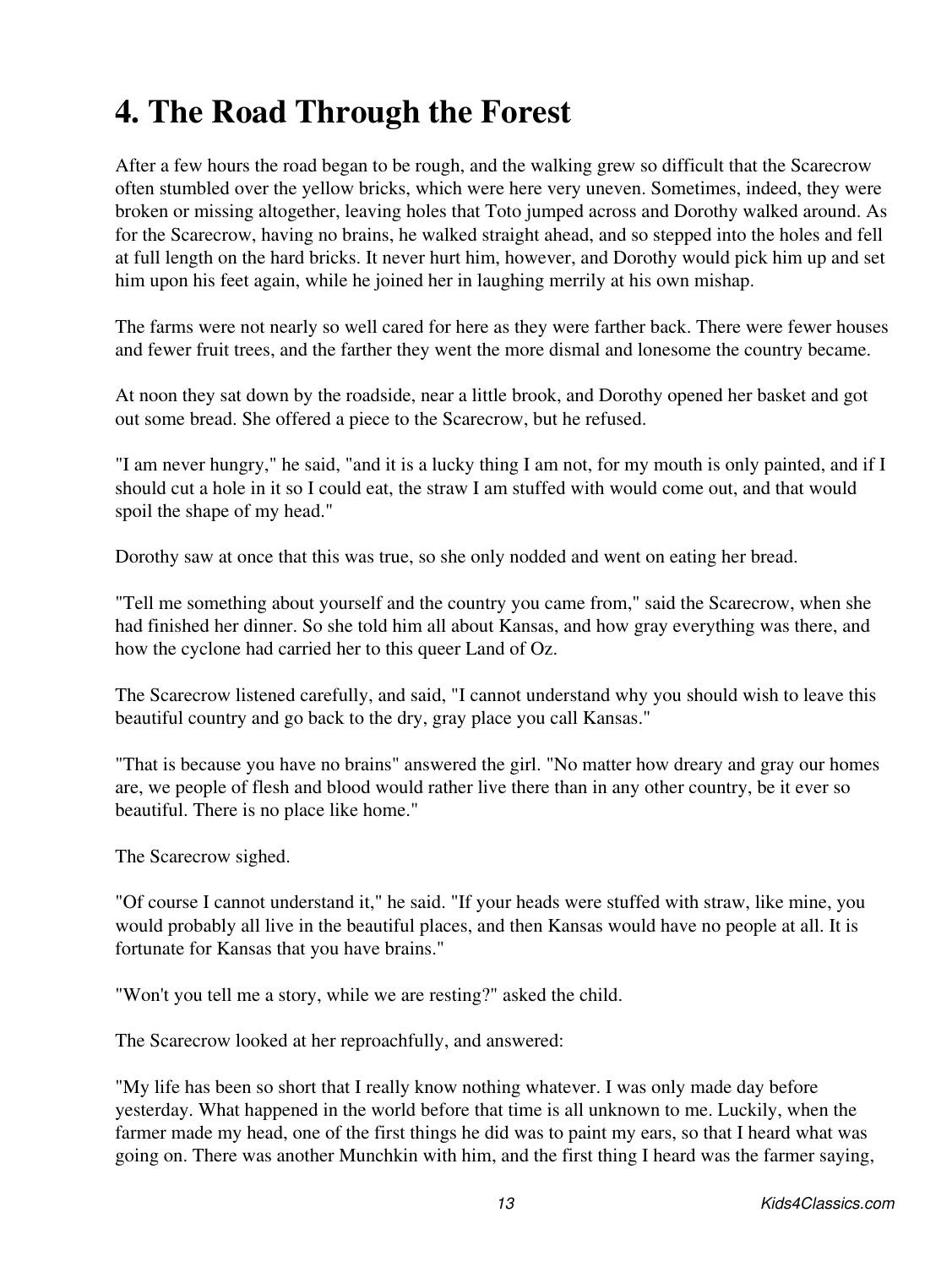`How do you like those ears?'

"`They aren't straight,'" answered the other.

"'Never mind,"' said the farmer. "'They are ears just the same,"' which was true enough.

"`Now I'll make the eyes,'" said the farmer. So he painted my right eye, and as soon as it was finished I found myself looking at him and at everything around me with a great deal of curiosity, for this was my first glimpse of the world.

"`That's a rather pretty eye,'" remarked the Munchkin who was watching the farmer. "`Blue paint is just the color for eyes.'

"`I think I'll make the other a little bigger,'" said the farmer. And when the second eye was done I could see much better than before. Then he made my nose and my mouth. But I did not speak, because at that time I didn't know what a mouth was for. I had the fun of watching them make my body and my arms and legs; and when they fastened on my head, at last, I felt very proud, for I thought I was just as good a man as anyone.

"`This fellow will scare the crows fast enough,' said the farmer. `He looks just like a man.'

"`Why, he is a man,' said the other, and I quite agreed with him. The farmer carried me under his arm to the cornfield, and set me up on a tall stick, where you found me. He and his friend soon after walked away and left me alone.

"I did not like to be deserted this way. So I tried to walk after them. But my feet would not touch the ground, and I was forced to stay on that pole. It was a lonely life to lead, for I had nothing to think of, having been made such a little while before. Many crows and other birds flew into the cornfield, but as soon as they saw me they flew away again, thinking I was a Munchkin; and this pleased me and made me feel that I was quite an important person. By and by an old crow flew near me, and after looking at me carefully he perched upon my shoulder and said:

"`I wonder if that farmer thought to fool me in this clumsy manner. Any crow of sense could see that you are only stuffed with straw.' Then he hopped down at my feet and ate all the corn he wanted. The other birds, seeing he was not harmed by me, came to eat the corn too, so in a short time there was a great flock of them about me.

"I felt sad at this, for it showed I was not such a good Scarecrow after all; but the old crow comforted me, saying, `If you only had brains in your head you would be as good a man as any of them, and a better man than some of them. Brains are the only things worth having in this world, no matter whether one is a crow or a man.'

"After the crows had gone I thought this over, and decided I would try hard to get some brains. By good luck you came along and pulled me off the stake, and from what you say I am sure the Great Oz will give me brains as soon as we get to the Emerald City."

"I hope so," said Dorothy earnestly, "since you seem anxious to have them."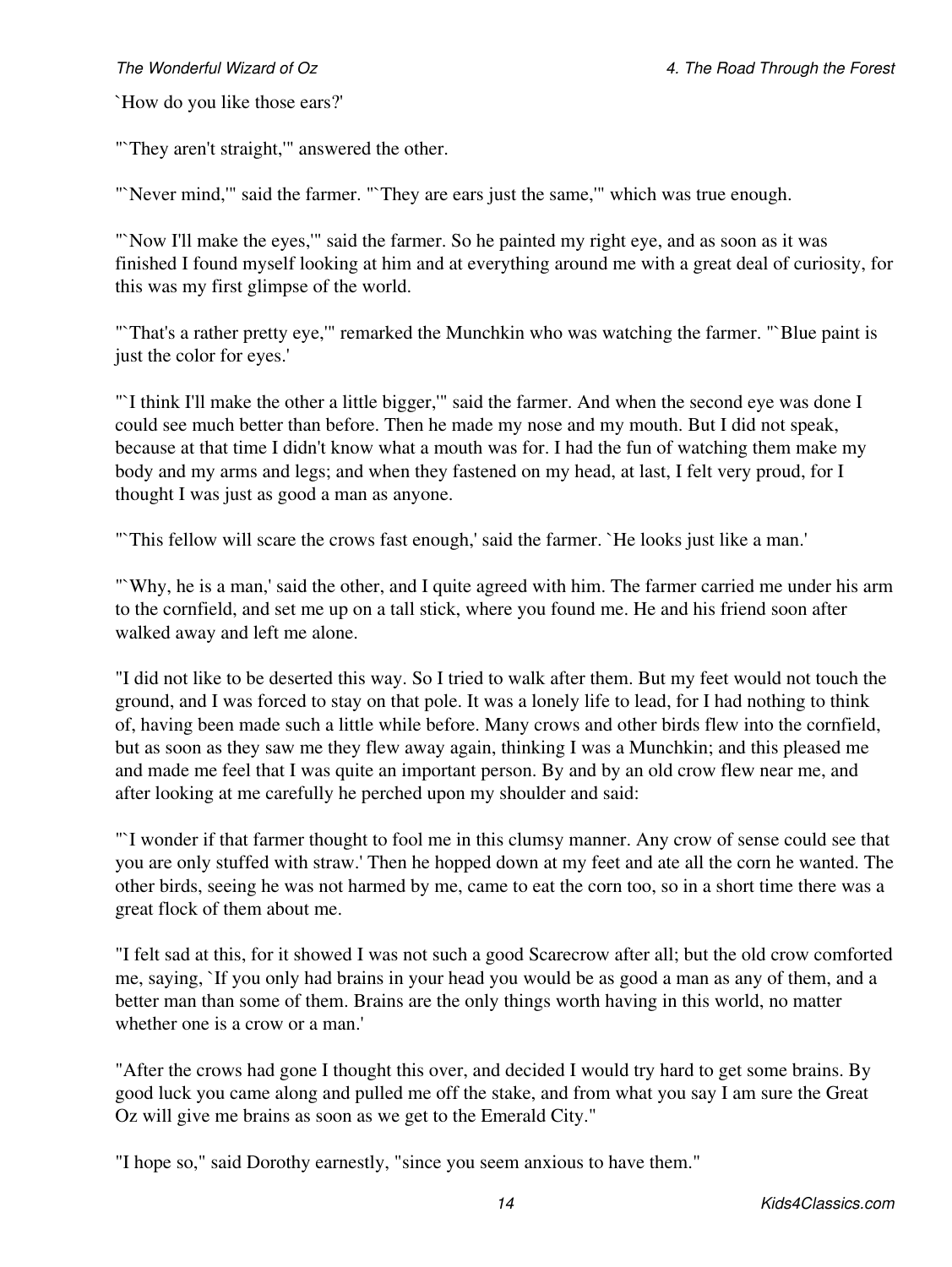"Oh, yes; I am anxious," returned the Scarecrow. "It is such an uncomfortable feeling to know one is a fool."

"Well," said the girl, "let us go." And she handed the basket to the Scarecrow.

There were no fences at all by the roadside now, and the land was rough and untilled. Toward evening they came to a great forest, where the trees grew so big and close together that their branches met over the road of yellow brick. It was almost dark under the trees, for the branches shut out the daylight; but the travelers did not stop, and went on into the forest.

"If this road goes in, it must come out," said the Scarecrow, "and as the Emerald City is at the other end of the road, we must go wherever it leads us."

"Anyone would know that," said Dorothy.

"Certainly; that is why I know it," returned the Scarecrow. "If it required brains to figure it out, I never should have said it."

After an hour or so the light faded away, and they found themselves stumbling along in the darkness. Dorothy could not see at all, but Toto could, for some dogs see very well in the dark; and the Scarecrow declared he could see as well as by day. So she took hold of his arm and managed to get along fairly well.

"If you see any house, or any place where we can pass the night," she said, "you must tell me; for it is very uncomfortable walking in the dark."

Soon after the Scarecrow stopped.

"I see a little cottage at the right of us," he said, "built of logs and branches. Shall we go there?"

"Yes, indeed," answered the child. "I am all tired out."

So the Scarecrow led her through the trees until they reached the cottage, and Dorothy entered and found a bed of dried leaves in one corner. She lay down at once, and with Toto beside her soon fell into a sound sleep. The Scarecrow, who was never tired, stood up in another corner and waited patiently until morning came.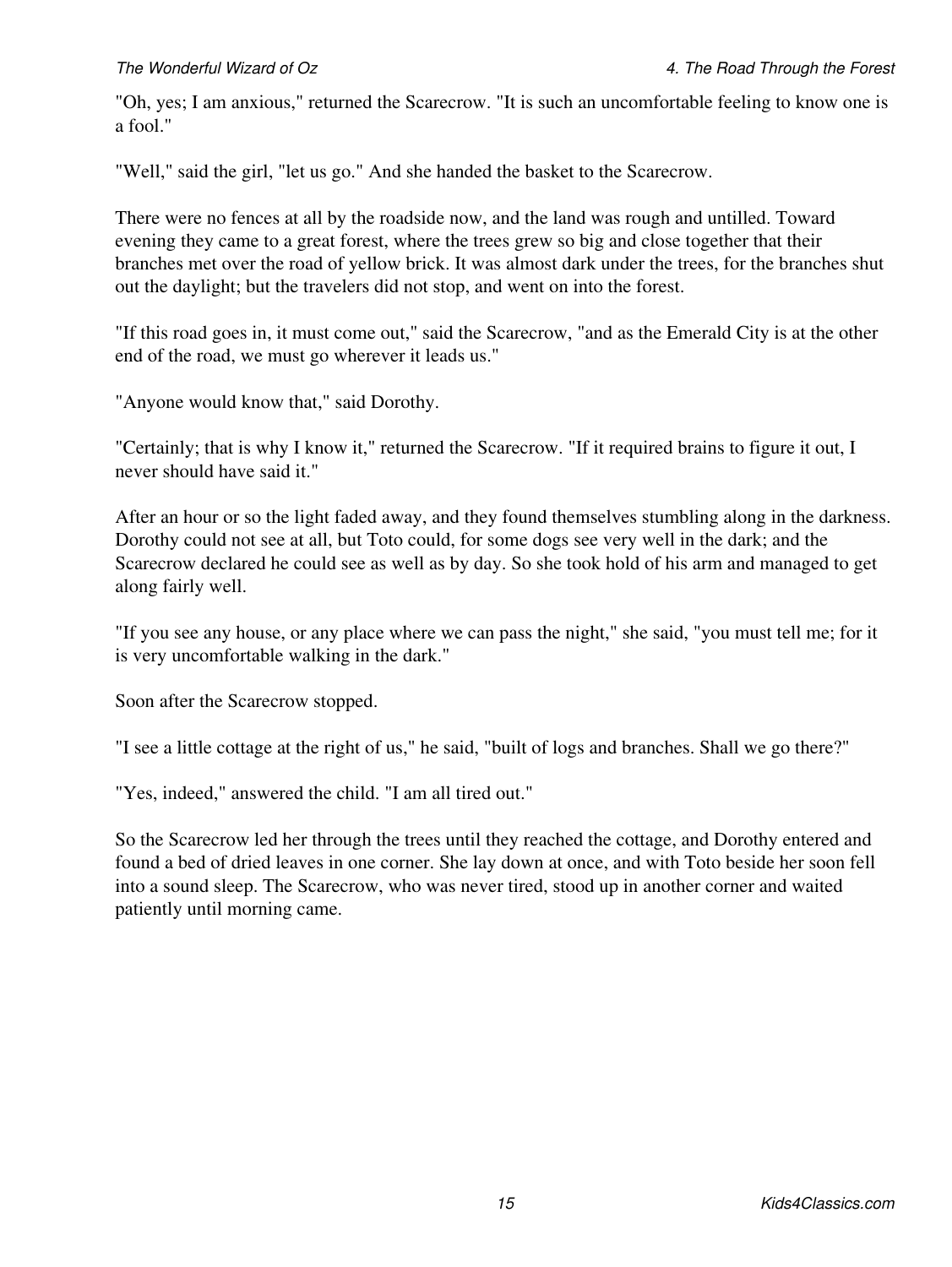## <span id="page-18-0"></span>**5. The Rescue of the Tin Woodman**

When Dorothy awoke the sun was shining through the trees and Toto had long been out chasing birds around him and squirrels. She sat up and looked around her. Scarecrow, still standing patiently in his corner, waiting for her.

"We must go and search for water," she said to him.

"Why do you want water?" he asked.

"To wash my face clean after the dust of the road, and to drink, so the dry bread will not stick in my throat."

"It must be inconvenient to be made of flesh," said the Scarecrow thoughtfully, "for you must sleep, and eat and drink. However, you have brains, and it is worth a lot of bother to be able to think properly."

They left the cottage and walked through the trees until they found a little spring of clear water, where Dorothy drank and bathed and ate her breakfast. She saw there was not much bread left in the basket, and the girl was thankful the Scarecrow did not have to eat anything, for there was scarcely enough for herself and Toto for the day.

When she had finished her meal, and was about to go back to the road of yellow brick, she was startled to hear a deep groan near by.

"What was that?" she asked timidly.

"I cannot imagine," replied the Scarecrow; "but we can go and see."

Just then another groan reached their ears, and the sound seemed to come from behind them. They turned and walked through the forest a few steps, when Dorothy discovered something shining in a ray of sunshine that fell between the trees. She ran to the place and then stopped short, with a little cry of surprise.

One of the big trees had been partly chopped through, and standing beside it, with an uplifted axe in his hands, was a man made entirely of tin. His head and arms and legs were jointed upon his body, but he stood perfectly motionless, as if he could not stir at all.

Dorothy looked at him in amazement, and so did the Scarecrow, while Toto barked sharply and made a snap at the tin legs, which hurt his teeth.

"Did you groan?" asked Dorothy.

"Yes," answered the tin man, "I did. I've been groaning for more than a year, and no one has ever heard me before or come to help me."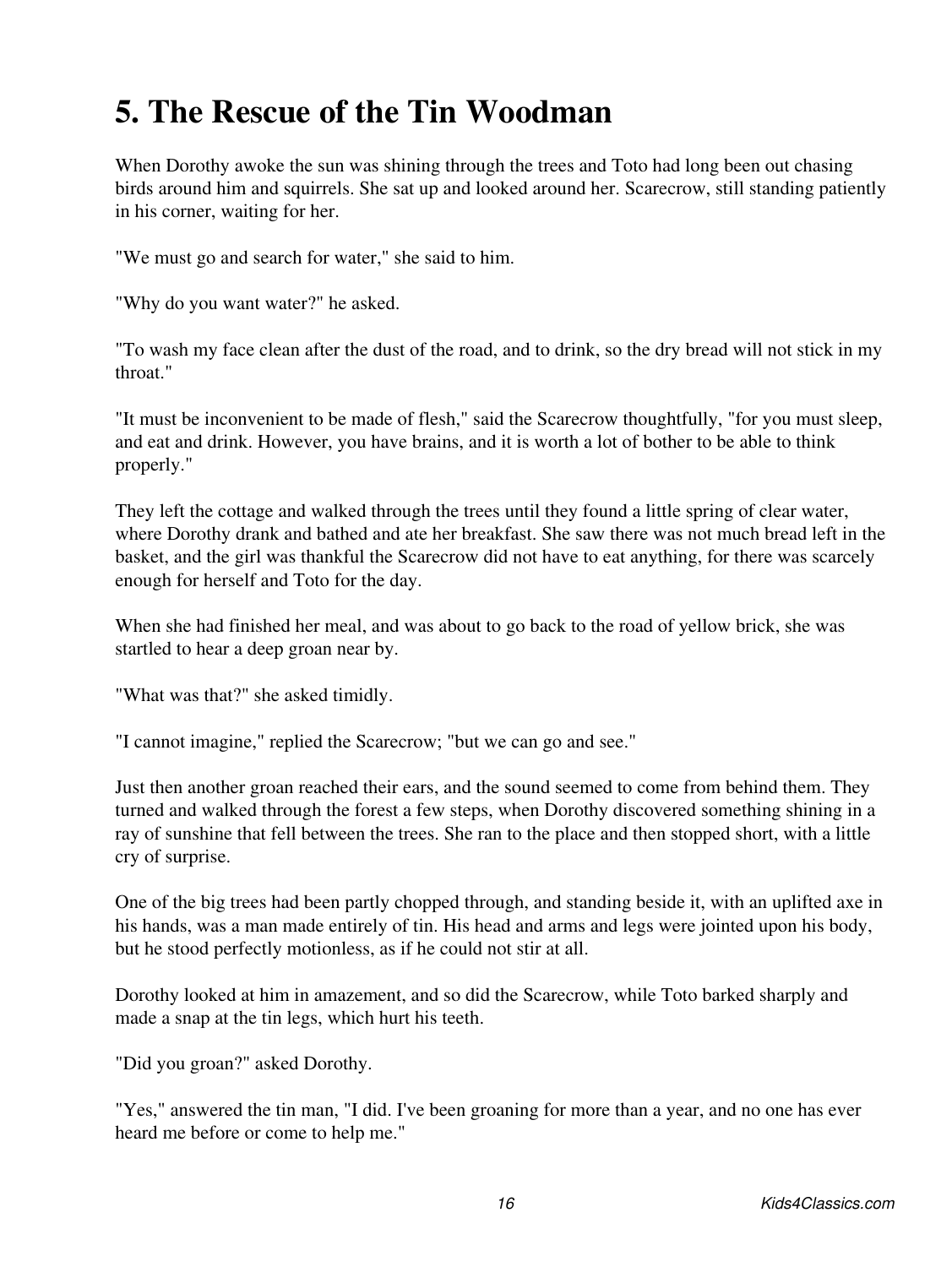"What can I do for you?" she inquired softly, for she was moved by the sad voice in which the man spoke.

"Get an oil−can and oil my joints," he answered. "They are rusted so badly that I cannot move them at all; if I am well oiled I shall soon be all right again. You will find an oil−can on a shelf in my cottage."

Dorothy at once ran back to the cottage and found the oil−can, and then she returned and asked anxiously, "Where are your joints?"

"Oil my neck, first," replied the Tin Woodman. So she oiled it, and as it was quite badly rusted the Scarecrow took hold of the tin head and moved it gently from side to side until it worked freely, and then the man could turn it himself.

"Now oil the joints in my arms," he said. And Dorothy oiled them and the Scarecrow bent them carefully until they were quite free from rust and as good as new.

The Tin Woodman gave a sigh of satisfaction and lowered his axe, which he leaned against the tree.

"This is a great comfort," he said. "I have been holding that axe in the air ever since I rusted, and I'm glad to be able to put it down at last. Now, if you will oil the joints of my legs, I shall be all right once more."

So they oiled his legs until he could move them freely; and he thanked them again and again for his release, for he seemed a very polite creature, and very grateful.

"I might have stood there always if you had not come along," he said; "so you have certainly saved my life. How did you happen to be here?"

"We are on our way to the Emerald City to see the Great Oz," she answered, "and we stopped at your cottage to pass the night."

"Why do you wish to see Oz?" he asked.

"I want him to send me back to Kansas, and the Scarecrow wants him to put a few brains into his head," she replied.

The Tin Woodman appeared to think deeply for a moment. Then he said:

"Do you suppose Oz could give me a heart?"

"Why, I guess so," Dorothy answered. "It would be as easy as to give the Scarecrow brains."

"True," the Tin Woodman returned. "So, if you will allow me to join your party, I will also go to the Emerald City and ask Oz to help me."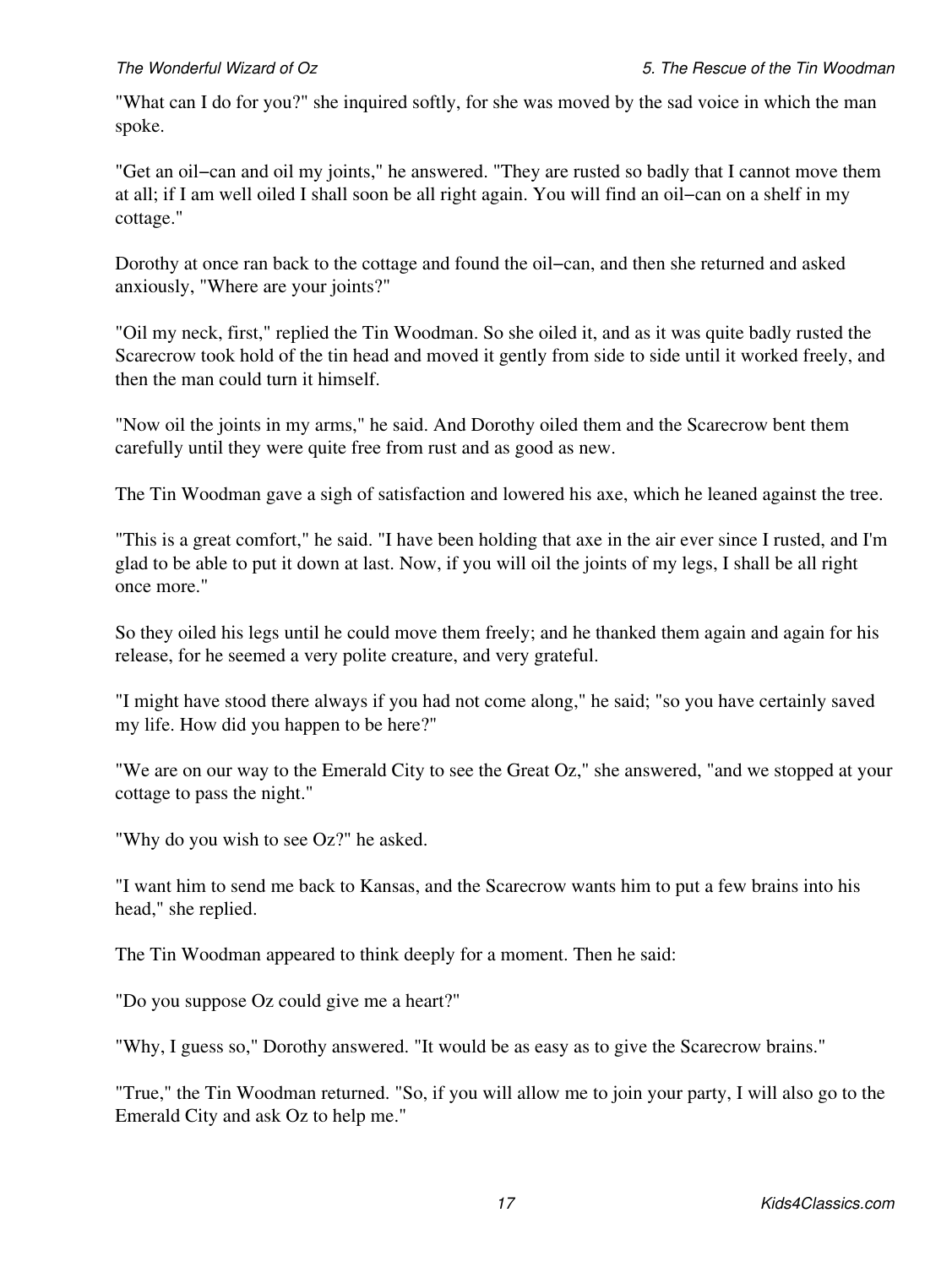"Come along," said the Scarecrow heartily, and Dorothy added that she would be pleased to have his company. So the Tin Woodman shouldered his axe and they all passed through the forest until they came to the road that was paved with yellow brick.

The Tin Woodman had asked Dorothy to put the oil−can in her basket. "For," he said, "if I should get caught in the rain, and rust again, I would need the oil−can badly."

It was a bit of good luck to have their new comrade join the party, for soon after they had begun their journey again they came to a place where the trees and branches grew so thick over the road that the travelers could not pass. But the Tin Woodman set to work with his axe and chopped so well that soon he cleared a passage for the entire party.

Dorothy was thinking so earnestly as they walked along that she did not notice when the Scarecrow stumbled into a hole and rolled over to the side of the road. Indeed he was obliged to call to her to help him up again.

"Why didn't you walk around the hole?" asked the Tin Woodman.

"I don't know enough," replied the Scarecrow cheerfully. "My head is stuffed with straw, you know, and that is why I am going to Oz to ask him for some brains."

"Oh, I see," said the Tin Woodman. "But, after all, brains are not the best things in the world."

"Have you any?" inquired the Scarecrow.

"No, my head is quite empty," answered the Woodman. "But once I had brains, and a heart also; so, having tried them both, I should much rather have a heart."

"And why is that?" asked the Scarecrow.

"I will tell you my story, and then you will know."

So, while they were walking through the forest, the Tin Woodman told the following story:

"I was born the son of a woodman who chopped down trees in the forest and sold the wood for a living. When I grew up, I too became a woodchopper, and after my father died I took care of my old mother as long as she lived. Then I made up my mind that instead of living alone I would marry, so that I might not become lonely.

"There was one of the Munchkin girls who was so beautiful that I soon grew to love her with all my heart. She, on her part, promised to marry me as soon as I could earn enough money to build a better house for her; so I set to work harder than ever. But the girl lived with an old woman who did not want her to marry anyone, for she was so lazy she wished the girl to remain with her and do the cooking and the housework. So the old woman went to the Wicked Witch of the East, and promised her two sheep and a cow if she would prevent the marriage. Thereupon the Wicked Witch enchanted my axe, and when I was chopping away at my best one day, for I was anxious to get the new house and my wife as soon as possible, the axe slipped all at once and cut off my left leg.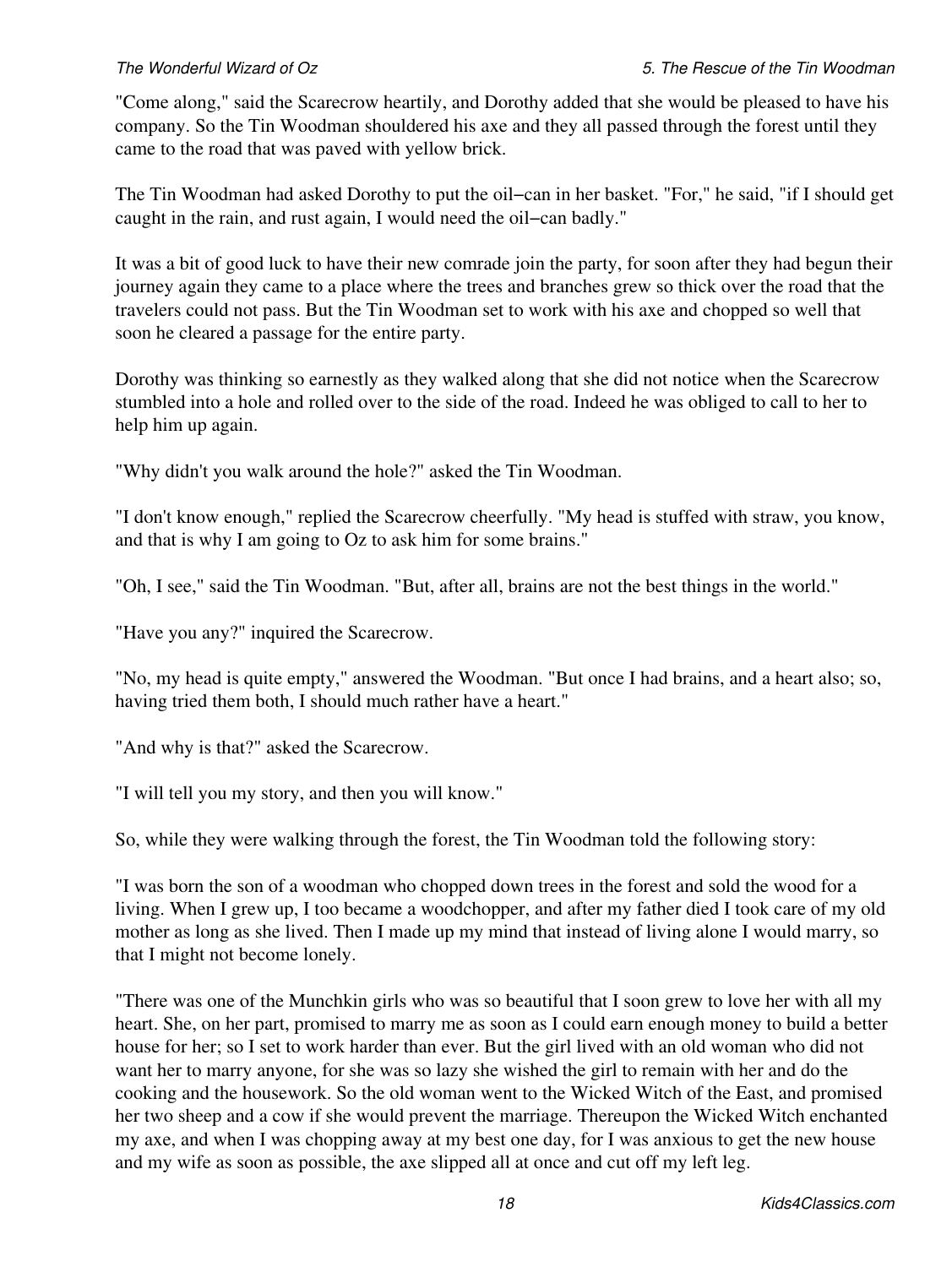"This at first seemed a great misfortune, for I knew a one−legged man could not do very well as a wood−chopper. So I went to a tinsmith and had him make me a new leg out of tin. The leg worked very well, once I was used to it. But my action angered the Wicked Witch of the East, for she had promised the old woman I should not marry the pretty Munchkin girl. When I began chopping again, my axe slipped and cut off my right leg. Again I went to the tinsmith, and again he made me a leg out of tin. After this the enchanted axe cut off my arms, one after the other; but, nothing daunted, I had them replaced with tin ones. The Wicked Witch then made the axe slip and cut off my head, and at first I thought that was the end of me. But the tinsmith happened to come along, and he made me a new head out of tin.

"I thought I had beaten the Wicked Witch then, and I worked harder than ever; but I little knew how cruel my enemy could be. She thought of a new way to kill my love for the beautiful Munchkin maiden, and made my axe slip again, so that it cut right through my body, splitting me into two halves. Once more the tinsmith came to my help and made me a body of tin, fastening my tin arms and legs and head to it, by means of joints, so that I could move around as well as ever. But, alas! I had now no heart, so that I lost all my love for the Munchkin girl, and did not care whether I married her or not. I suppose she is still living with the old woman, waiting for me to come after her.

"My body shone so brightly in the sun that I felt very proud of it and it did not matter now if my axe slipped, for it could not cut me. There was only one danger that my joints would rust; but I kept an oil−can in my cottage and took care to oil myself whenever I needed it. However, there came a day when I forgot to do this, and, being caught in a rainstorm, before I thought of the danger my joints had rusted, and I was left to stand in the woods until you came to help me. It was a terrible thing to undergo, but during the year I stood there I had time to think that the greatest loss I had known was the loss of my heart. While I was in love I was the happiest man on earth; but no one can love who has not a heart, and so I am resolved to ask Oz to give me one. If he does, I will go back to the Munchkin maiden and marry her."

Both Dorothy and the Scarecrow had been greatly interested in the story of the Tin Woodman, and now they knew why he was so anxious to get a new heart.

"All the same," said the Scarecrow, "I shall ask for brains instead of a heart; for a fool would not know what to do with a heart if he had one."

"I shall take the heart," returned the Tin Woodman; "for brains do not make one happy, and happiness is the best thing in the world."

Dorothy did not say anything, for she was puzzled to know which of her two friends was right, and she decided if she could only get back to Kansas and Aunt Em, it did not matter so much whether the Woodman had no brains and the Scarecrow no heart, or each got what he wanted.

What worried her most was that the bread was nearly gone, and another meal for herself and Toto would empty the basket. To be sure neither the Woodman nor the Scarecrow ever ate anything, but she was not made of tin nor straw, and could not live unless she was fed.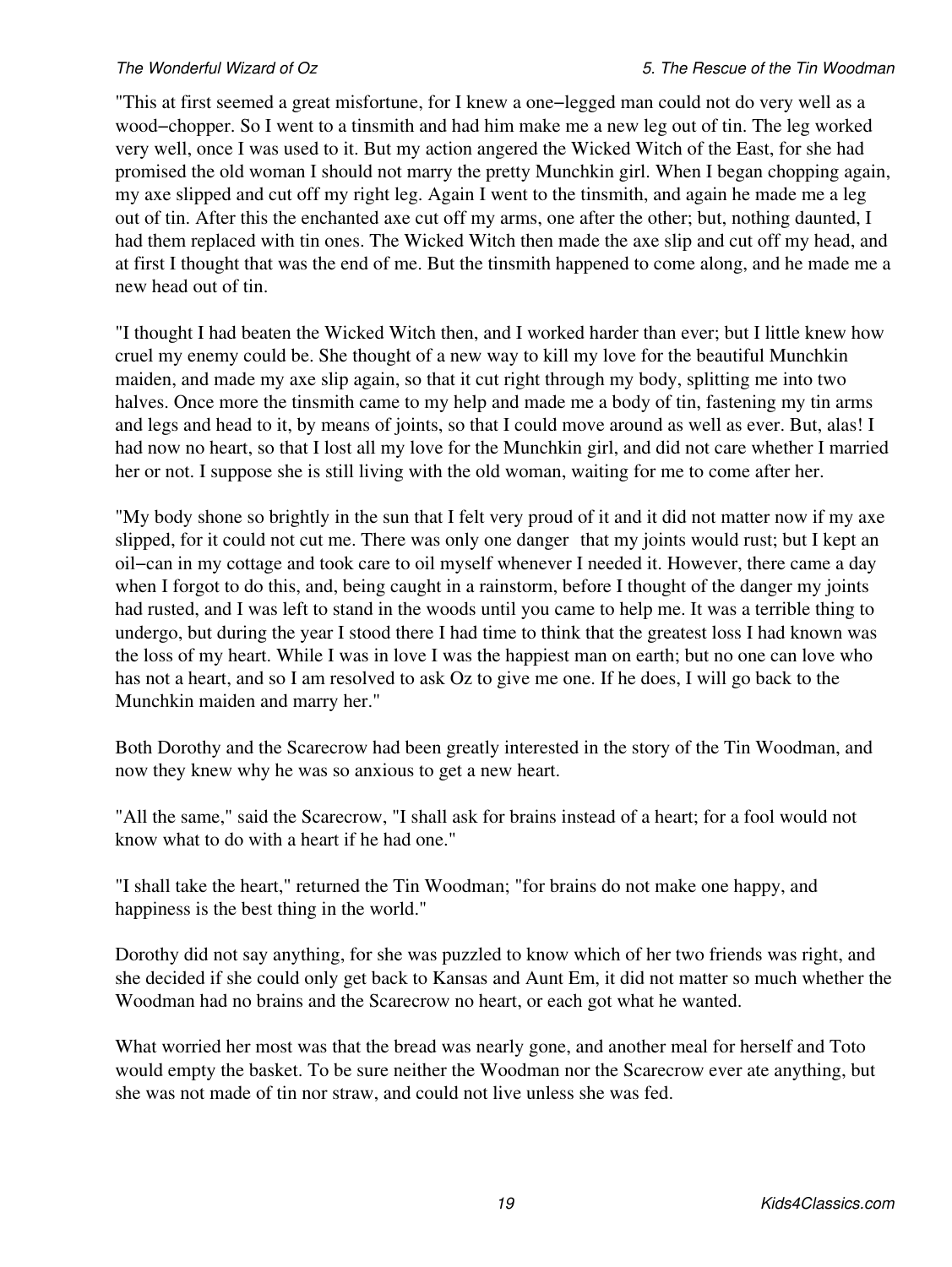# <span id="page-22-0"></span>**6. The Cowardly Lion**

All this time Dorothy and her companions had been walking through the thick woods. The road was still paved with yellow brick, but these were much covered by dried branches and dead leaves from the trees, and the walking was not at all good.

There were few birds in this part of the forest, for birds love the open country where there is plenty of sunshine. But now and then there came a deep growl from some wild animal hidden among the trees. These sounds made the little girl's heart beat fast, for she did not know what made them; but Toto knew, and he walked close to Dorothy's side, and did not even bark in return.

"How long will it be," the child asked of the Tin Woodman, "before we are out of the forest?"

"I cannot tell," was the answer, "for I have never been to the Emerald City. But my father went there once, when I was a boy, and he said it was a long journey through a dangerous country, although nearer to the city where Oz dwells the country is beautiful. But I am not afraid so long as I have my oil−can, and nothing can hurt the Scarecrow, while you bear upon your forehead the mark of the Good Witch's kiss, and that will protect you from harm."

"But Toto!" said the girl anxiously. "What will protect him?"

"We must protect him ourselves if he is in danger," replied the Tin Woodman.

Just as he spoke there came from the forest a terrible roar, and the next moment a great Lion bounded into the road. With one blow of his paw he sent the Scarecrow spinning over and over to the edge of the road, and then he struck at the Tin Woodman with his sharp claws. But, to the Lion's surprise, he could make no impression on the tin, although the Woodman fell over in the road and lay still.

Little Toto, now that he had an enemy to face, ran barking toward the Lion, and the great beast had opened his mouth to bite the dog, when Dorothy, fearing Toto would be killed, and heedless of danger, rushed forward and slapped the Lion upon his nose as hard as she could, while she cried out:

"Don't you dare to bite Toto! You ought to be ashamed of yourself, a big beast like you, to bite a poor little dog!"

"I didn't bite him," said the Lion, as he rubbed his nose with his paw where Dorothy had hit it.

"No, but you tried to," she retorted. "You are nothing but a big coward."

"I know it," said the Lion, hanging his head in shame. "I've always known it. But how can I help it?"

"I don't know, I'm sure. To think of your striking a stuffed man, like the poor Scarecrow!"

"Is he stuffed?" asked the Lion in surprise, as he watched her pick up the Scarecrow and set him upon his feet, while she patted him into shape again.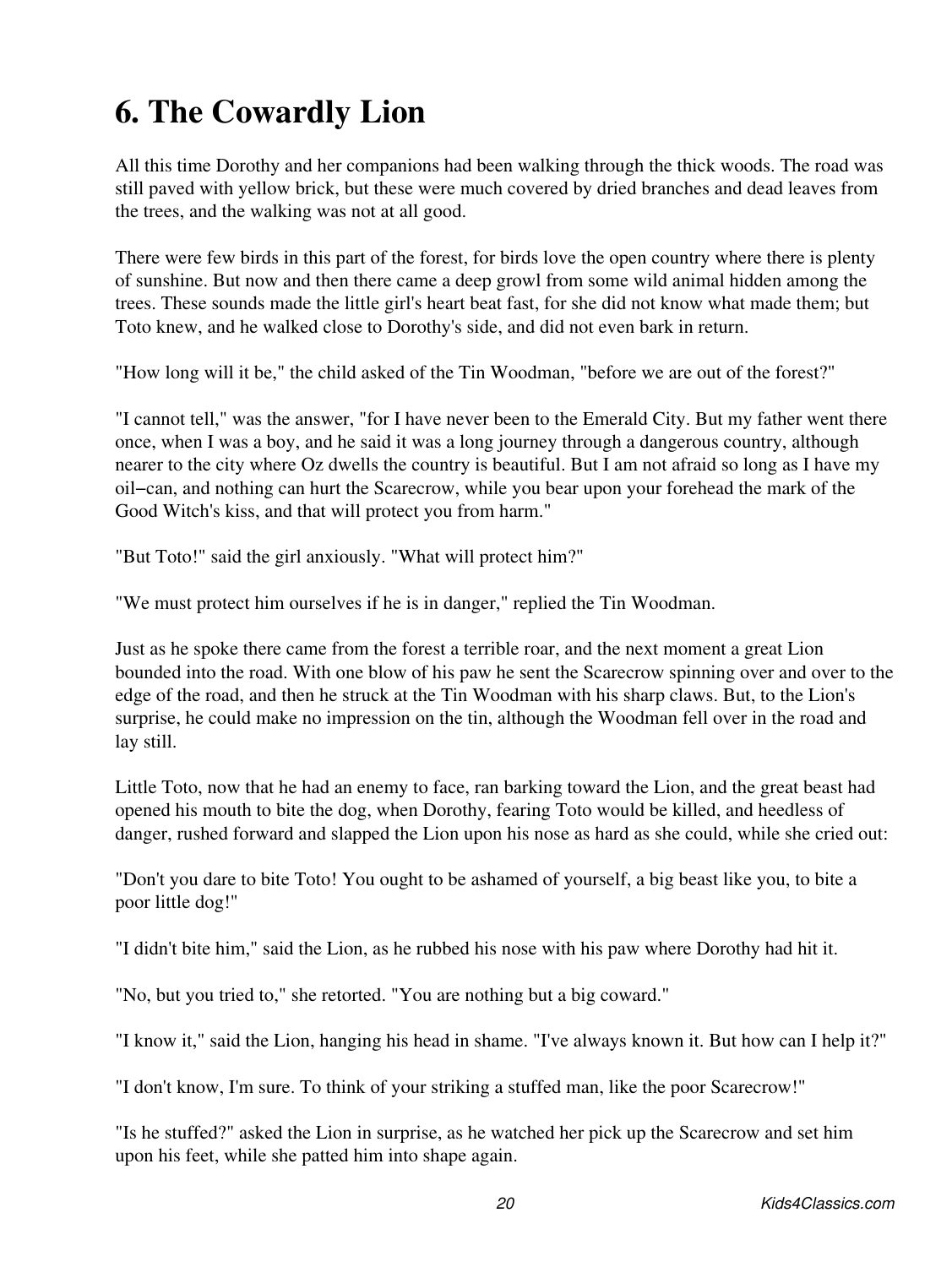### *The Wonderful Wizard of Oz 6. The Cowardly Lion*

"Of course he's stuffed," replied Dorothy, who was still angry.

"That's why he went over so easily," remarked the Lion. "It astonished me to see him whirl around so. Is the other one stuffed also?"

"No," said Dorothy, "he's made of tin." And she helped the Woodman up again.

"That's why he nearly blunted my claws," said the Lion. "When they scratched against the tin it made a cold shiver run down my back. What is that little animal you are so tender of?"

"He is my dog, Toto," answered Dorothy.

"Is he made of tin, or stuffed?" asked the Lion.

"Neither. He's a a a meat dog," said the girl.

"Oh! He's a curious animal and seems remarkably small, now that I look at him. No one would think of biting such a little thing, except a coward like me," continued the Lion sadly.

"What makes you a coward?" asked Dorothy, looking at the great beast in wonder, for he was as big as a small horse.

"It's a mystery," replied the Lion. "I suppose I was born that way. All the other animals in the forest naturally expect me to be brave, for the Lion is everywhere thought to be the King of Beasts. I learned that if I roared very loudly every living thing was frightened and got out of my way. Whenever I've met a man I've been awfully scared; but I just roared at him, and he has always run away as fast as he could go. If the elephants and the tigers and the bears had ever tried to fight me, I should have run myself I'm such a coward; but just as soon as they hear me roar they all try to get away from me, and of course I let them go."

"But that isn't right. The King of Beasts shouldn't be a coward," said the Scarecrow.

"I know it," returned the Lion, wiping a tear from his eye with the tip of his tail. "It is my great sorrow, and makes my life very unhappy. But whenever there is danger, my heart begins to beat fast."

"Perhaps you have heart disease," said the Tin Woodman.

"It may be," said the Lion.

"If you have," continued the Tin Woodman, "you ought to be glad, for it proves you have a heart. For my part, I have no heart; so I cannot have heart disease."

"Perhaps," said the Lion thoughtfully, "if I had no heart I should not be a coward."

"Have you brains?" asked the Scarecrow.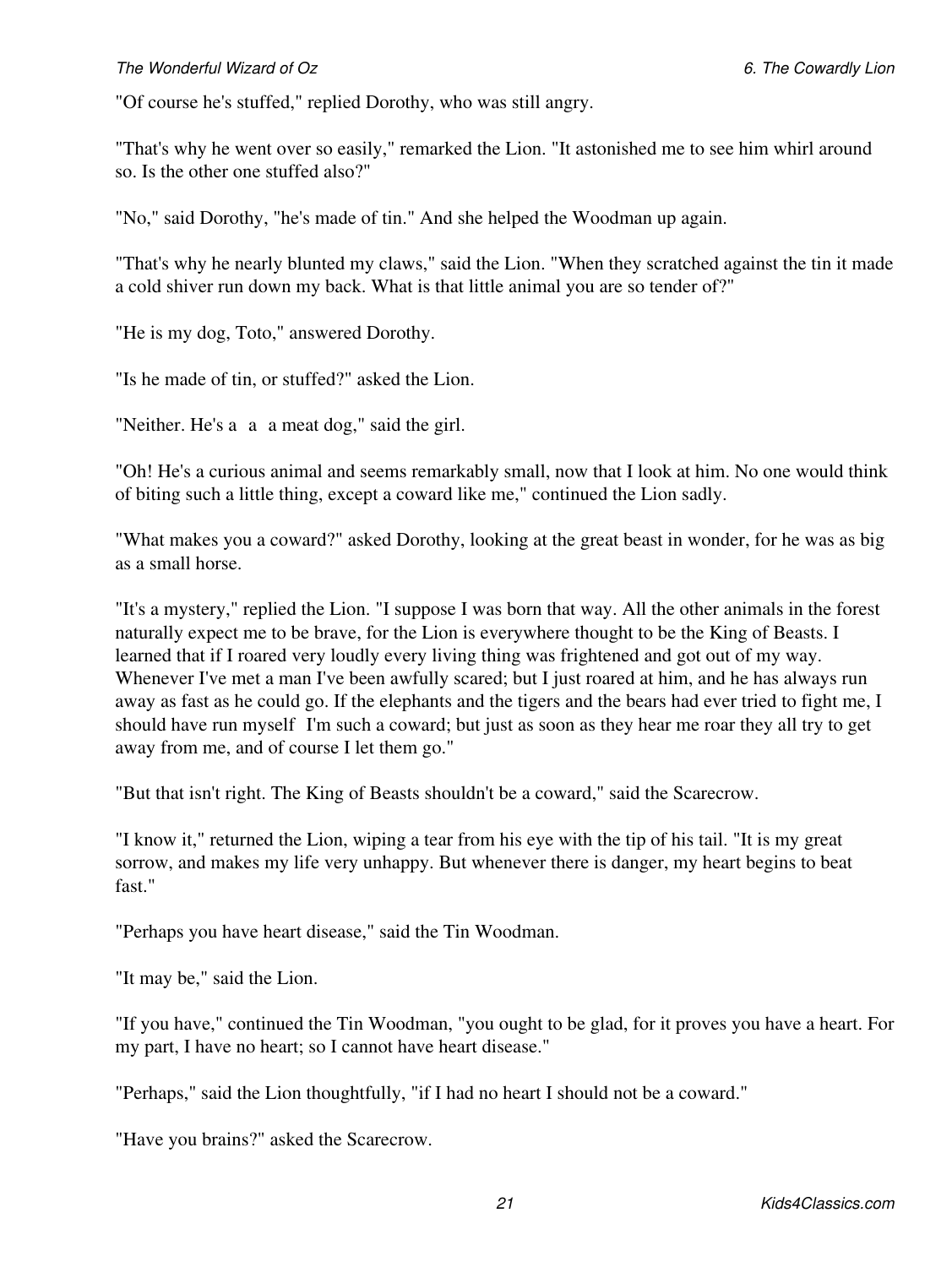"I suppose so. I've never looked to see," replied the Lion.

"I am going to the Great Oz to ask him to give me some," remarked the Scarecrow, "for my head is stuffed with straw."

"And I am going to ask him to give me a heart," said the Woodman.

"And I am going to ask him to send Toto and me back to Kansas," added Dorothy.

"Do you think Oz could give me courage?" asked the Cowardly Lion.

"Just as easily as he could give me brains," said the Scarecrow.

"Or give me a heart," said the Tin Woodman.

"Or send me back to Kansas," said Dorothy.

"Then, if you don't mind, I'll go with you," said the Lion, "for my life is simply unbearable without a bit of courage."

"You will be very welcome," answered Dorothy, "for you will help to keep away the other wild beasts. It seems to me they must be more cowardly than you are if they allow you to scare them so easily."

"They really are," said the Lion, "but that doesn't make me any braver, and as long as I know myself to be a coward I shall be unhappy."

So once more the little company set off upon the journey, the Lion walking with stately strides at Dorothy's side. Toto did not approve this new comrade at first, for he could not forget how nearly he had been crushed between the Lion's great jaws. But after a time he became more at ease, and presently Toto and the Cowardly Lion had grown to be good friends.

During the rest of that day there was no other adventure to mar the peace of their journey. Once, indeed, the Tin Woodman stepped upon a beetle that was crawling along the road, and killed the poor little thing. This made the Tin Woodman very unhappy, for he was always careful not to hurt any living creature; and as he walked along he wept several tears of sorrow and regret. These tears ran slowly down his face and over the hinges of his jaw, and there they rusted. When Dorothy presently asked him a question the Tin Woodman could not open his mouth, for his jaws were tightly rusted together. He became greatly frightened at this and made many motions to Dorothy to relieve him, but she could not understand. The Lion was also puzzled to know what was wrong. But the Scarecrow seized the oil−can from Dorothy's basket and oiled the Woodman's jaws, so that after a few moments he could talk as well as before.

"This will serve me a lesson," said he, "to look where I step. For if I should kill another bug or beetle I should surely cry again, and crying rusts my jaws so that I cannot speak."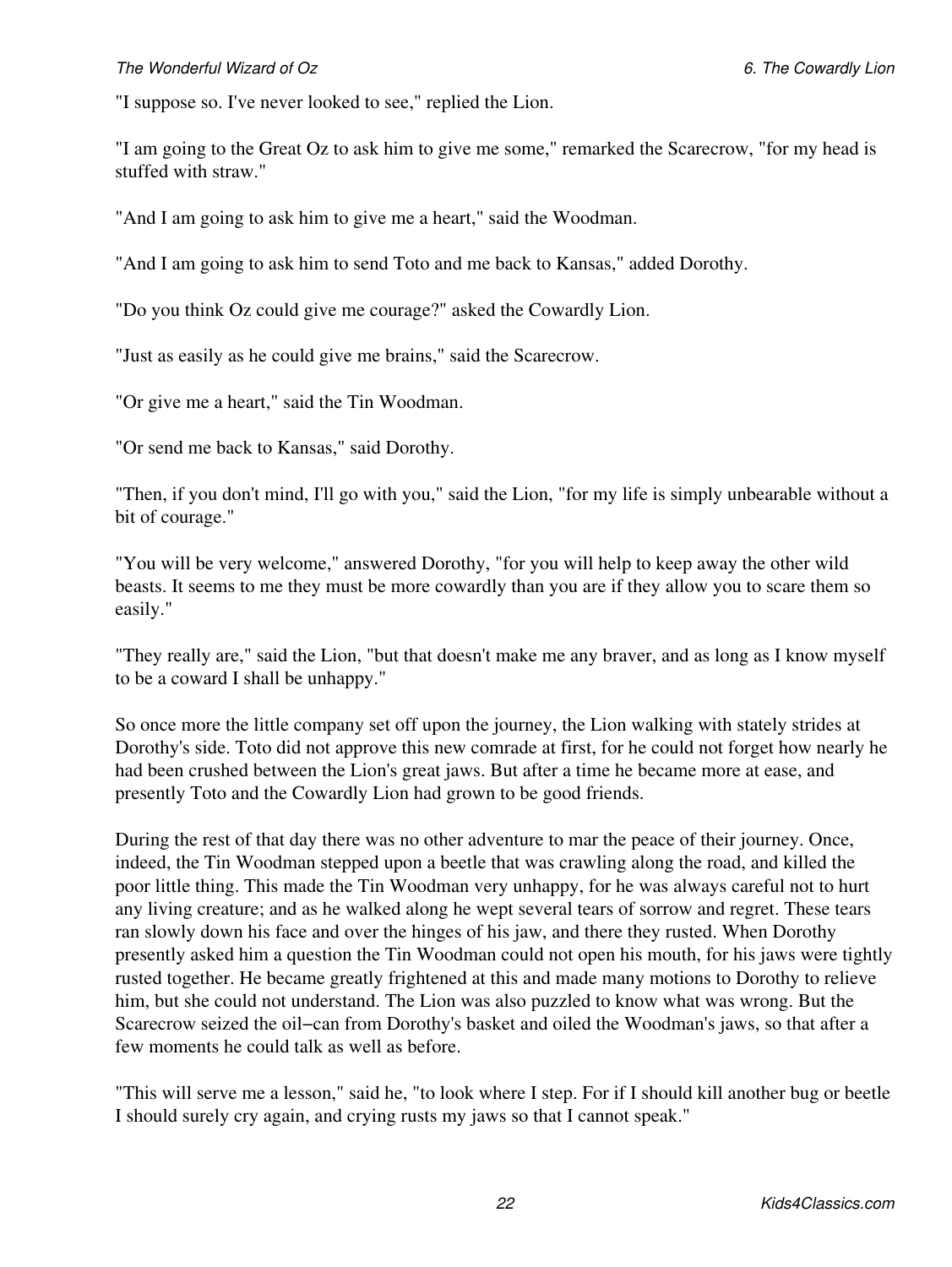Thereafter he walked very carefully, with his eyes on the road, and when he saw a tiny ant toiling by he would step over it, so as not to harm it. The Tin Woodman knew very well he had no heart, and therefore he took great care never to be cruel or unkind to anything.

"You people with hearts," he said, "have something to guide you, and need never do wrong; but I have no heart, and so I must be very careful. When Oz gives me a heart of course I needn't mind so much."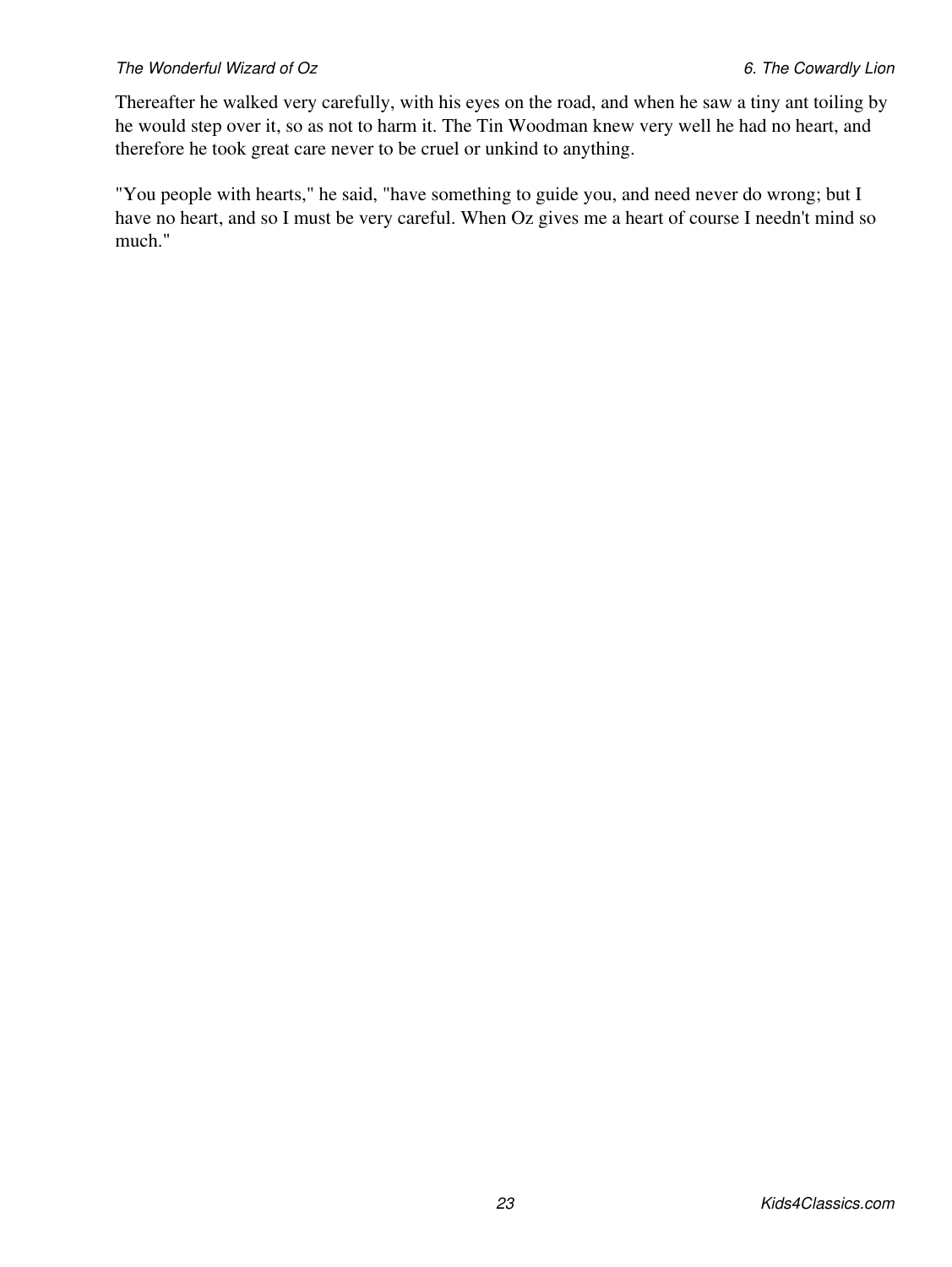# <span id="page-26-0"></span>**7. The Journey to the Great Oz**

They were obliged to camp out that night under a large tree in the forest, for there were no houses near. The tree made a good, thick covering to protect them from the dew, and the Tin Woodman chopped a great pile of wood with his axe and Dorothy built a splendid fire that warmed her and made her feel less lonely. She and Toto ate the last of their bread, and now she did not know what they would do for breakfast.

"If you wish," said the Lion, "I will go into the forest and kill a deer for you. You can roast it by the fire, since your tastes are so peculiar that you prefer cooked food, and then you will have a very good breakfast."

"Don't! Please don't," begged the Tin Woodman. "I should certainly weep if you killed a poor deer, and then my jaws would rust again."

But the Lion went away into the forest and found his own supper, and no one ever knew what it was, for he didn't mention it. And the Scarecrow found a tree full of nuts and filled Dorothy's basket with them, so that she would not be hungry for a long time. She thought this was very kind and thoughtful of the Scarecrow, but she laughed heartily at the awkward way in which the poor creature picked up the nuts. His padded hands were so clumsy and the nuts were so small that he dropped almost as many as he put in the basket. But the Scarecrow did not mind how long it took him to fill the basket, for it enabled him to keep away from the fire, as he feared a spark might get into his straw and burn him up. So he kept a good distance away from the flames, and only came near to cover Dorothy with dry leaves when she lay down to sleep. These kept her very snug and warm, and she slept soundly until morning.

When it was daylight, the girl bathed her face in a little rippling brook, and soon after they all started toward the Emerald City.

This was to be an eventful day for the travelers. They had hardly been walking an hour when they saw before them a great ditch that crossed the road and divided the forest as far as they could see on either side. It was a very wide ditch, and when they crept up to the edge and looked into it they could see it was also very deep, and there were many big, jagged rocks at the bottom. The sides were so steep that none of them could climb down, and for a moment it seemed that their journey must end.

"What shall we do?" asked Dorothy despairingly.

"I haven't the faintest idea," said the Tin Woodman, and the Lion shook his shaggy mane and looked thoughtful.

But the Scarecrow said, "We cannot fly, that is certain. Neither can we climb down into this great ditch. Therefore, if we cannot jump over it, we must stop where we are."

"I think I could jump over it," said the Cowardly Lion, after measuring the distance carefully in his mind.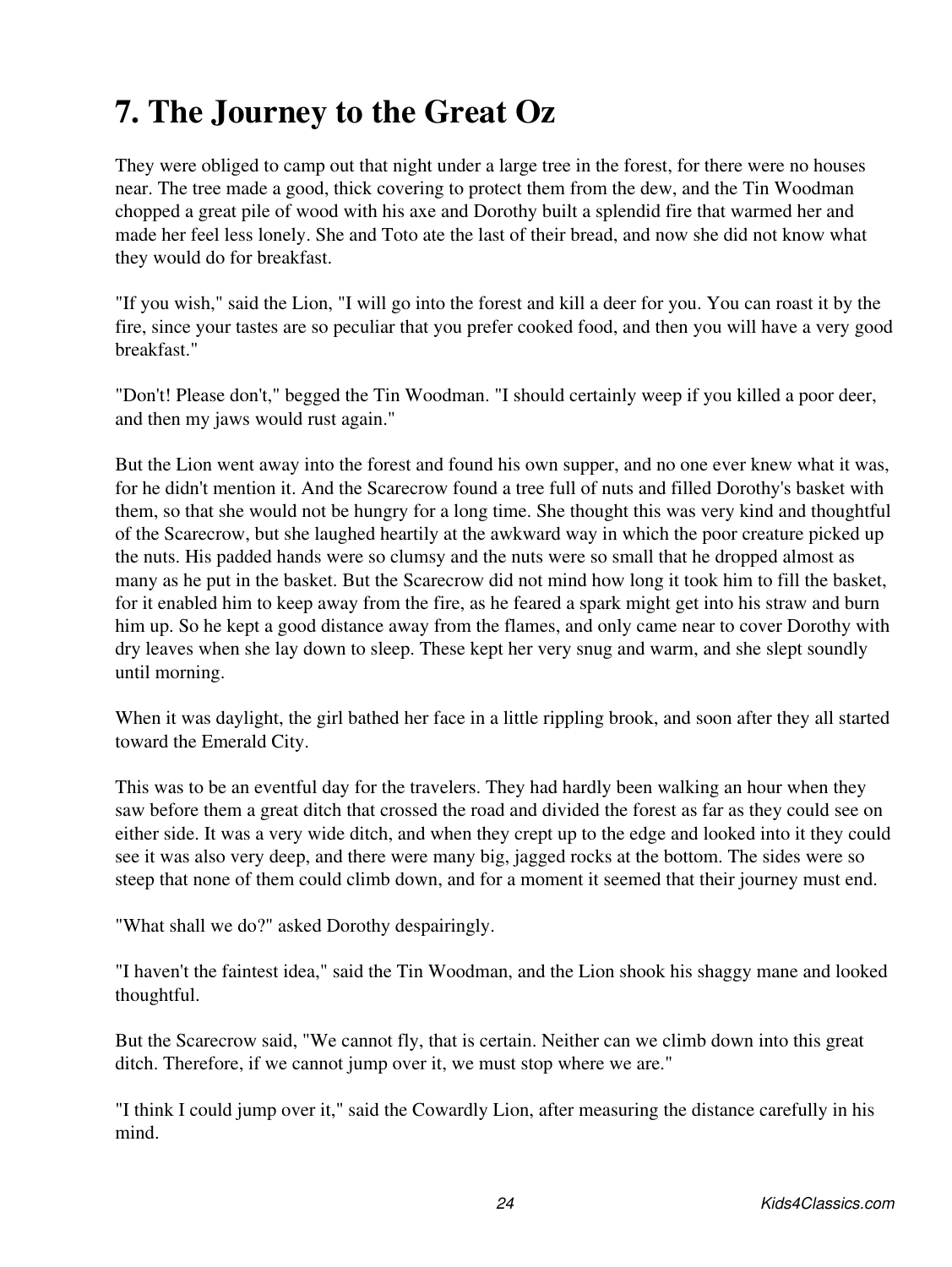"Then we are all right," answered the Scarecrow, "for you can carry us all over on your back, one at a time."

"Well, I'll try it," said the Lion. "Who will go first?"

"I will," declared the Scarecrow, "for, if you found that you could not jump over the gulf, Dorothy would be killed, or the Tin Woodman badly dented on the rocks below. But if I am on your back it will not matter so much, for the fall would not hurt me at all."

"I am terribly afraid of falling, myself," said the Cowardly Lion, "but I suppose there is nothing to do but try it. So get on my back and we will make the attempt."

The Scarecrow sat upon the Lion's back, and the big beast walked to the edge of the gulf and crouched down.

"Why don't you run and jump?" asked the Scarecrow.

"Because that isn't the way we Lions do these things," he replied. Then giving a great spring, he shot through the air and landed safely on the other side. They were all greatly pleased to see how easily he did it, and after the Scarecrow had got down from his back the Lion sprang across the ditch again.

Dorothy thought she would go next; so she took Toto in her arms and climbed on the Lion's back, holding tightly to his mane with one hand. The next moment it seemed as if she were flying through the air; and then, before she had time to think about it, she was safe on the other side. The Lion went back a third time and got the Tin Woodman, and then they all sat down for a few moments to give the beast a chance to rest, for his great leaps had made his breath short, and he panted like a big dog that has been running too long.

They found the forest very thick on this side, and it looked dark and gloomy. After the Lion had rested they started along the road of yellow brick, silently wondering, each in his own mind, if ever they would come to the end of the woods and reach the bright sunshine again. To add to their discomfort, they soon heard strange noises in the depths of the forest, and the Lion whispered to them that it was in this part of the country that the Kalidahs lived.

"What are the Kalidahs?" asked the girl.

"They are monstrous beasts with bodies like bears and heads like tigers," replied the Lion, "and with claws so long and sharp that they could tear me in two as easily as I could kill Toto. I'm terribly afraid of the Kalidahs."

"I'm not surprised that you are," returned Dorothy. "They must be dreadful beasts."

The Lion was about to reply when suddenly they came to another gulf across the road. But this one was so broad and deep that the Lion knew at once he could not leap across it.

So they sat down to consider what they should do, and after serious thought the Scarecrow said: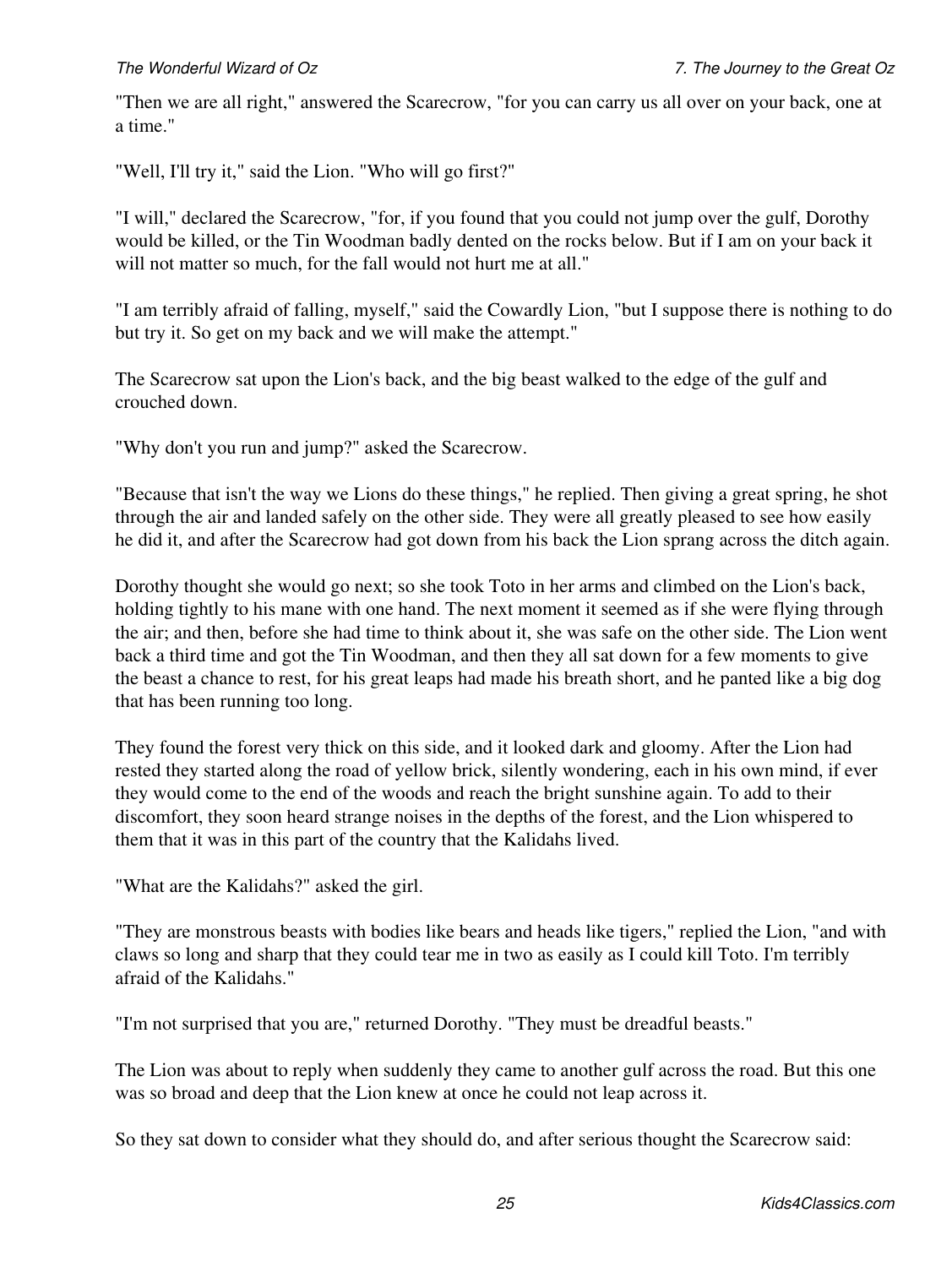"Here is a great tree, standing close to the ditch. If the Tin Woodman can chop it down, so that it will fall to the other side, we can walk across it easily."

"That is a first−rate idea," said the Lion. "One would almost suspect you had brains in your head, instead of straw."

The Woodman set to work at once, and so sharp was his axe that the tree was soon chopped nearly through. Then the Lion put his strong front legs against the tree and pushed with all his might, and slowly the big tree tipped and fell with a crash across the ditch, with its top branches on the other side.

They had just started to cross this queer bridge when a sharp growl made them all look up, and to their horror they saw running toward them two great beasts with bodies like bears and heads like tigers.

"They are the Kalidahs!" said the Cowardly Lion, beginning to tremble.

"Quick!" cried the Scarecrow. "Let us cross over."

So Dorothy went first, holding Toto in her arms, the Tin Woodman followed, and the Scarecrow came next. The Lion, although he was certainly afraid, turned to face the Kalidahs, and then he gave so loud and terrible a roar that Dorothy screamed and the Scarecrow fell over backward, while even the fierce beasts stopped short and looked at him in surprise.

But, seeing they were bigger than the Lion, and remembering that there were two of them and only one of him, the Kalidahs again rushed forward, and the Lion crossed over the tree and turned to see what they would do next. Without stopping an instant the fierce beasts also began to cross the tree. And the Lion said to Dorothy:

"We are lost, for they will surely tear us to pieces with their sharp claws. But stand close behind me, and I will fight them as long as I am alive."

"Wait a minute!" called the Scarecrow. He had been thinking what was best to be done, and now he asked the Woodman to chop away the end of the tree that rested on their side of the ditch. The Tin Woodman began to use his axe at once, and, just as the two Kalidahs were nearly across, the tree fell with a crash into the gulf, carrying the ugly, snarling brutes with it, and both were dashed to pieces on the sharp rocks at the bottom.

"Well," said the Cowardly Lion, drawing a long breath of relief, "I see we are going to live a little while longer, and I am glad of it, for it must be a very uncomfortable thing not to be alive. Those creatures frightened me so badly that my heart is beating yet."

"Ah," said the Tin Woodman sadly, "I wish I had a heart to beat."

This adventure made the travelers more anxious than ever to get out of the forest, and they walked so fast that Dorothy became tired, and had to ride on the Lion's back. To their great joy the trees became thinner the farther they advanced, and in the afternoon they suddenly came upon a broad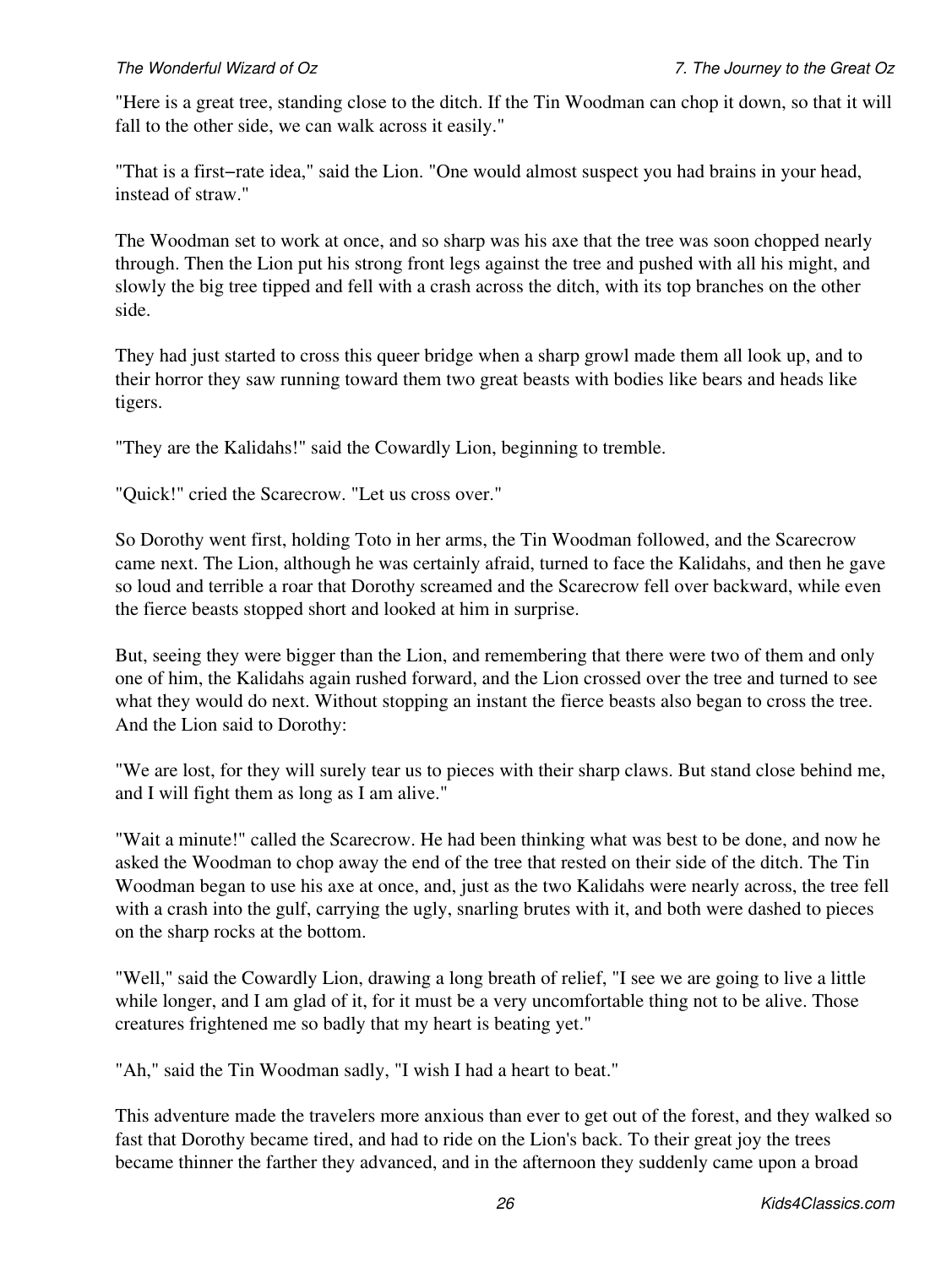river, flowing swiftly just before them. On the other side of the water they could see the road of yellow brick running through a beautiful country, with green meadows dotted with bright flowers and all the road bordered with trees hanging full of delicious fruits. They were greatly pleased to see this delightful country before them.

"How shall we cross the river?" asked Dorothy.

"That is easily done," replied the Scarecrow. "The Tin Woodman must build us a raft, so we can float to the other side."

So the Woodman took his axe and began to chop down small trees to make a raft, and while he was busy at this the Scarecrow found on the riverbank a tree full of fine fruit. This pleased Dorothy, who had eaten nothing but nuts all day, and she made a hearty meal of the ripe fruit.

But it takes time to make a raft, even when one is as industrious and untiring as the Tin Woodman, and when night came the work was not done. So they found a cozy place under the trees where they slept well until the morning; and Dorothy dreamed of the Emerald City, and of the good Wizard Oz, who would soon send her back to her own home again.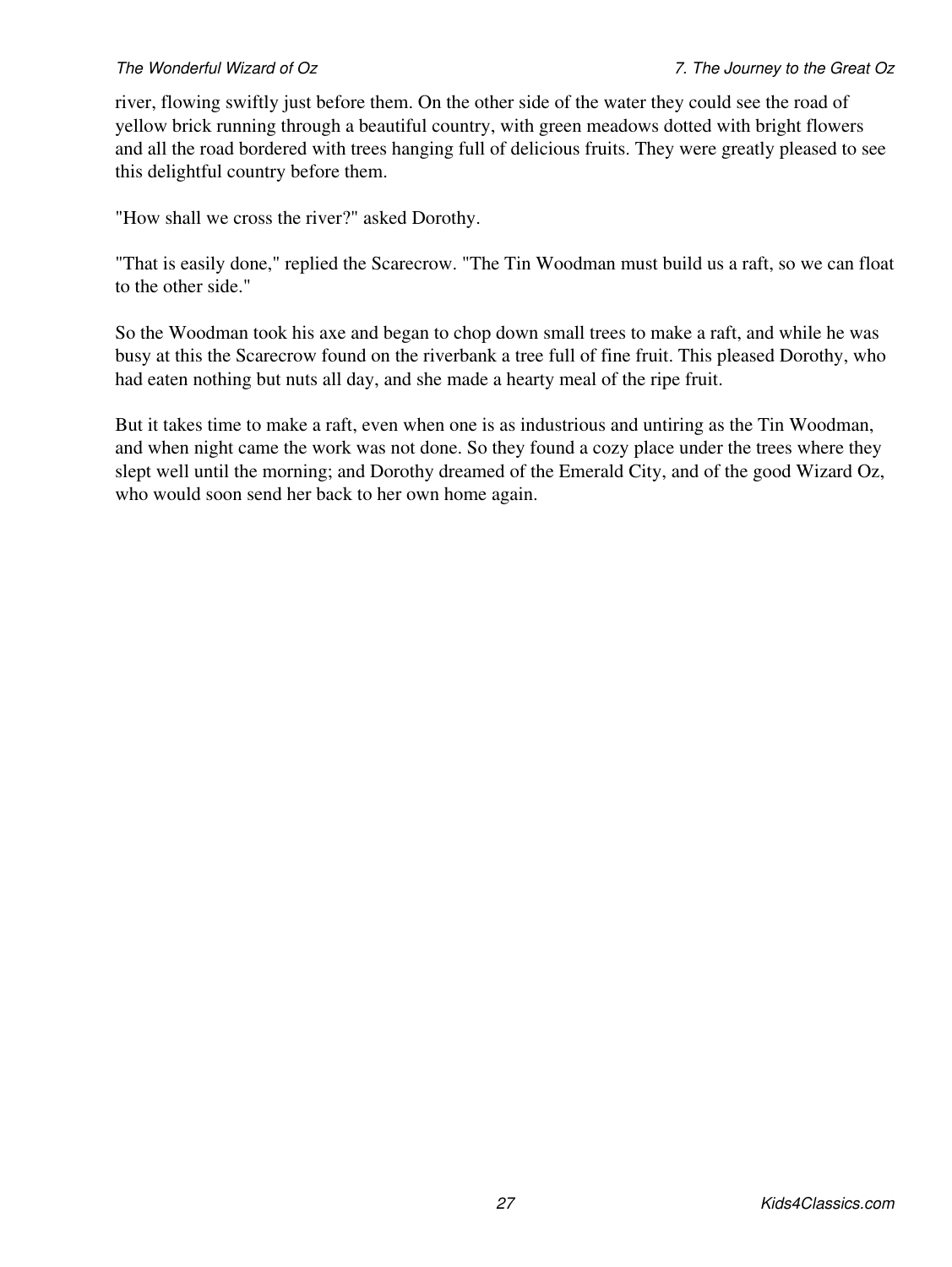# <span id="page-30-0"></span>**8. The Deadly Poppy Field**

Our little party of travelers awakened the next morning refreshed and full of hope, and Dorothy breakfasted like a princess off peaches and plums from the trees beside the river. Behind them was the dark forest they had passed safely through, although they had suffered many discouragements; but before them was a lovely, sunny country that seemed to beckon them on to the Emerald City.

To be sure, the broad river now cut them off from this beautiful land. But the raft was nearly done, and after the Tin Woodman had cut a few more logs and fastened them together with wooden pins, they were ready to start. Dorothy sat down in the middle of the raft and held Toto in her arms. When the Cowardly Lion stepped upon the raft it tipped badly, for he was big and heavy; but the Scarecrow and the Tin Woodman stood upon the other end to steady it, and they had long poles in their hands to push the raft through the water.

They got along quite well at first, but when they reached the middle of the river the swift current swept the raft downstream, farther and farther away from the road of yellow brick. And the water grew so deep that the long poles would not touch the bottom.

"This is bad," said the Tin Woodman, "for if we cannot get to the land we shall be carried into the country of the Wicked Witch of the West, and she will enchant us and make us her slaves."

"And then I should get no brains," said the Scarecrow.

"And I should get no courage," said the Cowardly Lion.

"And I should get no heart," said the Tin Woodman.

"And I should never get back to Kansas," said Dorothy.

"We must certainly get to the Emerald City if we can," the Scarecrow continued, and he pushed so hard on his long pole that it stuck fast in the mud at the bottom of the river. Then, before he could pull it out again or let gothe raft was swept away, and the poor Scarecrow left clinging to the pole in the middle of the river.

"Good−bye!" he called after them, and they were very sorry to leave him. Indeed, the Tin Woodman began to cry, but fortunately remembered that he might rust, and so dried his tears on Dorothy's apron.

Of course this was a bad thing for the Scarecrow.

"I am now worse off than when I first met Dorothy," he thought. "Then, I was stuck on a pole in a cornfield, where I could make−believe scare the crows, at any rate. But surely there is no use for a Scarecrow stuck on a pole in the middle of a river. I am afraid I shall never have any brains, after all!"

Down the stream the raft floated, and the poor Scarecrow was left far behind. Then the Lion said: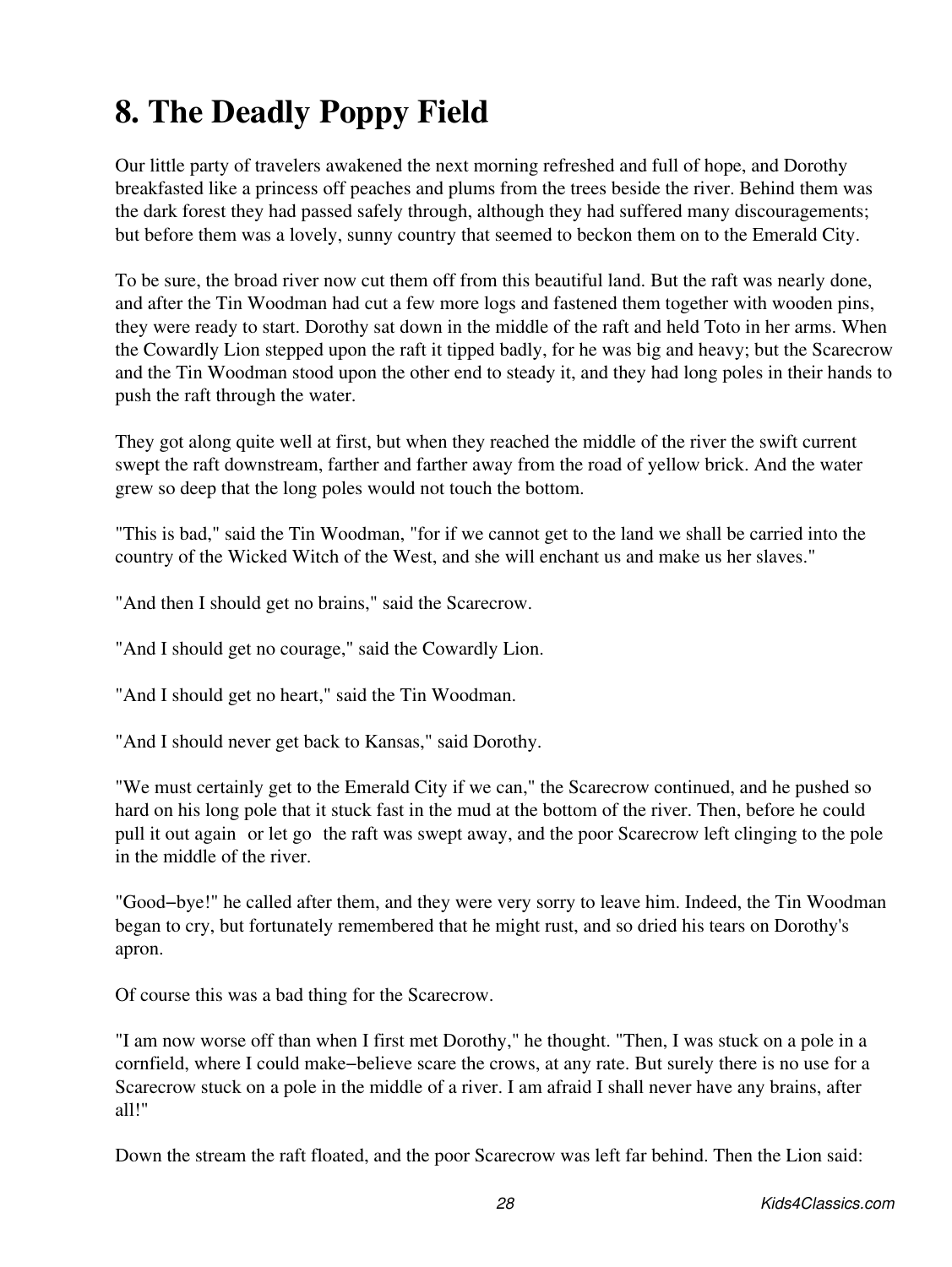### *The Wonderful Wizard of Oz 8. The Deadly Poppy Field*

"Something must be done to save us. I think I can swim to the shore and pull the raft after me, if you will only hold fast to the tip of my tail."

So he sprang into the water, and the Tin Woodman caught fast hold of his tail. Then the Lion began to swim with all his might toward the shore. It was hard work, although he was so big; but by and by they were drawn out of the current, and then Dorothy took the Tin Woodman's long pole and helped push the raft to the land.

They were all tired out when they reached the shore at last and stepped off upon the pretty green grass, and they also knew that the stream had carried them a long way past the road of yellow brick that led to the Emerald City.

"What shall we do now?" asked the Tin Woodman, as the Lion lay down on the grass to let the sun dry him.

"We must get back to the road, in some way," said Dorothy.

"The best plan will be to walk along the riverbank until we come to the road again," remarked the Lion.

So, when they were rested, Dorothy picked up her basket and they started along the grassy bank, to the road from which the river had carried them. It was a lovely country, with plenty of flowers and fruit trees and sunshine to cheer them, and had they not felt so sorry for the poor Scarecrow, they could have been very happy.

They walked along as fast as they could, Dorothy only stopping once to pick a beautiful flower; and after a time the Tin Woodman cried out: "Look!"

Then they all looked at the river and saw the Scarecrow perched upon his pole in the middle of the water, looking very lonely and sad.

"What can we do to save him?" asked Dorothy.

The Lion and the Woodman both shook their heads, for they did not know. So they sat down upon the bank and gazed wistfully at the Scarecrow until a Stork flew by, who, upon seeing them, stopped to rest at the water's edge.

"Who are you and where are you going?" asked the Stork.

"I am Dorothy," answered the girl, "and these are my friends, the Tin Woodman and the Cowardly Lion; and we are going to the Emerald City."

"This isn't the road," said the Stork, as she twisted her long neck and looked sharply at the queer party.

"I know it," returned Dorothy, "but we have lost the Scarecrow, and are wondering how we shall get him again."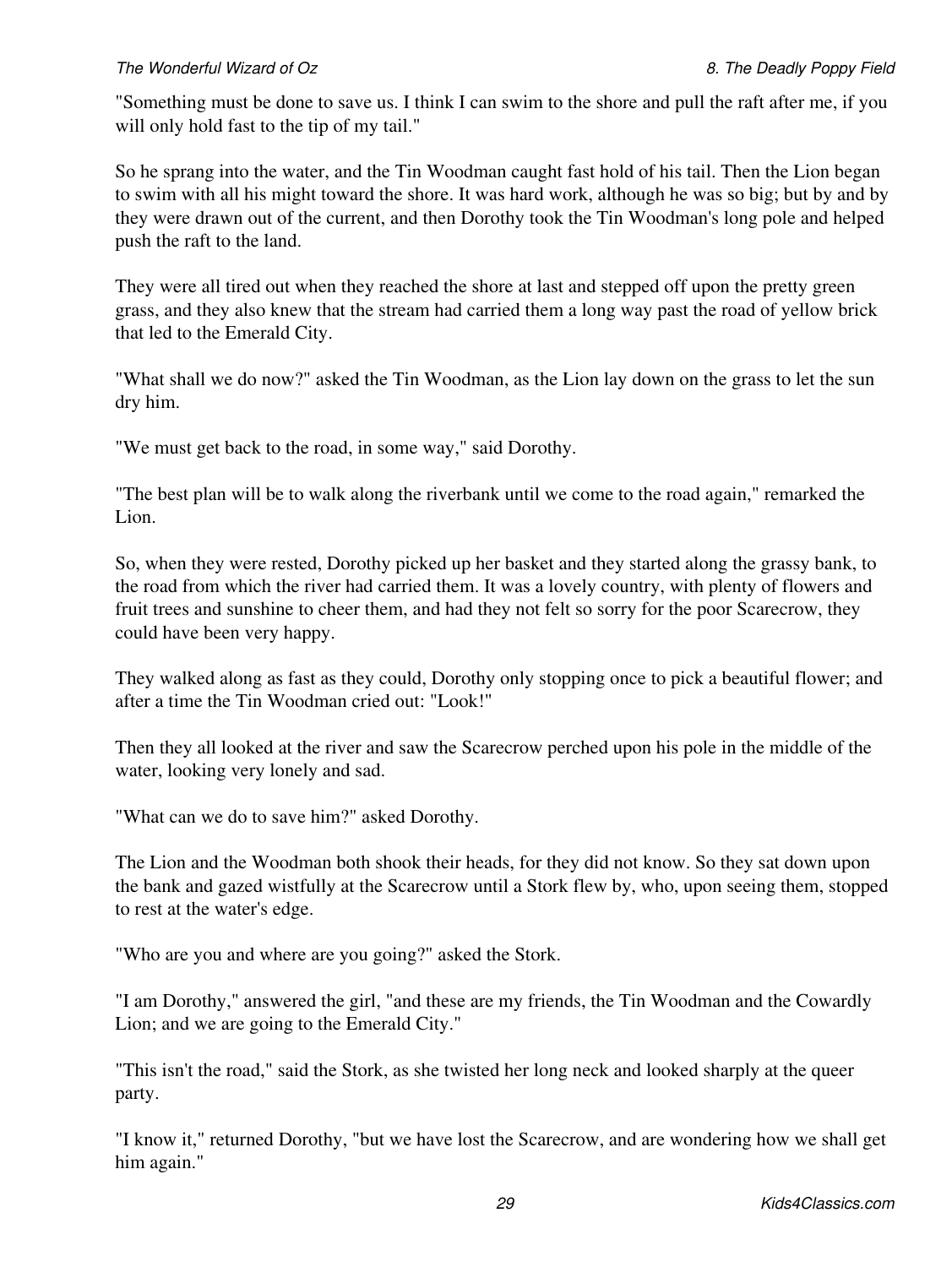### *The Wonderful Wizard of Oz 8. The Deadly Poppy Field*

"Where is he?" asked the Stork.

"Over there in the river," answered the little girl.

"If he wasn't so big and heavy I would get him for you," remarked the Stork.

"He isn't heavy a bit," said Dorothy eagerly, "for he is stuffed with straw; and if you will bring him back to us, we shall thank you ever and ever so much."

"Well, I'll try," said the Stork, "but if I find he is too heavy to carry I shall have to drop him in the river again."

So the big bird flew into the air and over the water till she came to where the Scarecrow was perched upon his pole. Then the Stork with her great claws grabbed the Scarecrow by the arm and carried him up into the air and back to the bank, where Dorothy and the Lion and the Tin Woodman and Toto were sitting.

When the Scarecrow found himself among his friends again, he was so happy that he hugged them all, even the Lion and Toto; and as they walked along he sang "Tol−de−ri−de−oh!" at every step, he felt so gay.

"I was afraid I should have to stay in the river forever," he said, "but the kind Stork saved me, and if I ever get any brains I shall find the Stork again and do her some kindness in return."

"That's all right," said the Stork, who was flying along beside them. "I always like to help anyone in trouble. But I must go now, for my babies are waiting in the nest for me. I hope you will find the Emerald City and that Oz will help you."

"Thank you," replied Dorothy, and then the kind Stork flew into the air and was soon out of sight.

They walked along listening to the singing of the brightly colored birds and looking at the lovely flowers which now became so thick that the ground was carpeted with them. There were big yellow and white and blue and purple blossoms, besides great clusters of scarlet poppies, which were so brilliant in color they almost dazzled Dorothy's eyes.

"Aren't they beautiful?" the girl asked, as she breathed in the spicy scent of the bright flowers.

"I suppose so," answered the Scarecrow. "When I have brains, I shall probably like them better."

"If I only had a heart, I should love them," added the Tin Woodman.

"I always did like flowers," said the Lion. "They of seem so helpless and frail. But there are none in the forest so bright as these."

They now came upon more and more of the big scarlet poppies, and fewer and fewer of the other flowers; and soon they found themselves in the midst of a great meadow of poppies. Now it is well known that when there are many of these flowers together their odor is so powerful that anyone who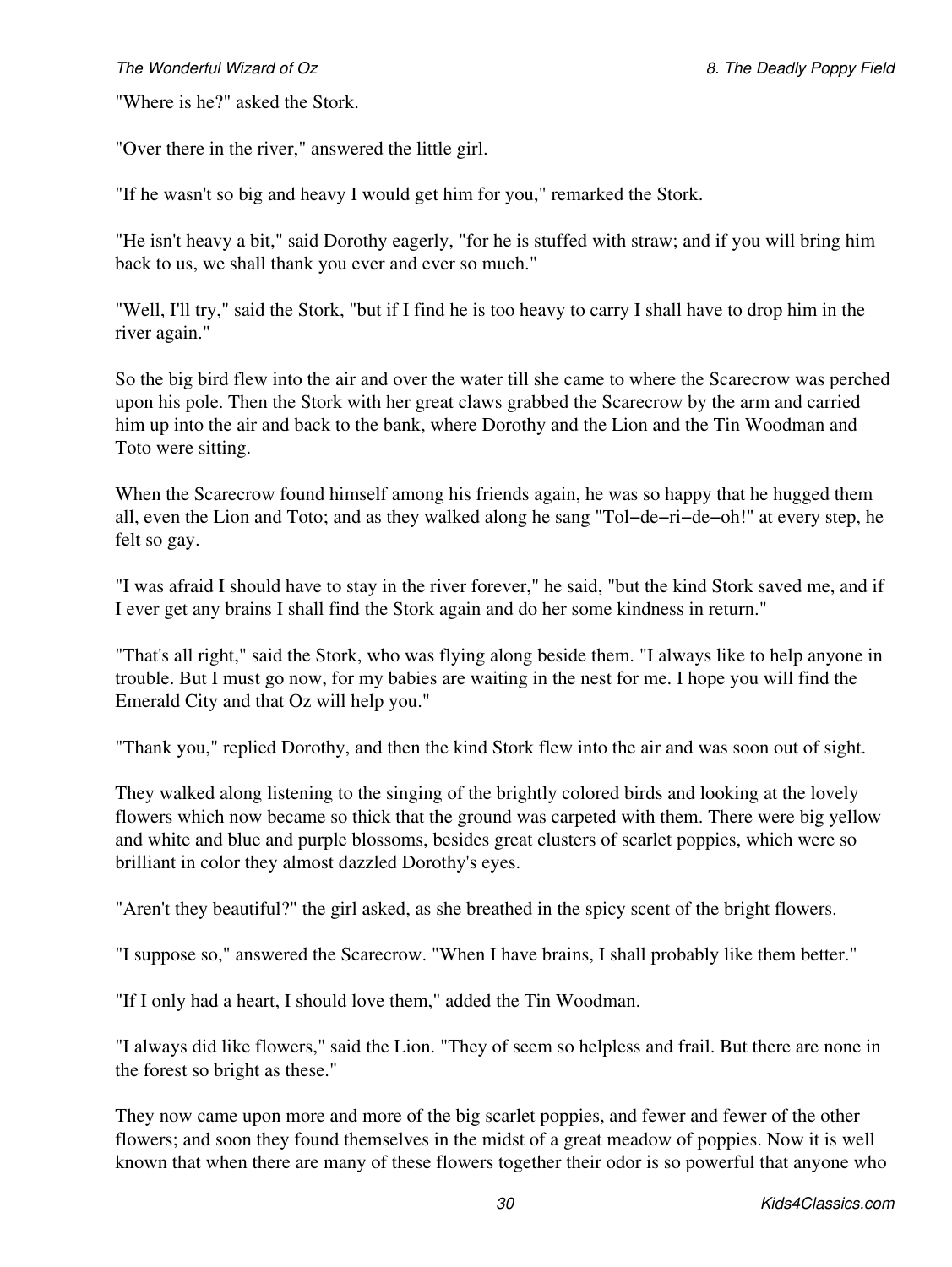### *The Wonderful Wizard of Oz 8. The Deadly Poppy Field*

breathes it falls asleep, and if the sleeper is not carried away from the scent of the flowers, he sleeps on and on forever. But Dorothy did not know this, nor could she get away from the bright red flowers that were everywhere about; so presently her eyes grew heavy and she felt she must sit down to rest and to sleep.

But the Tin Woodman would not let her do this.

"We must hurry and get back to the road of yellow brick before dark," he said; and the Scarecrow agreed with him. So they kept walking until Dorothy could stand no longer. Her eyes closed in spite of herself and she forgot where she was and fell among the poppies, fast asleep.

"What shall we do?" asked the Tin Woodman.

"If we leave her here she will die," said the Lion. "The smell of the flowers is killing us all. I myself can scarcely keep my eyes open, and the dog is asleep already."

It was true; Toto had fallen down beside his little mistress. But the Scarecrow and the Tin Woodman, not being made of flesh, were not troubled by the scent of the flowers.

"Run fast," said the Scarecrow to the Lion, "and get out of this deadly flower bed as soon as you can. We will bring the little girl with us, but if you should fall asleep you are too big to be carried."

So the Lion aroused himself and bounded forward as fast as he could go. In a moment he was out of sight.

"Let us make a chair with our hands and carry her," said the Scarecrow. So they picked up Toto and put the dog in Dorothy's lap, and then they made a chair with their hands for the seat and their arms for the arms and carried the sleeping girl between them through the flowers.

On and on they walked, and it seemed that the great carpet of deadly flowers that surrounded them would never end. They followed the bend of the river, and at last came upon their friend the Lion, lying fast asleep among the poppies. The flowers had been too strong for the huge beast and he had given up at last, and fallen only a short distance from the end of the poppy bed, where the sweet grass spread in beautiful green fields before them.

"We can do nothing for him," said the Tin Woodman, sadly; "for he is much too heavy to lift. We must leave him here to sleep on forever, and perhaps he will dream that he has found courage at last."

"I'm sorry," said the Scarecrow. "The Lion was a very good comrade for one so cowardly. But let us go on."

They carried the sleeping girl to a pretty spot beside the river, far enough from the poppy field to prevent her breathing any more of the poison of the flowers, and here they laid her gently on the soft grass and waited for the fresh breeze to waken her.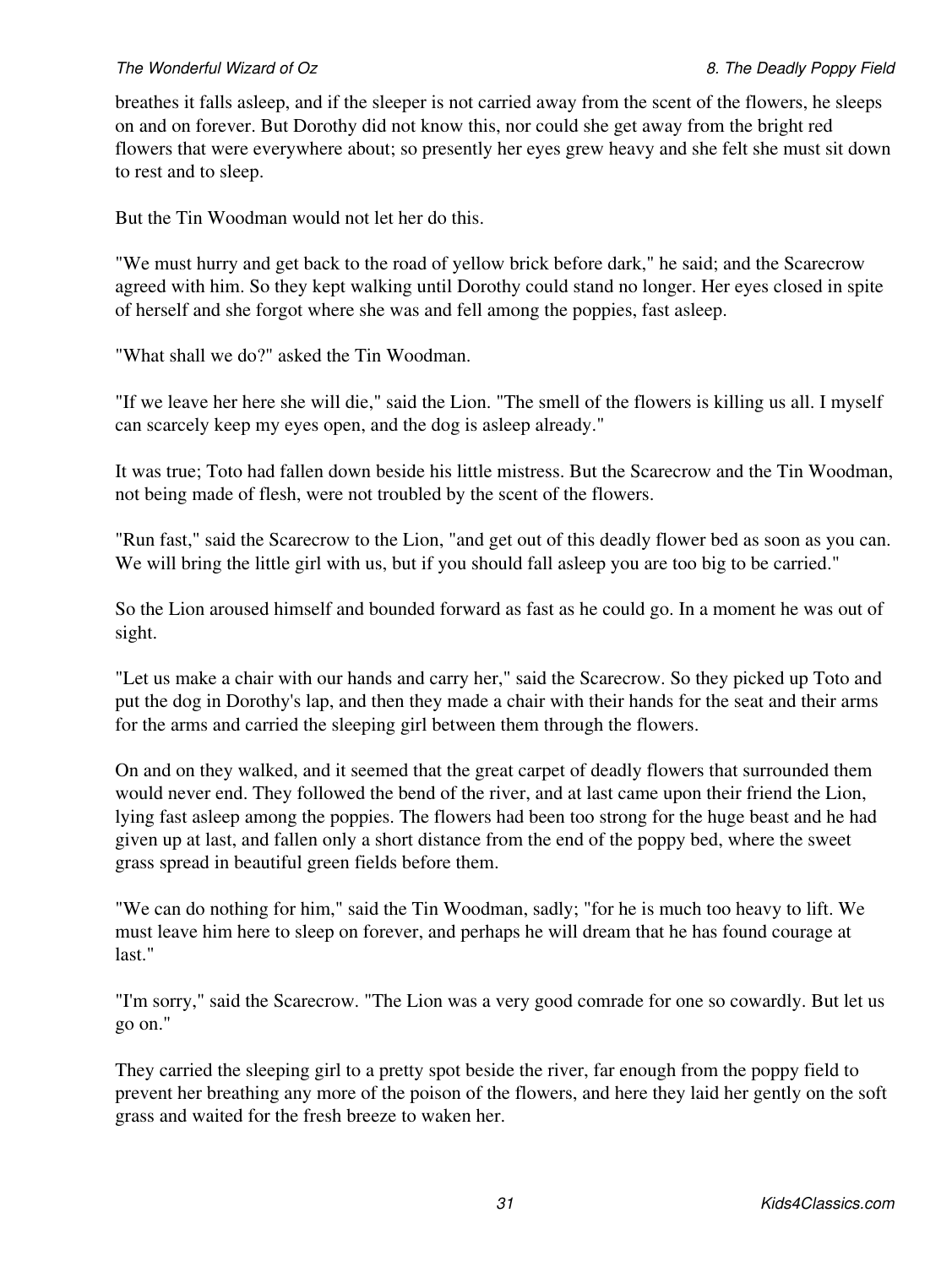# <span id="page-34-0"></span>**9. The Queen of the Field Mice**

"We cannot be far from the road of yellow brick, now," remarked the Scarecrow, as he stood beside the girl, "for we have come nearly as far as the river carried us away."

The Tin Woodman was about to reply when he heard a low growl, and turning his head (which worked beautifully on hinges) he saw a strange beast come bounding over the grass toward them. It was, indeed, a great yellow Wildcat, and the Woodman thought it must be chasing something, for its ears were lying close to its head and its mouth was wide open, showing two rows of ugly teeth, while its red eyes glowed like balls of fire. As it came nearer the Tin Woodman saw that running before the beast was a little gray field mouse, and although he had no heart he knew it was wrong for the Wildcat to try to kill such a pretty, harmless creature.

So the Woodman raised his axe, and as the Wildcat ran by he gave it a quick blow that cut the beast's head clean off from its body, and it rolled over at his feet in two pieces.

The field mouse, now that it was freed from its enemy, stopped short; and coming slowly up to the Woodman it said, in a squeaky little voice:

"Oh, thank you! Thank you ever so much for saving my life."

"Don't speak of it, I beg of you," replied the Woodman. "I have no heart, you know, so I am careful to help all those who may need a friend, even if it happens to be only a mouse."

"Only a mouse!" cried the little animal, indignantly. "Why, I am a Queenthe Queen of all the Field Mice!"

"Oh, indeed," said the Woodman, making a bow.

"Therefore you have done a great deed, as well as a brave one, in saving my life," added the Queen.

At that moment several mice were seen running up as fast as their little legs could carry them, and when they saw their Queen they exclaimed:

"Oh, your Majesty, we thought you would be killed! How did you manage to escape the great Wildcat?" They all bowed so low to the little Queen that they almost stood upon their heads.

"This funny tin man," she answered, "killed the Wildcat and saved my life. So hereafter you must all serve him, and obey his slightest wish."

"We will!" cried all the mice, in a shrill chorus. And then they scampered in all directions, for Toto had awakened from his sleep, and seeing all these mice around him he gave one bark of delight and jumped right into the middle of the group. Toto had always loved to chase mice when he lived in Kansas, and he saw no harm in it.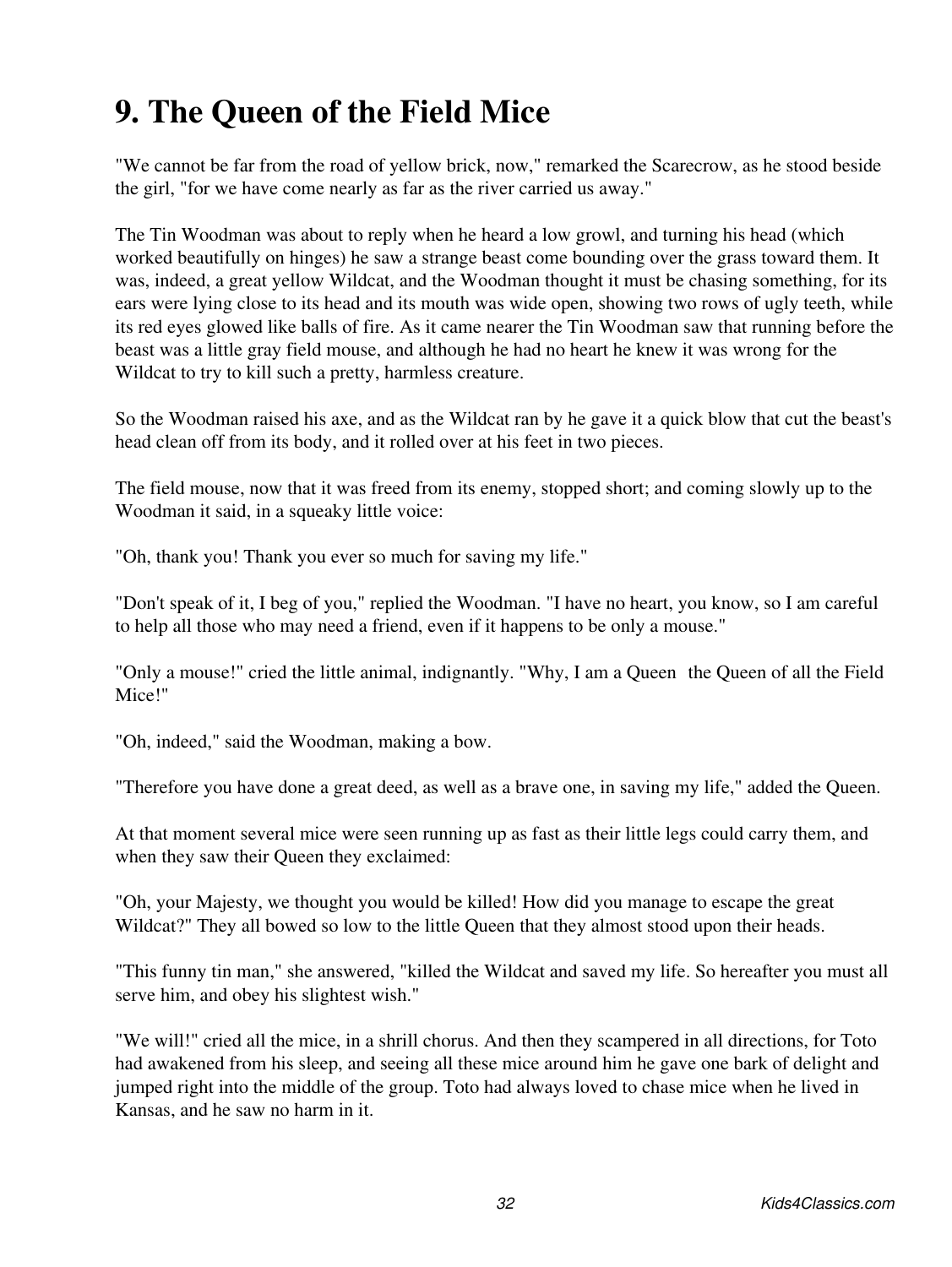But the Tin Woodman caught the dog in his arms and held him tight, while he called to the mice, "Come back! Come back! Toto shall not hurt you."

At this the Queen of the Mice stuck her head out from underneath a clump of grass and asked, in a timid voice, "Are you sure he will not bite us?"

"I will not let him," said the Woodman; "so do not be afraid."

One by one the mice came creeping back, and Toto did not bark again, although he tried to get out of the Woodman's arms, and would have bitten him had he not known very well he was made of tin. Finally one of the biggest mice spoke.

"Is there anything we can do," it asked, "to repay you for saving the life of our Queen?"

"Nothing that I know of," answered the Woodman; but the Scarecrow, who had been trying to think, but could not because his head was stuffed with straw, said, quickly, "Oh, yes; you can save our friend, the Cowardly Lion, who is asleep in the poppy bed."

"A Lion!" cried the little Queen. "Why, he would eat us all up."

"Oh, no," declared the Scarecrow; "this Lion is a coward."

"Really?" asked the Mouse.

"He says so himself," answered the Scarecrow, "and he would never hurt anyone who is our friend. If you will help us to save him I promise that he shall treat you all with kindness."

"Very well," said the Queen, "we trust you. But what shall we do?"

"Are there many of these mice which call you Queen and are willing to obey you?"

"Oh, yes; there are thousands," she replied.

"Then send for them all to come here as soon as possible, and let each one bring a long piece of string."

The Queen turned to the mice that attended her and told them to go at once and get all her people. As soon as they heard her orders they ran away in every direction as fast as possible.

"Now," said the Scarecrow to the Tin Woodman, "you must go to those trees by the riverside and make a truck that will carry the Lion."

So the Woodman went at once to the trees and began to work; and he soon made a truck out of the limbs of trees, from which he chopped away all the leaves and branches. He fastened it together with wooden pegs and made the four wheels out of short pieces of a big tree trunk. So fast and so well did he work that by the time the mice began to arrive the truck was all ready for them.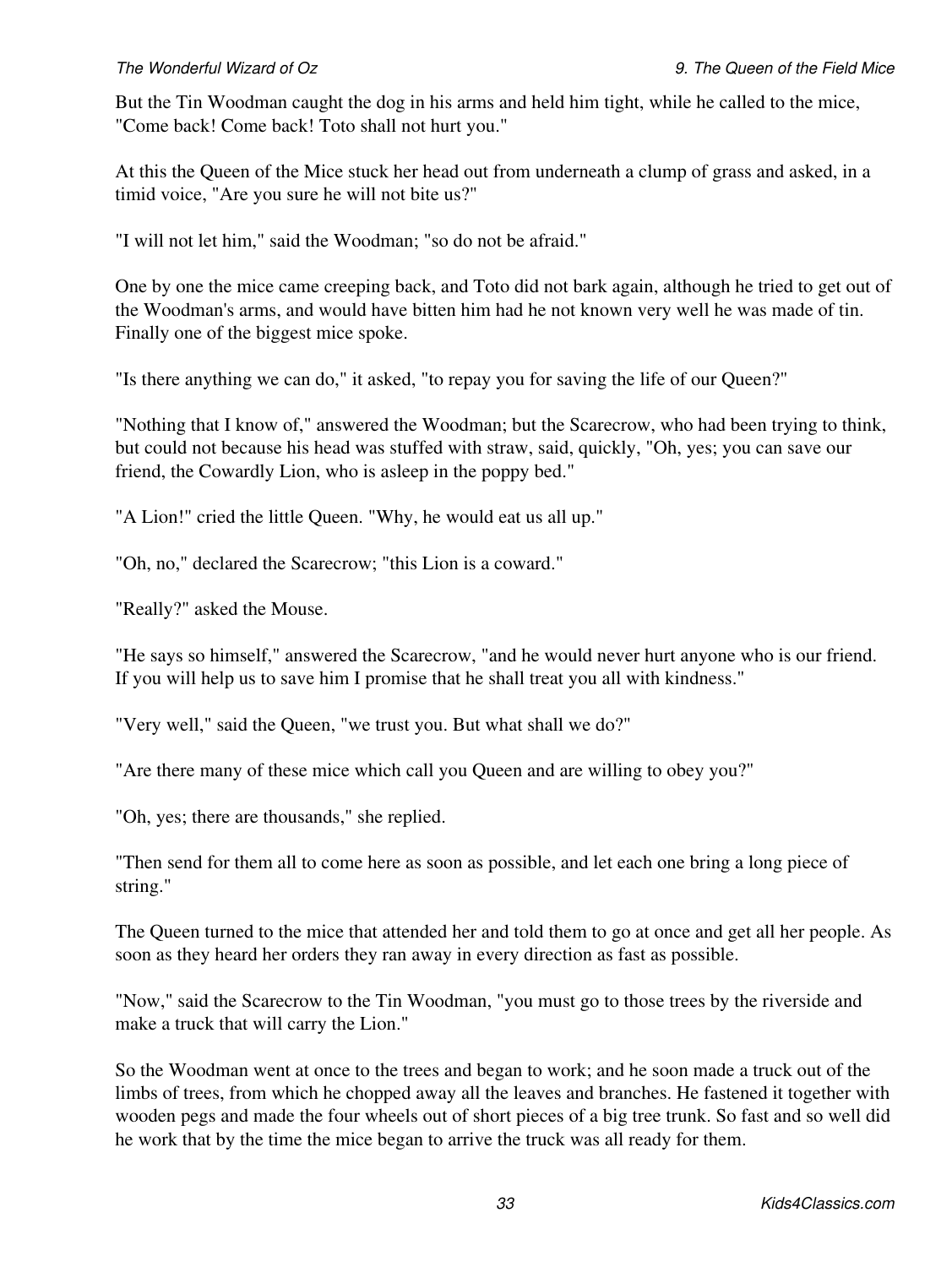They came from all directions, and there were thousands of them: big mice and little mice and middle−sized mice; and each one brought a piece of string in his mouth. It was about this time that Dorothy woke from her long sleep and opened her eyes. She was greatly astonished to find herself lying upon the grass, with thousands of mice standing around and looking at her timidly. But the Scarecrow told her about everything, and turning to the dignified little Mouse, he said:

"Permit me to introduce to you her Majesty, the Queen."

Dorothy nodded gravely and the Queen made a curtsy, after which she became quite friendly with the little girl.

The Scarecrow and the Woodman now began to fasten the mice to the truck, using the strings they had brought. One end of a string was tied around the neck of each mouse and the other end to the truck. Of course the truck was a thousand times bigger than any of the mice who were to draw it; but when all the mice had been harnessed, they were able to pull it quite easily. Even the Scarecrow and the Tin Woodman could sit on it, and were drawn swiftly by their queer little horses to the place where the Lion lay asleep.

After a great deal of hard work, for the Lion was heavy, they managed to get him up on the truck. Then the Queen hurriedly gave her people the order to start, for she feared if the mice stayed among the poppies too long they also would fall asleep.

At first the little creatures, many though they were, could hardly stir the heavily loaded truck; but the Woodman and the Scarecrow both pushed from behind, and they got along better. Soon they rolled the Lion out of the poppy bed to the green fields, where he could breathe the sweet, fresh air again, instead of the poisonous scent of the flowers.

Dorothy came to meet them and thanked the little mice warmly for saving her companion from death. She had grown so fond of the big Lion she was glad he had been rescued.

Then the mice were unharnessed from the truck and scampered away through the grass to their homes. The Queen of the Mice was the last to leave.

"If ever you need us again," she said, "come out into the field and call, and we shall hear you and come to your assistance. Good−bye!"

"Good−bye!" they all answered, and away the Queen ran, while Dorothy held Toto tightly lest he should run after her and frighten her.

After this they sat down beside the Lion until he should awaken; and the Scarecrow brought Dorothy some fruit from a tree near by, which she ate for her dinner.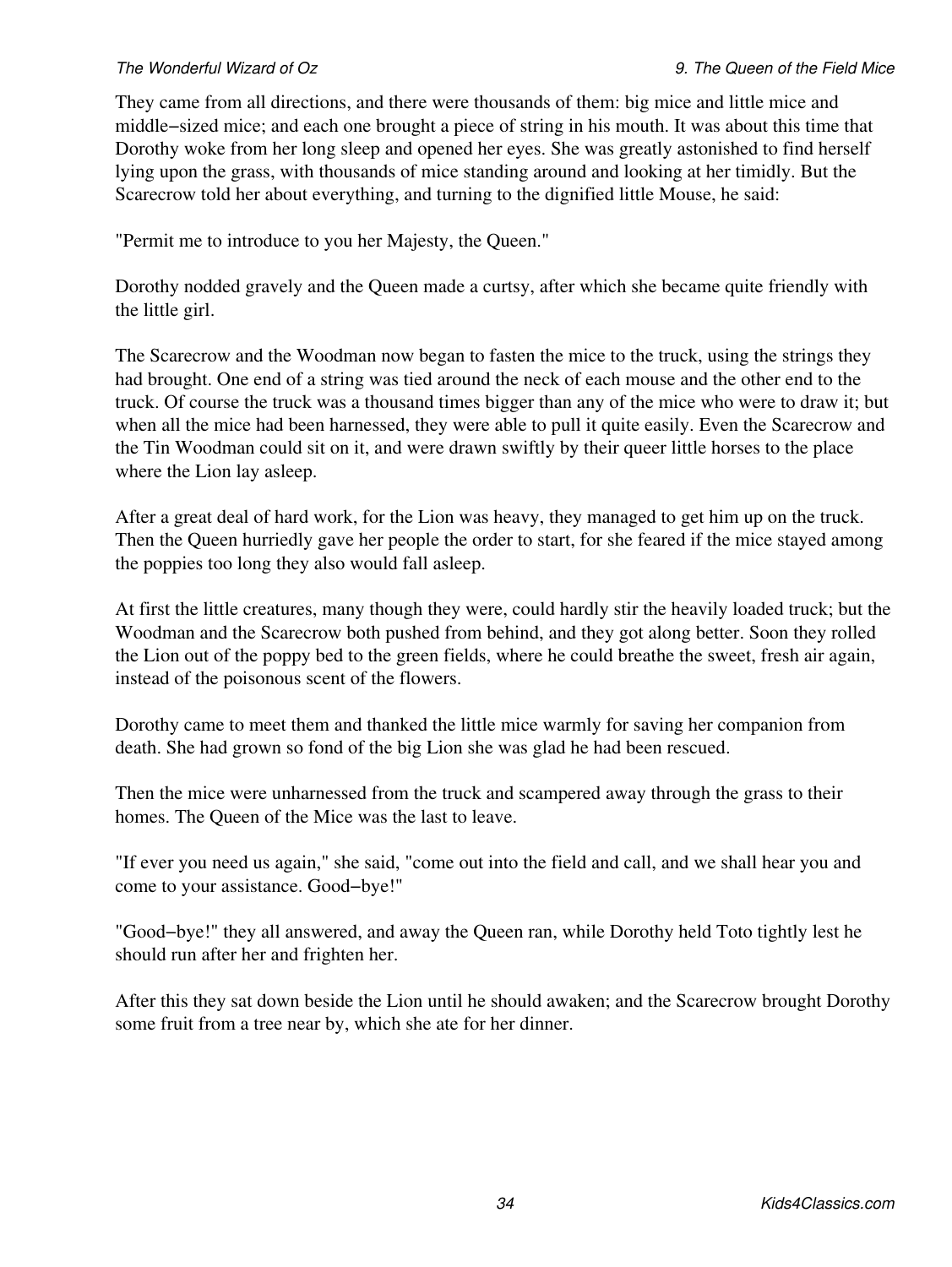## **10. The Guardian of the Gate**

It was some time before the Cowardly Lion awakened, for he had lain among the poppies a long while, breathing in their deadly fragrance; but when he did open his eyes and roll off the truck he was very glad to find himself still alive.

"I ran as fast as I could," he said, sitting down and yawning, "but the flowers were too strong for me. How did you get me out?"

Then they told him of the field mice, and how they had generously saved him from death; and the Cowardly Lion laughed, and said:

"I have always thought myself very big and terrible; yet such little things as flowers came near to killing me, and such small animals as mice have saved my life. How strange it all is! But, comrades, what shall we do now?"

"We must journey on until we find the road of yellow brick again," said Dorothy, "and then we can keep on to the Emerald City."

So, the Lion being fully refreshed, and feeling quite himself again, they all started upon the journey, greatly enjoying the walk through the soft, fresh grass; and it was not long before they reached the road of yellow brick and turned again toward the Emerald City where the Great Oz dwelt.

The road was smooth and well paved, now, and the country about was beautiful, so that the travelers rejoiced in leaving the forest far behind, and with it the many dangers they had met in its gloomy shades. Once more they could see fences built beside the road; but these were painted green, and when they came to a small house, in which a farmer evidently lived, that also was painted green. They passed by several of these houses during the afternoon, and sometimes people came to the doors and looked at them as if they would like to ask questions; but no one came near them nor spoke to them because of the great Lion, of which they were very much afraid. The people were all dressed in clothing of a lovely emerald−green color and wore peaked hats like those of the Munchkins.

"This must be the Land of Oz," said Dorothy, "and we are surely getting near the Emerald City."

"Yes," answered the Scarecrow. "Everything is green here, while in the country of the Munchkins blue was the favorite color. But the people do not seem to be as friendly as the Munchkins, and I'm afraid we shall be unable to find a place to pass the night."

"I should like something to eat besides fruit," said the girl, "and I'm sure Toto is nearly starved. Let us stop at the next house and talk to the people."

So, when they came to a good−sized farmhouse, Dorothy walked boldly up to the door and knocked.

A woman opened it just far enough to look out, and said, "What do you want, child, and why is that great Lion with you?"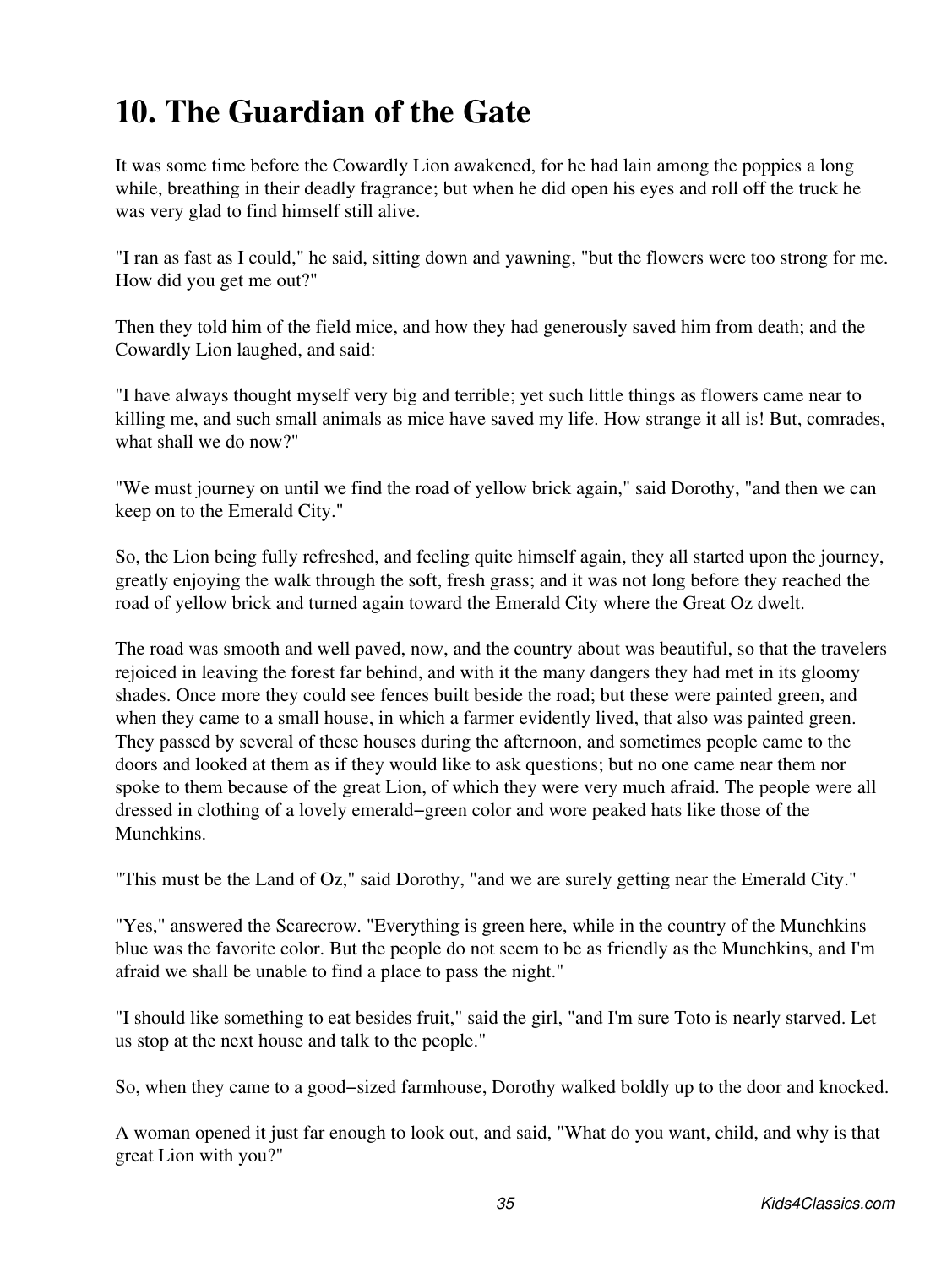"We wish to pass the night with you, if you will allow us," answered Dorothy; "and the Lion is my friend and comrade, and would not hurt you for the world."

"Is he tame?" asked the woman, opening the door a little wider.

"Oh, yes," said the girl, "and he is a great coward, too. He will be more afraid of you than you are of him."

"Well," said the woman, after thinking it over and taking another peep at the Lion, "if that is the case you may come in, and I will give you some supper and a place to sleep."

So they all entered the house, where there were, besides the woman, two children and a man. The man had hurt his leg, and was lying on the couch in a corner. They seemed greatly surprised to see so strange a company, and while the woman was busy laying the table the man asked:

"Where are you all going?"

"To the Emerald City," said Dorothy, "to see the Great Oz."

"Oh, indeed!" exclaimed the man. "Are you sure that Oz will see you?"

"Why not?" she replied.

"Why, it is said that he never lets anyone come into his presence. I have been to the Emerald City many times, and it is a beautiful and wonderful place; but I have never been permitted to see the Great Oz, nor do I know of any living person who has seen him."

"Does he never go out?" asked the Scarecrow.

"Never. He sits day after day in the great Throne Room of his Palace, and even those who wait upon him do not see him face to face."

"What is he like?" asked the girl.

"That is hard to tell," said the man thoughtfully. "You see, Oz is a Great Wizard, and can take on any form he wishes. So that some say he looks like a bird; and some say he looks like an elephant; and some say he looks like a cat. To others he appears as a beautiful fairy, or a brownie, or in any other form that pleases him. But who the real Oz is, when he is in his own form, no living person can tell."

"That is very strange," said Dorothy, "but we must try, in some way, to see him, or we shall have made our journey for nothing."

"Why do you wish to see the terrible Oz?" asked the man.

"I want him to give me some brains," said the Scarecrow eagerly.

"Oh, Oz could do that easily enough," declared the man. "He has more brains than he needs."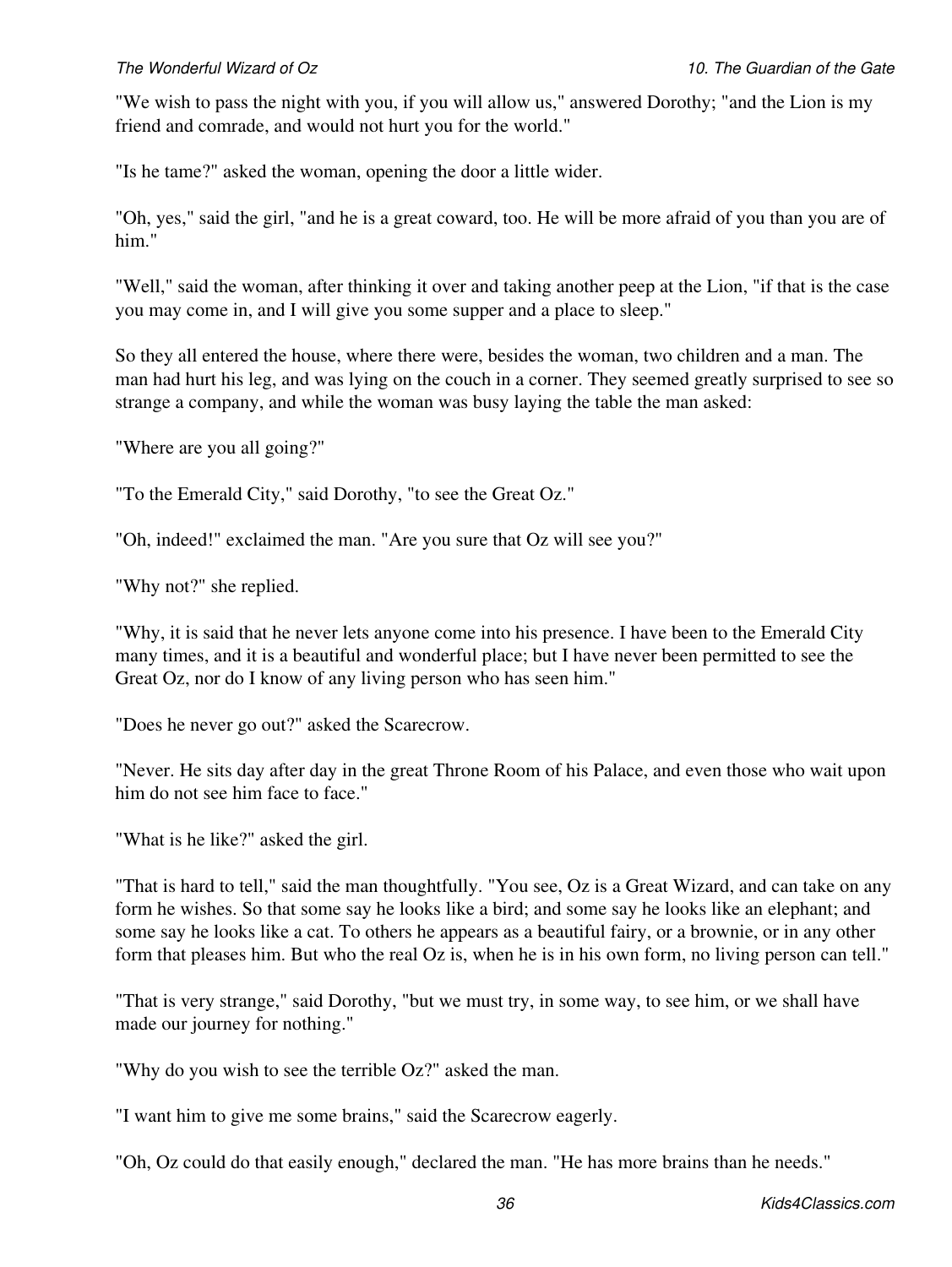"And I want him to give me a heart," said the Tin Woodman.

"That will not trouble him," continued the man, "for Oz has a large collection of hearts, of all sizes and shapes."

"And I want him to give me courage," said the Cowardly Lion.

"Oz keeps a great pot of courage in his Throne Room," said the man, "which he has covered with a golden plate, to keep it from running over. He will be glad to give you some."

"And I want him to send me back to Kansas," said Dorothy.

"Where is Kansas?" asked the man, with surprise.

"I don't know," replied Dorothy sorrowfully, "but it is my home, and I'm sure it's somewhere."

"Very likely. Well, Oz can do anything; so I suppose he will find Kansas for you. But first you must get to see him, and that will be a hard task; for the Great Wizard does not like to see anyone, and he usually has his own way. But what do YOU want?" he continued, speaking to Toto. Toto only wagged his tail; for, strange to say, he could not speak.

The woman now called to them that supper was ready, so they gathered around the table and Dorothy ate some delicious porridge and a dish of scrambled eggs and a plate of nice white bread, and enjoyed her meal. The Lion ate some of the porridge, but did not care for it, saying it was made from oats and oats were food for horses, not for lions. The Scarecrow and the Tin Woodman ate nothing at all. Toto ate a little of everything, and was glad to get a good supper again.

The woman now gave Dorothy a bed to sleep in, and Toto lay down beside her, while the Lion guarded the door of her room so she might not be disturbed. The Scarecrow and the Tin Woodman stood up in a corner and kept quiet all night, although of course they could not sleep.

The next morning, as soon as the sun was up, they started on their way, and soon saw a beautiful green glow in the sky just before them.

"That must be the Emerald City," said Dorothy.

As they walked on, the green glow became brighter and brighter, and it seemed that at last they were nearing the end of their travels. Yet it was afternoon before they came to the great wall that surrounded the City. It was high and thick and of a bright green color.

In front of them, and at the end of the road of yellow brick, was a big gate, all studded with emeralds that glittered so in the sun that even the painted eyes of the Scarecrow were dazzled by their brilliancy.

There was a bell beside the gate, and Dorothy pushed the button and heard a silvery tinkle sound within. Then the big gate swung slowly open, and they all passed through and found themselves in a high arched room, the walls of which glistened with countless emeralds.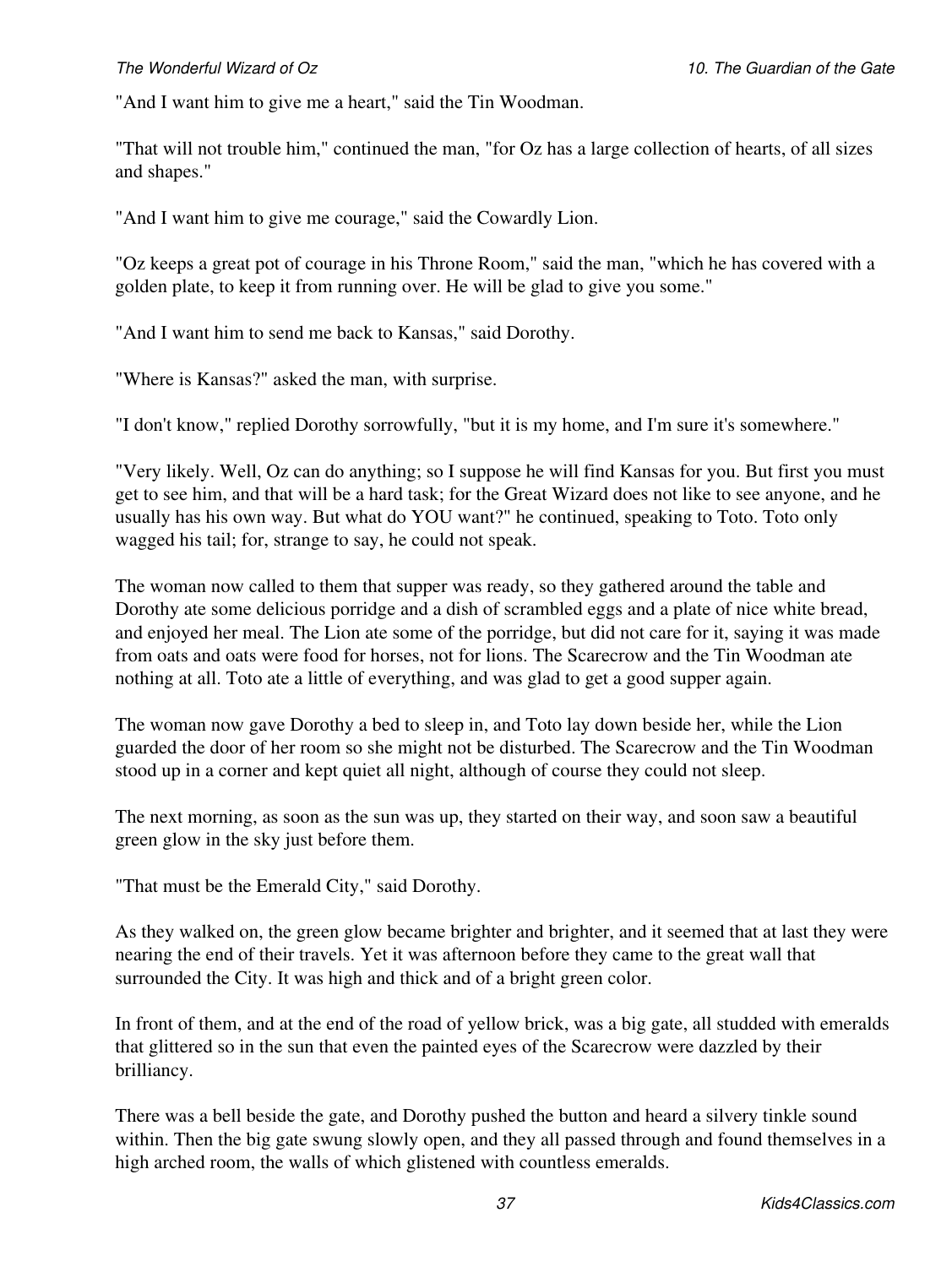Before them stood a little man about the same size as the Munchkins. He was clothed all in green, from his head to his feet, and even his skin was of a greenish tint. At his side was a large green box.

When he saw Dorothy and her companions the man asked, "What do you wish in the Emerald City?"

"We came here to see the Great Oz," said Dorothy.

The man was so surprised at this answer that he sat down to think it over.

"It has been many years since anyone asked me to see Oz," he said, shaking his head in perplexity. "He is powerful and terrible, and if you come on an idle or foolish errand to bother the wise reflections of the Great Wizard, he might be angry and destroy you all in an instant."

"But it is not a foolish errand, nor an idle one," replied the Scarecrow; "it is important. And we have been told that Oz is a good Wizard."

"So he is," said the green man, "and he rules the Emerald City wisely and well. But to those who are not honest, or who approach him from curiosity, he is most terrible, and few have ever dared ask to see his face. I am the Guardian of the Gates, and since you demand to see the Great Oz I must take you to his Palace. But first you must put on the spectacles."

### "Why?" asked Dorothy.

"Because if you did not wear spectacles the brightness and glory of the Emerald City would blind you. Even those who live in the City must wear spectacles night and day. They are all locked on, for Oz so ordered it when the City was first built, and I have the only key that will unlock them."

He opened the big box, and Dorothy saw that it was filled with spectacles of every size and shape. All of them had green glasses in them. The Guardian of the Gates found a pair that would just fit Dorothy and put them over her eyes. There were two golden bands fastened to them that passed around the back of her head, where they were locked together by a little key that was at the end of a chain the Guardian of the Gates wore around his neck. When they were on, Dorothy could not take them off had she wished, but of course she did not wish to be blinded by the glare of the Emerald City, so she said nothing.

Then the green man fitted spectacles for the Scarecrow and the Tin Woodman and the Lion, and even on little Toto; and all were locked fast with the key.

Then the Guardian of the Gates put on his own glasses and told them he was ready to show them to the Palace. Taking a big golden key from a peg on the wall, he opened another gate, and they all followed him through the portal into the streets of the Emerald City.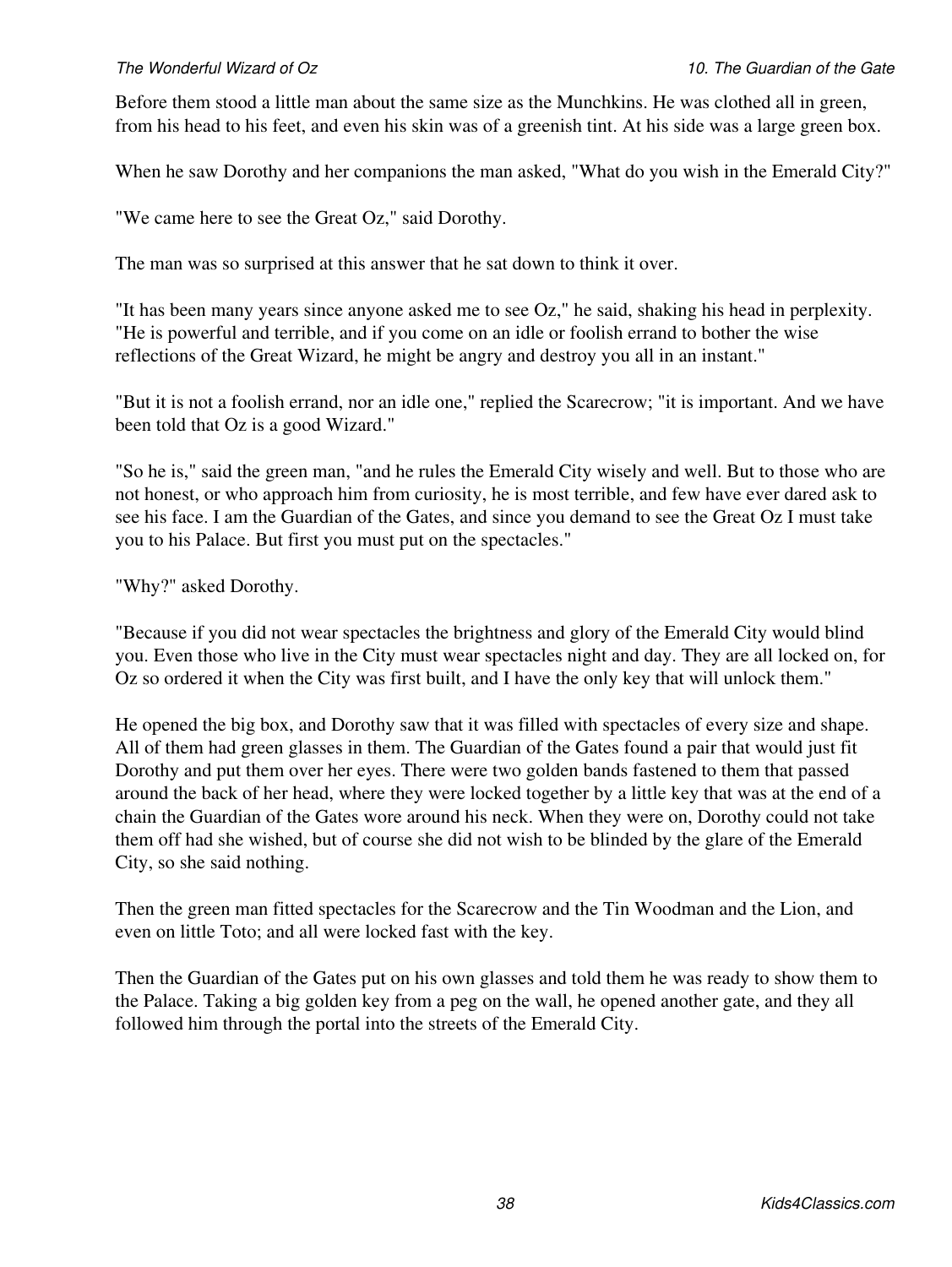# **11. The Wonderful City of Oz**

Even with eyes protected by the green spectacles, Dorothy and her friends were at first dazzled by the brilliancy of the wonderful City. The streets were lined with beautiful houses all built of green marble and studded everywhere with sparkling emeralds. They walked over a pavement of the same green marble, and where the blocks were joined together were rows of emeralds, set closely, and glittering in the brightness of the sun. The window panes were of green glass; even the sky above the City had a green tint, and the rays of the sun were green.

There were many people men, women, and children walking about, and these were all dressed in green clothes and had greenish skins. They looked at Dorothy and her strangely assorted company with wondering eyes, and the children all ran away and hid behind their mothers when they saw the Lion; but no one spoke to them. Many shops stood in the street, and Dorothy saw that everything in them was green. Green candy and green pop corn were offered for sale, as well as green shoes, green hats, and green clothes of all sorts. At one place a man was selling green lemonade, and when the children bought it Dorothy could see that they paid for it with green pennies.

There seemed to be no horses nor animals of any kind; the men carried things around in little green carts, which they pushed before them. Everyone seemed happy and contented and prosperous.

The Guardian of the Gates led them through the streets until they came to a big building, exactly in the middle of the City, which was the Palace of Oz, the Great Wizard. There was a soldier before the door, dressed in a green uniform and wearing a long green beard.

"Here are strangers," said the Guardian of the Gates to him, "and they demand to see the Great Oz."

"Step inside," answered the soldier, "and I will carry your message to him."

So they passed through the Palace Gates and were led into a big room with a green carpet and lovely green furniture set with emeralds. The soldier made them all wipe their feet upon a green mat before entering this room, and when they were seated he said politely:

"Please make yourselves comfortable while I go to the door of the Throne Room and tell Oz you are here."

They had to wait a long time before the soldier returned. When, at last, he came back, Dorothy asked:

"Have you seen Oz?"

"Oh, no," returned the soldier; "I have never seen him. But I spoke to him as he sat behind his screen and gave him your message. He said he will grant you an audience, if you so desire; but each one of you must enter his presence alone, and he will admit but one each day. Therefore, as you must remain in the Palace for several days, I will have you shown to rooms where you may rest in comfort after your journey."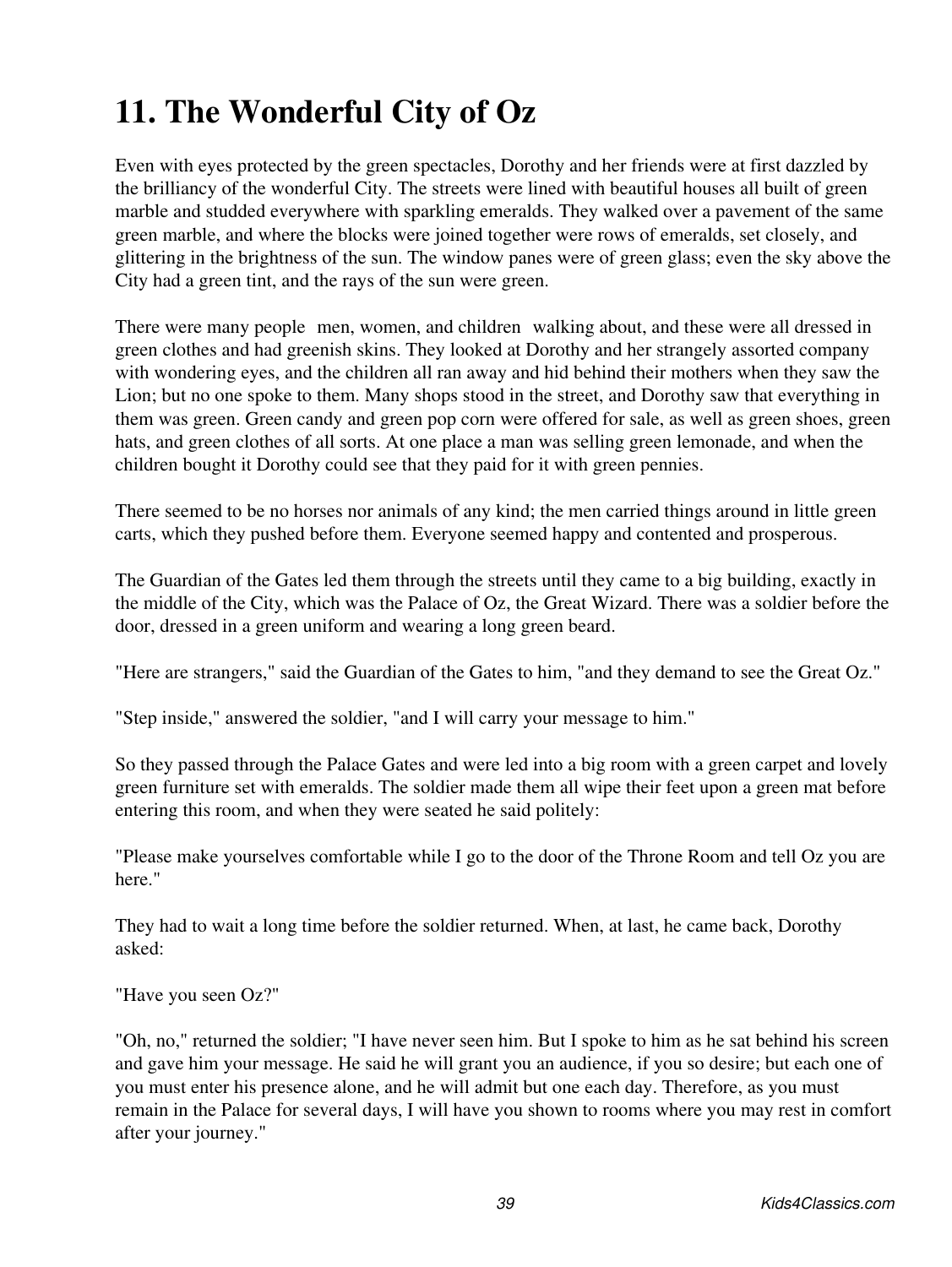"Thank you," replied the girl; "that is very kind of Oz."

The soldier now blew upon a green whistle, and at once a young girl, dressed in a pretty green silk gown, entered the room. She had lovely green hair and green eyes, and she bowed low before Dorothy as she said, "Follow me and I will show you your room."

So Dorothy said good−bye to all her friends except Toto, and taking the dog in her arms followed the green girl through seven passages and up three flights of stairs until they came to a room at the front of the Palace. It was the sweetest little room in the world, with a soft comfortable bed that had sheets of green silk and a green velvet counterpane. There was a tiny fountain in the middle of the room, that shot a spray of green perfume into the air, to fall back into a beautifully carved green marble basin. Beautiful green flowers stood in the windows, and there was a shelf with a row of little green books. When Dorothy had time to open these books she found them full of queer green pictures that made her laugh, they were so funny.

In a wardrobe were many green dresses, made of silk and satin and velvet; and all of them fitted Dorothy exactly.

"Make yourself perfectly at home," said the green girl, "and if you wish for anything ring the bell. Oz will send for you tomorrow morning."

She left Dorothy alone and went back to the others. These she also led to rooms, and each one of them found himself lodged in a very pleasant part of the Palace. Of course this politeness was wasted on the Scarecrow; for when he found himself alone in his room he stood stupidly in one spot, just within the doorway, to wait till morning. It would not rest him to lie down, and he could not close his eyes; so he remained all night staring at a little spider which was weaving its web in a corner of the room, just as if it were not one of the most wonderful rooms in the world. The Tin Woodman lay down on his bed from force of habit, for he remembered when he was made of flesh; but not being able to sleep, he passed the night moving his joints up and down to make sure they kept in good working order. The Lion would have preferred a bed of dried leaves in the forest, and did not like being shut up in a room; but he had too much sense to let this worry him, so he sprang upon the bed and rolled himself up like a cat and purred himself asleep in a minute.

The next morning, after breakfast, the green maiden came to fetch Dorothy, and she dressed her in one of the prettiest gowns, made of green brocaded satin. Dorothy put on a green silk apron and tied a green ribbon around Toto's neck, and they started for the Throne Room of the Great Oz.

First they came to a great hall in which were many ladies and gentlemen of the court, all dressed in rich costumes. These people had nothing to do but talk to each other, but they always came to wait outside the Throne Room every morning, although they were never permitted to see Oz. As Dorothy entered they looked at her curiously, and one of them whispered:

"Are you really going to look upon the face of Oz the Terrible?"

"Of course," answered the girl, "if he will see me."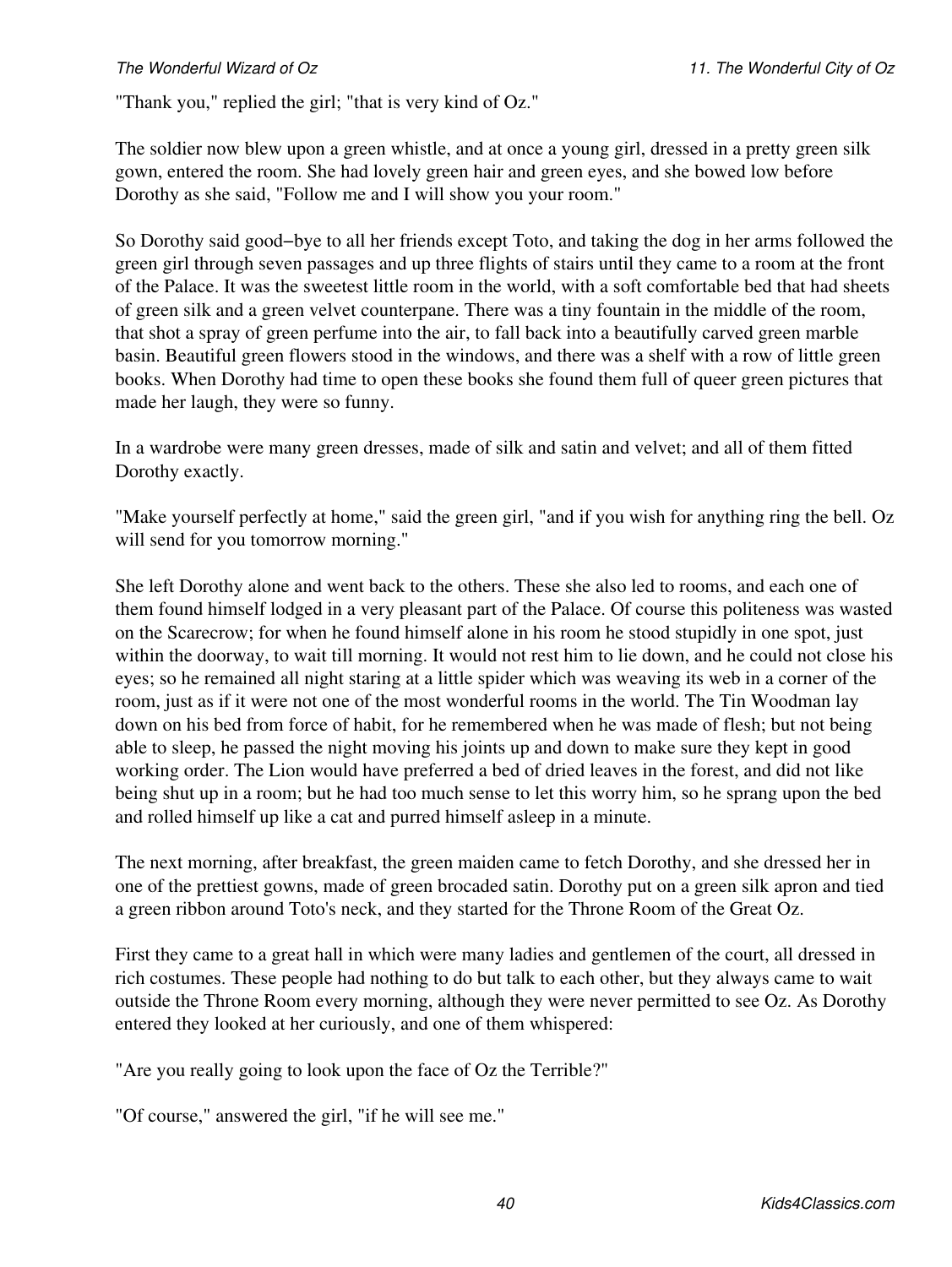"Oh, he will see you," said the soldier who had taken her message to the Wizard, "although he does not like to have people ask to see him. Indeed, at first he was angry and said I should send you back where you came from. Then he asked me what you looked like, and when I mentioned your silver shoes he was very much interested. At last I told him about the mark upon your forehead, and he decided he would admit you to his presence."

Just then a bell rang, and the green girl said to Dorothy, "That is the signal. You must go into the Throne Room alone."

She opened a little door and Dorothy walked boldly through and found herself in a wonderful place. It was a big, round room with a high arched roof, and the walls and ceiling and floor were covered with large emeralds set closely together. In the center of the roof was a great light, as bright as the sun, which made the emeralds sparkle in a wonderful manner.

But what interested Dorothy most was the big throne of green marble that stood in the middle of the room. It was shaped like a chair and sparkled with gems, as did everything else. In the center of the chair was an enormous Head, without a body to support it or any arms or legs whatever. There was no hair upon this head, but it had eyes and a nose and mouth, and was much bigger than the head of the biggest giant.

As Dorothy gazed upon this in wonder and fear, the eyes turned slowly and looked at her sharply and steadily. Then the mouth moved, and Dorothy heard a voice say:

"I am Oz, the Great and Terrible. Who are you, and why do you seek me?"

It was not such an awful voice as she had expected to come from the big Head; so she took courage and answered:

"I am Dorothy, the Small and Meek. I have come to you for help."

The eyes looked at her thoughtfully for a full minute. Then said the voice:

"Where did you get the silver shoes?"

"I got them from the Wicked Witch of the East, when my house fell on her and killed her," she replied.

"Where did you get the mark upon your forehead?" continued the voice.

"That is where the Good Witch of the North kissed me when she bade me good−bye and sent me to you," said the girl.

Again the eyes looked at her sharply, and they saw she was telling the truth. Then Oz asked, "What do you wish me to do?"

"Send me back to Kansas, where my Aunt Em and Uncle Henry are," she answered earnestly. "I don't like your country, although it is so beautiful. And I am sure Aunt Em will be dreadfully worried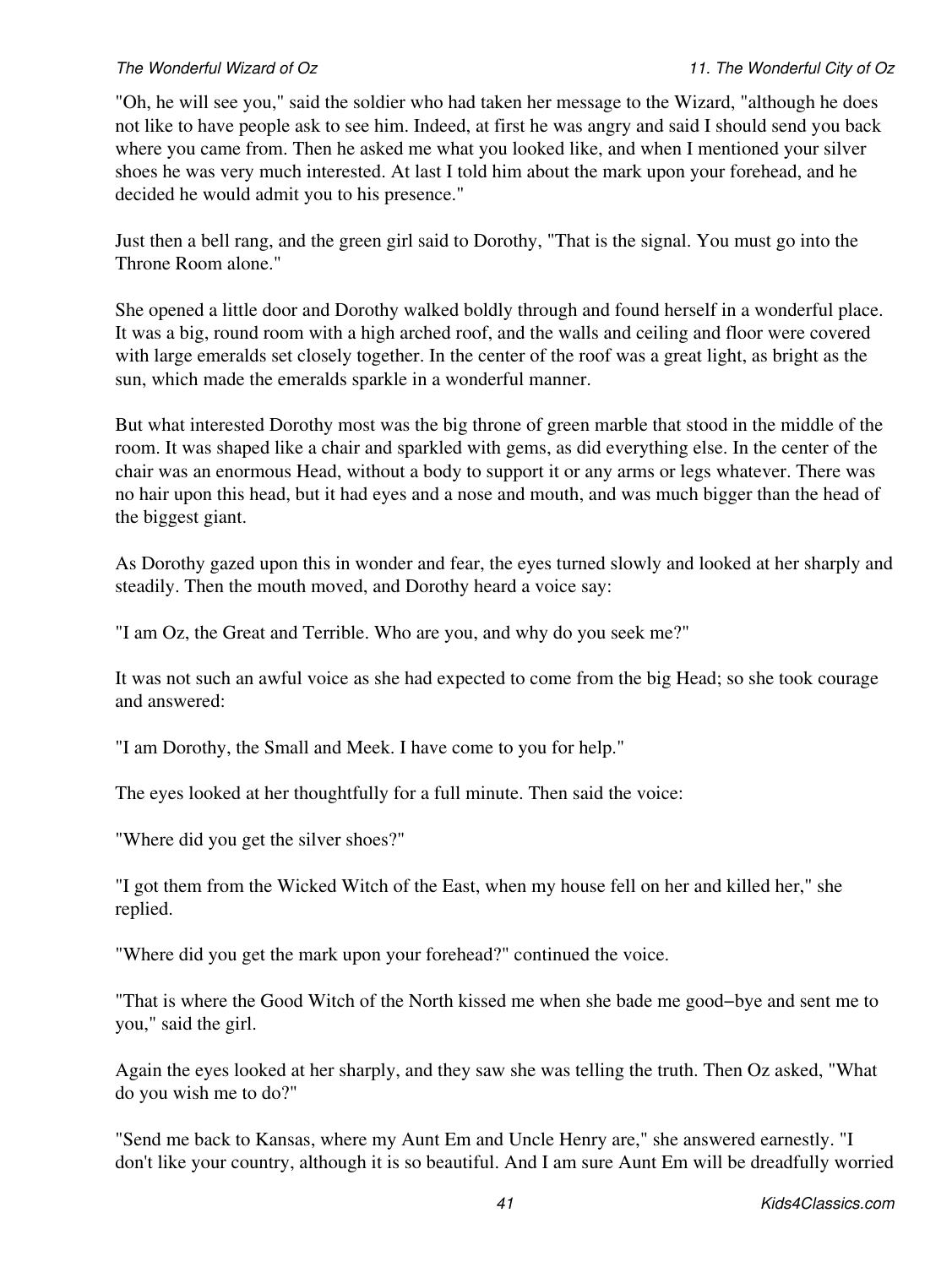over my being away so long."

The eyes winked three times, and then they turned up to the ceiling and down to the floor and rolled around so queerly that they seemed to see every part of the room. And at last they looked at Dorothy again.

"Why should I do this for you?" asked Oz.

"Because you are strong and I am weak; because you are a Great Wizard and I am only a little girl."

"But you were strong enough to kill the Wicked Witch of the East," said Oz.

"That just happened," returned Dorothy simply; "I could not help it."

"Well," said the Head, "I will give you my answer. You have no right to expect me to send you back to Kansas unless you do something for me in return. In this country everyone must pay for everything he gets. If you wish me to use my magic power to send you home again you must do something for me first. Help me and I will help you."

"What must I do?" asked the girl.

"Kill the Wicked Witch of the West," answered Oz.

"But I cannot!" exclaimed Dorothy, greatly surprised.

"You killed the Witch of the East and you wear the silver shoes, which bear a powerful charm. There is now but one Wicked Witch left in all this land, and when you can tell me she is dead I will send you back to Kansas but not before."

The little girl began to weep, she was so much disappointed; and the eyes winked again and looked upon her anxiously, as if the Great Oz felt that she could help him if she would.

"I never killed anything, willingly," she sobbed. "Even if I wanted to, how could I kill the Wicked Witch? If you, who are Great and Terrible, cannot kill her yourself, how do you expect me to do it?"

"I do not know," said the Head; "but that is my answer, and until the Wicked Witch dies you will not see your uncle and aunt again. Remember that the Witch is Wicked tremendously Wicked –and ought to be killed. Now go, and do not ask to see me again until you have done your task."

Sorrowfully Dorothy left the Throne Room and went back where the Lion and the Scarecrow and the Tin Woodman were waiting to hear what Oz had said to her. "There is no hope for me," she said sadly, "for Oz will not send me home until I have killed the Wicked Witch of the West; and that I can never do."

Her friends were sorry, but could do nothing to help her; so Dorothy went to her own room and lay down on the bed and cried herself to sleep.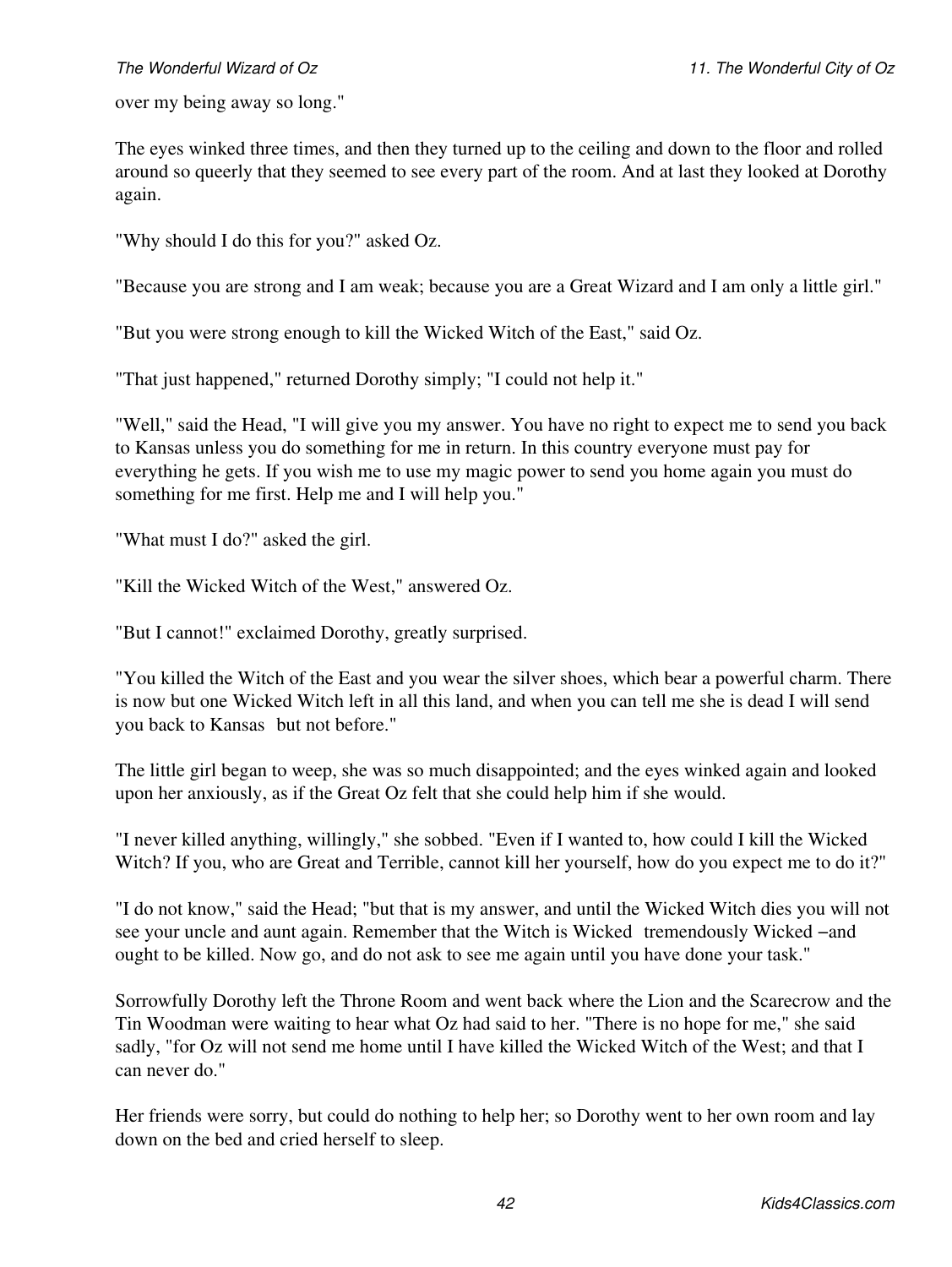The next morning the soldier with the green whiskers came to the Scarecrow and said:

"Come with me, for Oz has sent for you."

So the Scarecrow followed him and was admitted into the great Throne Room, where he saw, sitting in the emerald throne, a most lovely Lady. She was dressed in green silk gauze and wore upon her flowing green locks a crown of jewels. Growing from her shoulders were wings, gorgeous in color and so light that they fluttered if the slightest breath of air reached them.

When the Scarecrow had bowed, as prettily as his straw stuffing would let him, before this beautiful creature, she looked upon him sweetly, and said:

"I am Oz, the Great and Terrible. Who are you, and why do you seek me?"

Now the Scarecrow, who had expected to see the great Head Dorothy had told him of, was much astonished; but he answered her bravely.

"I am only a Scarecrow, stuffed with straw. Therefore I have no brains, and I come to you praying that you will put brains in my head instead of straw, so that I may become as much a man as any other in your dominions."

"Why should I do this for you?" asked the Lady.

"Because you are wise and powerful, and no one else can help me," answered the Scarecrow.

"I never grant favors without some return," said Oz; "but this much I will promise. If you will kill for me the Wicked Witch of the West, I will bestow upon you a great many brains, and such good brains that you will be the wisest man in all the Land of Oz."

"I thought you asked Dorothy to kill the Witch," said the Scarecrow, in surprise.

"So I did. I don't care who kills her. But until she is dead I will not grant your wish. Now go, and do not seek me again until you have earned the brains you so greatly desire."

The Scarecrow went sorrowfully back to his friends and told them what Oz had said; and Dorothy was surprised to find that the Great Wizard was not a Head, as she had seen him, but a lovely Lady.

"All the same," said the Scarecrow, "she needs a heart as much as the Tin Woodman."

On the next morning the soldier with the green whiskers came to the Tin Woodman and said:

"Oz has sent for you. Follow me."

So the Tin Woodman followed him and came to the great Throne Room. He did not know whether he would find Oz a lovely Lady or a Head, but he hoped it would be the lovely Lady. "For," he said to himself, "if it is the head, I am sure I shall not be given a heart, since a head has no heart of its own and therefore cannot feel for me. But if it is the lovely Lady I shall beg hard for a heart, for all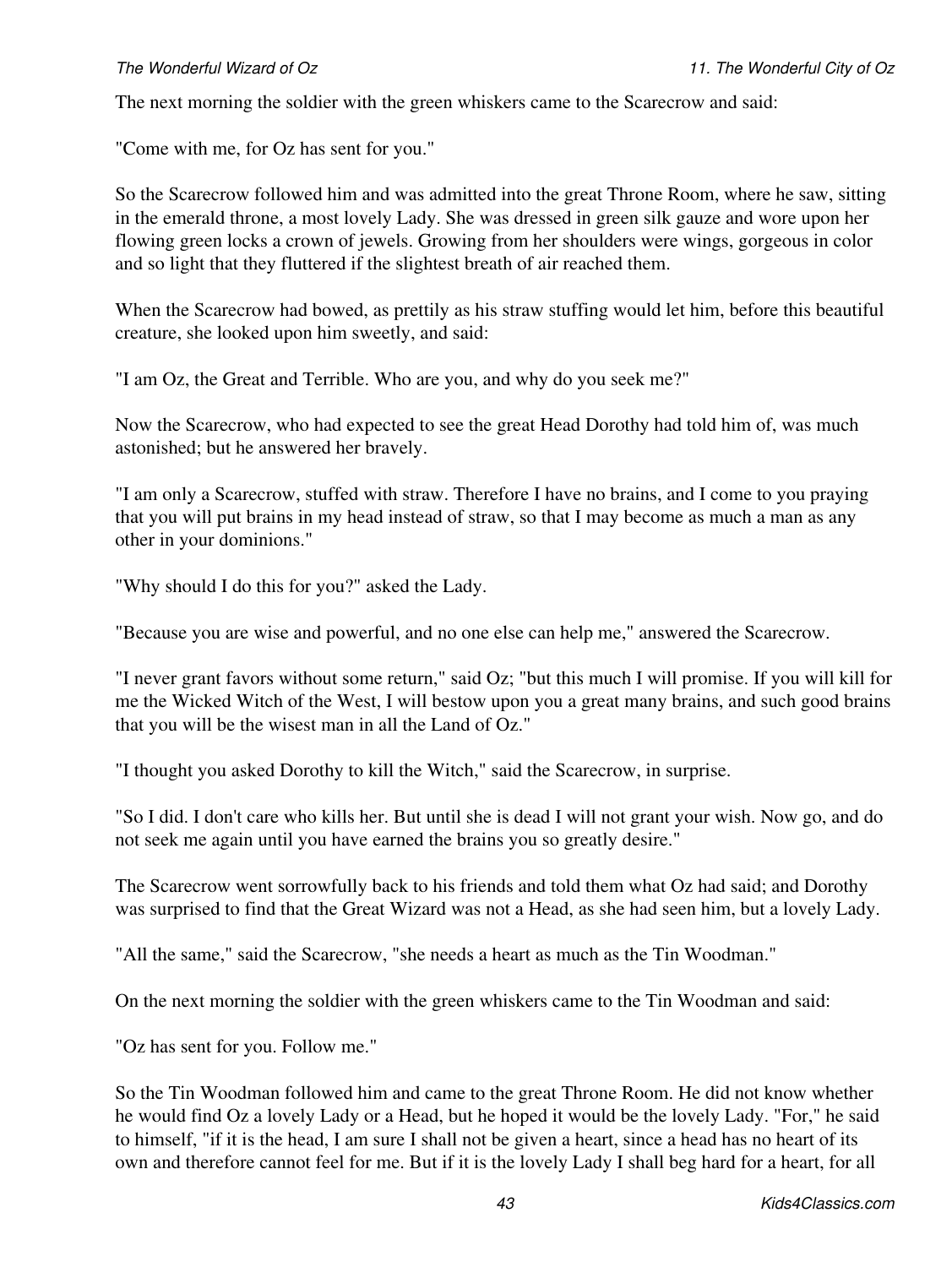ladies are themselves said to be kindly hearted."

But when the Woodman entered the great Throne Room he saw neither the Head nor the Lady, for Oz had taken the shape of a most terrible Beast. It was nearly as big as an elephant, and the green throne seemed hardly strong enough to hold its weight. The Beast had a head like that of a rhinoceros, only there were five eyes in its face. There were five long arms growing out of its body, and it also had five long, slim legs. Thick, woolly hair covered every part of it, and a more dreadful−looking monster could not be imagined. It was fortunate the Tin Woodman had no heart at that moment, for it would have beat loud and fast from terror. But being only tin, the Woodman was not at all afraid, although he was much disappointed.

"I am Oz, the Great and Terrible," spoke the Beast, in a voice that was one great roar. "Who are you, and why do you seek me?"

"I am a Woodman, and made of tin. Therefore I have no heart, and cannot love. I pray you to give me a heart that I may be as other men are."

"Why should I do this?" demanded the Beast.

"Because I ask it, and you alone can grant my request," answered the Woodman.

Oz gave a low growl at this, but said, gruffly: "If you indeed desire a heart, you must earn it."

"How?" asked the Woodman.

"Help Dorothy to kill the Wicked Witch of the West," replied the Beast. "When the Witch is dead, come to me, and I will then give you the biggest and kindest and most loving heart in all the Land of Oz."

So the Tin Woodman was forced to return sorrowfully to his friends and tell them of the terrible Beast he had seen. They all wondered greatly at the many forms the Great Wizard could take upon himself, and the Lion said:

"If he is a Beast when I go to see him, I shall roar my loudest, and so frighten him that he will grant all I ask. And if he is the lovely Lady, I shall pretend to spring upon her, and so compel her to do my bidding. And if he is the great Head, he will be at my mercy; for I will roll this head all about the room until he promises to give us what we desire. So be of good cheer, my friends, for all will yet be well."

The next morning the soldier with the green whiskers led the Lion to the great Throne Room and bade him enter the presence of Oz.

The Lion at once passed through the door, and glancing around saw, to his surprise, that before the throne was a Ball of Fire, so fierce and glowing he could scarcely bear to gaze upon it. His first thought was that Oz had by accident caught on fire and was burning up; but when he tried to go nearer, the heat was so intense that it singed his whiskers, and he crept back tremblingly to a spot nearer the door.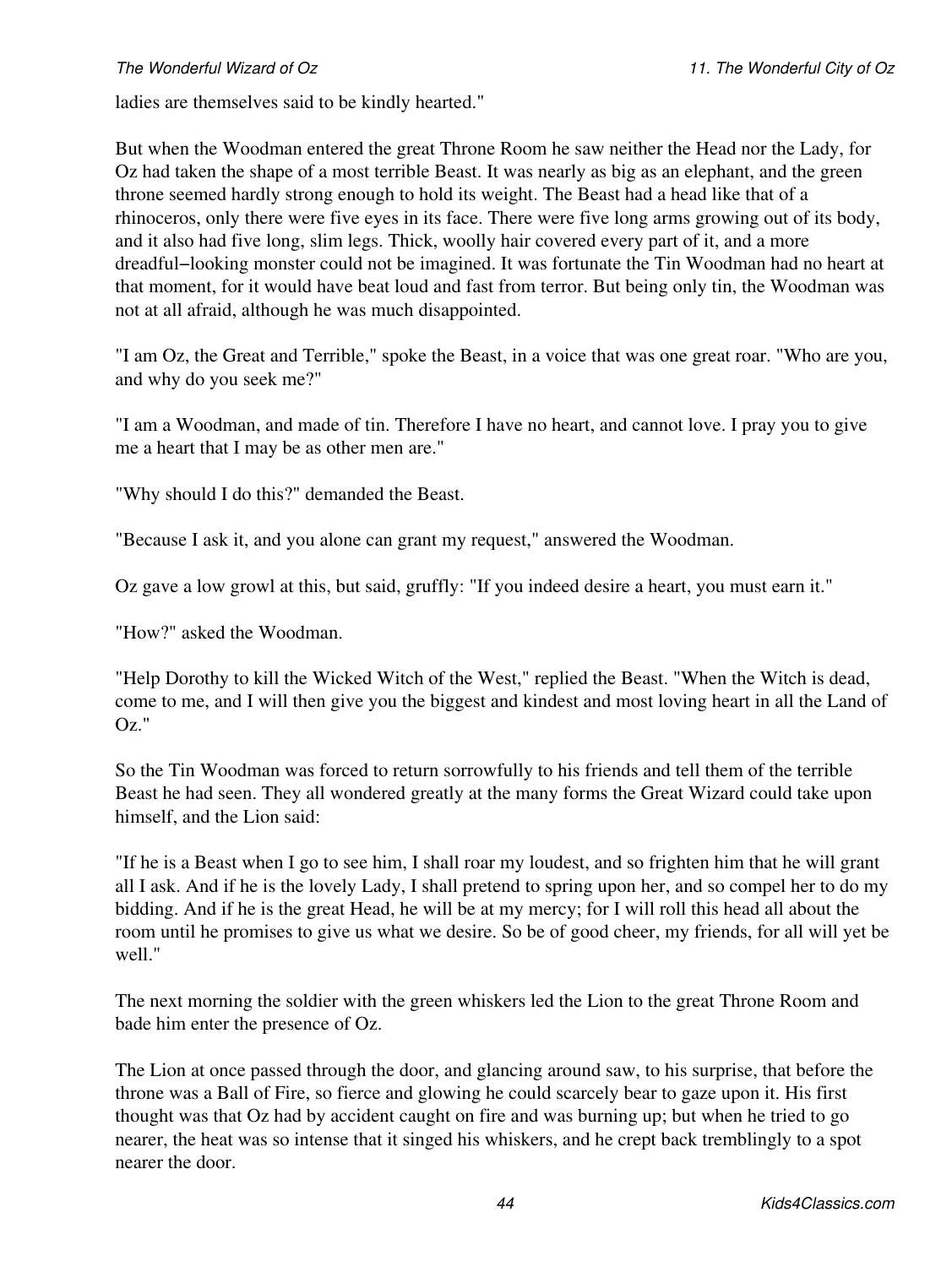Then a low, quiet voice came from the Ball of Fire, and these were the words it spoke:

"I am Oz, the Great and Terrible. Who are you, and why do you seek me?"

And the Lion answered, "I am a Cowardly Lion, afraid of everything. I came to you to beg that you give me courage, so that in reality I may become the King of Beasts, as men call me."

"Why should I give you courage?" demanded Oz.

"Because of all Wizards you are the greatest, and alone have power to grant my request," answered the Lion.

The Ball of Fire burned fiercely for a time, and the voice said, "Bring me proof that the Wicked Witch is dead, and that moment I will give you courage. But as long as the Witch lives, you must remain a coward."

The Lion was angry at this speech, but could say nothing in reply, and while he stood silently gazing at the Ball of Fire it became so furiously hot that he turned tail and rushed from the room. He was glad to find his friends waiting for him, and told them of his terrible interview with the Wizard.

"What shall we do now?" asked Dorothy sadly.

"There is only one thing we can do," returned the Lion, "and that is to go to the land of the Winkies, seek out the Wicked Witch, and destroy her."

"But suppose we cannot?" said the girl.

"Then I shall never have courage," declared the Lion.

"And I shall never have brains," added the Scarecrow.

"And I shall never have a heart," spoke the Tin of Woodman.

"And I shall never see Aunt Em and Uncle Henry," said Dorothy, beginning to cry.

"Be careful!" cried the green girl. "The tears will fall on your green silk gown and spot it."

So Dorothy dried her eyes and said, "I suppose we must try it; but I am sure I do not want to kill anybody, even to see Aunt Em again."

"I will go with you; but I'm too much of a coward to kill the Witch," said the Lion.

"I will go too," declared the Scarecrow; "but I shall not be of much help to you, I am such a fool."

"I haven't the heart to harm even a Witch," remarked the Tin Woodman; "but if you go I certainly shall go with you."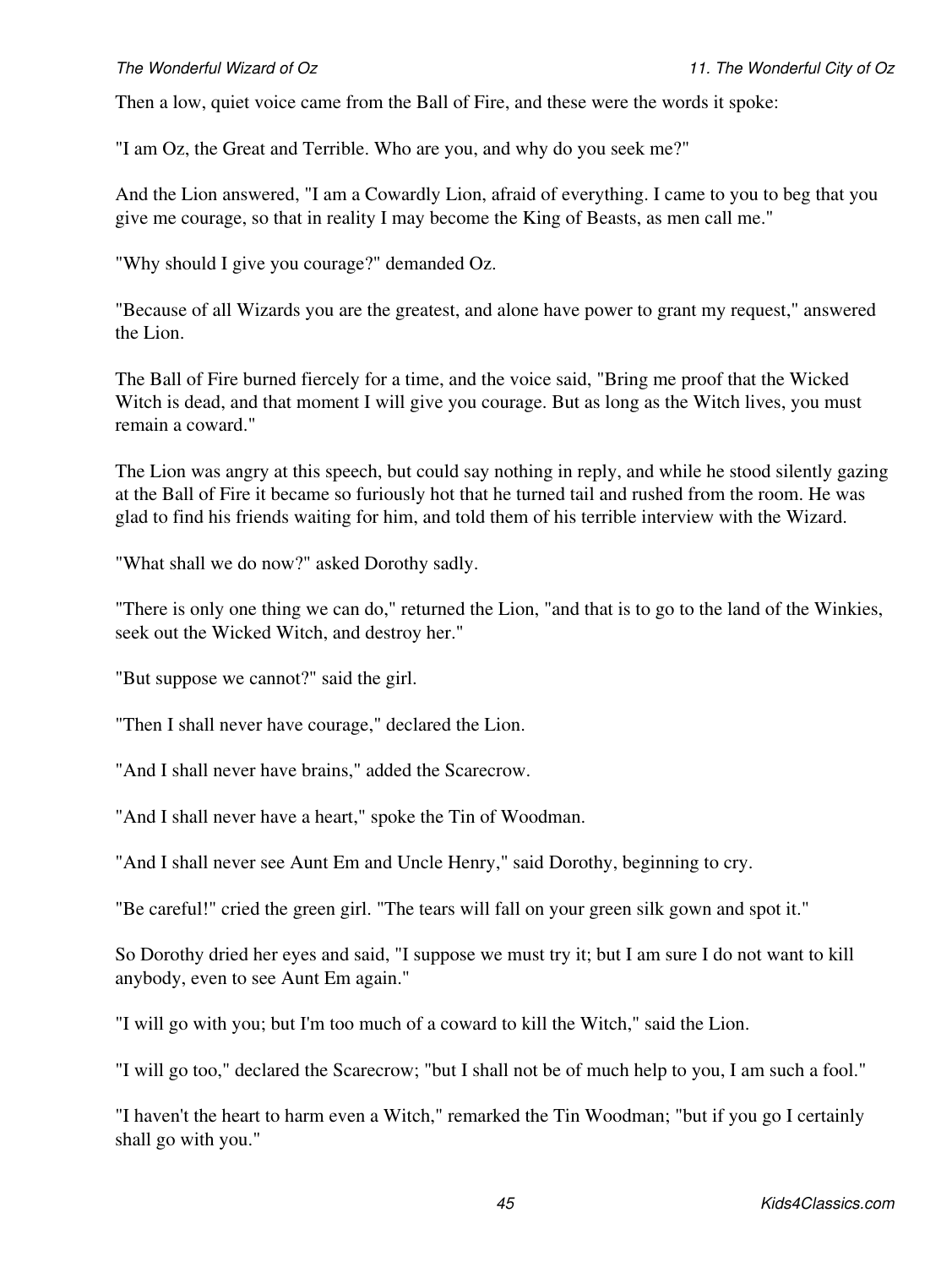Therefore it was decided to start upon their journey the next morning, and the Woodman sharpened his axe on a green grindstone and had all his joints properly oiled. The Scarecrow stuffed himself with fresh straw and Dorothy put new paint on his eyes that he might see better. The green girl, who was very kind to them, filled Dorothy's basket with good things to eat, and fastened a little bell around Toto's neck with a green ribbon.

They went to bed quite early and slept soundly until daylight, when they were awakened by the crowing of a green cock that lived in the back yard of the Palace, and the cackling of a hen that had laid a green egg.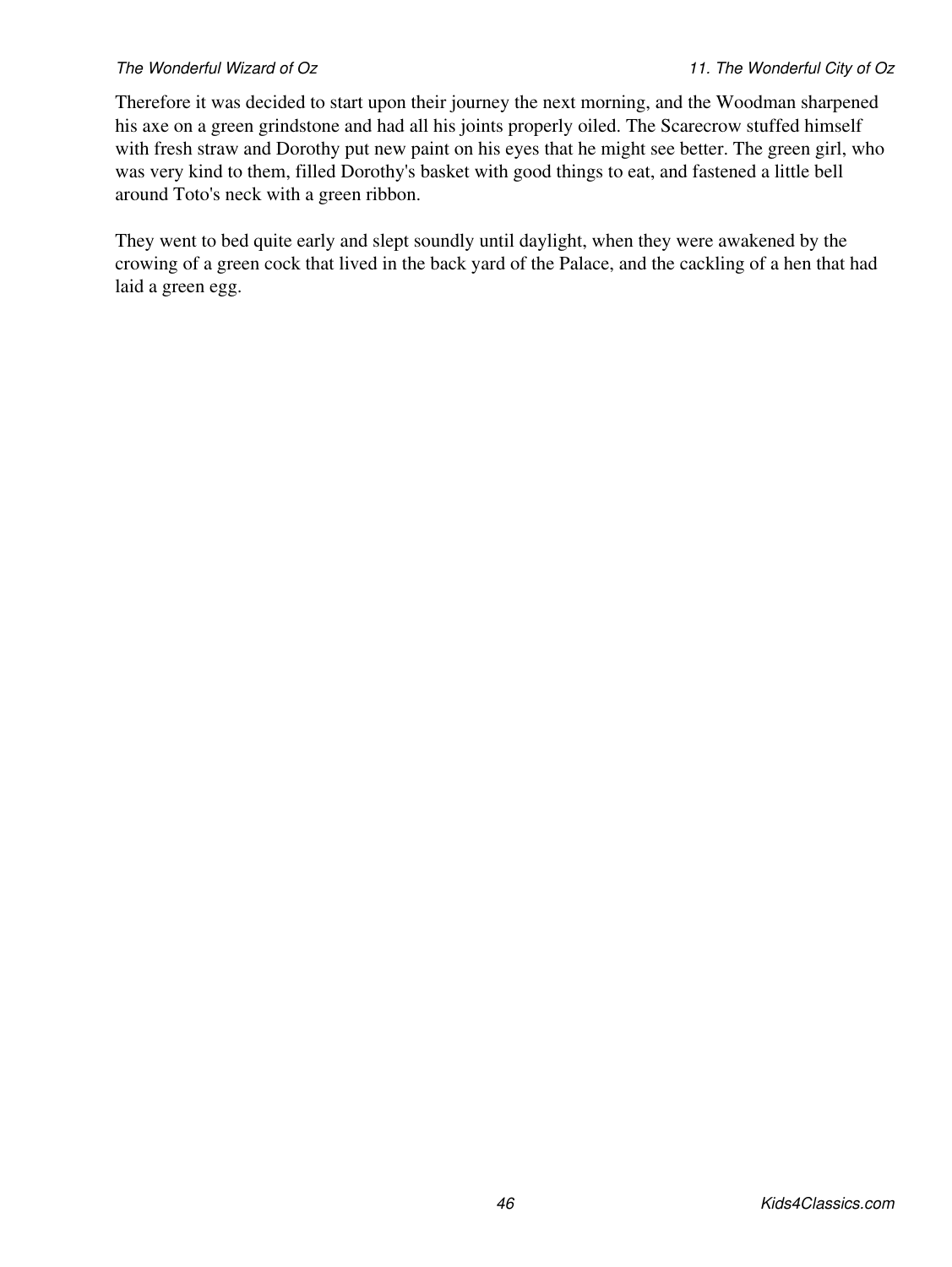## **12. The Search for the Wicked Witch**

The soldier with the green whiskers led them through the streets of the Emerald City until they reached the room where the Guardian of the Gates lived. This officer unlocked their spectacles to put them back in his great box, and then he politely opened the gate for our friends.

"Which road leads to the Wicked Witch of the West?" asked Dorothy.

"There is no road," answered the Guardian of the Gates. "No one ever wishes to go that way."

"How, then, are we to find her?" inquired the girl.

"That will be easy," replied the man, "for when she knows you are in the country of the Winkies she will find you, and make you all her slaves."

"Perhaps not," said the Scarecrow, "for we mean to destroy her."

"Oh, that is different," said the Guardian of the Gates. "No one has ever destroyed her before, so I naturally thought she would make slaves of you, as she has of the rest. But take care; for she is wicked and fierce, and may not allow you to destroy her. Keep to the West, where the sun sets, and you cannot fail to find her."

They thanked him and bade him good−bye, and turned toward the West, walking over fields of soft grass dotted here and there with daisies and buttercups. Dorothy still wore the pretty silk dress she had put on in the palace, but now, to her surprise, she found it was no longer green, but pure white. The ribbon around Toto's neck had also lost its green color and was as white as Dorothy's dress.

The Emerald City was soon left far behind. As they advanced the ground became rougher and hillier, for there were no farms nor houses in this country of the West, and the ground was untilled.

In the afternoon the sun shone hot in their faces, for there were no trees to offer them shade; so that before night Dorothy and Toto and the Lion were tired, and lay down upon the grass and fell asleep, with the Woodman and the Scarecrow keeping watch.

Now the Wicked Witch of the West had but one eye, yet that was as powerful as a telescope, and could see everywhere. So, as she sat in the door of her castle, she happened to look around and saw Dorothy lying asleep, with her friends all about her. They were a long distance off, but the Wicked Witch was angry to find them in her country; so she blew upon a silver whistle that hung around her neck.

At once there came running to her from all directions a pack of great wolves. They had long legs and fierce eyes and sharp teeth.

"Go to those people," said the Witch, "and tear them to pieces."

"Are you not going to make them your slaves?" asked the leader of the wolves.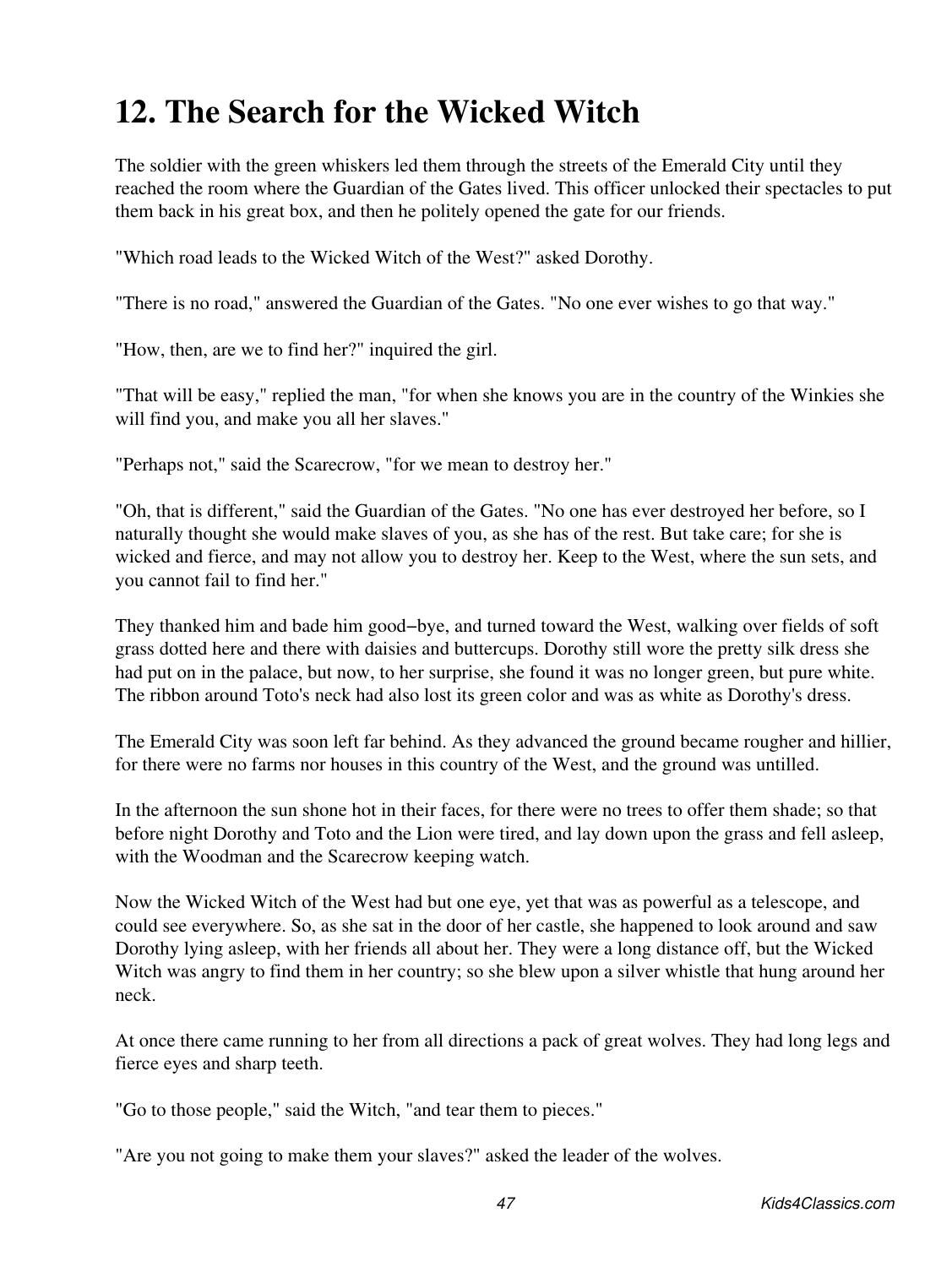"No," she answered, "one is of tin, and one of straw; one is a girl and another a Lion. None of them is fit to work, so you may tear them into small pieces."

"Very well," said the wolf, and he dashed away at full speed, followed by the others.

It was lucky the Scarecrow and the Woodman were wide awake and heard the wolves coming.

"This is my fight," said the Woodman, "so get behind me and I will meet them as they come."

He seized his axe, which he had made very sharp, and as the leader of the wolves came on the Tin Woodman swung his arm and chopped the wolf's head from its body, so that it immediately died. As soon as he could raise his axe another wolf came up, and he also fell under the sharp edge of the Tin Woodman's weapon. There were forty wolves, and forty times a wolf was killed, so that at last they all lay dead in a heap before the Woodman.

Then he put down his axe and sat beside the Scarecrow, who said, "It was a good fight, friend."

They waited until Dorothy awoke the next morning. The little girl was quite frightened when she saw the great pile of shaggy wolves, but the Tin Woodman told her all. She thanked him for saving them and sat down to breakfast, after which they started again upon their journey.

Now this same morning the Wicked Witch came to the door of her castle and looked out with her one eye that could see far off. She saw all her wolves lying dead, and the strangers still traveling through her country. This made her angrier than before, and she blew her silver whistle twice.

Straightway a great flock of wild crows came flying toward her, enough to darken the sky.

And the Wicked Witch said to the King Crow, "Fly at once to the strangers; peck out their eyes and tear them to pieces."

The wild crows flew in one great flock toward Dorothy and her companions. When the little girl saw them coming she was afraid.

But the Scarecrow said, "This is my battle, so lie down beside me and you will not be harmed."

So they all lay upon the ground except the Scarecrow, and he stood up and stretched out his arms. And when the crows saw him they were frightened, as these birds always are by scarecrows, and did not dare to come any nearer. But the King Crow said:

"It is only a stuffed man. I will peck his eyes out."

The King Crow flew at the Scarecrow, who caught it by the head and twisted its neck until it died. And then another crow flew at him, and the Scarecrow twisted its neck also. There were forty crows, and forty times the Scarecrow twisted a neck, until at last all were lying dead beside him. Then he called to his companions to rise, and again they went upon their journey.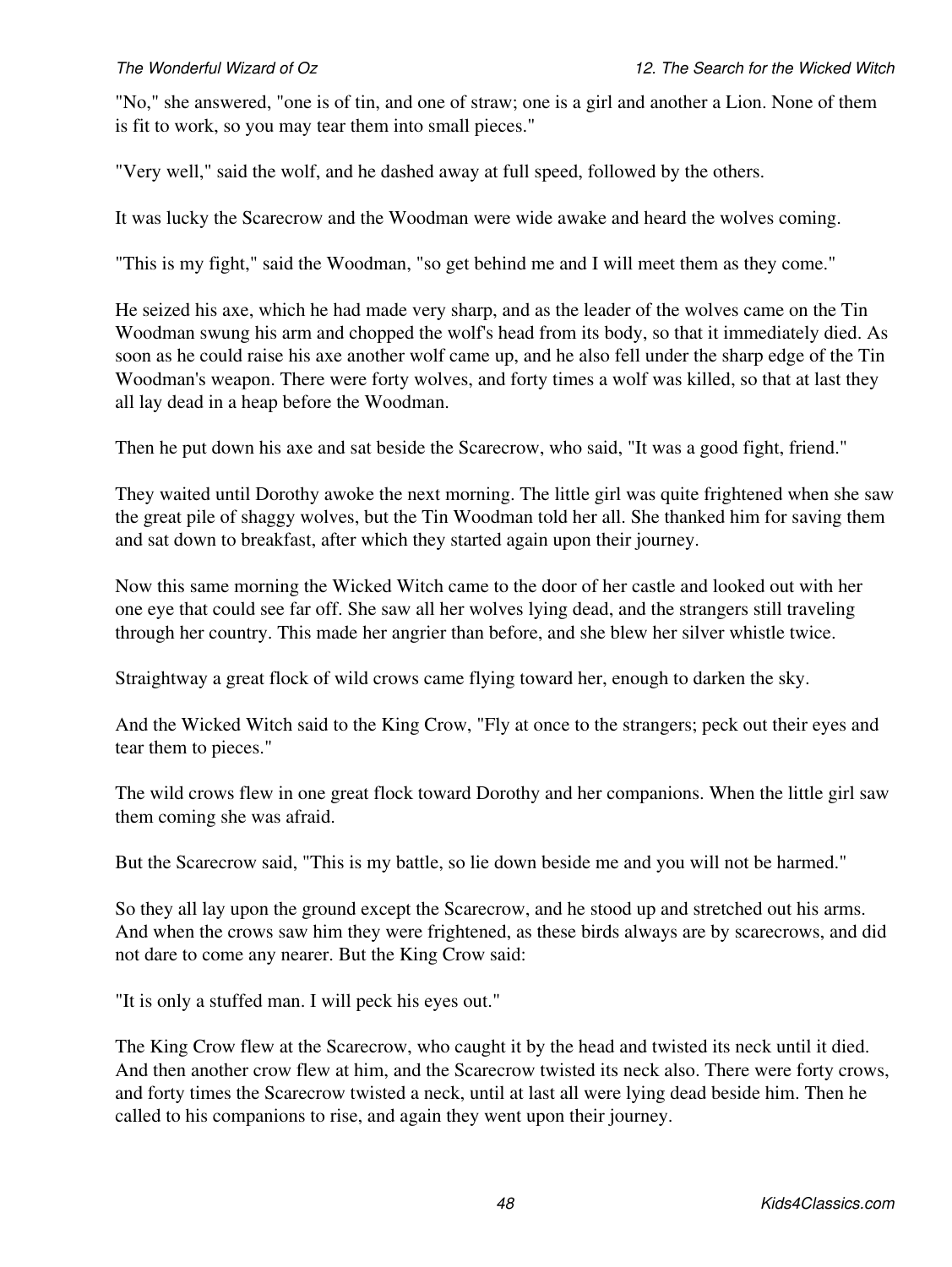When the Wicked Witch looked out again and saw all her crows lying in a heap, she got into a terrible rage, and blew three times upon her silver whistle.

Forthwith there was heard a great buzzing in the air, and a swarm of black bees came flying toward her.

"Go to the strangers and sting them to death!" commanded the Witch, and the bees turned and flew rapidly until they came to where Dorothy and her friends were walking. But the Woodman had seen them coming, and the Scarecrow had decided what to do.

"Take out my straw and scatter it over the little girl and the dog and the Lion," he said to the Woodman, "and the bees cannot sting them." This the Woodman did, and as Dorothy lay close beside the Lion and held Toto in her arms, the straw covered them entirely.

The bees came and found no one but the Woodman to sting, so they flew at him and broke off all their stings against the tin, without hurting the Woodman at all. And as bees cannot live when their stings are broken that was the end of the black bees, and they lay scattered thick about the Woodman, like little heaps of fine coal.

Then Dorothy and the Lion got up, and the girl helped the Tin Woodman put the straw back into the Scarecrow again, until he was as good as ever. So they started upon their journey once more.

The Wicked Witch was so angry when she saw her black bees in little heaps like fine coal that she stamped her foot and tore her hair and gnashed her teeth. And then she called a dozen of her slaves, who were the Winkies, and gave them sharp spears, telling them to go to the strangers and destroy them.

The Winkies were not a brave people, but they had to do as they were told. So they marched away until they came near to Dorothy. Then the Lion gave a great roar and sprang towards them, and the poor Winkies were so frightened that they ran back as fast as they could.

When they returned to the castle the Wicked Witch beat them well with a strap, and sent them back to their work, after which she sat down to think what she should do next. She could not understand how all her plans to destroy these strangers had failed; but she was a powerful Witch, as well as a wicked one, and she soon made up her mind how to act.

There was, in her cupboard, a Golden Cap, with a circle of diamonds and rubies running round it. This Golden Cap had a charm. Whoever owned it could call three times upon the Winged Monkeys, who would obey any order they were given. But no person could command these strange creatures more than three times. Twice already the Wicked Witch had used the charm of the Cap. Once was when she had made the Winkies her slaves, and set herself to rule over their country. The Winged Monkeys had helped her do this. The second time was when she had fought against the Great Oz himself, and driven him out of the land of the West. The Winged Monkeys had also helped her in doing this. Only once more could she use this Golden Cap, for which reason she did not like to do so until all her other powers were exhausted. But now that her fierce wolves and her wild crows and her stinging bees were gone, and her slaves had been scared away by the Cowardly Lion, she saw there was only one way left to destroy Dorothy and her friends.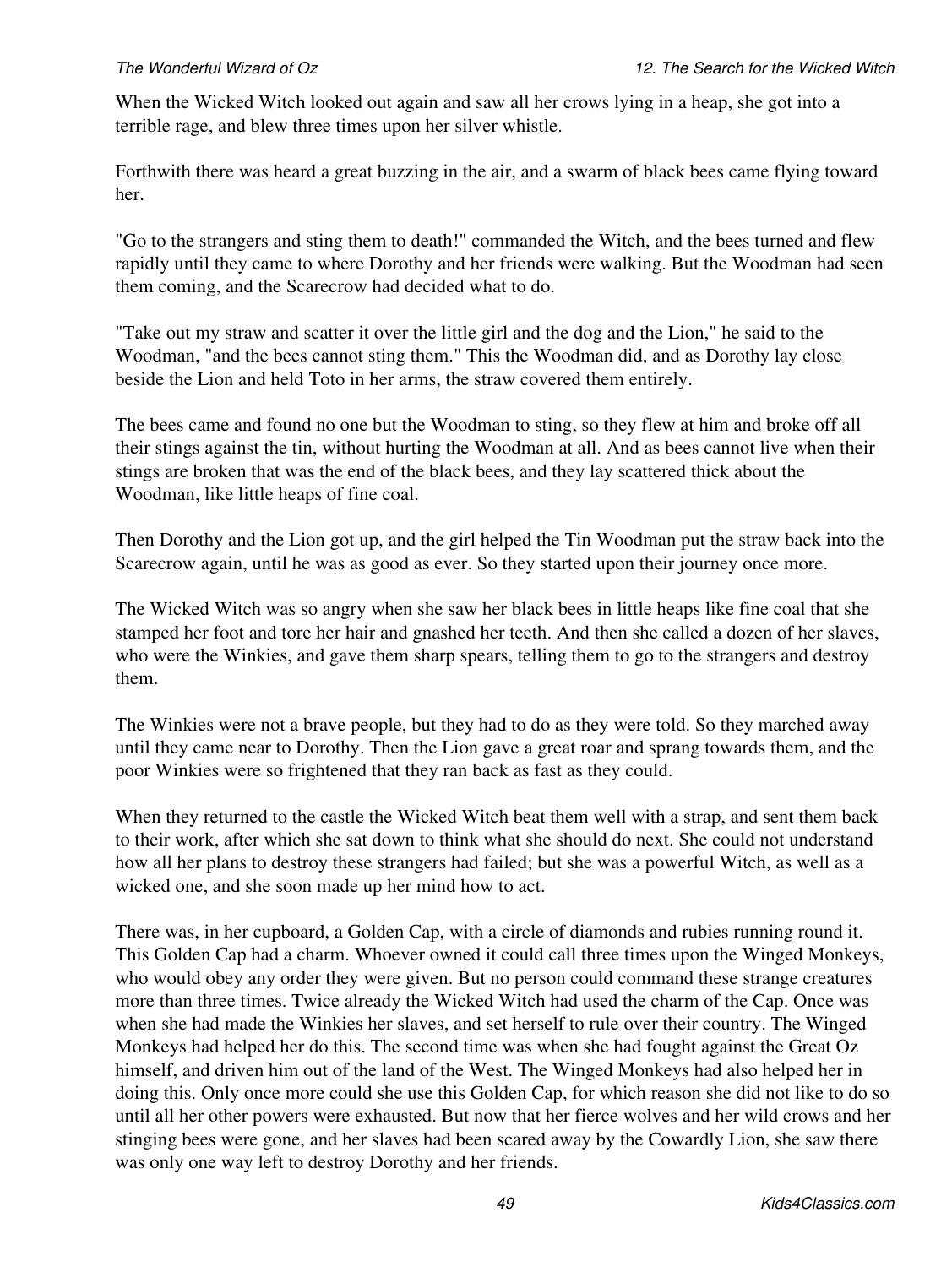So the Wicked Witch took the Golden Cap from her cupboard and placed it upon her head. Then she stood upon her left foot and said slowly:

"Ep−pe, pep−pe, kak−ke!"

Next she stood upon her right foot and said:

"Hil−lo, hol−lo, hel−lo!"

After this she stood upon both feet and cried in a loud voice:

"Ziz−zy, zuz−zy, zik!"

Now the charm began to work. The sky was darkened, and a low rumbling sound was heard in the air. There was a rushing of many wings, a great chattering and laughing, and the sun came out of the dark sky to show the Wicked Witch surrounded by a crowd of monkeys, each with a pair of immense and powerful wings on his shoulders.

One, much bigger than the others, seemed to be their leader. He flew close to the Witch and said, "You have called us for the third and last time. What do you command?"

"Go to the strangers who are within my land and destroy them all except the Lion," said the Wicked Witch. "Bring that beast to me, for I have a mind to harness him like a horse, and make him work."

"Your commands shall be obeyed," said the leader. Then, with a great deal of chattering and noise, the Winged Monkeys flew away to the place where Dorothy and her friends were walking.

Some of the Monkeys seized the Tin Woodman and carried him through the air until they were over a country thickly covered with sharp rocks. Here they dropped the poor Woodman, who fell a great distance to the rocks, where he lay so battered and dented that he could neither move nor groan.

Others of the Monkeys caught the Scarecrow, and with their long fingers pulled all of the straw out of his clothes and head. They made his hat and boots and clothes into a small bundle and threw it into the top branches of a tall tree.

The remaining Monkeys threw pieces of stout rope around the Lion and wound many coils about his body and head and legs, until he was unable to bite or scratch or struggle in any way. Then they lifted him up and flew away with him to the Witch's castle, where he was placed in a small yard with a high iron fence around it, so that he could not escape.

But Dorothy they did not harm at all. She stood, with Toto in her arms, watching the sad fate of her comrades and thinking it would soon be her turn. The leader of the Winged Monkeys flew up to her, his long, hairy arms stretched out and his ugly face grinning terribly; but he saw the mark of the Good Witch's kiss upon her forehead and stopped short, motioning the others not to touch her.

"We dare not harm this little girl," he said to them, "for she is protected by the Power of Good, and that is greater than the Power of Evil. All we can do is to carry her to the castle of the Wicked Witch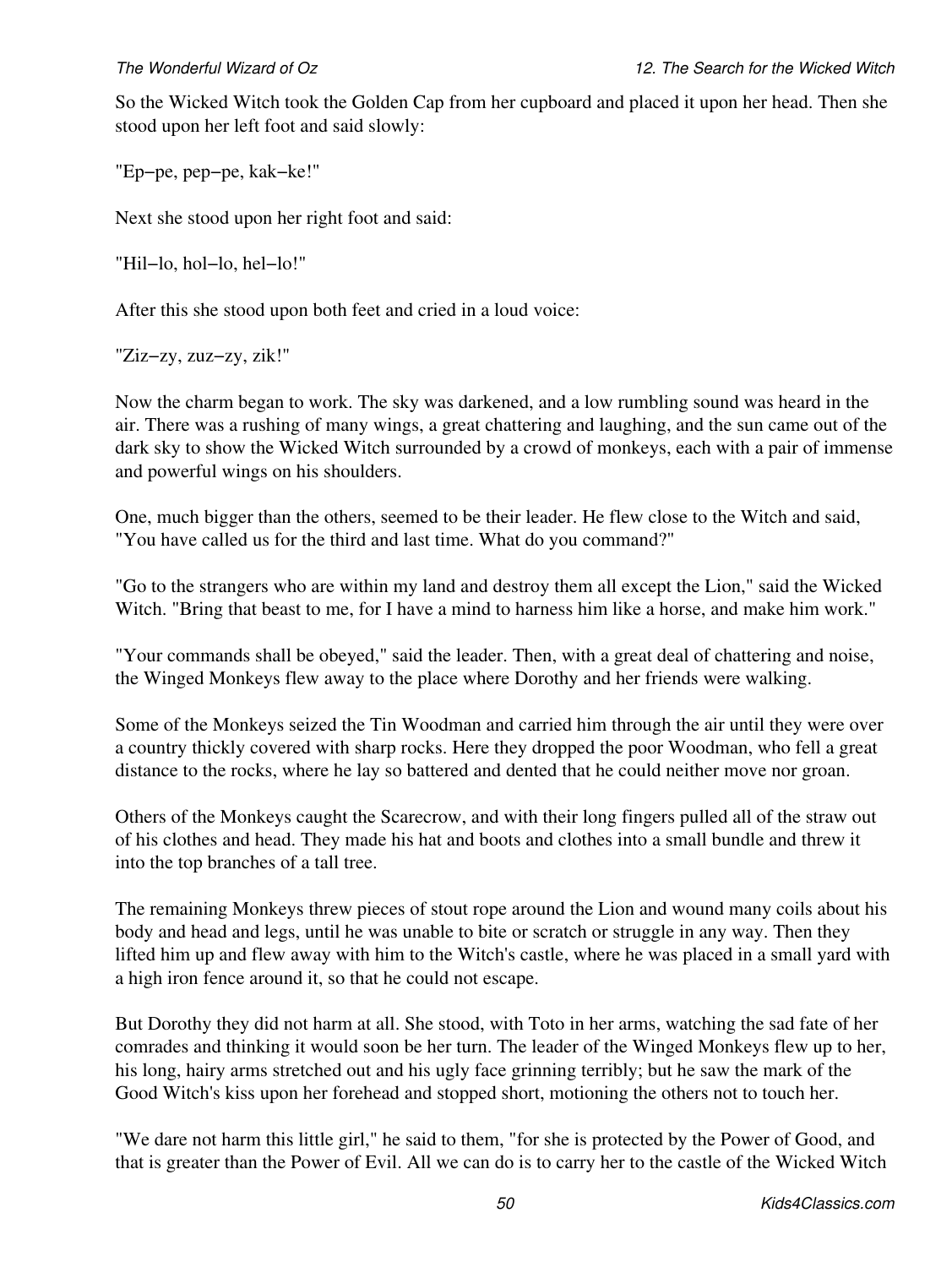and leave her there."

So, carefully and gently, they lifted Dorothy in their arms and carried her swiftly through the air until they came to the castle, where they set her down upon the front doorstep. Then the leader said to the Witch:

"We have obeyed you as far as we were able. The Tin Woodman and the Scarecrow are destroyed, and the Lion is tied up in your yard. The little girl we dare not harm, nor the dog she carries in her arms. Your power over our band is now ended, and you will never see us again."

Then all the Winged Monkeys, with much laughing and chattering and noise, flew into the air and were soon out of sight.

The Wicked Witch was both surprised and worried when she saw the mark on Dorothy's forehead, for she knew well that neither the Winged Monkeys nor she, herself, dare hurt the girl in any way. She looked down at Dorothy's feet, and seeing the Silver Shoes, began to tremble with fear, for she knew what a powerful charm belonged to them. At first the Witch was tempted to run away from Dorothy; but she happened to look into the child's eyes and saw how simple the soul behind them was, and that the little girl did not know of the wonderful power the Silver Shoes gave her. So the Wicked Witch laughed to herself, and thought, "I can still make her my slave, for she does not know how to use her power." Then she said to Dorothy, harshly and severely:

"Come with me; and see that you mind everything I tell you, for if you do not I will make an end of you, as I did of the Tin Woodman and the Scarecrow."

Dorothy followed her through many of the beautiful rooms in her castle until they came to the kitchen, where the Witch bade her clean the pots and kettles and sweep the floor and keep the fire fed with wood.

Dorothy went to work meekly, with her mind made up to work as hard as she could; for she was glad the Wicked Witch had decided not to kill her.

With Dorothy hard at work, the Witch thought she would go into the courtyard and harness the Cowardly Lion like a horse; it would amuse her, she was sure, to make him draw her chariot whenever she wished to go to drive. But as she opened the gate the Lion gave a loud roar and bounded at her so fiercely that the Witch was afraid, and ran out and shut the gate again.

"If I cannot harness you," said the Witch to the Lion, speaking through the bars of the gate, "I can starve you. You shall have nothing to eat until you do as I wish."

So after that she took no food to the imprisoned Lion; but every day she came to the gate at noon and asked, "Are you ready to be harnessed like a horse?"

And the Lion would answer, "No. If you come in this yard, I will bite you."

The reason the Lion did not have to do as the Witch wished was that every night, while the woman was asleep, Dorothy carried him food from the cupboard. After he had eaten he would lie down on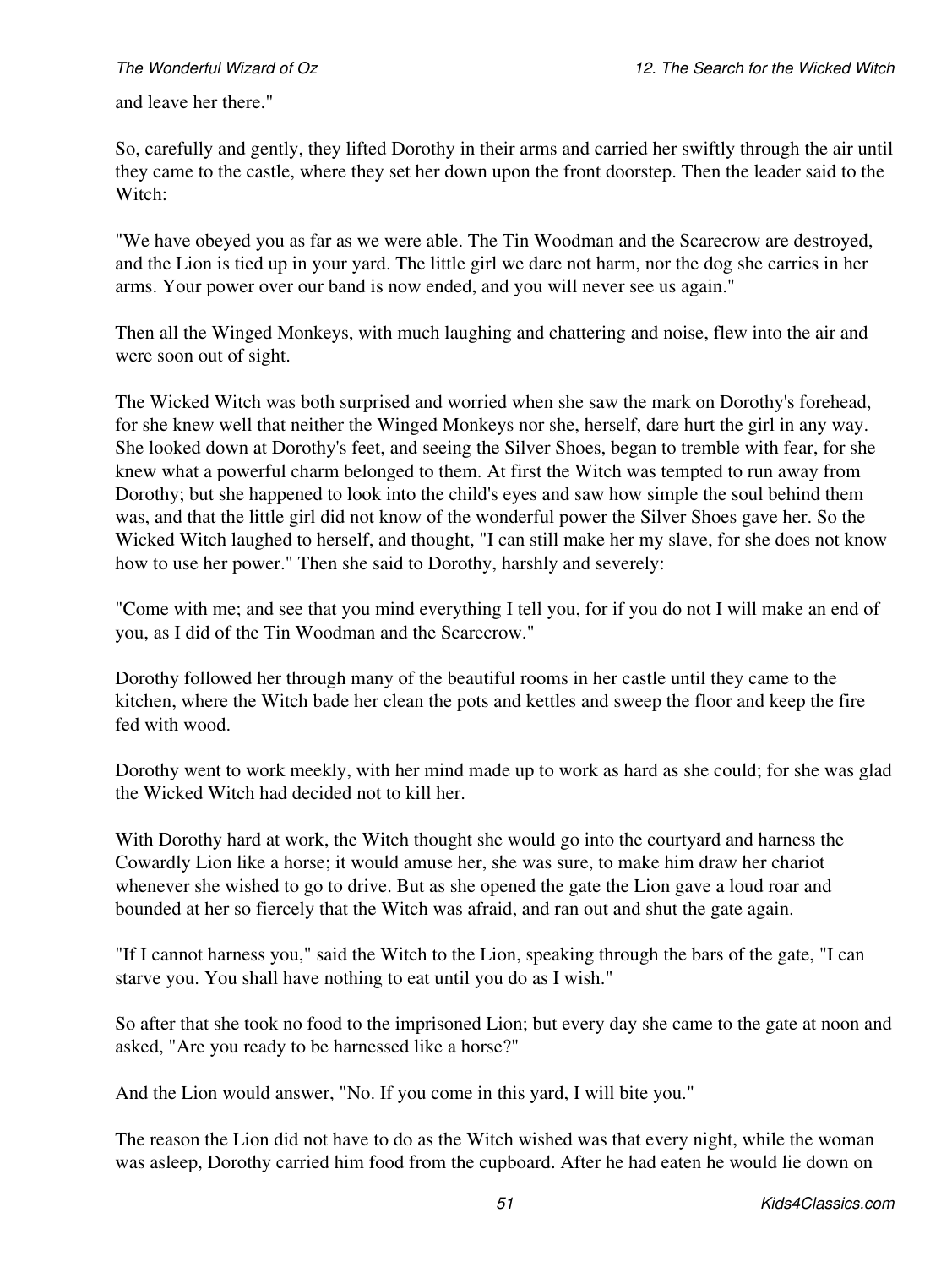his bed of straw, and Dorothy would lie beside him and put her head on his soft, shaggy mane, while they talked of their troubles and tried to plan some way to escape. But they could find no way to get out of the castle, for it was constantly guarded by the yellow Winkies, who were the slaves of the Wicked Witch and too afraid of her not to do as she told them.

The girl had to work hard during the day, and often the Witch threatened to beat her with the same old umbrella she always carried in her hand. But, in truth, she did not dare to strike Dorothy, because of the mark upon her forehead. The child did not know this, and was full of fear for herself and Toto. Once the Witch struck Toto a blow with her umbrella and the brave little dog flew at her and bit her leg in return. The Witch did not bleed where she was bitten, for she was so wicked that the blood in her had dried up many years before.

Dorothy's life became very sad as she grew to understand that it would be harder than ever to get back to Kansas and Aunt Em again. Sometimes she would cry bitterly for hours, with Toto sitting at her feet and looking into her face, whining dismally to show how sorry he was for his little mistress. Toto did not really care whether he was in Kansas or the Land of Oz so long as Dorothy was with him; but he knew the little girl was unhappy, and that made him unhappy too.

Now the Wicked Witch had a great longing to have for her own the Silver Shoes which the girl always wore. Her bees and her crows and her wolves were lying in heaps and drying up, and she had used up all the power of the Golden Cap; but if she could only get hold of the Silver Shoes, they would give her more power than all the other things she had lost. She watched Dorothy carefully, to see if she ever took off her shoes, thinking she might steal them. But the child was so proud of her pretty shoes that she never took them off except at night and when she took her bath. The Witch was too much afraid of the dark to dare go in Dorothy's room at night to take the shoes, and her dread of water was greater than her fear of the dark, so she never came near when Dorothy was bathing. Indeed, the old Witch never touched water, nor ever let water touch her in any way.

But the wicked creature was very cunning, and she finally thought of a trick that would give her what she wanted. She placed a bar of iron in the middle of the kitchen floor, and then by her magic arts made the iron invisible to human eyes. So that when Dorothy walked across the floor she stumbled over the bar, not being able to see it, and fell at full length. She was not much hurt, but in her fall one of the Silver Shoes came off; and before she could reach it, the Witch had snatched it away and put it on her own skinny foot.

The wicked woman was greatly pleased with the success of her trick, for as long as she had one of the shoes she owned half the power of their charm, and Dorothy could not use it against her, even had she known how to do so.

The little girl, seeing she had lost one of her pretty shoes, grew angry, and said to the Witch, "Give me back my shoe!"

"I will not," retorted the Witch, "for it is now my shoe, and not yours."

"You are a wicked creature!" cried Dorothy. "You have no right to take my shoe from me."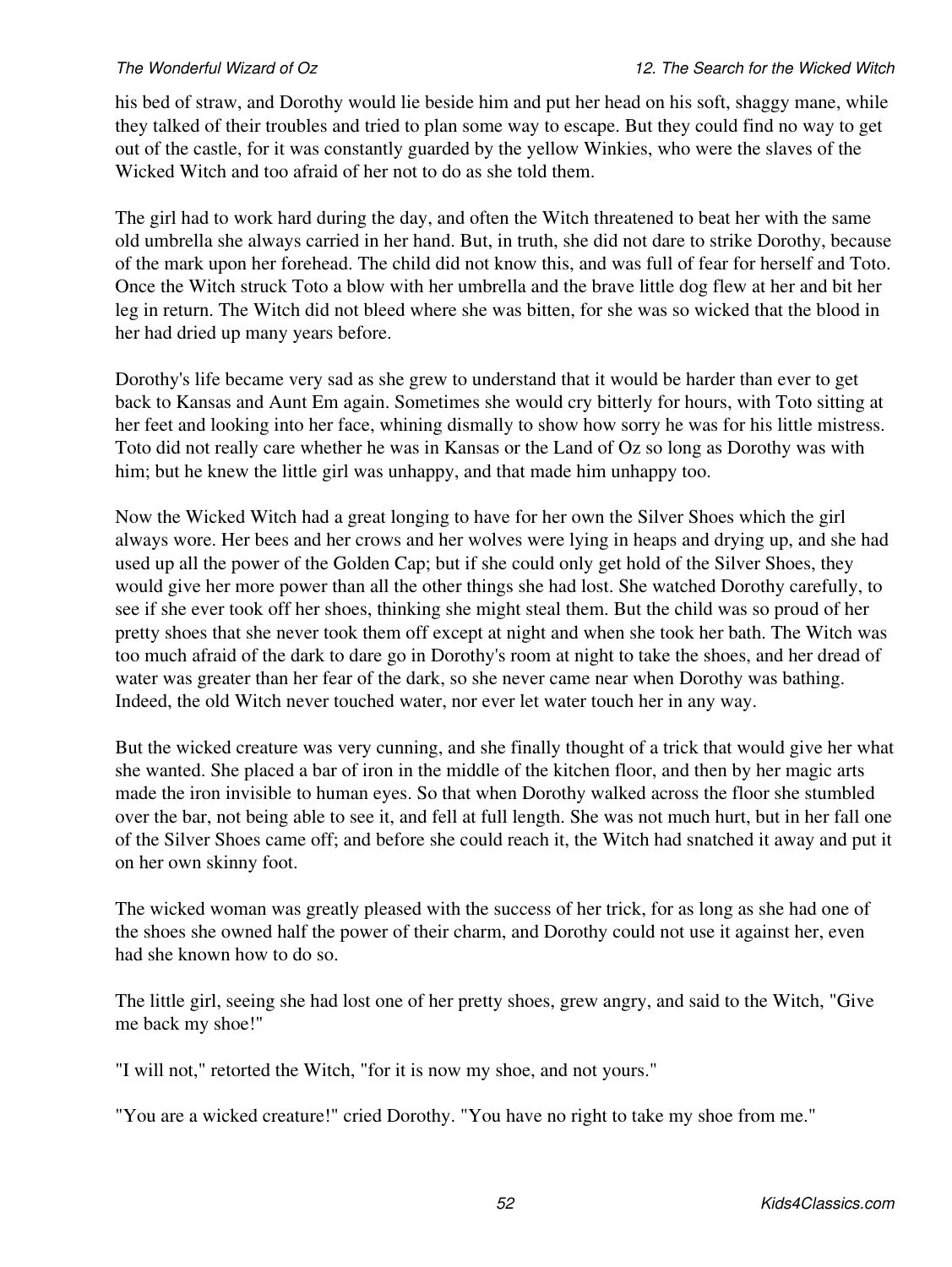"I shall keep it, just the same," said the Witch, laughing at her, "and someday I shall get the other one from you, too."

This made Dorothy so very angry that she picked up the bucket of water that stood near and dashed it over the Witch, wetting her from head to foot.

Instantly the wicked woman gave a loud cry of fear, and then, as Dorothy looked at her in wonder, the Witch began to shrink and fall away.

"See what you have done!" she screamed. "In a minute I shall melt away."

"I'm very sorry, indeed," said Dorothy, who was truly frightened to see the Witch actually melting away like brown sugar before her very eyes.

"Didn't you know water would be the end of me?" asked the Witch, in a wailing, despairing voice.

"Of course not," answered Dorothy. "How should I?"

"Well, in a few minutes I shall be all melted, and you will have the castle to yourself. I have been wicked in my day, but I never thought a little girl like you would ever be able to melt me and end my wicked deeds. Look out here I go!"

With these words the Witch fell down in a brown, melted, shapeless mass and began to spread over the clean boards of the kitchen floor. Seeing that she had really melted away to nothing, Dorothy drew another bucket of water and threw it over the mess. She then swept it all out the door. After picking out the silver shoe, which was all that was left of the old woman, she cleaned and dried it with a cloth, and put it on her foot again. Then, being at last free to do as she chose, she ran out to the courtyard to tell the Lion that the Wicked Witch of the West had come to an end, and that they were no longer prisoners in a strange land.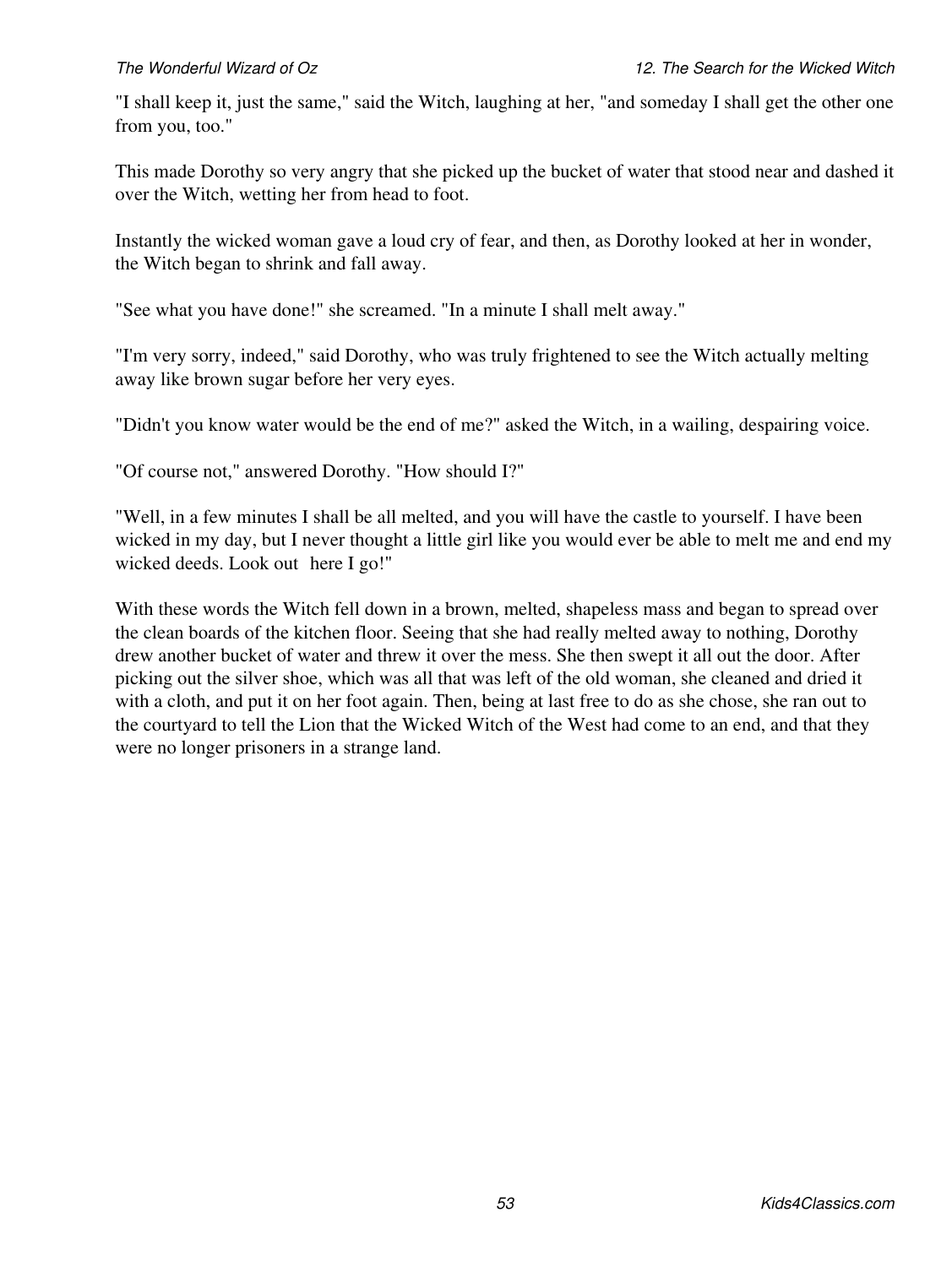# **13. The Rescue**

The Cowardly Lion was much pleased to hear that the Wicked Witch had been melted by a bucket of water, and Dorothy at once unlocked the gate of his prison and set him free. They went in together to the castle, where Dorothy's first act was to call all the Winkies together and tell them that they were no longer slaves.

There was great rejoicing among the yellow Winkies, for they had been made to work hard during many years for the Wicked Witch, who had always treated them with great cruelty. They kept this day as a holiday, then and ever after, and spent the time in feasting and dancing.

"If our friends, the Scarecrow and the Tin Woodman, were only with us," said the Lion, "I should be quite happy."

"Don't you suppose we could rescue them?" asked the girl anxiously.

"We can try," answered the Lion.

So they called the yellow Winkies and asked them if they would help to rescue their friends, and the Winkies said that they would be delighted to do all in their power for Dorothy, who had set them free from bondage. So she chose a number of the Winkies who looked as if they knew the most, and they all started away. They traveled that day and part of the next until they came to the rocky plain where the Tin Woodman lay, all battered and bent. His axe was near him, but the blade was rusted and the handle broken off short.

The Winkies lifted him tenderly in their arms, and carried him back to the Yellow Castle again, Dorothy shedding a few tears by the way at the sad plight of her old friend, and the Lion looking sober and sorry. When they reached the castle Dorothy said to the Winkies:

"Are any of your people tinsmiths?"

"Oh, yes. Some of us are very good tinsmiths," they told her.

"Then bring them to me," she said. And when the tinsmiths came, bringing with them all their tools in baskets, she inquired, "Can you straighten out those dents in the Tin Woodman, and bend him back into shape again, and solder him together where he is broken?"

The tinsmiths looked the Woodman over carefully and then answered that they thought they could mend him so he would be as good as ever. So they set to work in one of the big yellow rooms of the castle and worked for three days and four nights, hammering and twisting and bending and soldering and polishing and pounding at the legs and body and head of the Tin Woodman, until at last he was straightened out into his old form, and his joints worked as well as ever. To be sure, there were several patches on him, but the tinsmiths did a good job, and as the Woodman was not a vain man he did not mind the patches at all.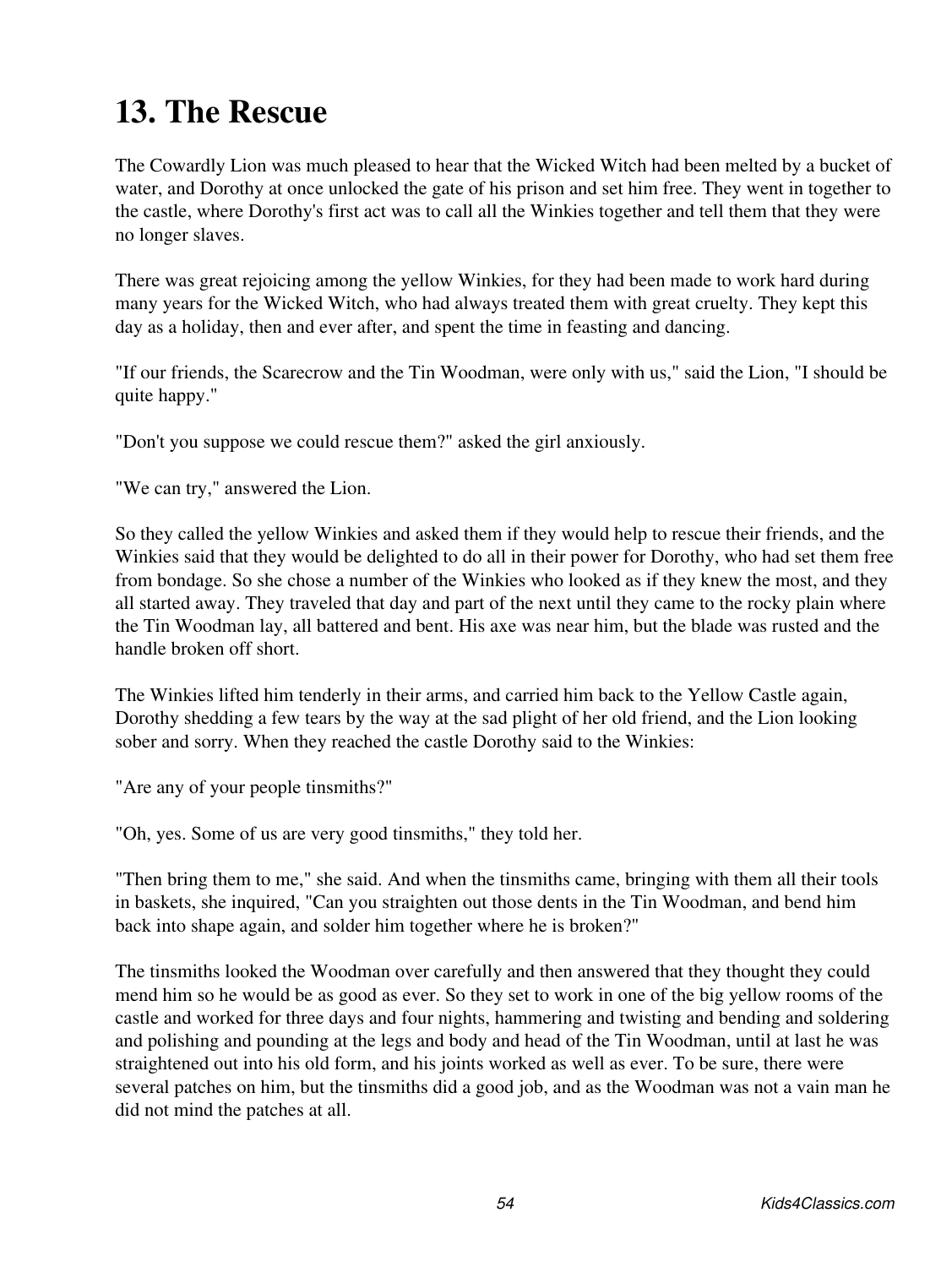### *The Wonderful Wizard of Oz 13. The Rescue*

When, at last, he walked into Dorothy's room and thanked her for rescuing him, he was so pleased that he wept tears of joy, and Dorothy had to wipe every tear carefully from his face with her apron, so his joints would not be rusted. At the same time her own tears fell thick and fast at the joy of meeting her old friend again, and these tears did not need to be wiped away. As for the Lion, he wiped his eyes so often with the tip of his tail that it became quite wet, and he was obliged to go out into the courtyard and hold it in the sun till it dried.

"If we only had the Scarecrow with us again," said the Tin Woodman, when Dorothy had finished telling him everything that had happened, "I should be quite happy."

"We must try to find him," said the girl.

So she called the Winkies to help her, and they walked all that day and part of the next until they came to the tall tree in the branches of which the Winged Monkeys had tossed the Scarecrow's clothes.

It was a very tall tree, and the trunk was so smooth that no one could climb it; but the Woodman said at once, "I'll chop it down, and then we can get the Scarecrow's clothes."

Now while the tinsmiths had been at work mending the Woodman himself, another of the Winkies, who was a goldsmith, had made an axe−handle of solid gold and fitted it to the Woodman's axe, instead of the old broken handle. Others polished the blade until all the rust was removed and it glistened like burnished silver.

As soon as he had spoken, the Tin Woodman began to chop, and in a short time the tree fell over with a crash, whereupon the Scarecrow's clothes fell out of the branches and rolled off on the ground.

Dorothy picked them up and had the Winkies carry them back to the castle, where they were stuffed with nice, clean straw; and behold! here was the Scarecrow, as good as ever, thanking them over and over again for saving him.

Now that they were reunited, Dorothy and her friends spent a few happy days at the Yellow Castle, where they found everything they needed to make them comfortable.

But one day the girl thought of Aunt Em, and said, "We must go back to Oz, and claim his promise."

"Yes," said the Woodman, "at last I shall get my heart."

"And I shall get my brains," added the Scarecrow joyfully.

"And I shall get my courage," said the Lion thoughtfully.

"And I shall get back to Kansas," cried Dorothy, clapping her hands. "Oh, let us start for the Emerald City tomorrow!"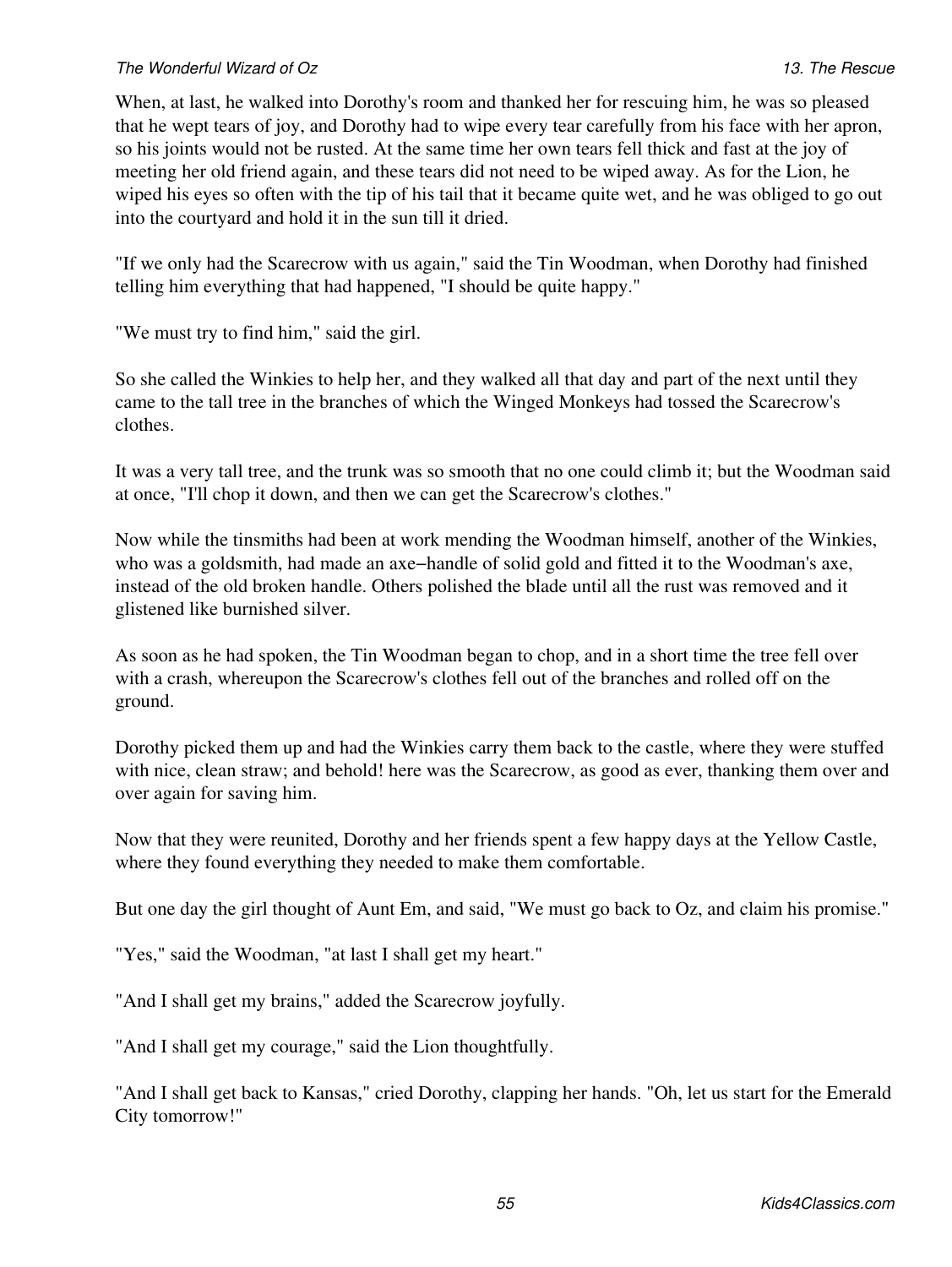### *The Wonderful Wizard of Oz 13. The Rescue*

This they decided to do. The next day they called the Winkies together and bade them good−bye. The Winkies were sorry to have them go, and they had grown so fond of the Tin Woodman that they begged him to stay and rule over them and the Yellow Land of the West. Finding they were determined to go, the Winkies gave Toto and the Lion each a golden collar; and to Dorothy they presented a beautiful bracelet studded with diamonds; and to the Scarecrow they gave a gold−headed walking stick, to keep him from stumbling; and to the Tin Woodman they offered a silver oil−can, inlaid with gold and set with precious jewels.

Every one of the travelers made the Winkies a pretty speech in return, and all shook hands with them until their arms ached.

Dorothy went to the Witch's cupboard to fill her basket with food for the journey, and there she saw the Golden Cap. She tried it on her own head and found that it fitted her exactly. She did not know anything about the charm of the Golden Cap, but she saw that it was pretty, so she made up her mind to wear it and carry her sunbonnet in the basket.

Then, being prepared for the journey, they all started for the Emerald City; and the Winkies gave them three cheers and many good wishes to carry with them.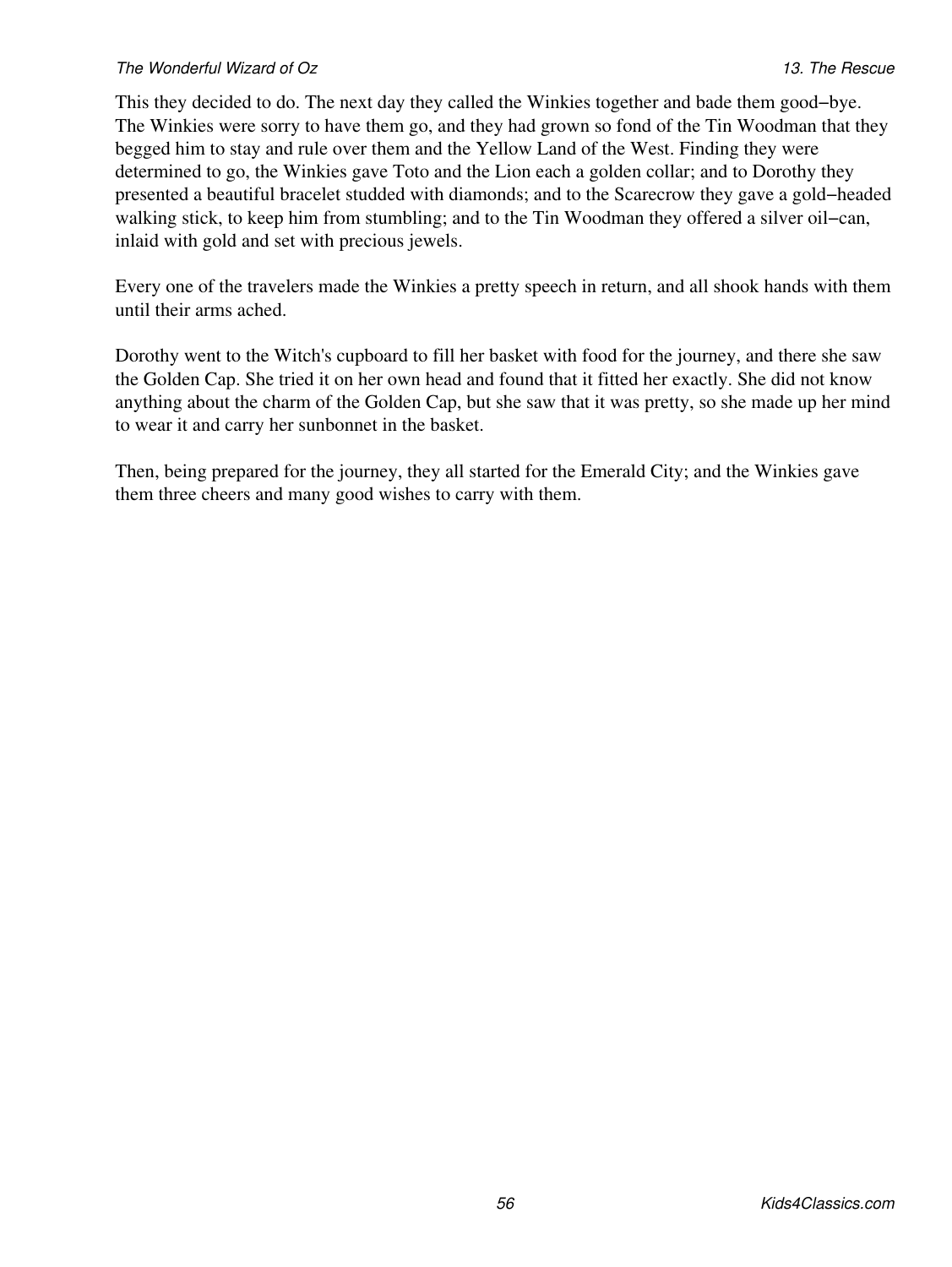# **14. The Winged Monkeys**

You will remember there was no road not even a pathway between the castle of the Wicked Witch and the Emerald City. When the four travelers went in search of the Witch she had seen them coming, and so sent the Winged Monkeys to bring them to her. It was much harder to find their way back through the big fields of buttercups and yellow daisies than it was being carried. They knew, of course, they must go straight east, toward the rising sun; and they started off in the right way. But at noon, when the sun was over their heads, they did not know which was east and which was west, and that was the reason they were lost in the great fields. They kept on walking, however, and at night the moon came out and shone brightly. So they lay down among the sweet smelling yellow flowers and slept soundly until morning all but the Scarecrow and the Tin Woodman.

The next morning the sun was behind a cloud, but they started on, as if they were quite sure which way they were going.

"If we walk far enough," said Dorothy, "I am sure we shall sometime come to some place."

But day by day passed away, and they still saw nothing before them but the scarlet fields. The Scarecrow began to grumble a bit.

"We have surely lost our way," he said, "and unless we find it again in time to reach the Emerald City, I shall never get my brains."

"Nor I my heart," declared the Tin Woodman. "It seems to me I can scarcely wait till I get to Oz, and you must admit this is a very long journey."

"You see," said the Cowardly Lion, with a whimper, "I haven't the courage to keep tramping forever, without getting anywhere at all."

Then Dorothy lost heart. She sat down on the grass and looked at her companions, and they sat down and looked at her, and Toto found that for the first time in his life he was too tired to chase a butterfly that flew past his head. So he put out his tongue and panted and looked at Dorothy as if to ask what they should do next.

"Suppose we call the field mice," she suggested. "They could probably tell us the way to the Emerald City."

"To be sure they could," cried the Scarecrow. "Why didn't we think of that before?"

Dorothy blew the little whistle she had always carried about her neck since the Queen of the Mice had given it to her. In a few minutes they heard the pattering of tiny feet, and many of the small gray mice came running up to her. Among them was the Queen herself, who asked, in her squeaky little voice:

"What can I do for my friends?"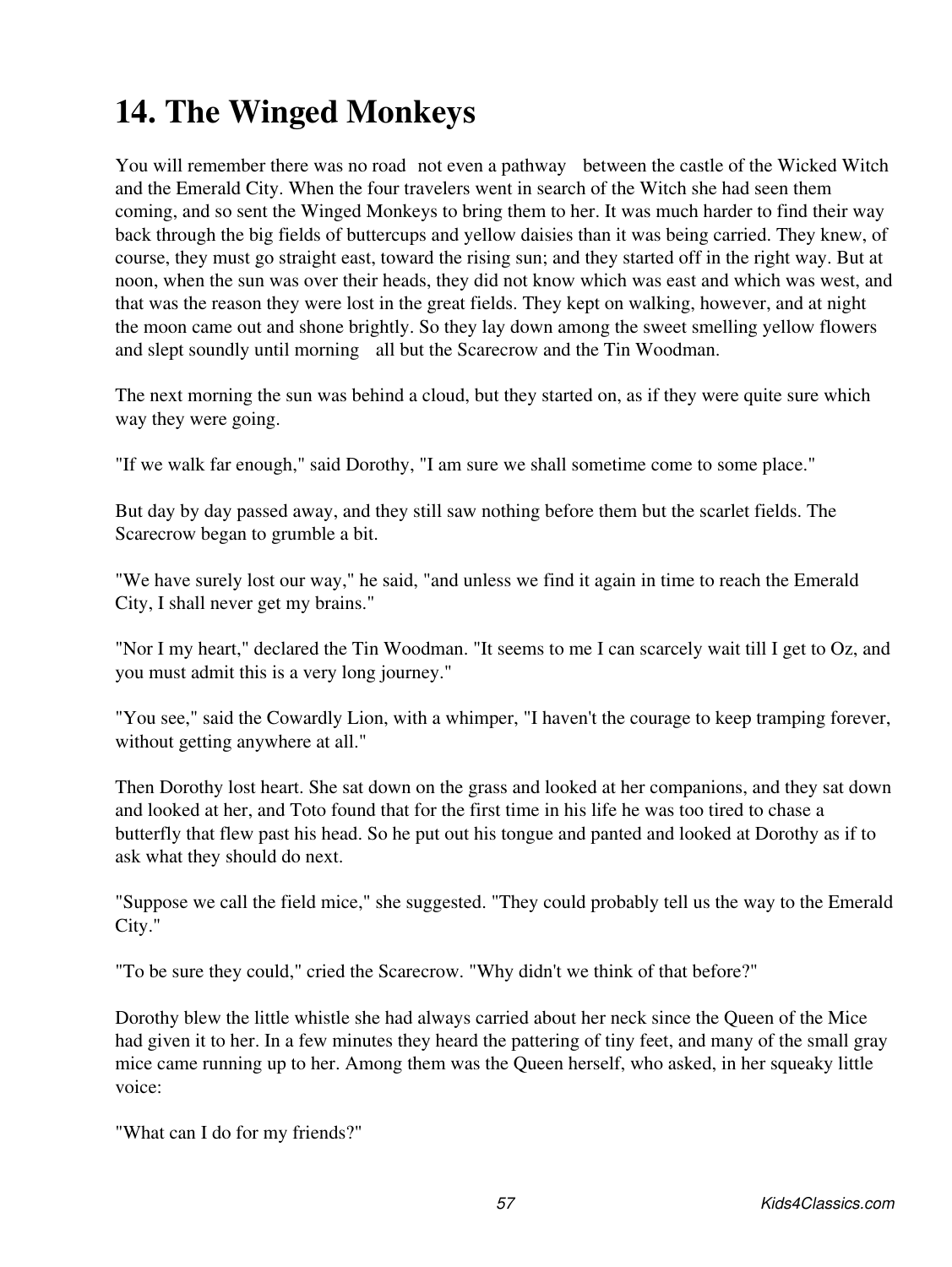"We have lost our way," said Dorothy. "Can you tell us where the Emerald City is?"

"Certainly," answered the Queen; "but it is a great way off, for you have had it at your backs all this time." Then she noticed Dorothy's Golden Cap, and said, "Why don't you use the charm of the Cap, and call the Winged Monkeys to you? They will carry you to the City of Oz in less than an hour."

"I didn't know there was a charm," answered Dorothy, in surprise. "What is it?"

"It is written inside the Golden Cap," replied the Queen of the Mice. "But if you are going to call the Winged Monkeys we must run away, for they are full of mischief and think it great fun to plague us."

"Won't they hurt me?" asked the girl anxiously.

"Oh, no. They must obey the wearer of the Cap. Good−bye!" And she scampered out of sight, with all the mice hurrying after her.

Dorothy looked inside the Golden Cap and saw some words written upon the lining. These, she thought, must be the charm, so she read the directions carefully and put the Cap upon her head.

"Ep−pe, pep−pe, kak−ke!" she said, standing on her left foot.

"What did you say?" asked the Scarecrow, who did not know what she was doing.

"Hil−lo, hol−lo, hel−lo!" Dorothy went on, standing this time on her right foot.

"Hello!" replied the Tin Woodman calmly.

"Ziz−zy, zuz−zy, zik!" said Dorothy, who was now standing on both feet. This ended the saying of the charm, and they heard a great chattering and flapping of wings, as the band of Winged Monkeys flew up to them.

The King bowed low before Dorothy, and asked, "What is your command?"

"We wish to go to the Emerald City," said the child, "and we have lost our way."

"We will carry you," replied the King, and no sooner had he spoken than two of the Monkeys caught Dorothy in their arms and flew away with her. Others took the Scarecrow and the Woodman and the Lion, and one little Monkey seized Toto and flew after them, although the dog tried hard to bite him.

The Scarecrow and the Tin Woodman were rather frightened at first, for they remembered how badly the Winged Monkeys had treated them before; but they saw that no harm was intended, so they rode through the air quite cheerfully, and had a fine time looking at the pretty gardens and woods far below them.

Dorothy found herself riding easily between two of the biggest Monkeys, one of them the King himself. They had made a chair of their hands and were careful not to hurt her.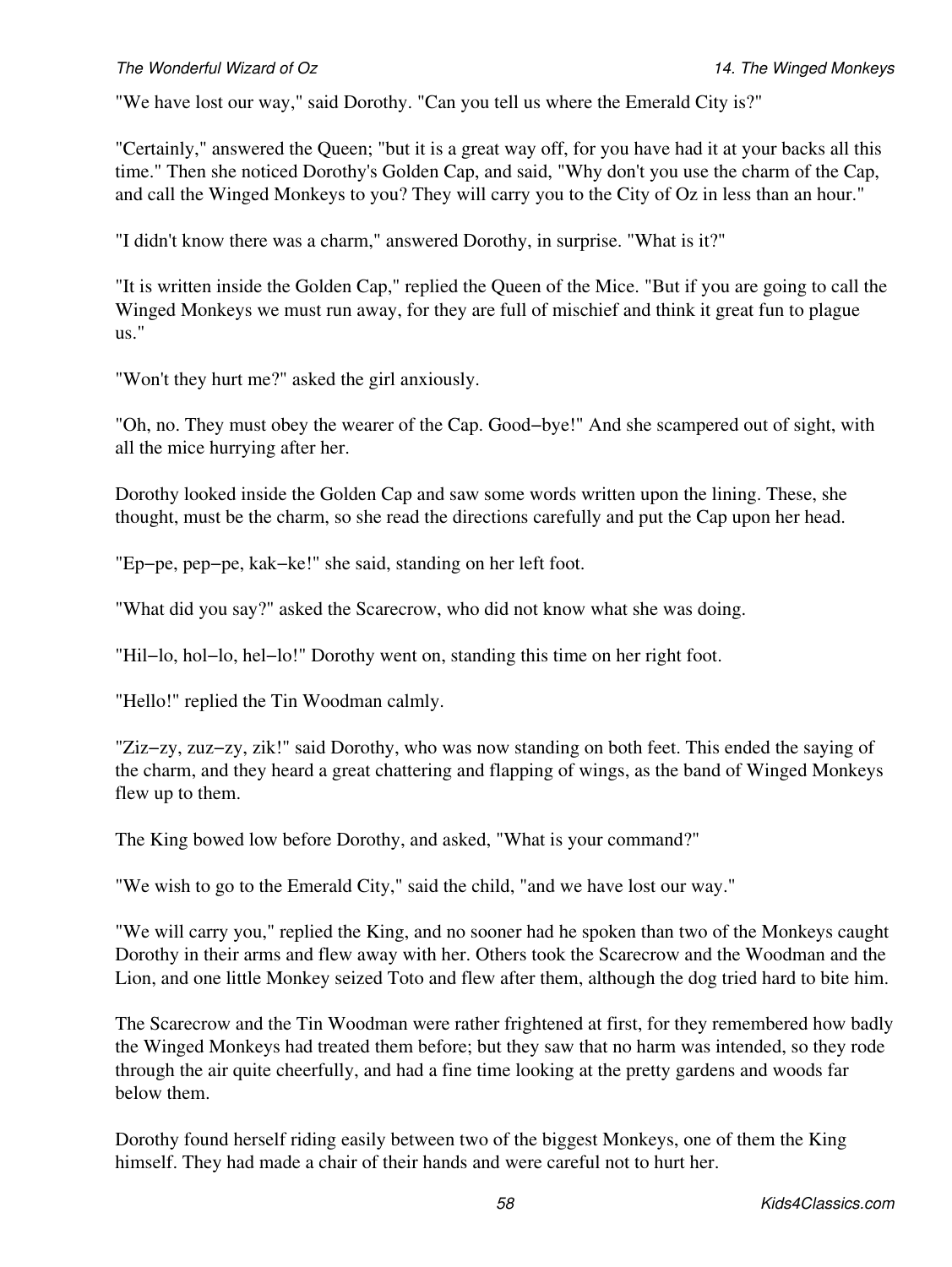"Why do you have to obey the charm of the Golden Cap?" she asked.

"That is a long story," answered the King, with a Winged laugh; "but as we have a long journey before us, I will pass the time by telling you about it, if you wish."

"I shall be glad to hear it," she replied.

"Once," began the leader, "we were a free people, living happily in the great forest, flying from tree to tree, eating nuts and fruit, and doing just as we pleased without calling anybody master. Perhaps some of us were rather too full of mischief at times, flying down to pull the tails of the animals that had no wings, chasing birds, and throwing nuts at the people who walked in the forest. But we were careless and happy and full of fun, and enjoyed every minute of the day. This was many years ago, long before Oz came out of the clouds to rule over this land.

"There lived here then, away at the North, a beautiful princess, who was also a powerful sorceress. All her magic was used to help the people, and she was never known to hurt anyone who was good. Her name was Gayelette, and she lived in a handsome palace built from great blocks of ruby. Everyone loved her, but her greatest sorrow was that she could find no one to love in return, since all the men were much too stupid and ugly to mate with one so beautiful and wise. At last, however, she found a boy who was handsome and manly and wise beyond his years. Gayelette made up her mind that when he grew to be a man she would make him her husband, so she took him to her ruby palace and used all her magic powers to make him as strong and good and lovely as any woman could wish. When he grew to manhood, Quelala, as he was called, was said to be the best and wisest man in all the land, while his manly beauty was so great that Gayelette loved him dearly, and hastened to make everything ready for the wedding.

"My grandfather was at that time the King of the Winged Monkeys which lived in the forest near Gayelette's palace, and the old fellow loved a joke better than a good dinner. One day, just before the wedding, my grandfather was flying out with his band when he saw Quelala walking beside the river. He was dressed in a rich costume of pink silk and purple velvet, and my grandfather thought he would see what he could do. At his word the band flew down and seized Quelala, carried him in their arms until they were over the middle of the river, and then dropped him into the water.

"`Swim out, my fine fellow,' cried my grandfather, `and see if the water has spotted your clothes.' Quelala was much too wise not to swim, and he was not in the least spoiled by all his good fortune. He laughed, when he came to the top of the water, and swam in to shore. But when Gayelette came running out to him she found his silks and velvet all ruined by the river.

"The princess was angry, and she knew, of course, who did it. She had all the Winged Monkeys brought before her, and she said at first that their wings should be tied and they should be treated as they had treated Quelala, and dropped in the river. But my grandfather pleaded hard, for he knew the Monkeys would drown in the river with their wings tied, and Quelala said a kind word for them also; so that Gayelette finally spared them, on condition that the Winged Monkeys should ever after do three times the bidding of the owner of the Golden Cap. This Cap had been made for a wedding present to Quelala, and it is said to have cost the princess half her kingdom. Of course my grandfather and all the other Monkeys at once agreed to the condition, and that is how it happens that we are three times the slaves of the owner of the Golden Cap, whosoever he may be."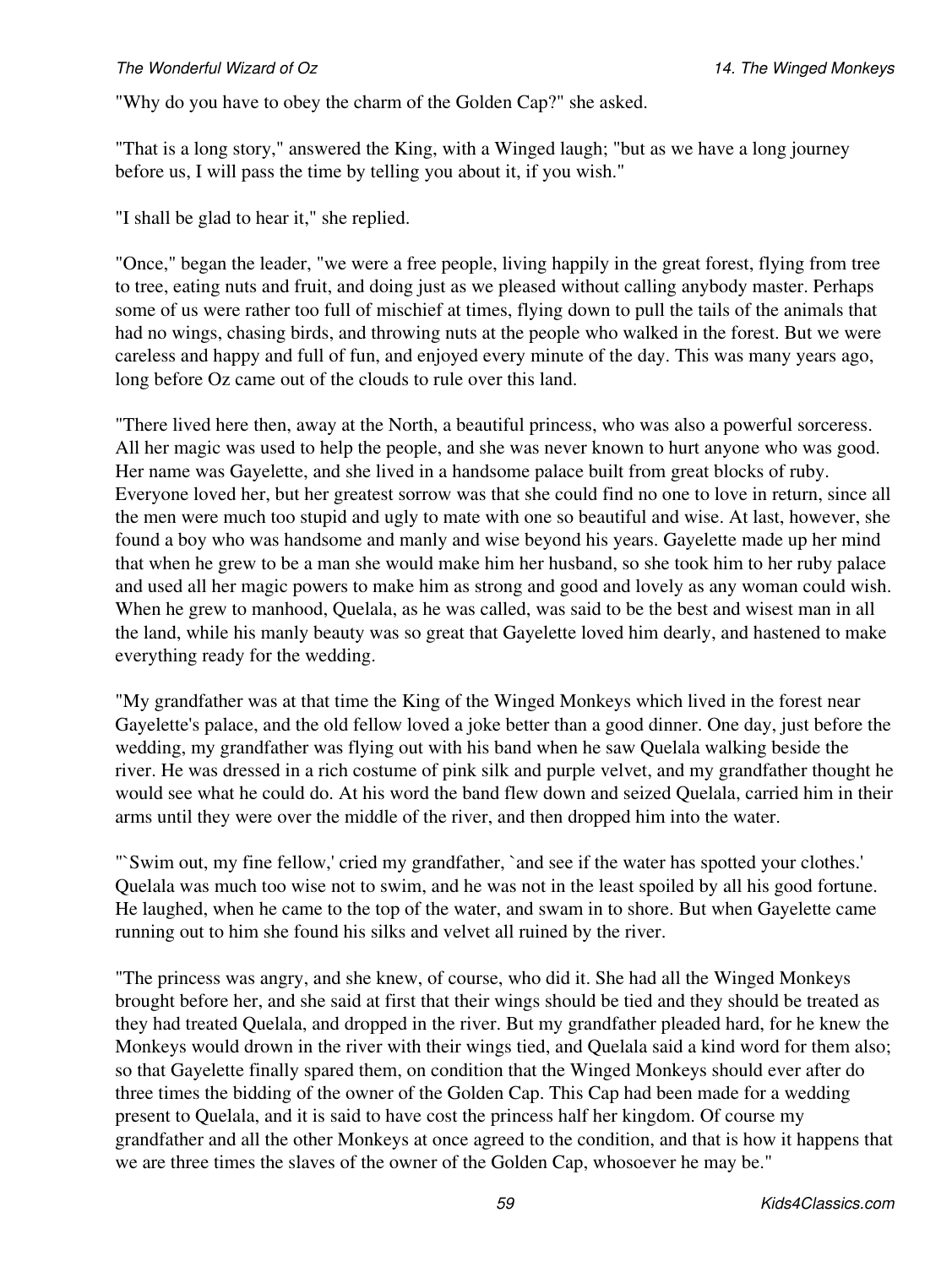"And what became of them?" asked Dorothy, who had been greatly interested in the story.

"Quelala being the first owner of the Golden Cap," replied the Monkey, "he was the first to lay his wishes upon us. As his bride could not bear the sight of us, he called us all to him in the forest after he had married her and ordered us always to keep where she could never again set eyes on a Winged Monkey, which we were glad to do, for we were all afraid of her.

"This was all we ever had to do until the Golden Cap fell into the hands of the Wicked Witch of the West, who made us enslave the Winkies, and afterward drive Oz himself out of the Land of the West. Now the Golden Cap is yours, and three times you have the right to lay your wishes upon us."

As the Monkey King finished his story Dorothy looked down and saw the green, shining walls of the Emerald City before them. She wondered at the rapid flight of the Monkeys, but was glad the journey was over. The strange creatures set the travelers down carefully before the gate of the City, the King bowed low to Dorothy, and then flew swiftly away, followed by all his band.

"That was a good ride," said the little girl.

"Yes, and a quick way out of our troubles," replied the Lion. "How lucky it was you brought away that wonderful Cap!"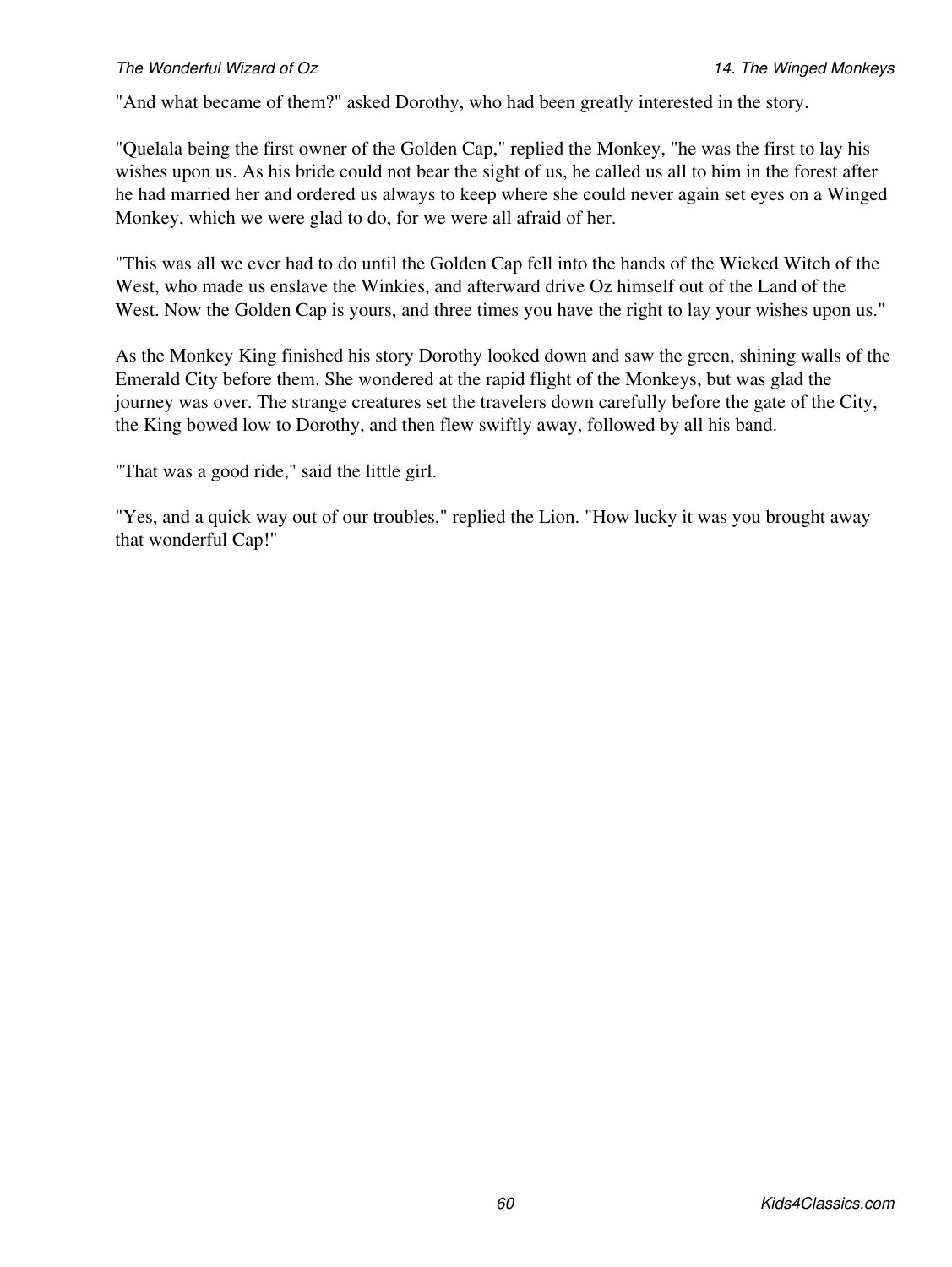### **15. The Discovery of Oz, the Terrible**

The four travelers walked up to the great gate of Emerald City and rang the bell. After ringing several times, it was opened by the same Guardian of the Gates they had met before.

"What! are you back again?" he asked, in surprise.

"Do you not see us?" answered the Scarecrow.

"But I thought you had gone to visit the Wicked Witch of the West."

"We did visit her," said the Scarecrow.

"And she let you go again?" asked the man, in wonder.

"She could not help it, for she is melted," explained the Scarecrow.

"Melted! Well, that is good news, indeed," said the man. "Who melted her?"

"It was Dorothy," said the Lion gravely.

"Good gracious!" exclaimed the man, and he bowed very low indeed before her.

Then he led them into his little room and locked the spectacles from the great box on all their eyes, just as he had done before. Afterward they passed on through the gate into the Emerald City. When the people heard from the Guardian of the Gates that Dorothy had melted the Wicked Witch of the West, they all gathered around the travelers and followed them in a great crowd to the Palace of Oz.

The soldier with the green whiskers was still on guard before the door, but he let them in at once, and they were again met by the beautiful green girl, who showed each of them to their old rooms at once, so they might rest until the Great Oz was ready to receive them.

The soldier had the news carried straight to Oz that Dorothy and the other travelers had come back again, after destroying the Wicked Witch; but Oz made no reply. They thought the Great Wizard would send for them at once, but he did not. They had no word from him the next day, nor the next, nor the next. The waiting was tiresome and wearing, and at last they grew vexed that Oz should treat them in so poor a fashion, after sending them to undergo hardships and slavery. So the Scarecrow at last asked the green girl to take another message to Oz, saying if he did not let them in to see him at once they would call the Winged Monkeys to help them, and find out whether he kept his promises or not. When the Wizard was given this message he was so frightened that he sent word for them to come to the Throne Room at four minutes after nine o'clock the next morning. He had once met the Winged Monkeys in the Land of the West, and he did not wish to meet them again.

The four travelers passed a sleepless night, each thinking of the gift Oz had promised to bestow on him. Dorothy fell asleep only once, and then she dreamed she was in Kansas, where Aunt Em was telling her how glad she was to have her little girl at home again.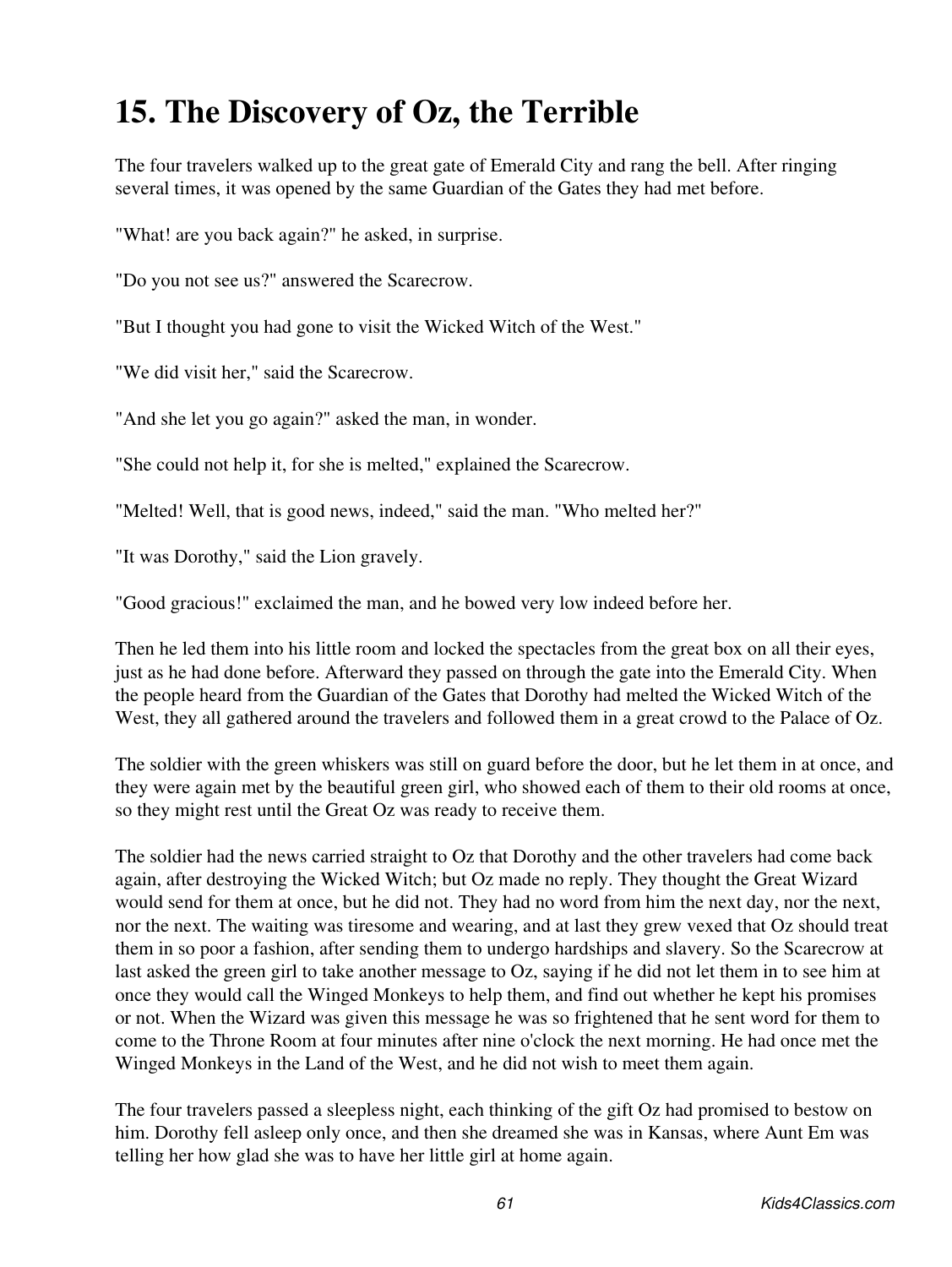Promptly at nine o'clock the next morning the green−whiskered soldier came to them, and four minutes later they all went into the Throne Room of the Great Oz.

Of course each one of them expected to see the Wizard in the shape he had taken before, and all were greatly surprised when they looked about and saw no one at all in the room. They kept close to the door and closer to one another, for the stillness of the empty room was more dreadful than any of the forms they had seen Oz take.

Presently they heard a solemn Voice, that seemed to come from somewhere near the top of the great dome, and it said:

"I am Oz, the Great and Terrible. Why do you seek me?"

They looked again in every part of the room, and then, seeing no one, Dorothy asked, "Where are you?"

"I am everywhere," answered the Voice, "but to the eyes of common mortals I am invisible. I will now seat myself upon my throne, that you may converse with me." Indeed, the Voice seemed just then to come straight from the throne itself; so they walked toward it and stood in a row while Dorothy said:

"We have come to claim our promise, O Oz."

"What promise?" asked Oz.

"You promised to send me back to Kansas when the Wicked Witch was destroyed," said the girl.

"And you promised to give me brains," said the Scarecrow.

"And you promised to give me a heart," said the Tin Woodman.

"And you promised to give me courage," said the Cowardly Lion.

"Is the Wicked Witch really destroyed?" asked the Voice, and Dorothy thought it trembled a little.

"Yes," she answered, "I melted her with a bucket of water."

"Dear me," said the Voice, "how sudden! Well, come to me tomorrow, for I must have time to think it over."

"You've had plenty of time already," said the Tin Woodman angrily.

"We shan't wait a day longer," said the Scarecrow.

"You must keep your promises to us!" exclaimed Dorothy.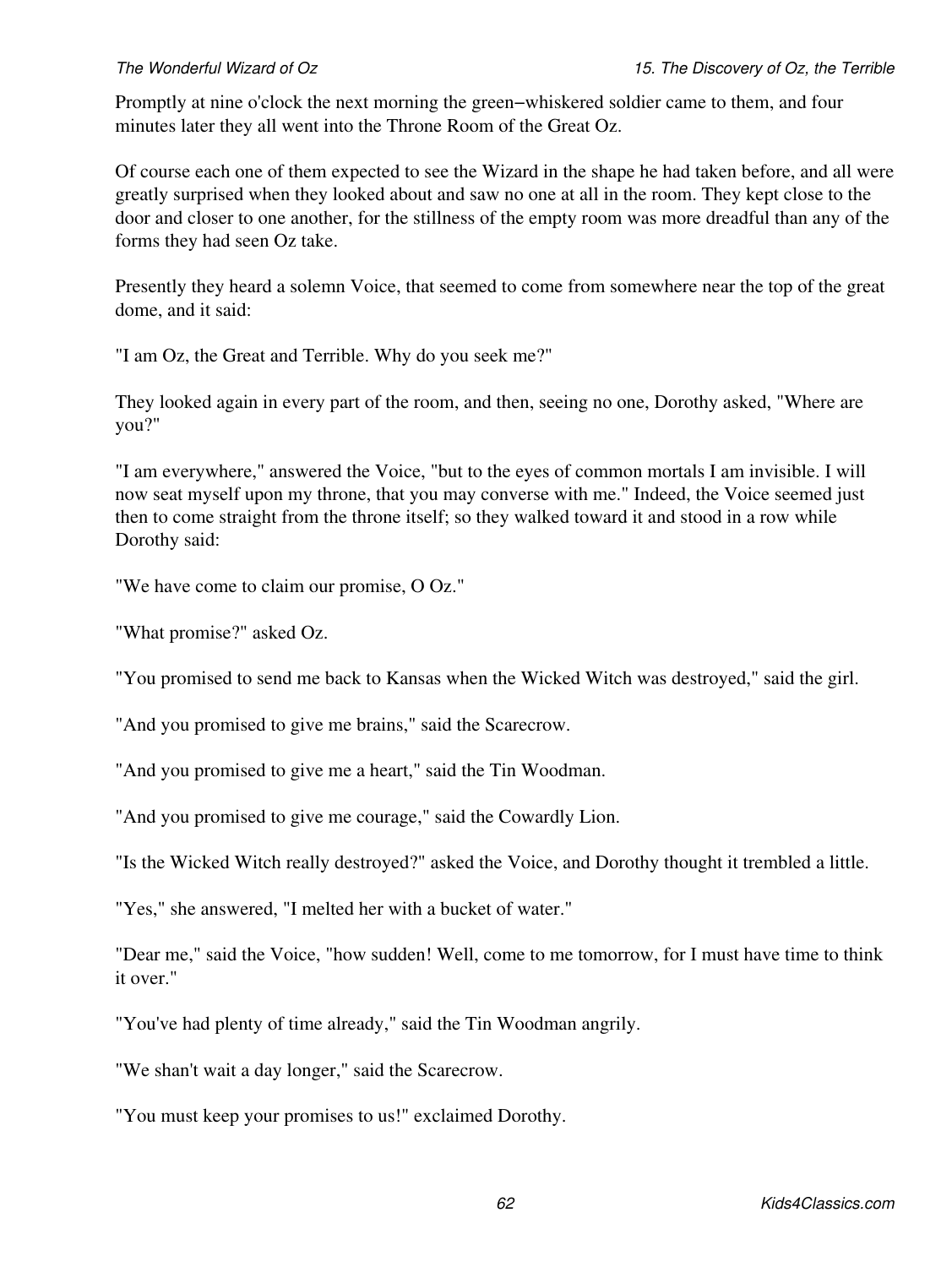The Lion thought it might be as well to frighten the Wizard, so he gave a large, loud roar, which was so fierce and dreadful that Toto jumped away from him in alarm and tipped over the screen that stood in a corner. As it fell with a crash they looked that way, and the next moment all of them were filled with wonder. For they saw, standing in just the spot the screen had hidden, a little old man, with a bald head and a wrinkled face, who seemed to be as much surprised as they were. The Tin Woodman, raising his axe, rushed toward the little man and cried out, "Who are you?"

"I am Oz, the Great and Terrible," said the little man, in a trembling voice. "But don't strike me please don't and I'll do anything you want me to."

Our friends looked at him in surprise and dismay.

"I thought Oz was a great Head," said Dorothy.

"And I thought Oz was a lovely Lady," said the Scarecrow.

"And I thought Oz was a terrible Beast," said the Tin Woodman.

"And I thought Oz was a Ball of Fire," exclaimed the Lion.

"No, you are all wrong," said the little man meekly. "I have been making believe."

"Making believe!" cried Dorothy. "Are you not a Great Wizard?"

"Hush, my dear," he said. "Don't speak so loud, or you will be overheardand I should be ruined. I'm supposed to be a Great Wizard."

"And aren't you?" she asked.

"Not a bit of it, my dear; I'm just a common man."

"You're more than that," said the Scarecrow, in a grieved tone; "you're a humbug."

"Exactly so!" declared the little man, rubbing his hands together as if it pleased him. "I am a humbug."

"But this is terrible," said the Tin Woodman. "How shall I ever get my heart?"

"Or I my courage?" asked the Lion.

"Or I my brains?" wailed the Scarecrow, wiping the tears from his eyes with his coat sleeve.

"My dear friends," said Oz, "I pray you not to speak of these little things. Think of me, and the terrible trouble I'm in at being found out."

"Doesn't anyone else know you're a humbug?" asked Dorothy.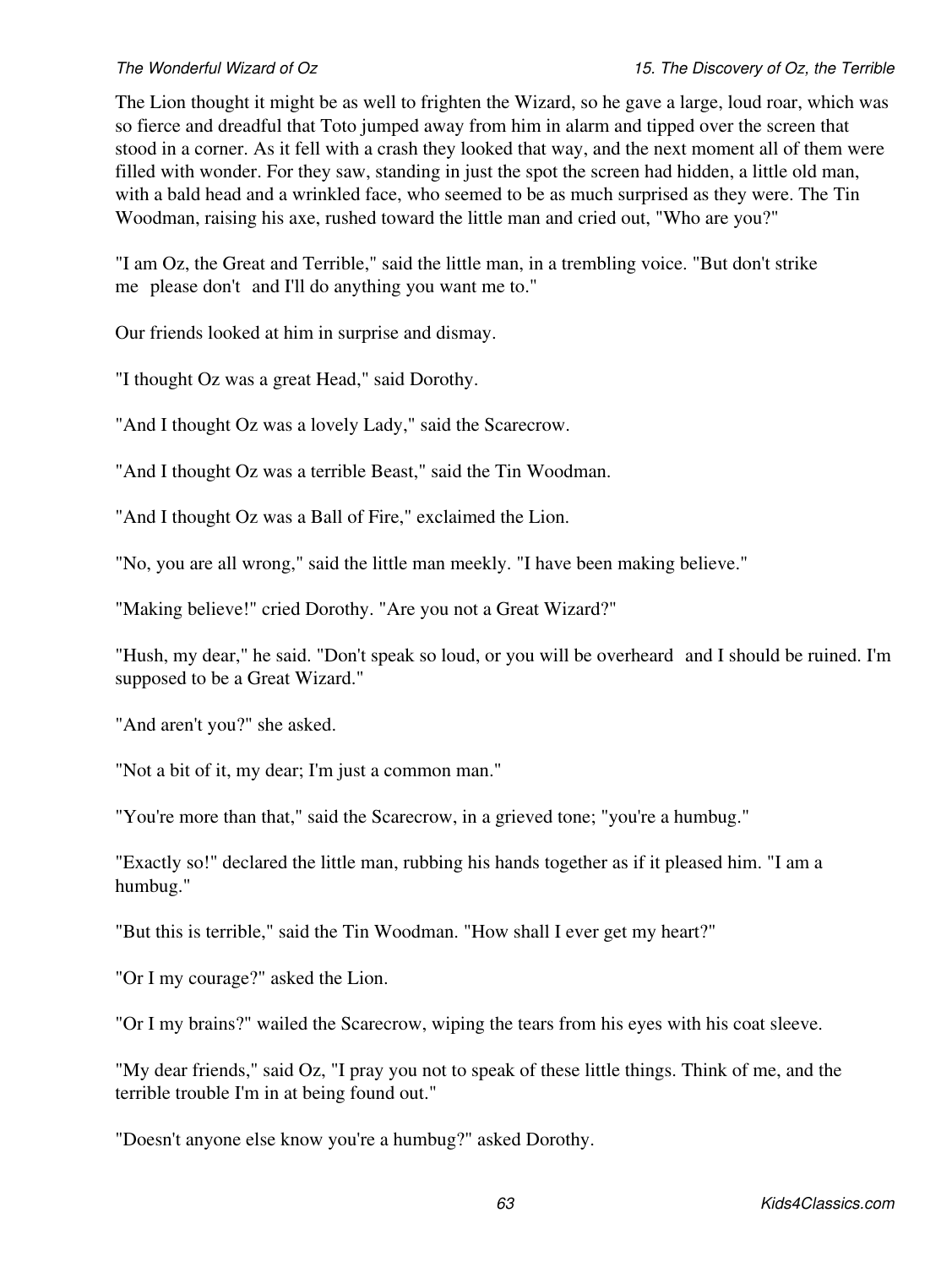"No one knows it but you four and myself," replied Oz. "I have fooled everyone so long that I thought I should never be found out. It was a great mistake my ever letting you into the Throne Room. Usually I will not see even my subjects, and so they believe I am something terrible."

"But, I don't understand," said Dorothy, in bewilderment. "How was it that you appeared to me as a great Head?"

"That was one of my tricks," answered Oz. "Step this way, please, and I will tell you all about it."

He led the way to a small chamber in the rear of the Throne Room, and they all followed him. He pointed to one corner, in which lay the great Head, made out of many thicknesses of paper, and with a carefully painted face.

"This I hung from the ceiling by a wire," said Oz. "I stood behind the screen and pulled a thread, to make the eyes move and the mouth open."

"But how about the voice?" she inquired.

"Oh, I am a ventriloquist," said the little man. "I can throw the sound of my voice wherever I wish, so that you thought it was coming out of the Head. Here are the other things I used to deceive you." He showed the Scarecrow the dress and the mask he had worn when he seemed to be the lovely Lady. And the Tin Woodman saw that his terrible Beast was nothing but a lot of skins, sewn together, with slats to keep their sides out. As for the Ball of Fire, the false Wizard had hung that also from the ceiling. It was really a ball of cotton, but when oil was poured upon it the ball burned fiercely.

"Really," said the Scarecrow, "you ought to be ashamed of yourself for being such a humbug."

"I am I certainly am," answered the little man sorrowfully; "but it was the only thing I could do. Sit down, please, there are plenty of chairs; and I will tell you my story."

So they sat down and listened while he told the following tale.

"I was born in Omaha"

"Why, that isn't very far from Kansas!" cried Dorothy.

"No, but it's farther from here," he said, shaking his head at her sadly. "When I grew up I became a ventriloquist, and at that I was very well trained by a great master. I can imitate any kind of a bird or beast." Here he mewed so like a kitten that Toto pricked up his ears and looked everywhere to see where she was. "After a time," continued Oz, "I tired of that, and became a balloonist."

"What is that?" asked Dorothy.

"A man who goes up in a balloon on circus day, so as to draw a crowd of people together and get them to pay to see the circus," he explained.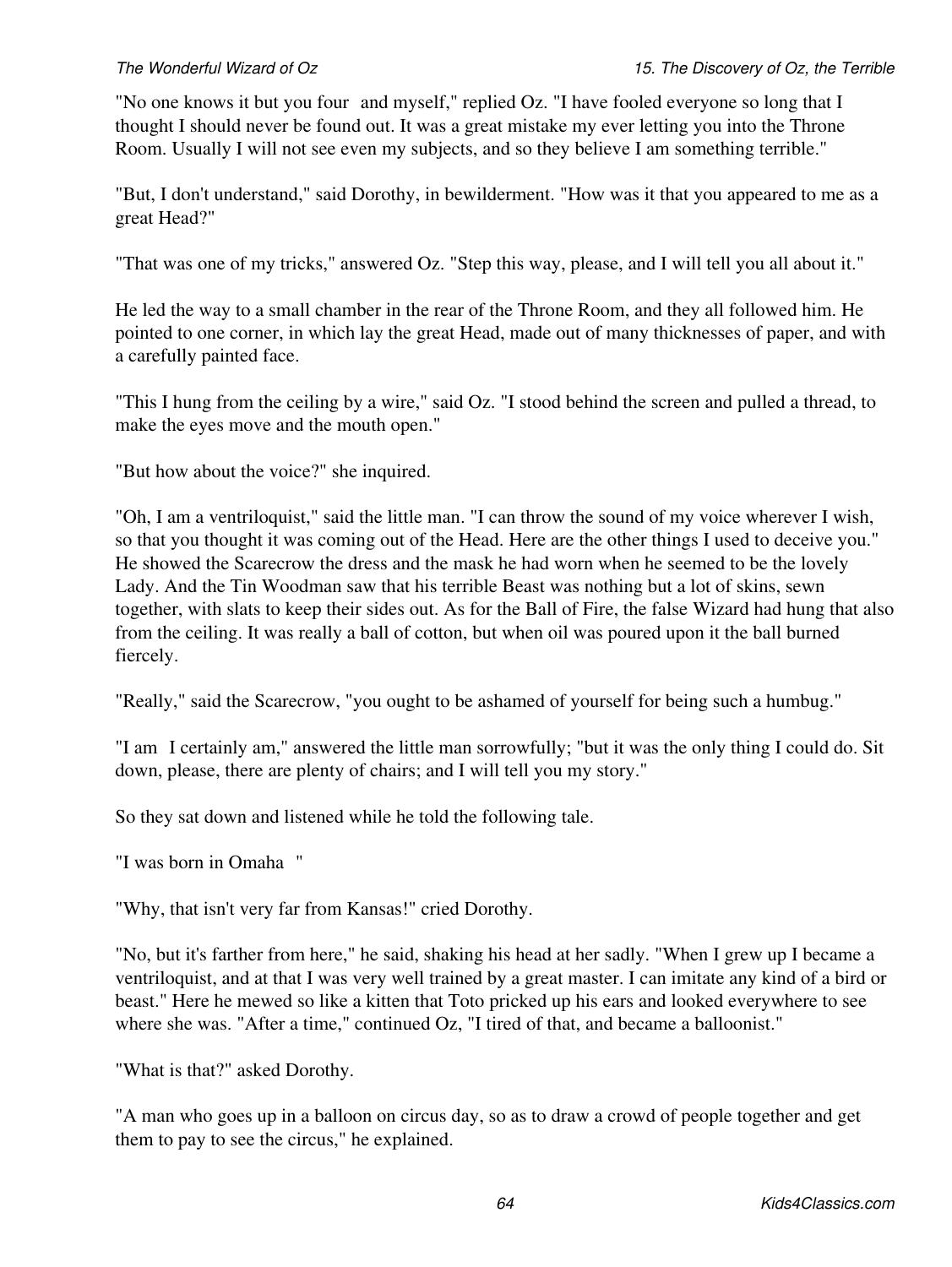"Oh," she said, "I know."

"Well, one day I went up in a balloon and the ropes got twisted, so that I couldn't come down again. It went way up above the clouds, so far that a current of air struck it and carried it many, many miles away. For a day and a night I traveled through the air, and on the morning of the second day I awoke and found the balloon floating over a strange and beautiful country.

"It came down gradually, and I was not hurt a bit. But I found myself in the midst of a strange people, who, seeing me come from the clouds, thought I was a great Wizard. Of course I let them think so, because they were afraid of me, and promised to do anything I wished them to.

"Just to amuse myself, and keep the good people busy, I ordered them to build this City, and my Palace; and they did it all willingly and well. Then I thought, as the country was so green and beautiful, I would call it the Emerald City; and to make the name fit better I put green spectacles on all the people, so that everything they saw was green."

"But isn't everything here green?" asked Dorothy.

"No more than in any other city," replied Oz; "but when you wear green spectacles, why of course everything you see looks green to you. The Emerald City was built a great many years ago, for I was a young man when the balloon brought me here, and I am a very old man now. But my people have worn green glasses on their eyes so long that most of them think it really is an Emerald City, and it certainly is a beautiful place, abounding in jewels and precious metals, and every good thing that is needed to make one happy. I have been good to the people, and they like me; but ever since this Palace was built, I have shut myself up and would not see any of them.

"One of my greatest fears was the Witches, for while I had no magical powers at all I soon found out that the Witches were really able to do wonderful things. There were four of them in this country, and they ruled the people who live in the North and South and East and West. Fortunately, the Witches of the North and South were good, and I knew they would do me no harm; but the Witches of the East and West were terribly wicked, and had they not thought I was more powerful than they themselves, they would surely have destroyed me. As it was, I lived in deadly fear of them for many years; so you can imagine how pleased I was when I heard your house had fallen on the Wicked Witch of the East. When you came to me, I was willing to promise anything if you would only do away with the other Witch; but, now that you have melted her, I am ashamed to say that I cannot keep my promises."

"I think you are a very bad man," said Dorothy.

"Oh, no, my dear; I'm really a very good man, but I'm a very bad Wizard, I must admit."

"Can't you give me brains?" asked the Scarecrow.

"You don't need them. You are learning something every day. A baby has brains, but it doesn't know much. Experience is the only thing that brings knowledge, and the longer you are on earth the more experience you are sure to get."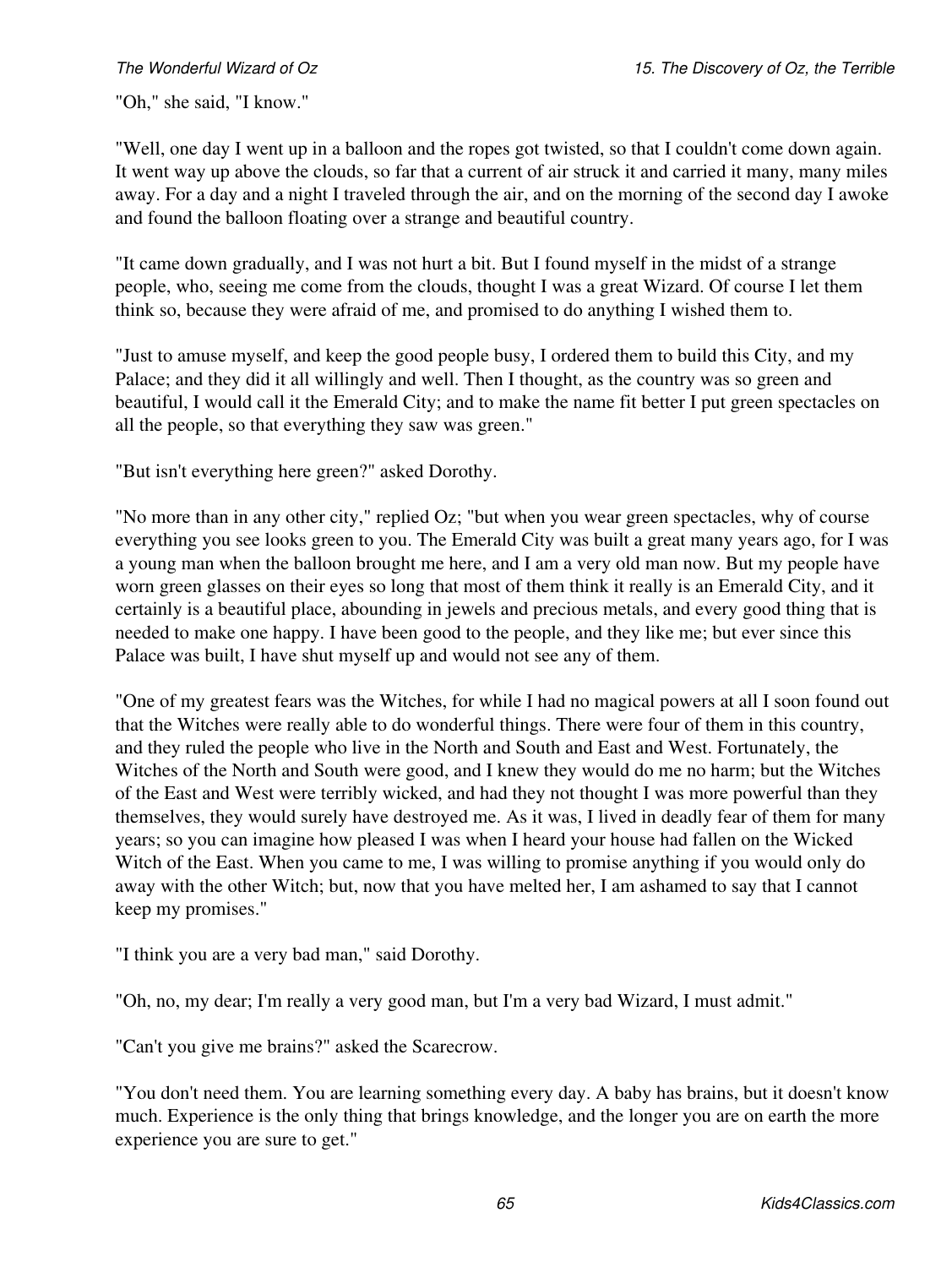"That may all be true," said the Scarecrow, "but I shall be very unhappy unless you give me brains."

The false Wizard looked at him carefully.

"Well," he said with a sigh, "I'm not much of a magician, as I said; but if you will come to me tomorrow morning, I will stuff your head with brains. I cannot tell you how to use them, however; you must find that out for yourself."

"Oh, thank you thank you!" cried the Scarecrow. "I'll find a way to use them, never fear!"

"But how about my courage?" asked the Lion anxiously.

"You have plenty of courage, I am sure," answered Oz. "All you need is confidence in yourself. There is no living thing that is not afraid when it faces danger. The True courage is in facing danger when you are afraid, and that kind of courage you have in plenty."

"Perhaps I have, but I'm scared just the same," said the Lion. "I shall really be very unhappy unless you give me the sort of courage that makes one forget he is afraid."

"Very well, I will give you that sort of courage tomorrow," replied Oz.

"How about my heart?" asked the Tin Woodman.

"Why, as for that," answered Oz, "I think you are wrong to want a heart. It makes most people unhappy. If you only knew it, you are in luck not to have a heart."

"That must be a matter of opinion," said the Tin Woodman. "For my part, I will bear all the unhappiness without a murmur, if you will give me the heart."

"Very well," answered Oz meekly. "Come to me tomorrow and you shall have a heart. I have played Wizard for so many years that I may as well continue the part a little longer."

"And now," said Dorothy, "how am I to get back to Kansas?"

"We shall have to think about that," replied the little man. "Give me two or three days to consider the matter and I'll try to find a way to carry you over the desert. In the meantime you shall all be treated as my guests, and while you live in the Palace my people will wait upon you and obey your slightest wish. There is only one thing I ask in return for my help such as it is. You must keep my secret and tell no one I am a humbug."

They agreed to say nothing of what they had learned, and went back to their rooms in high spirits. Even Dorothy had hope that "The Great and Terrible Humbug," as she called him, would find a way to send her back to Kansas, and if he did she was willing to forgive him everything.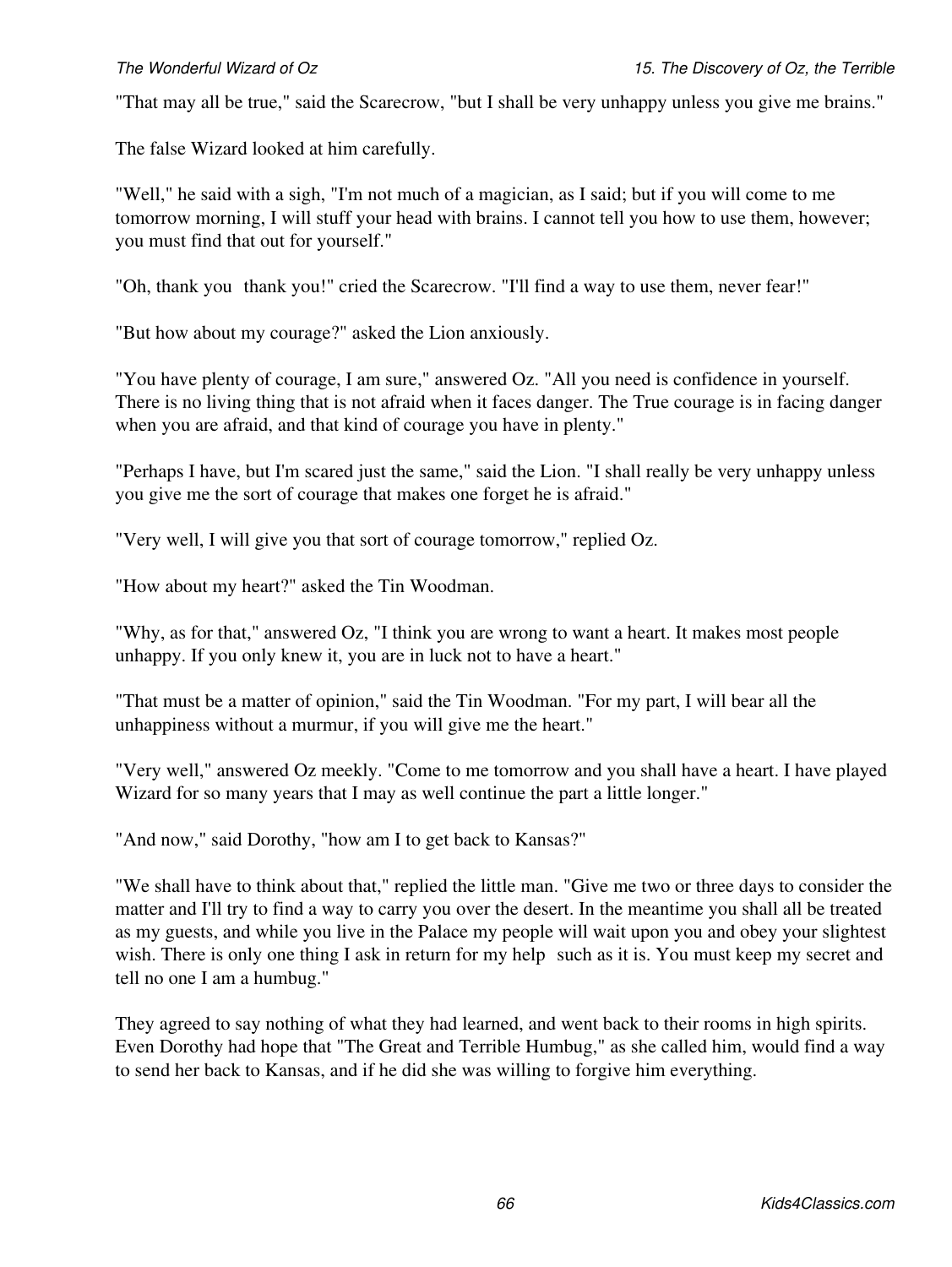## **16. The Magic Art of the Great Humbug**

Next morning the Scarecrow said to his friends:

"Congratulate me. I am going to Oz to get my brains at last. When I return I shall be as other men are."

"I have always liked you as you were," said Dorothy simply.

"It is kind of you to like a Scarecrow," he replied. "But surely you will think more of me when you hear the splendid thoughts my new brain is going to turn out." Then he said good−bye to them all in a cheerful voice and went to the Throne Room, where he rapped upon the door.

"Come in," said Oz.

The Scarecrow went in and found the little man sitting down by the window, engaged in deep thought.

"I have come for my brains," remarked the Scarecrow, a little uneasily.

"Oh, yes; sit down in that chair, please," replied Oz. "You must excuse me for taking your head off, but I shall have to do it in order to put your brains in their proper place."

"That's all right," said the Scarecrow. "You are quite welcome to take my head off, as long as it will be a better one when you put it on again."

So the Wizard unfastened his head and emptied out the straw. Then he entered the back room and took up a measure of bran, which he mixed with a great many pins and needles. Having shaken them together thoroughly, he filled the top of the Scarecrow's head with the mixture and stuffed the rest of the space with straw, to hold it in place.

When he had fastened the Scarecrow's head on his body again he said to him, "Hereafter you will be a great man, for I have given you a lot of bran−new brains."

The Scarecrow was both pleased and proud at the fulfillment of his greatest wish, and having thanked Oz warmly he went back to his friends.

Dorothy looked at him curiously. His head was quite bulged out at the top with brains.

"How do you feel?" she asked.

"I feel wise indeed," he answered earnestly. "When I get used to my brains I shall know everything."

"Why are those needles and pins sticking out of your head?" asked the Tin Woodman.

"That is proof that he is sharp," remarked the Lion.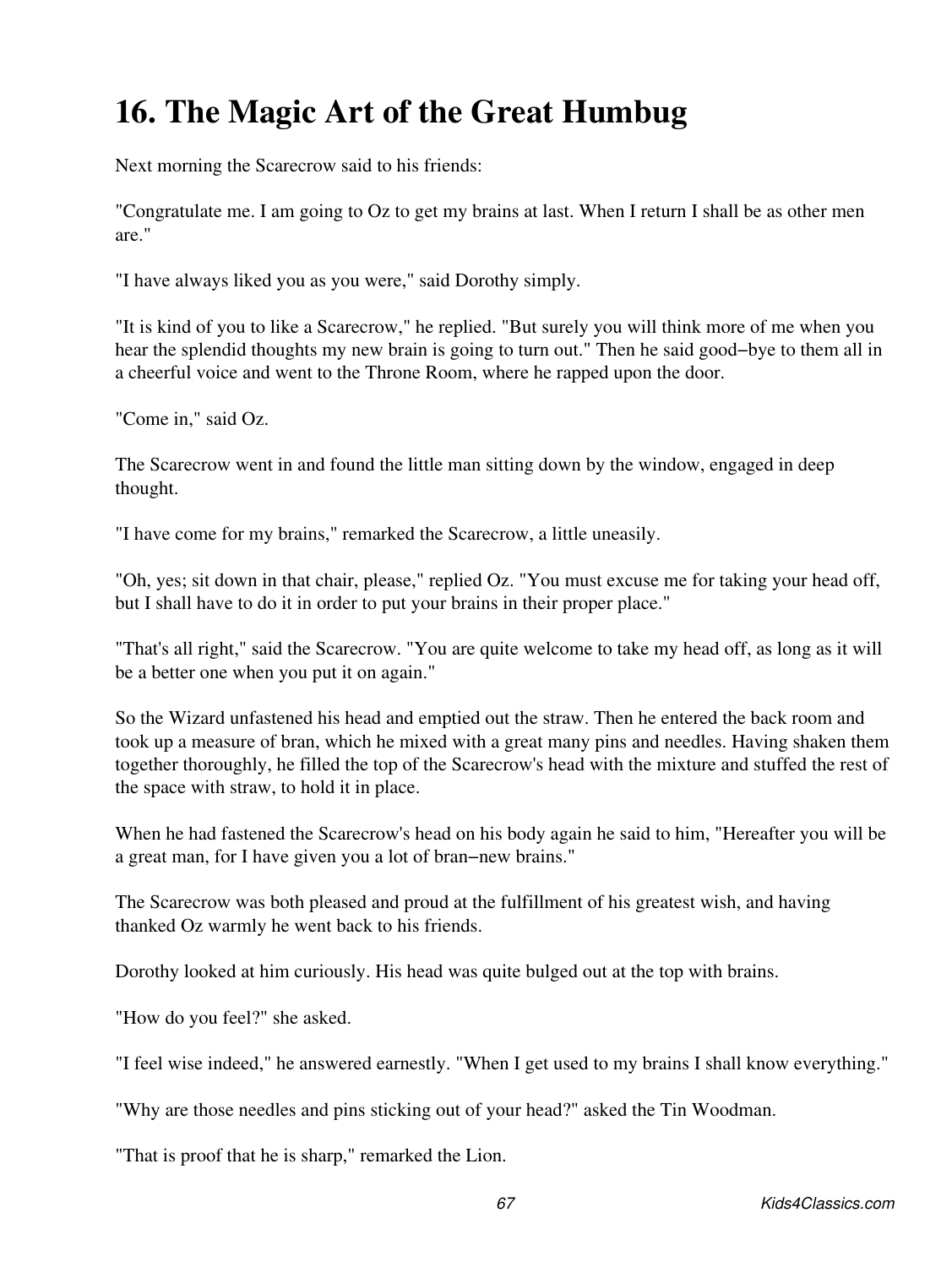"Well, I must go to Oz and get my heart," said the Woodman. So he walked to the Throne Room and knocked at the door.

"Come in," called Oz, and the Woodman entered and said, "I have come for my heart."

"Very well," answered the little man. "But I shall have to cut a hole in your breast, so I can put your heart in the right place. I hope it won't hurt you."

"Oh, no," answered the Woodman. "I shall not feel it at all."

So Oz brought a pair of tinsmith's shears and cut a small, square hole in the left side of the Tin Woodman's breast. Then, going to a chest of drawers, he took out a pretty heart, made entirely of silk and stuffed with sawdust.

"Isn't it a beauty?" he asked.

"It is, indeed!" replied the Woodman, who was greatly pleased. "But is it a kind heart?"

"Oh, very!" answered Oz. He put the heart in the Woodman's breast and then replaced the square of tin, soldering it neatly together where it had been cut.

"There," said he; "now you have a heart that any man might be proud of. I'm sorry I had to put a patch on your breast, but it really couldn't be helped."

"Never mind the patch," exclaimed the happy Woodman. "I am very grateful to you, and shall never forget your kindness."

"Don't speak of it," replied Oz.

Then the Tin Woodman went back to his friends, who wished him every joy on account of his good fortune.

The Lion now walked to the Throne Room and knocked at the door.

"Come in," said Oz.

"I have come for my courage," announced the Lion, entering the room.

"Very well," answered the little man; "I will get it for you."

He went to a cupboard and reaching up to a high shelf took down a square green bottle, the contents of which he poured into a green−gold dish, beautifully carved. Placing this before the Cowardly Lion, who sniffed at it as if he did not like it, the Wizard said:

"Drink."

"What is it?" asked the Lion.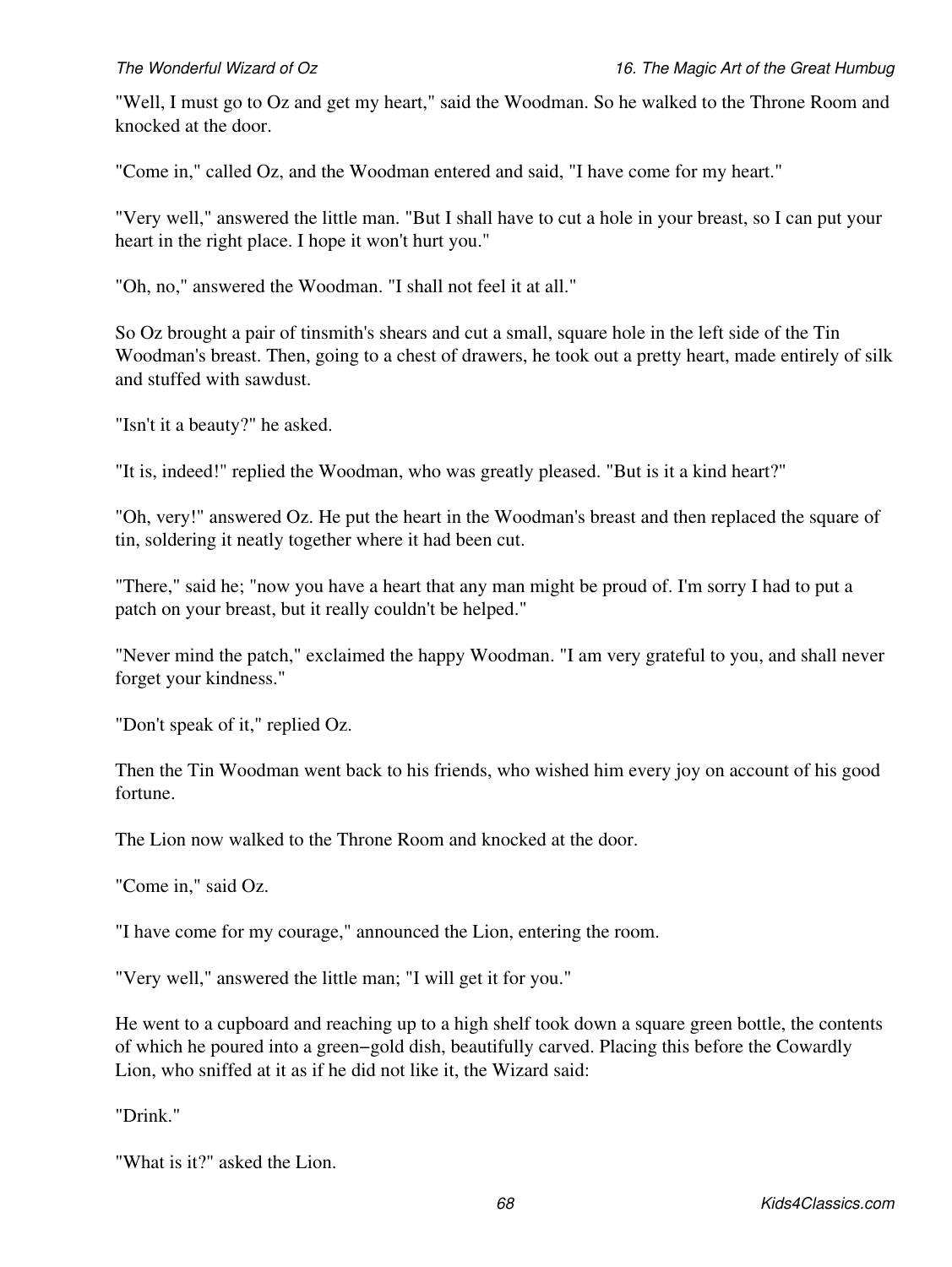"Well," answered Oz, "if it were inside of you, it would be courage. You know, of course, that courage is always inside one; so that this really cannot be called courage until you have swallowed it. Therefore I advise you to drink it as soon as possible."

The Lion hesitated no longer, but drank till the dish was empty.

"How do you feel now?" asked Oz.

"Full of courage," replied the Lion, who went joyfully back to his friends to tell them of his good fortune.

Oz, left to himself, smiled to think of his success in giving the Scarecrow and the Tin Woodman and the Lion exactly what they thought they wanted. "How can I help being a humbug," he said, "when all these people make me do things that everybody knows can't be done? It was easy to make the Scarecrow and the Lion and the Woodman happy, because they imagined I could do anything. But it will take more than imagination to carry Dorothy back to Kansas, and I'm sure I don't know how it can be done."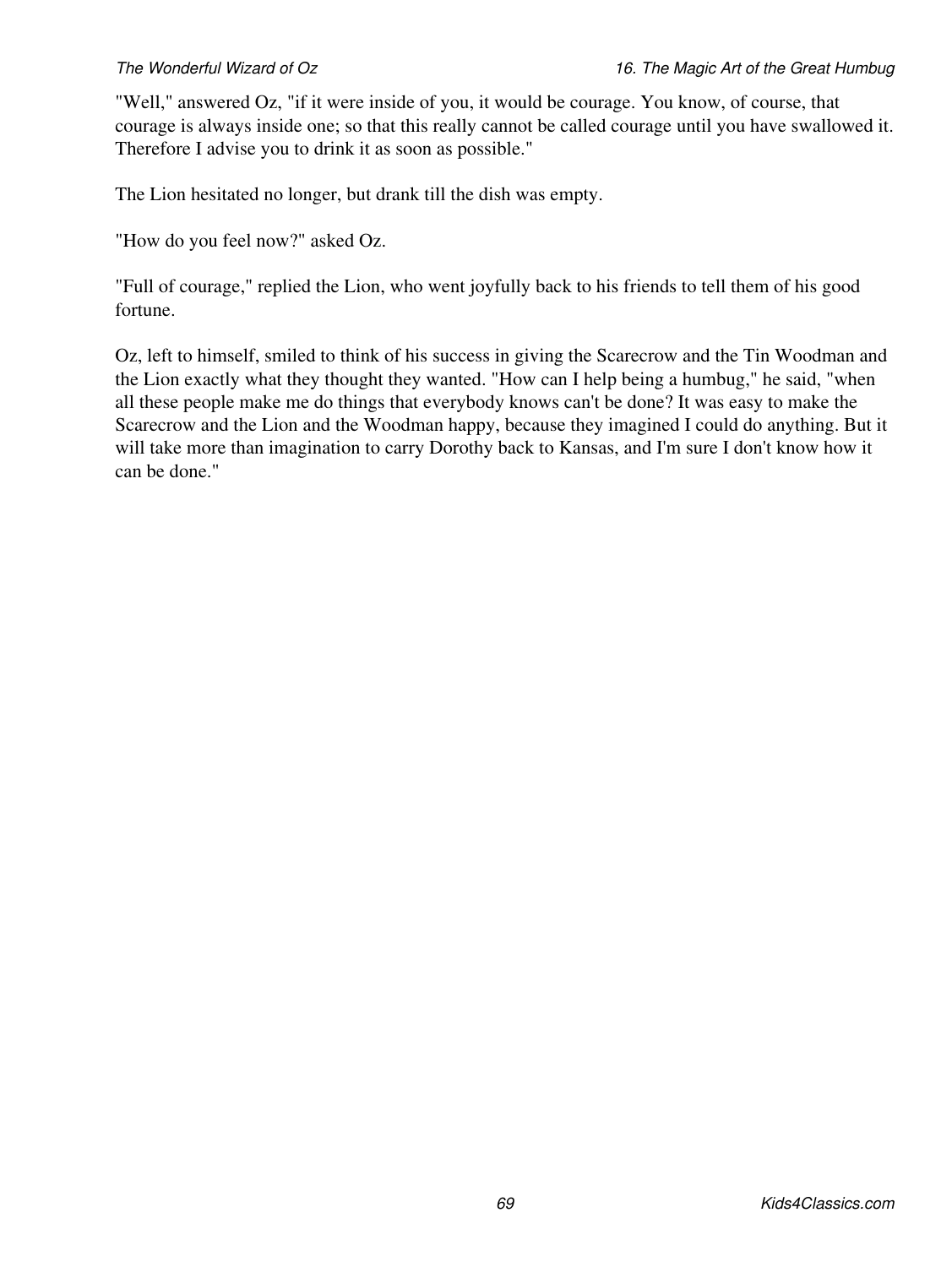## **17. How the Balloon Was Launched**

For three days Dorothy heard nothing from Oz. These were sad days for the little girl, although her friends were all quite happy and contented. The Scarecrow told them there were wonderful thoughts in his head; but he would not say what they were because he knew no one could understand them but himself. When the Tin Woodman walked about he felt his heart rattling around in his breast; and he told Dorothy he had discovered it to be a kinder and more tender heart than the one he had owned when he was made of flesh. The Lion declared he was afraid of nothing on earth, and would gladly face an army or a dozen of the fierce Kalidahs.

Thus each of the little party was satisfied except Dorothy, who longed more than ever to get back to Kansas.

On the fourth day, to her great joy, Oz sent for her, and when she entered the Throne Room he greeted her pleasantly:

"Sit down, my dear; I think I have found the way to get you out of this country."

"And back to Kansas?" she asked eagerly.

"Well, I'm not sure about Kansas," said Oz, "for I haven't the faintest notion which way it lies. But the first thing to do is to cross the desert, and then it should be easy to find your way home."

"How can I cross the desert?" she inquired.

"Well, I'll tell you what I think," said the little man. "You see, when I came to this country it was in a balloon. You also came through the air, being carried by a cyclone. So I believe the best way to get across the desert will be through the air. Now, it is quite beyond my powers to make a cyclone; but I've been thinking the matter over, and I believe I can make a balloon."

"How?" asked Dorothy.

"A balloon," said Oz, "is made of silk, which is coated with glue to keep the gas in it. I have plenty of silk in the Palace, so it will be no trouble to make the balloon. But in all this country there is no gas to fill the balloon with, to make it float."

"If it won't float," remarked Dorothy, "it will be of no use to us."

"True," answered Oz. "But there is another way to make it float, which is to fill it with hot air. Hot air isn't as good as gas, for if the air should get cold the balloon would come down in the desert, and we should be lost."

"We!" exclaimed the girl. "Are you going with me?"

"Yes, of course," replied Oz. "I am tired of being such a humbug. If I should go out of this Palace my people would soon discover I am not a Wizard, and then they would be vexed with me for having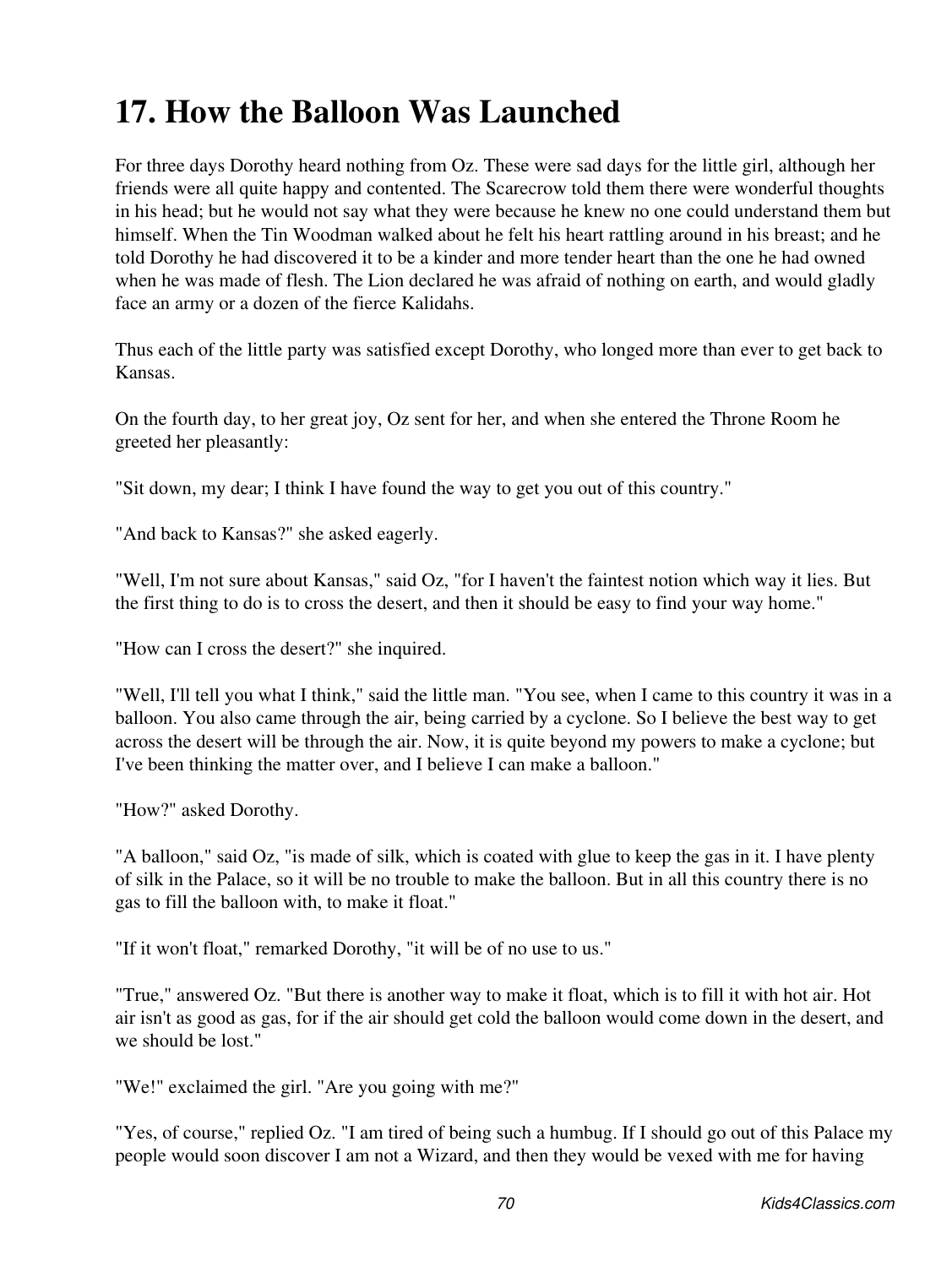deceived them. So I have to stay shut up in these rooms all day, and it gets tiresome. I'd much rather go back to Kansas with you and be in a circus again."

"I shall be glad to have your company," said Dorothy.

"Thank you," he answered. "Now, if you will help me sew the silk together, we will begin to work on our balloon."

So Dorothy took a needle and thread, and as fast as Oz cut the strips of silk into proper shape the girl sewed them neatly together. First there was a strip of light green silk, then a strip of dark green and then a strip of emerald green; for Oz had a fancy to make the balloon in different shades of the color about them. It took three days to sew all the strips together, but when it was finished they had a big bag of green silk more than twenty feet long.

Then Oz painted it on the inside with a coat of thin glue, to make it airtight, after which he announced that the balloon was ready.

"But we must have a basket to ride in," he said. So he sent the soldier with the green whiskers for a big clothes basket, which he fastened with many ropes to the bottom of the balloon.

When it was all ready, Oz sent word to his people that he was going to make a visit to a great brother Wizard who lived in the clouds. The news spread rapidly throughout the city and everyone came to see the wonderful sight.

Oz ordered the balloon carried out in front of the Palace, and the people gazed upon it with much curiosity. The Tin Woodman had chopped a big pile of wood, and now he made a fire of it, and Oz held the bottom of the balloon over the fire so that the hot air that arose from it would be caught in the silken bag. Gradually the balloon swelled out and rose into the air, until finally the basket just touched the ground.

Then Oz got into the basket and said to all the people in a loud voice:

"I am now going away to make a visit. While I am gone the Scarecrow will rule over you. I command you to obey him as you would me."

The balloon was by this time tugging hard at the rope that held it to the ground, for the air within it was hot, and this made it so much lighter in weight than the air without that it pulled hard to rise into the sky.

"Come, Dorothy!" cried the Wizard. "Hurry up, or the balloon will fly away."

"I can't find Toto anywhere," replied Dorothy, who did not wish to leave her little dog behind. Toto had run into the crowd to bark at a kitten, and Dorothy at last found him. She picked him up and ran towards the balloon.

She was within a few steps of it, and Oz was holding out his hands to help her into the basket, when, crack! went the ropes, and the balloon rose into the air without her.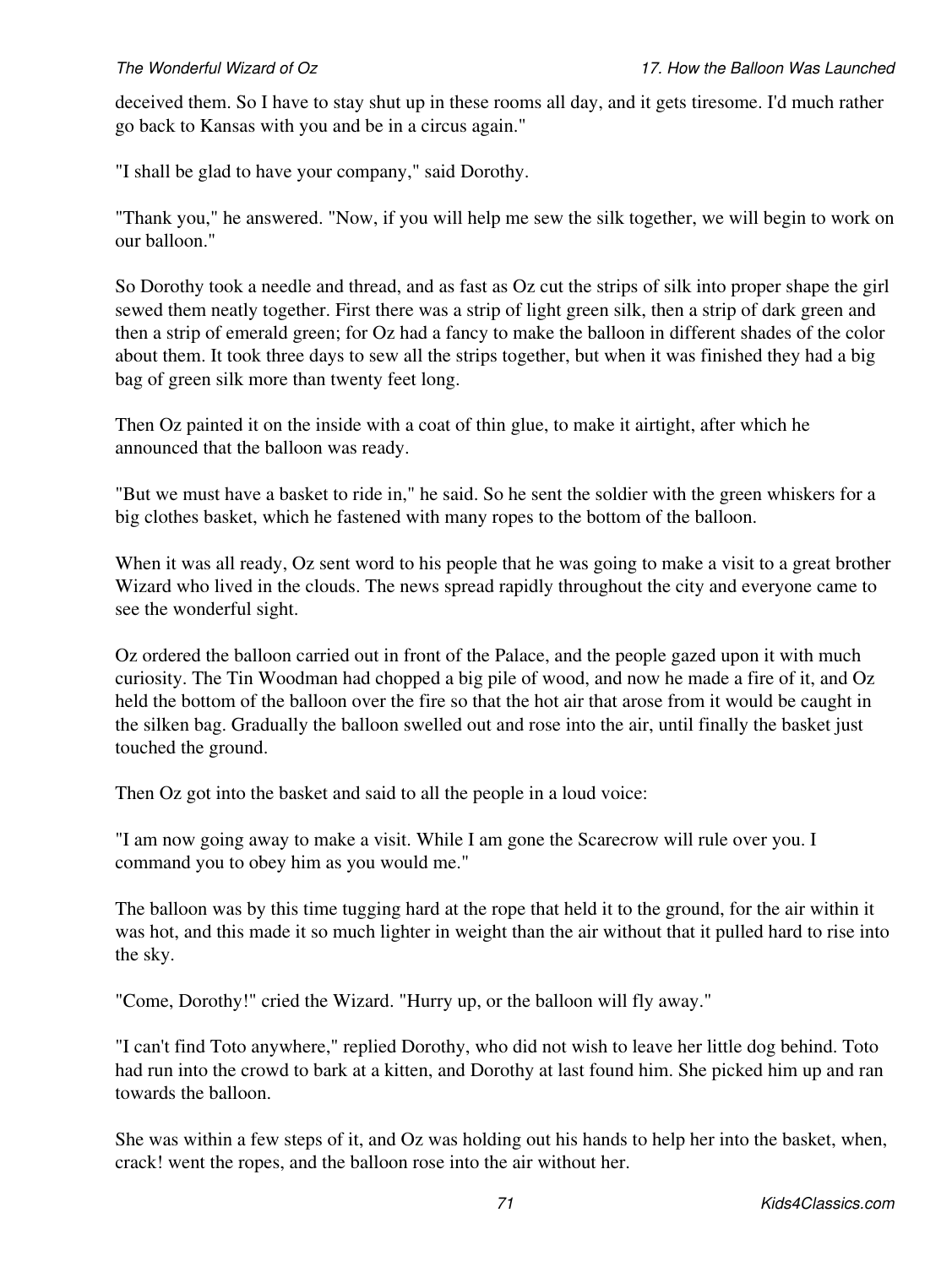"Come back!" she screamed. "I want to go, too!"

"I can't come back, my dear," called Oz from the basket. "Good−bye!"

"Good−bye!" shouted everyone, and all eyes were turned upward to where the Wizard was riding in the basket, rising every moment farther and farther into the sky.

And that was the last any of them ever saw of Oz, the Wonderful Wizard, though he may have reached Omaha safely, and be there now, for all we know. But the people remembered him lovingly, and said to one another:

"Oz was always our friend. When he was here he built for us this beautiful Emerald City, and now he is gone he has left the Wise Scarecrow to rule over us."

Still, for many days they grieved over the loss of the Wonderful Wizard, and would not be comforted.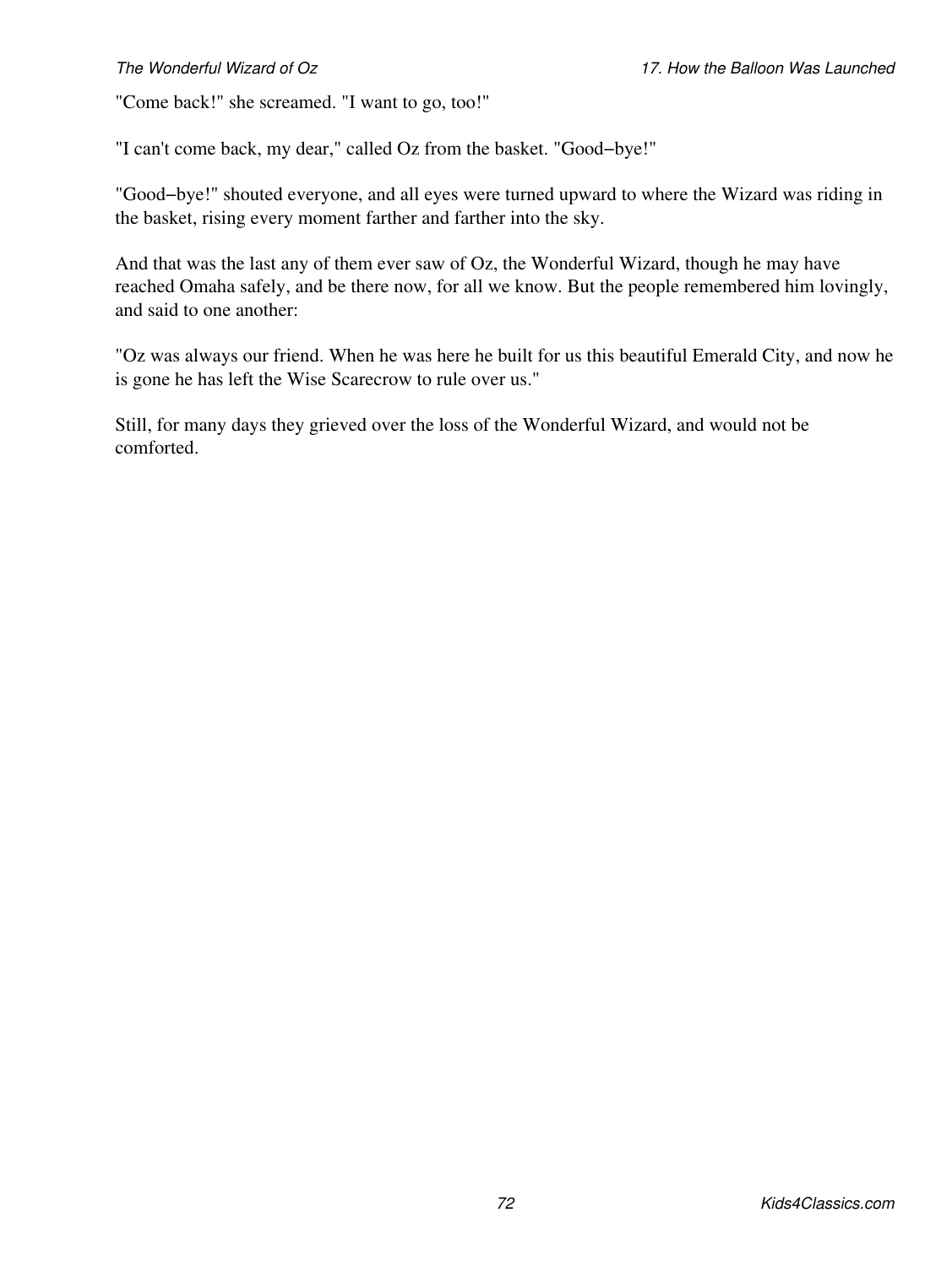### **18. Away to the South**

Dorothy wept bitterly at the passing of her hope to get home to Kansas again; but when she thought it all over she was glad she had not gone up in a balloon. And she also felt sorry at losing Oz, and so did her companions.

The Tin Woodman came to her and said:

"Truly I should be ungrateful if I failed to mourn for the man who gave me my lovely heart. I should like to cry a little because Oz is gone, if you will kindly wipe away my tears, so that I shall not rust."

"With pleasure," she answered, and brought a towel at once. Then the Tin Woodman wept for several minutes, and she watched the tears carefully and wiped them away with the towel. When he had finished, he thanked her kindly and oiled himself thoroughly with his jeweled oil−can, to guard against mishap.

The Scarecrow was now the ruler of the Emerald City, and although he was not a Wizard the people were proud of him. "For," they said, "there is not another city in all the world that is ruled by a stuffed man." And, so far as they knew, they were quite right.

The morning after the balloon had gone up with Oz, the four travelers met in the Throne Room and talked matters over. The Scarecrow sat in the big throne and the others stood respectfully before him.

"We are not so unlucky," said the new ruler, "for this Palace and the Emerald City belong to us, and we can do just as we please. When I remember that a short time ago I was up on a pole in a farmer's cornfield, and that now I am the ruler of this beautiful City, I am quite satisfied with my lot."

"I also," said the Tin Woodman, "am well−pleased with my new heart; and, really, that was the only thing I wished in all the world."

"For my part, I am content in knowing I am as brave as any beast that ever lived, if not braver," said the Lion modestly.

"If Dorothy would only be contented to live in the Emerald City," continued the Scarecrow, "we might all be happy together."

"But I don't want to live here," cried Dorothy. "I want to go to Kansas, and live with Aunt Em and Uncle Henry."

"Well, then, what can be done?" inquired the Woodman.

The Scarecrow decided to think, and he thought so hard that the pins and needles began to stick out of his brains. Finally he said:

"Why not call the Winged Monkeys, and ask them to carry you over the desert?"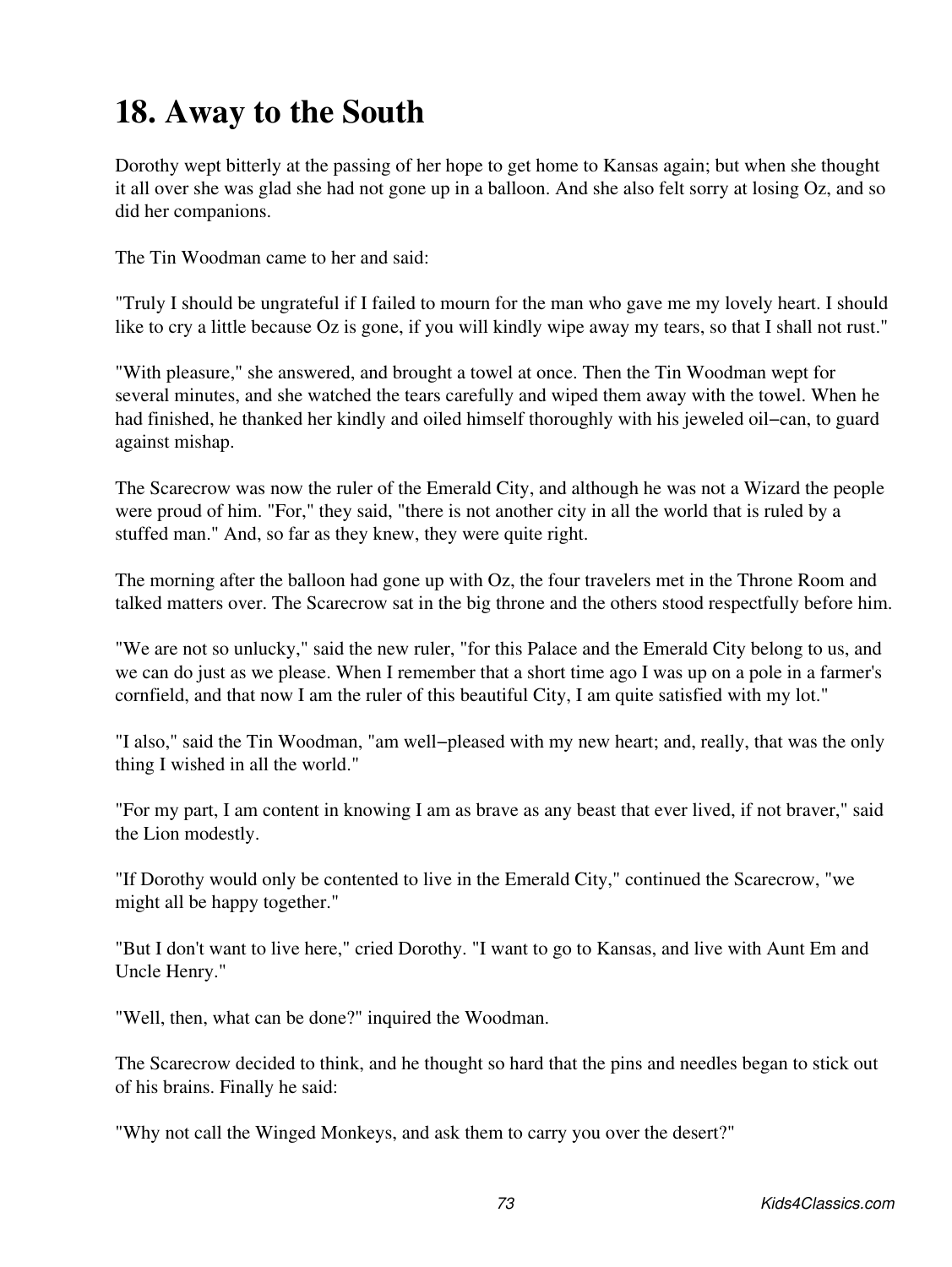"I never thought of that!" said Dorothy joyfully. "It's just the thing. I'll go at once for the Golden Cap."

When she brought it into the Throne Room she spoke the magic words, and soon the band of Winged Monkeys flew in through the open window and stood beside her.

"This is the second time you have called us," said the Monkey King, bowing before the little girl. "What do you wish?"

"I want you to fly with me to Kansas," said Dorothy.

But the Monkey King shook his head.

"That cannot be done," he said. "We belong to this country alone, and cannot leave it. There has never been a Winged Monkey in Kansas yet, and I suppose there never will be, for they don't belong there. We shall be glad to serve you in any way in our power, but we cannot cross the desert. Good−bye."

And with another bow, the Monkey King spread his wings and flew away through the window, followed by all his band.

Dorothy was ready to cry with disappointment. "I have wasted the charm of the Golden Cap to no purpose," she said, "for the Winged Monkeys cannot help me."

"It is certainly too bad!" said the tender−hearted Woodman.

The Scarecrow was thinking again, and his head bulged out so horribly that Dorothy feared it would burst.

"Let us call in the soldier with the green whiskers," he said, "and ask his advice."

So the soldier was summoned and entered the Throne Room timidly, for while Oz was alive he never was allowed to come farther than the door.

"This little girl," said the Scarecrow to the soldier, "wishes to cross the desert. How can she do so?"

"I cannot tell," answered the soldier, "for nobody has ever crossed the desert, unless it is Oz himself."

"Is there no one who can help me?" asked Dorothy earnestly.

"Glinda might," he suggested.

"Who is Glinda?" inquired the Scarecrow.

"The Witch of the South. She is the most powerful of all the Witches, and rules over the Quadlings. Besides, her castle stands on the edge of the desert, so she may know a way to cross it."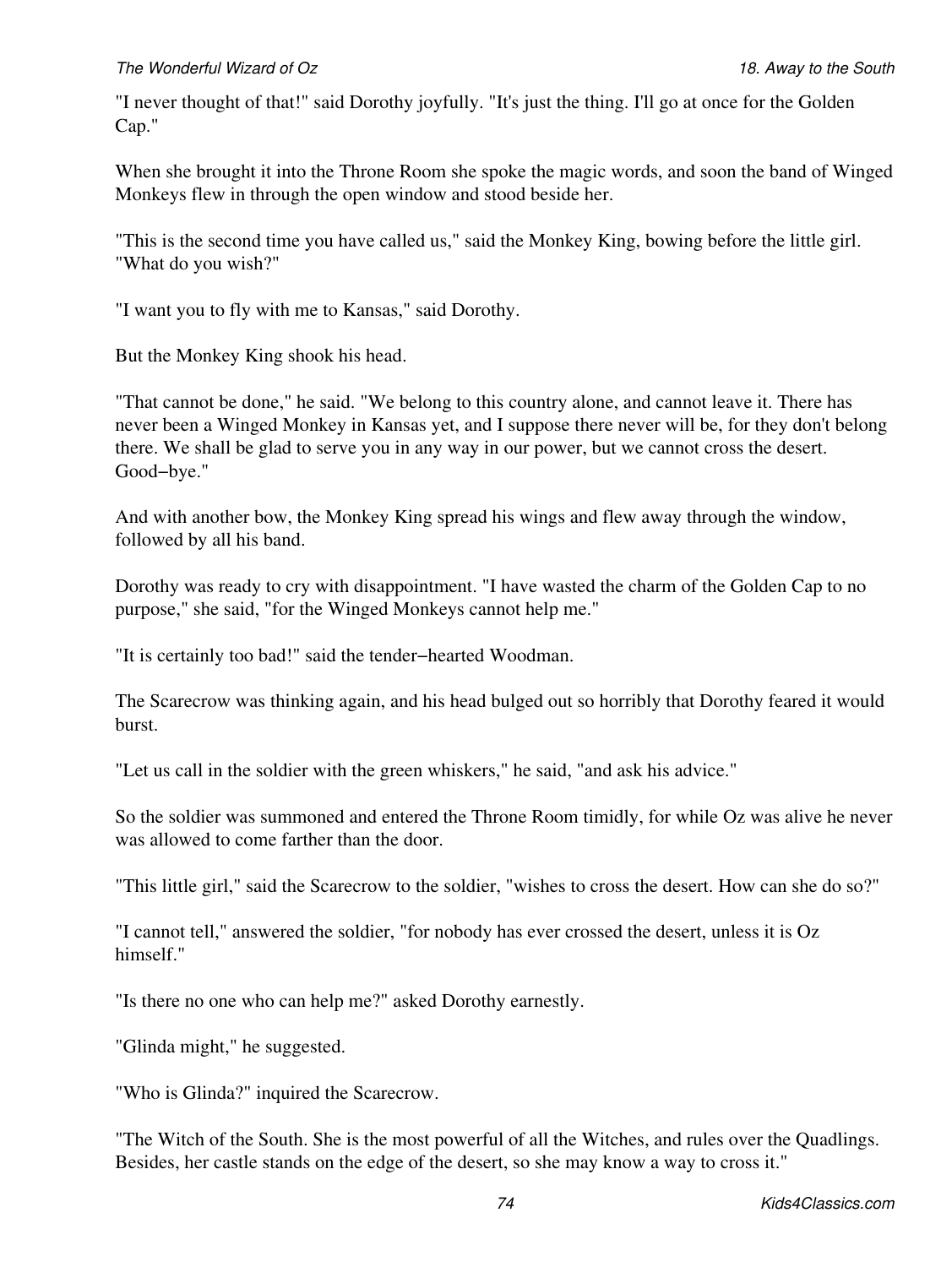### *The Wonderful Wizard of Oz 18. Away to the South*

"Glinda is a Good Witch, isn't she?" asked the child.

"The Quadlings think she is good," said the soldier, "and she is kind to everyone. I have heard that Glinda is a beautiful woman, who knows how to keep young in spite of the many years she has lived."

"How can I get to her castle?" asked Dorothy.

"The road is straight to the South," he answered, "but it is said to be full of dangers to travelers. There are wild beasts in the woods, and a race of queer men who do not like strangers to cross their country. For this reason none of the Quadlings ever come to the Emerald City."

The soldier then left them and the Scarecrow said:

"It seems, in spite of dangers, that the best thing Dorothy can do is to travel to the Land of the South and ask Glinda to help her. For, of course, if Dorothy stays here she will never get back to Kansas."

"You must have been thinking again," remarked the Tin Woodman.

"I have," said the Scarecrow.

"I shall go with Dorothy," declared the Lion, "for I am tired of your city and long for the woods and the country again. I am really a wild beast, you know. Besides, Dorothy will need someone to protect her."

"That is true," agreed the Woodman. "My axe may be of service to her; so I also will go with her to the Land of the South."

"When shall we start?" asked the Scarecrow.

"Are you going?" they asked, in surprise.

"Certainly. If it wasn't for Dorothy I should never have had brains. She lifted me from the pole in the cornfield and brought me to the Emerald City. So my good luck is all due to her, and I shall never leave her until she starts back to Kansas for good and all."

"Thank you," said Dorothy gratefully. "You are all very kind to me. But I should like to start as soon as possible."

"We shall go tomorrow morning," returned the Scarecrow. "So now let us all get ready, for it will be a long journey."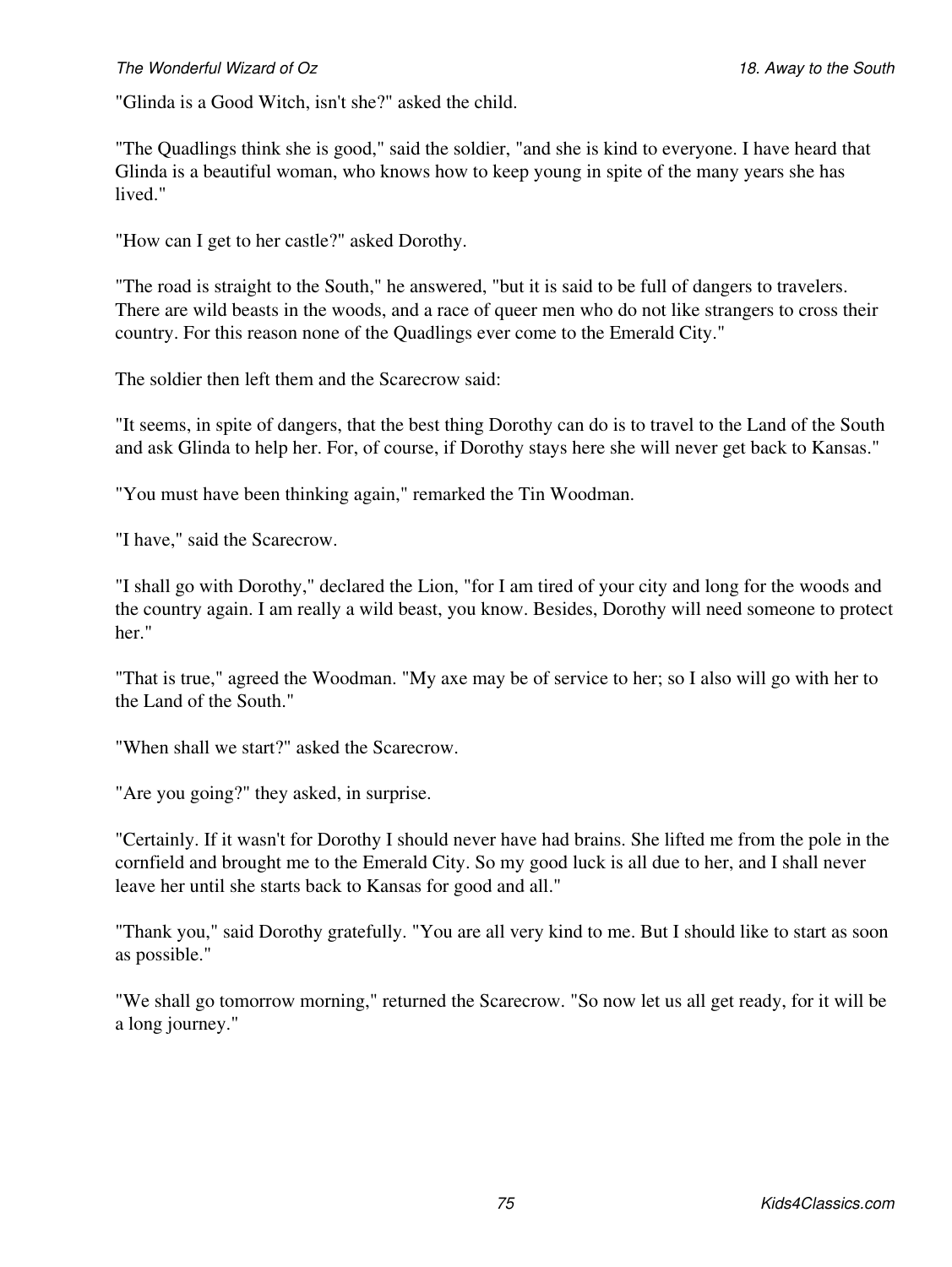### **19. Attacked by the Fighting Trees**

The next morning Dorothy kissed the pretty green girl good−bye, and they all shook hands with the soldier with the green whiskers, who had walked with them as far as the gate. When the Guardian of the Gate saw them again he wondered greatly that they could leave the beautiful City to get into new trouble. But he at once unlocked their spectacles, which he put back into the green box, and gave them many good wishes to carry with them.

"You are now our ruler," he said to the Scarecrow; "so you must come back to us as soon as possible."

"I certainly shall if I am able," the Scarecrow replied; "but I must help Dorothy to get home, first."

As Dorothy bade the good−natured Guardian a last farewell she said:

"I have been very kindly treated in your lovely City, and everyone has been good to me. I cannot tell you how grateful I am."

"Don't try, my dear," he answered. "We should like to keep you with us, but if it is your wish to return to Kansas, I hope you will find a way." He then opened the gate of the outer wall, and they walked forth and started upon their journey.

The sun shone brightly as our friends turned their faces toward the Land of the South. They were all in the best of spirits, and laughed and chatted together. Dorothy was once more filled with the hope of getting home, and the Scarecrow and the Tin Woodman were glad to be of use to her. As for the Lion, he sniffed the fresh air with delight and whisked his tail from side to side in pure joy at being in the country again, while Toto ran around them and chased the moths and butterflies, barking merrily all the time.

"City life does not agree with me at all," remarked the Lion, as they walked along at a brisk pace. "I have lost much flesh since I lived there, and now I am anxious for a chance to show the other beasts how courageous I have grown."

They now turned and took a last look at the Emerald City. All they could see was a mass of towers and steeples behind the green walls, and high up above everything the spires and dome of the Palace of Oz.

"Oz was not such a bad Wizard, after all," said the Tin Woodman, as he felt his heart rattling around in his breast.

"He knew how to give me brains, and very good brains, too," said the Scarecrow.

"If Oz had taken a dose of the same courage he gave me," added the Lion, "he would have been a brave man."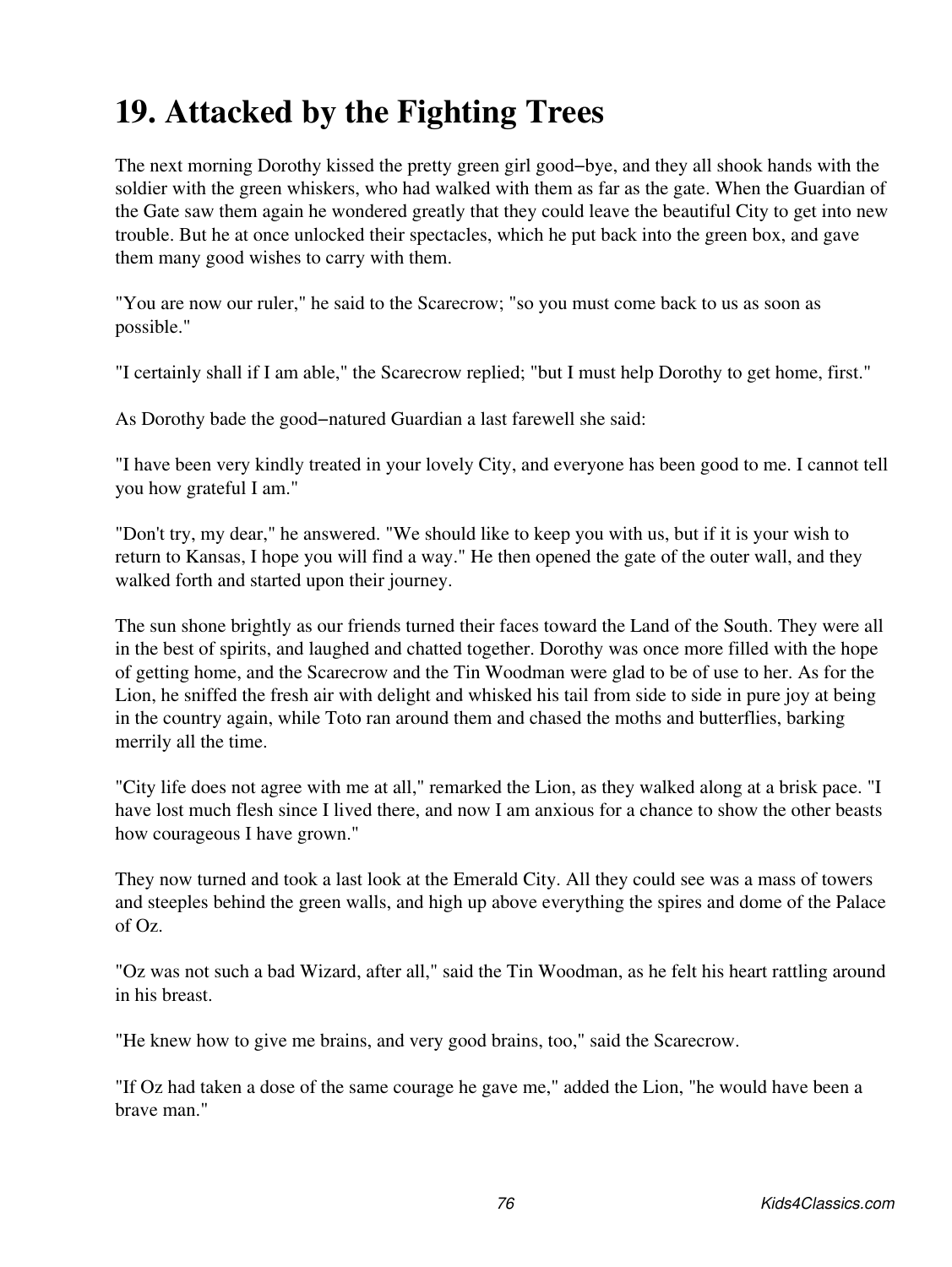Dorothy said nothing. Oz had not kept the promise he made her, but he had done his best, so she forgave him. As he said, he was a good man, even if he was a bad Wizard.

The first day's journey was through the green fields and bright flowers that stretched about the Emerald City on every side. They slept that night on the grass, with nothing but the stars over them; and they rested very well indeed.

In the morning they traveled on until they came to a thick wood. There was no way of going around it, for it seemed to extend to the right and left as far as they could see; and, besides, they did not dare change the direction of their journey for fear of getting lost. So they looked for the place where it would be easiest to get into the forest.

The Scarecrow, who was in the lead, finally discovered a big tree with such wide−spreading branches that there was room for the party to pass underneath. So he walked forward to the tree, but just as he came under the first branches they bent down and twined around him, and the next minute he was raised from the ground and flung headlong among his fellow travelers.

This did not hurt the Scarecrow, but it surprised him, and he looked rather dizzy when Dorothy picked him up.

"Here is another space between the trees," called the Lion.

"Let me try it first," said the Scarecrow, "for it doesn't hurt me to get thrown about." He walked up to another tree, as he spoke, but its branches immediately seized him and tossed him back again.

"This is strange," exclaimed Dorothy. "What shall we do?"

"The trees seem to have made up their minds to fight us, and stop our journey," remarked the Lion.

"I believe I will try it myself," said the Woodman, and shouldering his axe, he marched up to the first tree that had handled the Scarecrow so roughly. When a big branch bent down to seize him the Woodman chopped at it so fiercely that he cut it in two. At once the tree began shaking all its branches as if in pain, and the Tin Woodman passed safely under it.

"Come on!" he shouted to the others. "Be quick!" They all ran forward and passed under the tree without injury, except Toto, who was caught by a small branch and shaken until he howled. But the Woodman promptly chopped off the branch and set the little dog free.

The other trees of the forest did nothing to keep them back, so they made up their minds that only the first row of trees could bend down their branches, and that probably these were the policemen of the forest, and given this wonderful power in order to keep strangers out of it.

The four travelers walked with ease through the trees until they came to the farther edge of the wood. Then, to their surprise, they found before them a high wall which seemed to be made of white china. It was smooth, like the surface of a dish, and higher than their heads.

"What shall we do now?" asked Dorothy.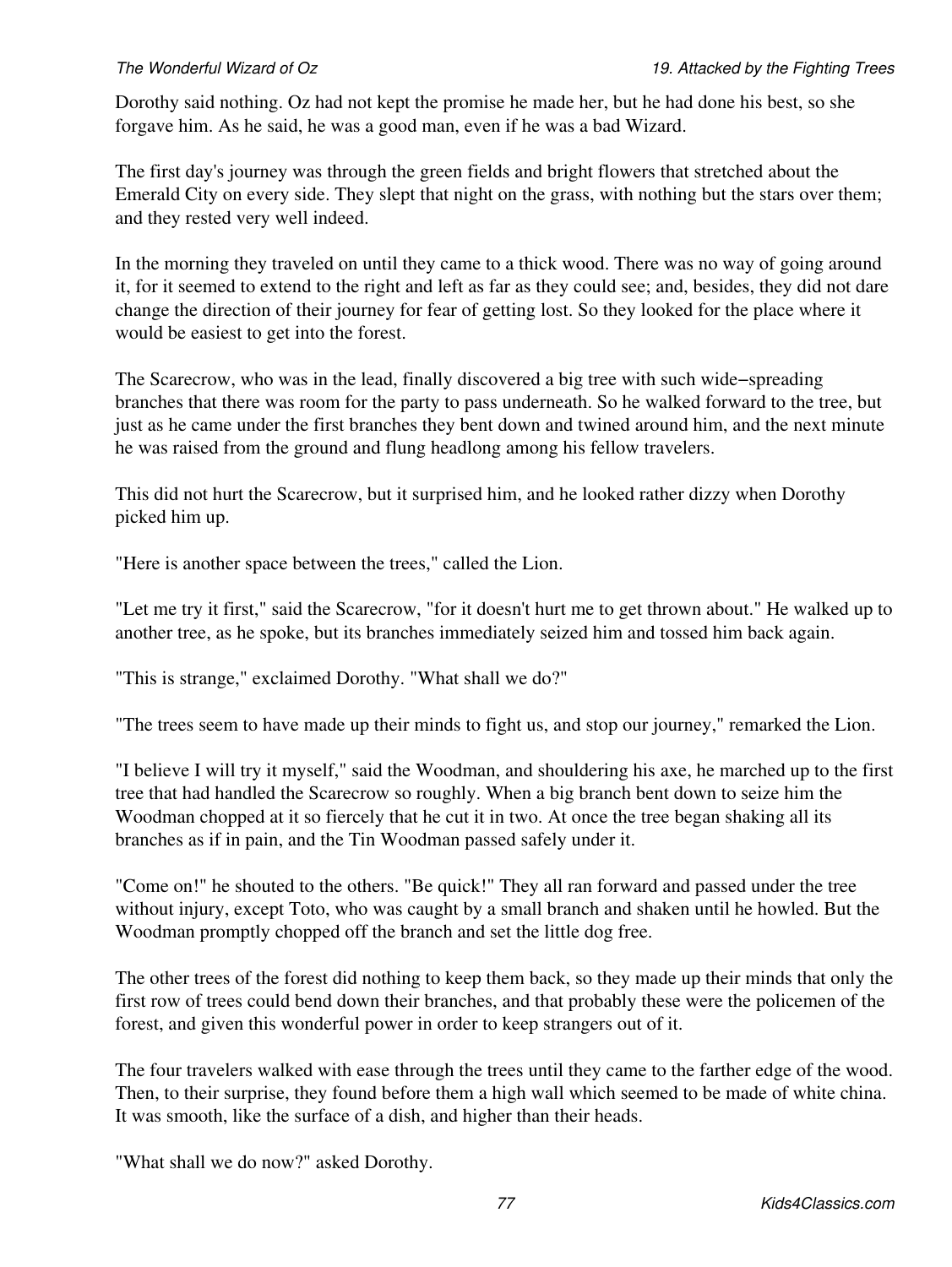"I will make a ladder," said the Tin Woodman, "for we certainly must climb over the wall."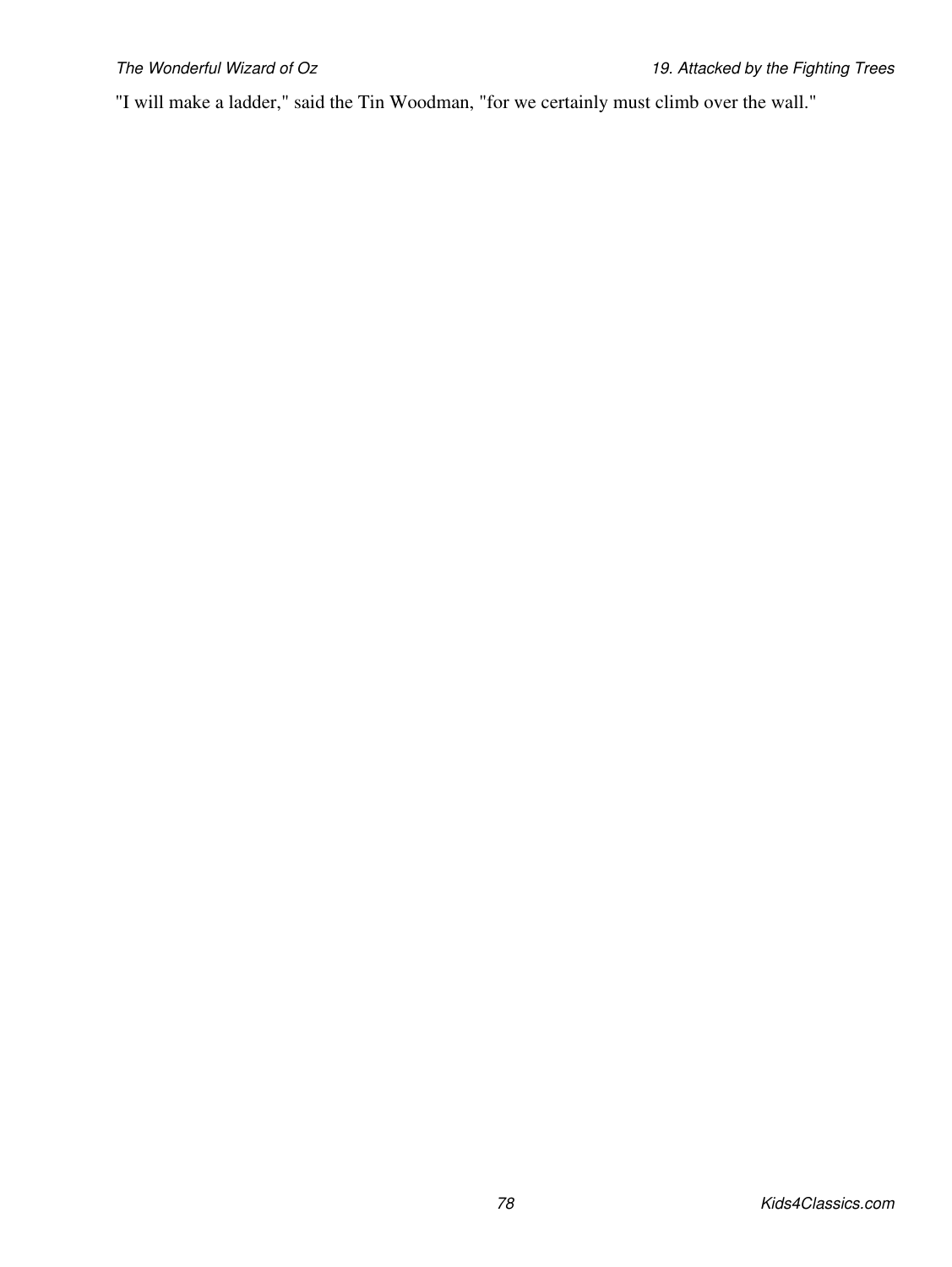## **20. The Dainty China Country**

While the Woodman was making a ladder from wood which he found in the forest Dorothy lay down and slept, for she was tired by the long walk. The Lion also curled himself up to sleep and Toto lay beside him.

The Scarecrow watched the Woodman while he worked, and said to him:

"I cannot think why this wall is here, nor what it is made of."

"Rest your brains and do not worry about the wall," replied the Woodman. "When we have climbed over it, we shall know what is on the other side."

After a time the ladder was finished. It looked clumsy, but the Tin Woodman was sure it was strong and would answer their purpose. The Scarecrow waked Dorothy and the Lion and Toto, and told them that the ladder was ready. The Scarecrow climbed up the ladder first, but he was so awkward that Dorothy had to follow close behind and keep him from falling off. When he got his head over the top of the wall the Scarecrow said, "Oh, my!"

"Go on," exclaimed Dorothy.

So the Scarecrow climbed farther up and sat down on the top of the wall, and Dorothy put her head over and cried, "Oh, my!" just as the Scarecrow had done.

Then Toto came up, and immediately began to bark, but Dorothy made him be still.

The Lion climbed the ladder next, and the Tin Woodman came last; but both of them cried, "Oh, my!" as soon as they looked over the wall. When they were all sitting in a row on the top of the wall, they looked down and saw a strange sight.

Before them was a great stretch of country having a floor as smooth and shining and white as the bottom of a big platter. Scattered around were many houses made entirely of china and painted in the brightest colors. These houses were quite small, the biggest of them reaching only as high as Dorothy's waist. There were also pretty little barns, with china fences around them; and many cows and sheep and horses and pigs and chickens, all made of china, were standing about in groups.

But the strangest of all were the people who lived in this queer country. There were milkmaids and shepherdesses, with brightly colored bodices and golden spots all over their gowns; and princesses with most gorgeous frocks of silver and gold and purple; and shepherds dressed in knee breeches with pink and yellow and blue stripes down them, and golden buckles on their shoes; and princes with jeweled crowns upon their heads, wearing ermine robes and satin doublets; and funny clowns in ruffled gowns, with round red spots upon their cheeks and tall, pointed caps. And, strangest of all, these people were all made of china, even to their clothes, and were so small that the tallest of them was no higher than Dorothy's knee.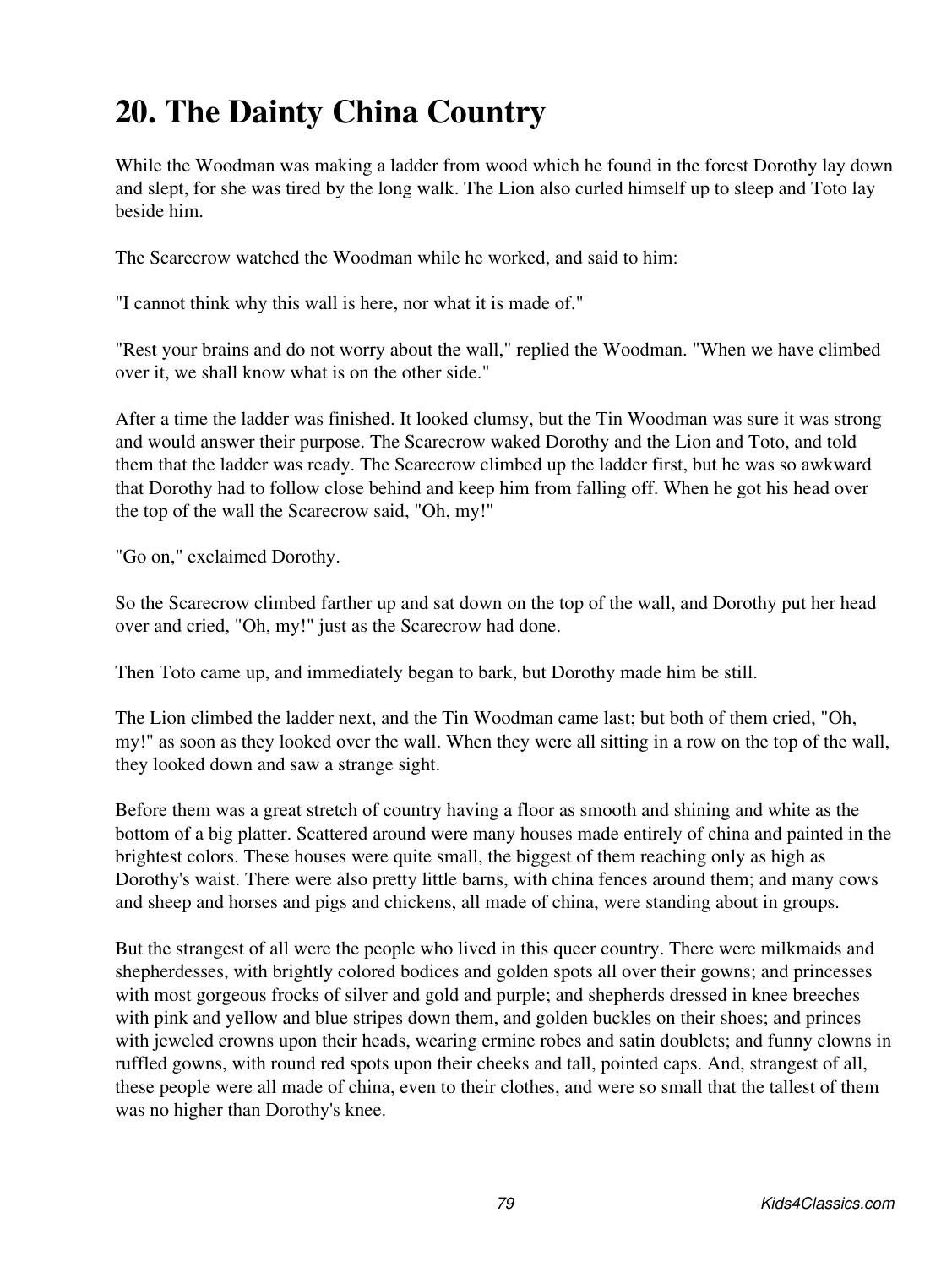No one did so much as look at the travelers at first, except one little purple china dog with an extra−large head, which came to the wall and barked at them in a tiny voice, afterwards running away again.

"How shall we get down?" asked Dorothy.

They found the ladder so heavy they could not pull it up, so the Scarecrow fell off the wall and the others jumped down upon him so that the hard floor would not hurt their feet. Of course they took pains not to light on his head and get the pins in their feet. When all were safely down they picked up the Scarecrow, whose body was quite flattened out, and patted his straw into shape again.

"We must cross this strange place in order to get to the other side," said Dorothy, "for it would be unwise for us to go any other way except due South."

They began walking through the country of the china people, and the first thing they came to was a china milkmaid milking a china cow. As they drew near, the cow suddenly gave a kick and kicked over the stool, the pail, and even the milkmaid herself, and all fell on the china ground with a great clatter.

Dorothy was shocked to see that the cow had broken her leg off, and that the pail was lying in several small pieces, while the poor milkmaid had a nick in her left elbow.

"There!" cried the milkmaid angrily. "See what you have done! My cow has broken her leg, and I must take her to the mender's shop and have it glued on again. What do you mean by coming here and frightening my cow?"

"I'm very sorry," returned Dorothy. "Please forgive us."

But the pretty milkmaid was much too vexed to make any answer. She picked up the leg sulkily and led her cow away, the poor animal limping on three legs. As she left them the milkmaid cast many reproachful glances over her shoulder at the clumsy strangers, holding her nicked elbow close to her side.

Dorothy was quite grieved at this mishap.

"We must be very careful here," said the kind−hearted Woodman, "or we may hurt these pretty little people so they will never get over it."

A little farther on Dorothy met a most beautifully dressed young Princess, who stopped short as she saw the strangers and started to run away.

Dorothy wanted to see more of the Princess, so she ran after her. But the china girl cried out:

"Don't chase me! Don't chase me!"

She had such a frightened little voice that Dorothy stopped and said, "Why not?"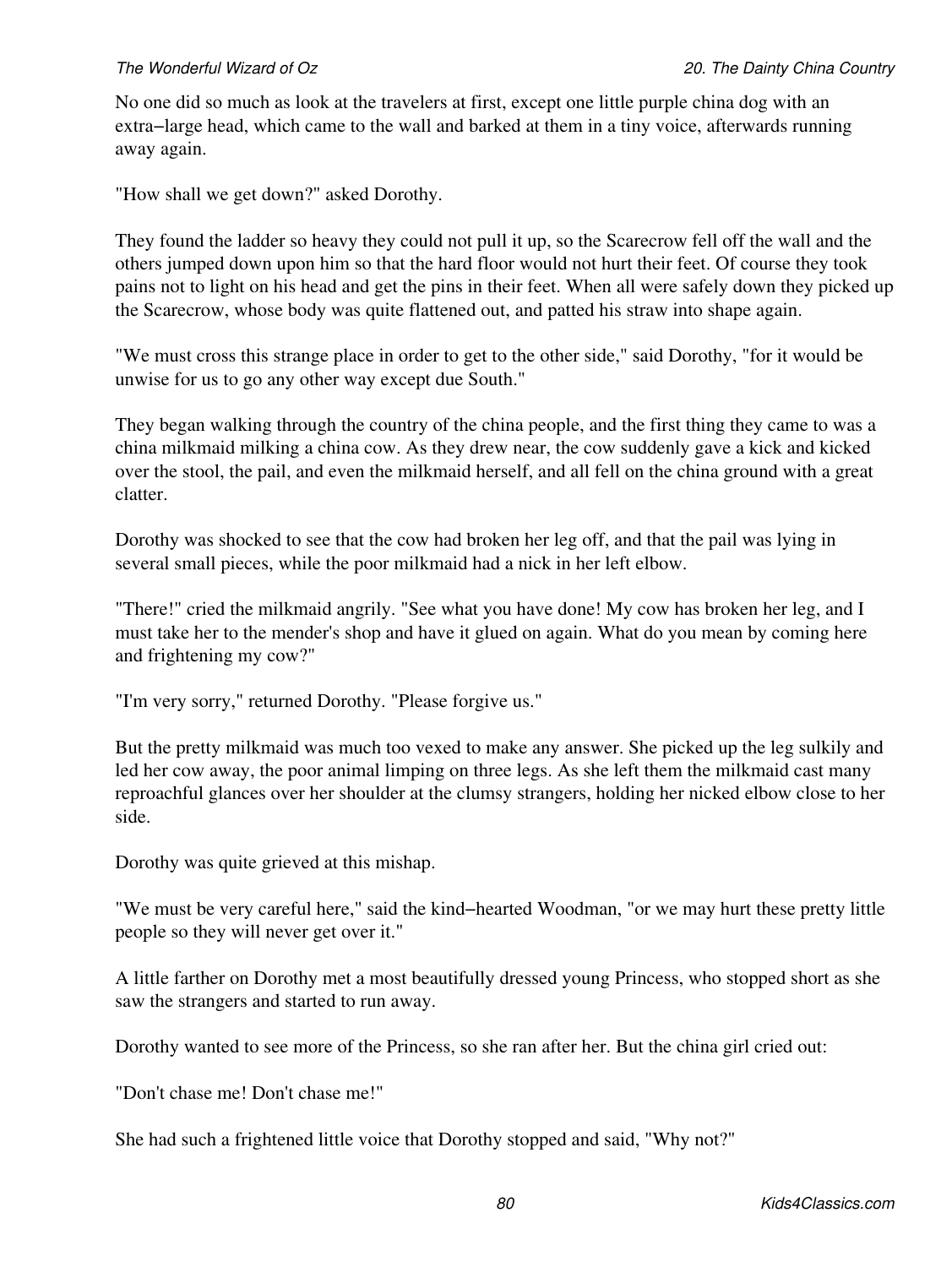"Because," answered the Princess, also stopping, a safe distance away, "if I run I may fall down and break myself."

"But could you not be mended?" asked the girl.

"Oh, yes; but one is never so pretty after being mended, you know," replied the Princess.

"I suppose not," said Dorothy.

"Now there is Mr. Joker, one of our clowns," continued the china lady, "who is always trying to stand upon his head. He has broken himself so often that he is mended in a hundred places, and doesn't look at all pretty. Here he comes now, so you can see for yourself."

Indeed, a jolly little clown came walking toward them, and Dorothy could see that in spite of his pretty clothes of red and yellow and green he was completely covered with cracks, running every which way and showing plainly that he had been mended in many places.

The Clown put his hands in his pockets, and after puffing out his cheeks and nodding his head at them saucily, he said:

> "My lady fair, Why do you stare At poor old Mr. Joker? You're quite as stiff And prim as if You'd eaten up a poker!"

"Be quiet, sir!" said the Princess. "Can't you see these are strangers, and should be treated with respect?"

"Well, that's respect, I expect," declared the Clown, and immediately stood upon his head.

"Don't mind Mr. Joker," said the Princess to Dorothy. "He is considerably cracked in his head, and that makes him foolish."

"Oh, I don't mind him a bit," said Dorothy. "But you are so beautiful," she continued, "that I am sure I could love you dearly. Won't you let me carry you back to Kansas, and stand you on Aunt Em's mantel? I could carry you in my basket."

"That would make me very unhappy," answered the china Princess. "You see, here in our country we live contentedly, and can talk and move around as we please. But whenever any of us are taken away our joints at once stiffen, and we can only stand straight and look pretty. Of course that is all that is expected of us when we are on mantels and cabinets and drawing−room tables, but our lives are much pleasanter here in our own country."

"I would not make you unhappy for all the world!" exclaimed Dorothy. "So I'll just say good−bye."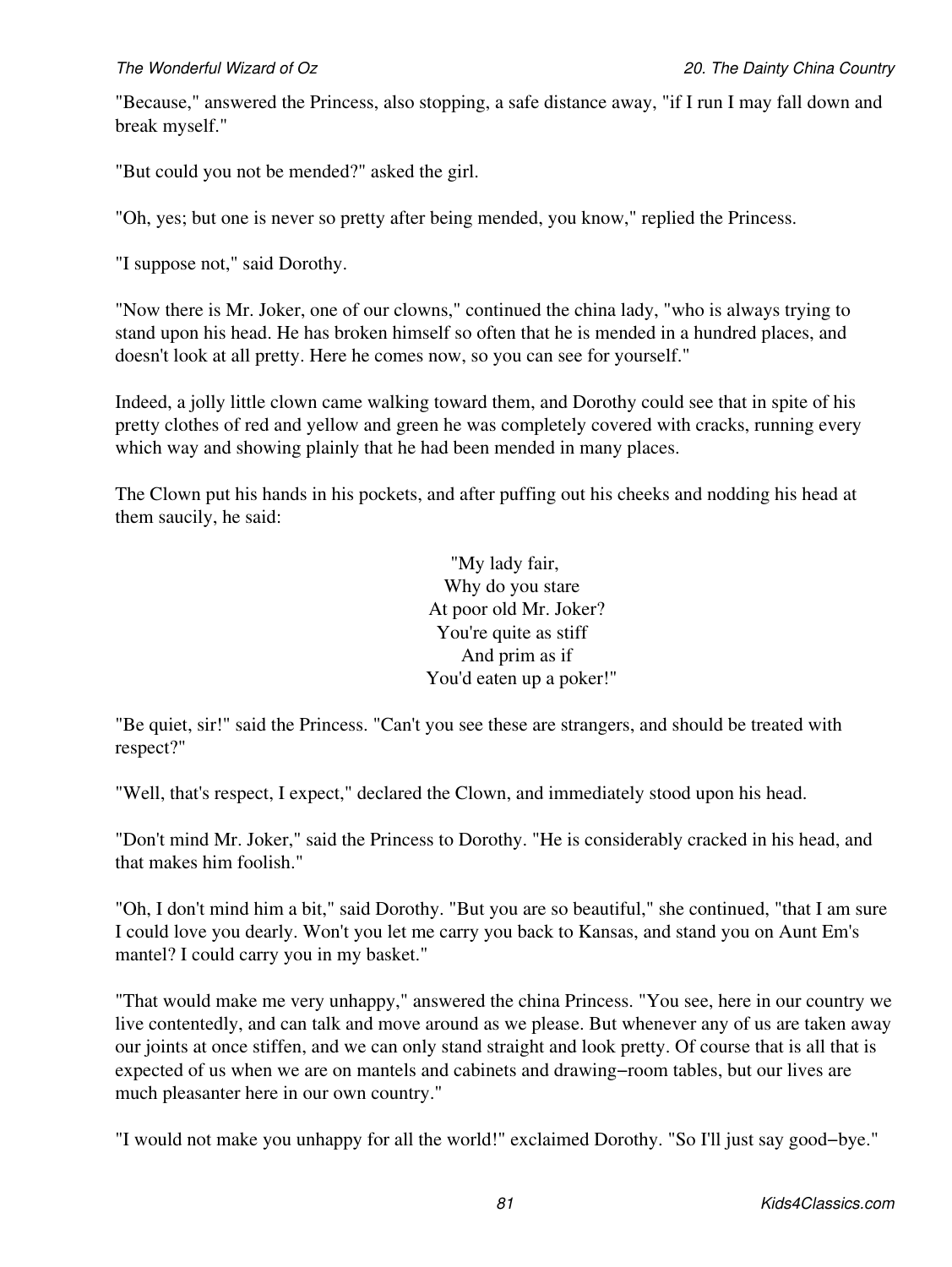"Good−bye," replied the Princess.

They walked carefully through the china country. The little animals and all the people scampered out of their way, fearing the strangers would break them, and after an hour or so the travelers reached the other side of the country and came to another china wall.

It was not so high as the first, however, and by standing upon the Lion's back they all managed to scramble to the top. Then the Lion gathered his legs under him and jumped on the wall; but just as he jumped, he upset a china church with his tail and smashed it all to pieces.

"That was too bad," said Dorothy, "but really I think we were lucky in not doing these little people more harm than breaking a cow's leg and a church. They are all so brittle!"

"They are, indeed," said the Scarecrow, "and I am thankful I am made of straw and cannot be easily damaged. There are worse things in the world than being a Scarecrow."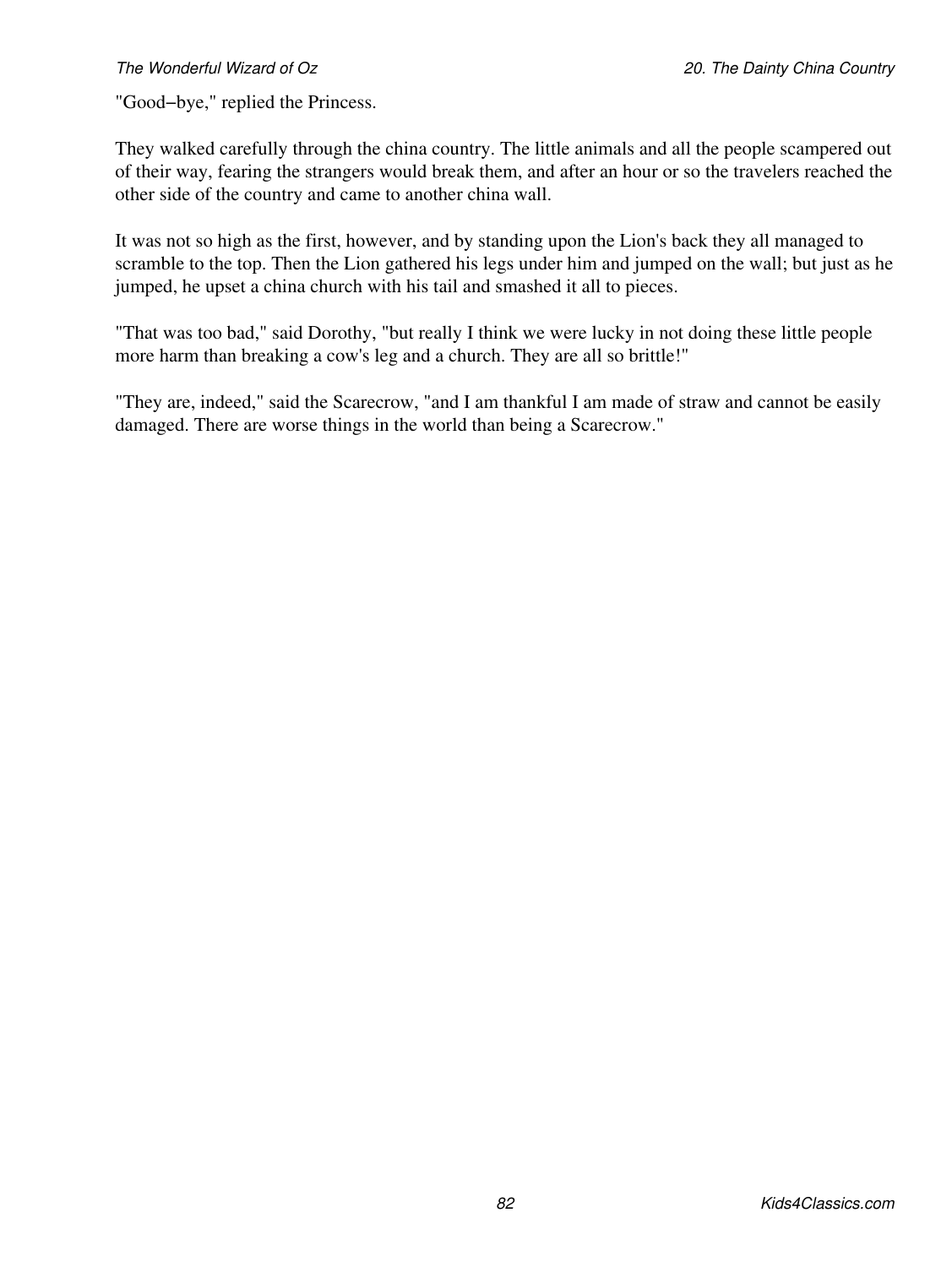### **21. The Lion Becomes the King of Beasts**

After climbing down from the china wall the travelers found themselves in a disagreeable country, full of bogs and marshes and covered with tall, rank grass. It was difficult to walk without falling into muddy holes, for the grass was so thick that it hid them from sight. However, by carefully picking their way, they got safely along until they reached solid ground. But here the country seemed wilder than ever, and after a long and tiresome walk through the underbrush they entered another forest, where the trees were bigger and older than any they had ever seen.

"This forest is perfectly delightful," declared the Lion, looking around him with joy. "Never have I seen a more beautiful place."

"It seems gloomy," said the Scarecrow.

"Not a bit of it," answered the Lion. "I should like to live here all my life. See how soft the dried leaves are under your feet and how rich and green the moss is that clings to these old trees. Surely no wild beast could wish a pleasanter home."

"Perhaps there are wild beasts in the forest now," said Dorothy.

"I suppose there are," returned the Lion, "but I do not see any of them about."

They walked through the forest until it became too dark to go any farther. Dorothy and Toto and the Lion lay down to sleep, while the Woodman and the Scarecrow kept watch over them as usual.

When morning came, they started again. Before they had gone far they heard a low rumble, as of the growling of many wild animals. Toto whimpered a little, but none of the others was frightened, and they kept along the well−trodden path until they came to an opening in the wood, in which were gathered hundreds of beasts of every variety. There were tigers and elephants and bears and wolves and foxes and all the others in the natural history, and for a moment Dorothy was afraid. But the Lion explained that the animals were holding a meeting, and he judged by their snarling and growling that they were in great trouble.

As he spoke several of the beasts caught sight of him, and at once the great assemblage hushed as if by magic. The biggest of the tigers came up to the Lion and bowed, saying:

"Welcome, O King of Beasts! You have come in good time to fight our enemy and bring peace to all the animals of the forest once more."

"What is your trouble?" asked the Lion quietly.

"We are all threatened," answered the tiger, "by a fierce enemy which has lately come into this forest. It is a most tremendous monster, like a great spider, with a body as big as an elephant and legs as long as a tree trunk. It has eight of these long legs, and as the monster crawls through the forest he seizes an animal with a leg and drags it to his mouth, where he eats it as a spider does a fly. Not one of us is safe while this fierce creature is alive, and we had called a meeting to decide how to take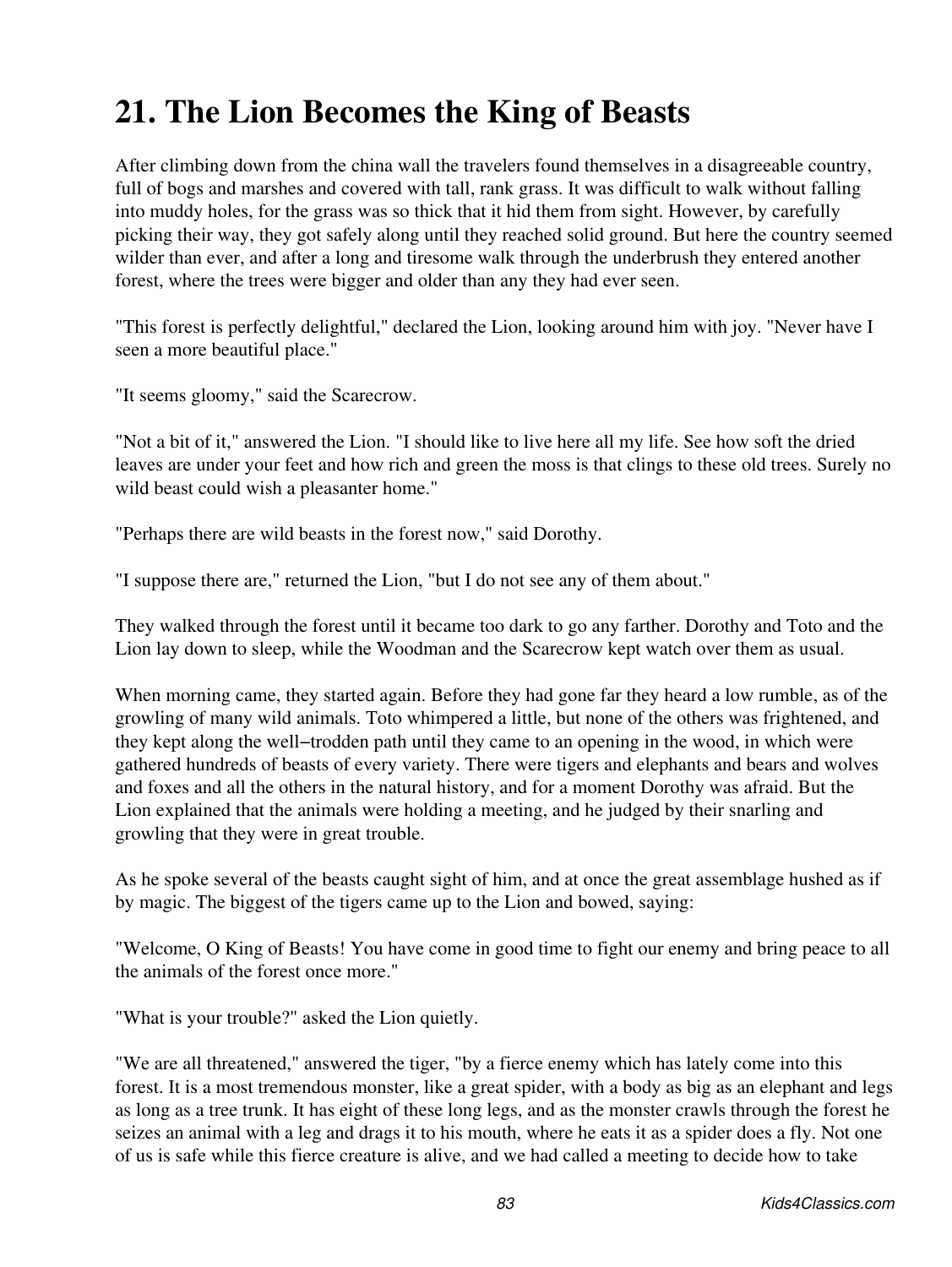care of ourselves when you came among us."

The Lion thought for a moment.

"Are there any other lions in this forest?" he asked.

"No; there were some, but the monster has eaten them all. And, besides, they were none of them nearly so large and brave as you."

"If I put an end to your enemy, will you bow down to me and obey me as King of the Forest?" inquired the Lion.

"We will do that gladly," returned the tiger; and all the other beasts roared with a mighty roar: "We will!"

"Where is this great spider of yours now?" asked the Lion.

"Yonder, among the oak trees," said the tiger, pointing with his forefoot.

"Take good care of these friends of mine," said the Lion, "and I will go at once to fight the monster."

He bade his comrades good–bye and marched proudly away to do battle with the enemy.

The great spider was lying asleep when the Lion found him, and it looked so ugly that its foe turned up his nose in disgust. Its legs were quite as long as the tiger had said, and its body covered with coarse black hair. It had a great mouth, with a row of sharp teeth a foot long; but its head was joined to the pudgy body by a neck as slender as a wasp's waist. This gave the Lion a hint of the best way to attack the creature, and as he knew it was easier to fight it asleep than awake, he gave a great spring and landed directly upon the monster's back. Then, with one blow of his heavy paw, all armed with sharp claws, he knocked the spider's head from its body. Jumping down, he watched it until the long legs stopped wiggling, when he knew it was quite dead.

The Lion went back to the opening where the beasts of the forest were waiting for him and said proudly:

"You need fear your enemy no longer."

Then the beasts bowed down to the Lion as their King, and he promised to come back and rule over them as soon as Dorothy was safely on her way to Kansas.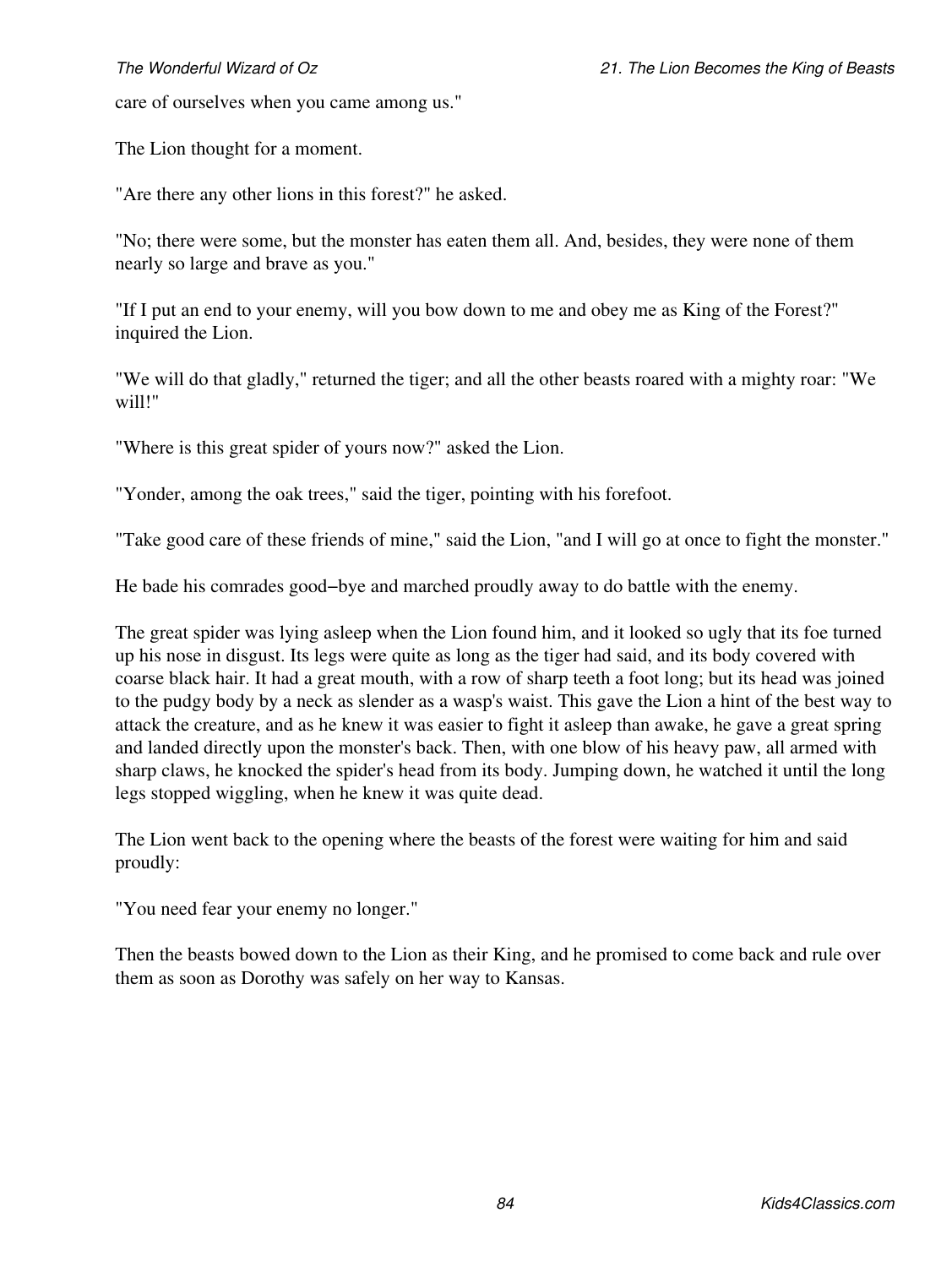### **22. The Country of the Quadlings**

The four travelers passed through the rest of the forest in safety, and when they came out from its gloom saw before them a steep hill, covered from top to bottom with great pieces of rock.

"That will be a hard climb," said the Scarecrow, "but we must get over the hill, nevertheless."

So he led the way and the others followed. They had nearly reached the first rock when they heard a rough voice cry out, "Keep back!"

"Who are you?" asked the Scarecrow.

Then a head showed itself over the rock and the same voice said, "This hill belongs to us, and we don't allow anyone to cross it."

"But we must cross it," said the Scarecrow. "We're going to the country of the Quadlings."

"But you shall not!" replied the voice, and there stepped from behind the rock the strangest man the travelers had ever seen.

He was quite short and stout and had a big head, which was flat at the top and supported by a thick neck full of wrinkles. But he had no arms at all, and, seeing this, the Scarecrow did not fear that so helpless a creature could prevent them from climbing the hill. So he said, "I'm sorry not to do as you wish, but we must pass over your hill whether you like it or not," and he walked boldly forward.

As quick as lightning the man's head shot forward and his neck stretched out until the top of the head, where it was flat, struck the Scarecrow in the middle and sent him tumbling, over and over, down the hill. Almost as quickly as it came the head went back to the body, and the man laughed harshly as he said, "It isn't as easy as you think!"

A chorus of boisterous laughter came from the other rocks, and Dorothy saw hundreds of the armless Hammer−Heads upon the hillside, one behind every rock.

The Lion became quite angry at the laughter caused by the Scarecrow's mishap, and giving a loud roar that echoed like thunder, he dashed up the hill.

Again a head shot swiftly out, and the great Lion went rolling down the hill as if he had been struck by a cannon ball.

Dorothy ran down and helped the Scarecrow to his feet, and the Lion came up to her, feeling rather bruised and sore, and said, "It is useless to fight people with shooting heads; no one can withstand them."

"What can we do, then?" she asked.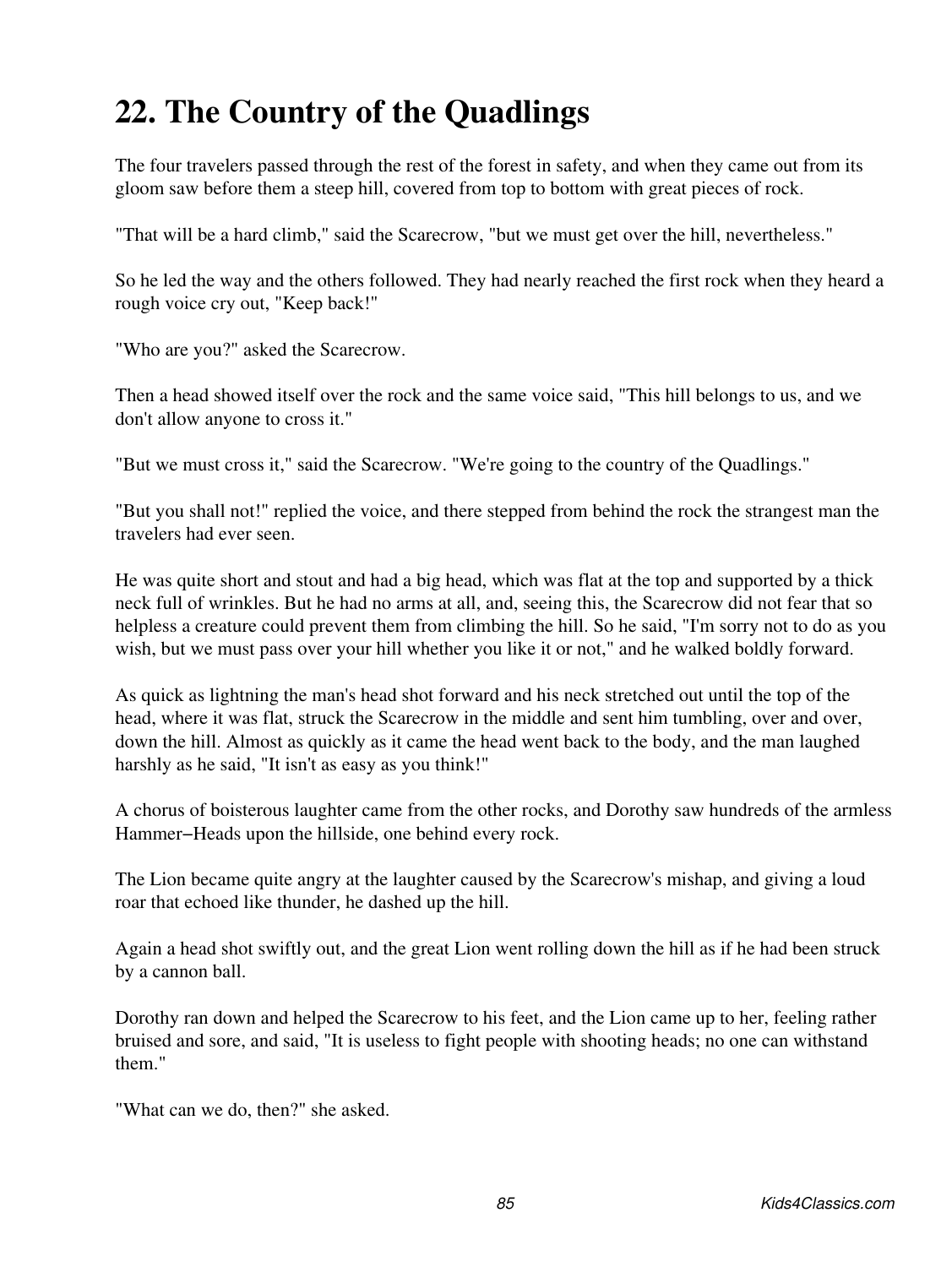"Call the Winged Monkeys," suggested the Tin Woodman. "You have still the right to command them once more."

"Very well," she answered, and putting on the Golden Cap she uttered the magic words. The Monkeys were as prompt as ever, and in a few moments the entire band stood before her.

"What are your commands?" inquired the King of the Monkeys, bowing low.

"Carry us over the hill to the country of the Quadlings," answered the girl.

"It shall be done," said the King, and at once the Winged Monkeys caught the four travelers and Toto up in their arms and flew away with them. As they passed over the hill the Hammer−Heads yelled with vexation, and shot their heads high in the air, but they could not reach the Winged Monkeys, which carried Dorothy and her comrades safely over the hill and set them down in the beautiful country of the Quadlings.

"This is the last time you can summon us," said the leader to Dorothy; "so good−bye and good luck to you."

"Good−bye, and thank you very much," returned the girl; and the Monkeys rose into the air and were out of sight in a twinkling.

The country of the Quadlings seemed rich and happy. There was field upon field of ripening grain, with well−paved roads running between, and pretty rippling brooks with strong bridges across them. The fences and houses and bridges were all painted bright red, just as they had been painted yellow in the country of the Winkies and blue in the country of the Munchkins. The Quadlings themselves, who were short and fat and looked chubby and good−natured, were dressed all in red, which showed bright against the green grass and the yellowing grain.

The Monkeys had set them down near a farmhouse, and the four travelers walked up to it and knocked at the door. It was opened by the farmer's wife, and when Dorothy asked for something to eat the woman gave them all a good dinner, with three kinds of cake and four kinds of cookies, and a bowl of milk for Toto.

"How far is it to the Castle of Glinda?" asked the child.

"It is not a great way," answered the farmer's wife. "Take the road to the South and you will soon reach it."

Thanking the good woman, they started afresh and walked by the fields and across the pretty bridges until they saw before them a very beautiful Castle. Before the gates were three young girls, dressed in handsome red uniforms trimmed with gold braid; and as Dorothy approached, one of them said to her:

"Why have you come to the South Country?"

"To see the Good Witch who rules here," she answered. "Will you take me to her?"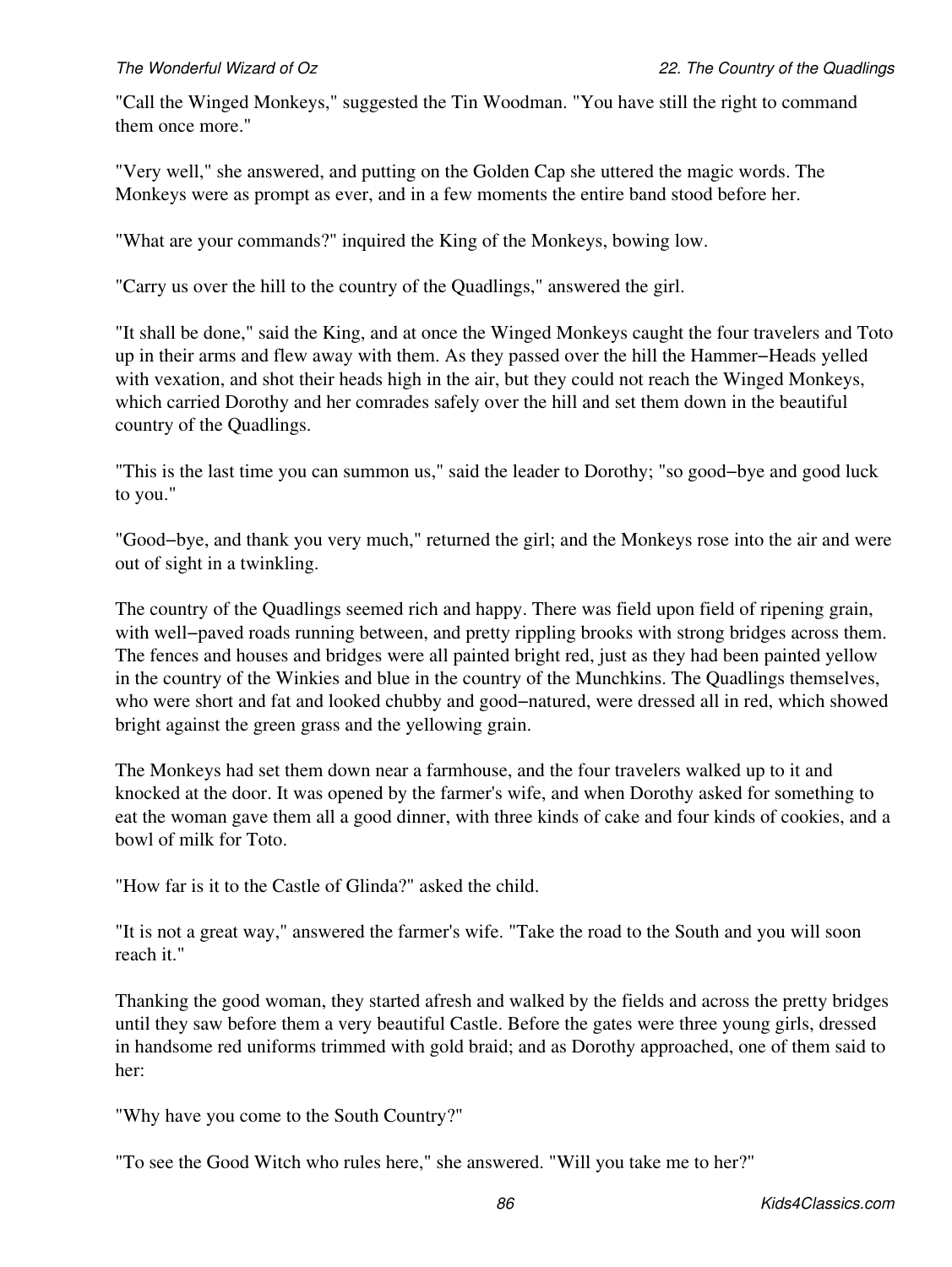"Let me have your name, and I will ask Glinda if she will receive you." They told who they were, and the girl soldier went into the Castle. After a few moments she came back to say that Dorothy and the others were to be admitted at once.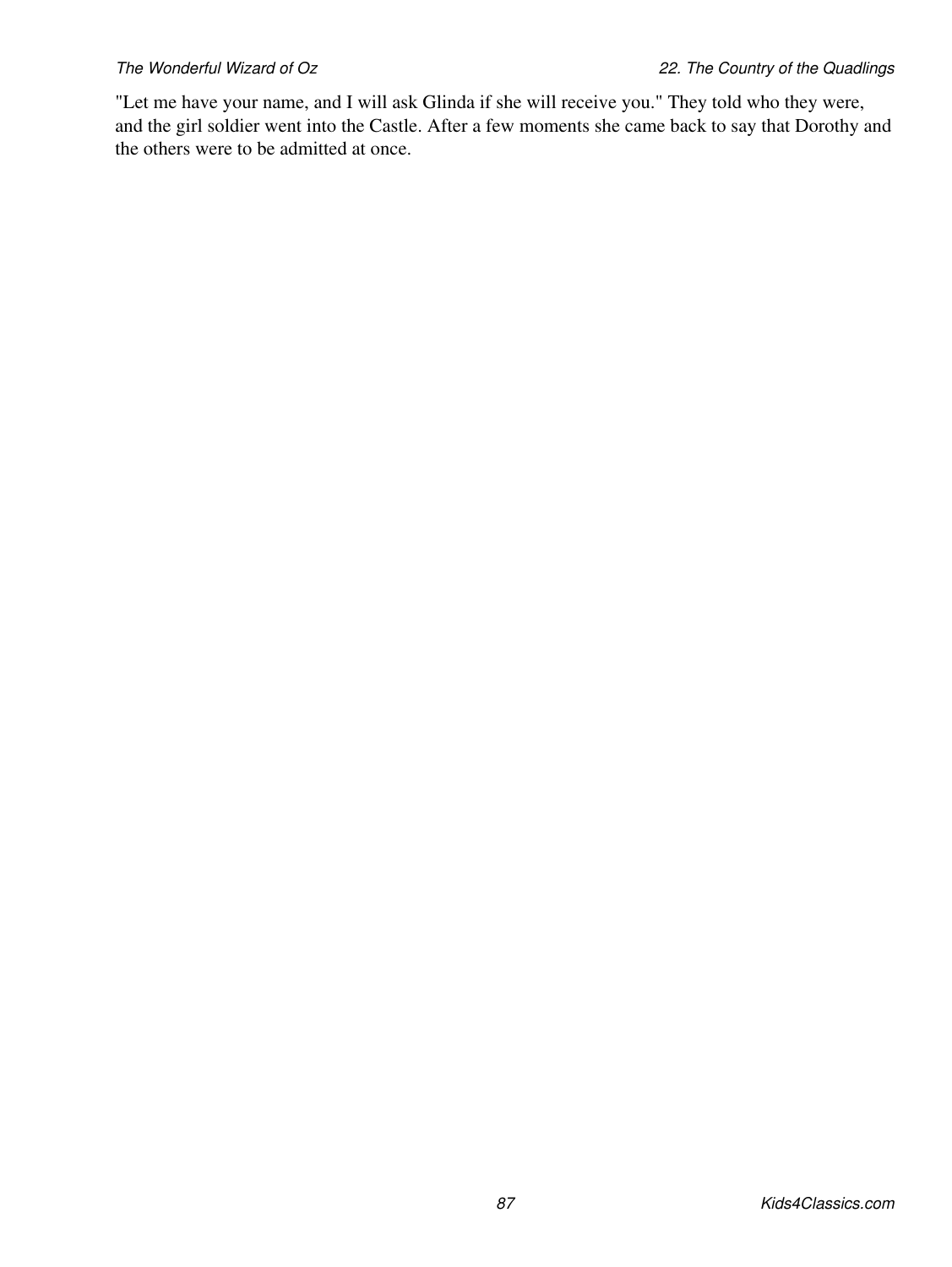## **23. Glinda The Good Witch Grants Dorothy's Wish**

Before they went to see Glinda, however, they were taken to a room of the Castle, where Dorothy washed her face and combed her hair, and the Lion shook the dust out of his mane, and the Scarecrow patted himself into his best shape, and the Woodman polished his tin and oiled his joints.

When they were all quite presentable they followed the soldier girl into a big room where the Witch Glinda sat upon a throne of rubies.

She was both beautiful and young to their eyes. Her hair was a rich red in color and fell in flowing ringlets over her shoulders. Her dress was pure white but her eyes were blue, and they looked kindly upon the little girl.

"What can I do for you, my child?" she asked.

Dorothy told the Witch all her story: how the cyclone had brought her to the Land of Oz, how she had found her companions, and of the wonderful adventures they had met with.

"My greatest wish now," she added, "is to get back to Kansas, for Aunt Em will surely think something dreadful has happened to me, and that will make her put on mourning; and unless the crops are better this year than they were last, I am sure Uncle Henry cannot afford it."

Glinda leaned forward and kissed the sweet, upturned face of the loving little girl.

"Bless your dear heart," she said, "I am sure I can tell you of a way to get back to Kansas." Then she added, "But, if I do, you must give me the Golden Cap."

"Willingly!" exclaimed Dorothy; "indeed, it is of no use to me now, and when you have it you can command the Winged Monkeys three times."

"And I think I shall need their service just those three times," answered Glinda, smiling.

Dorothy then gave her the Golden Cap, and the Witch said to the Scarecrow, "What will you do when Dorothy has left us?"

"I will return to the Emerald City," he replied, "for Oz has made me its ruler and the people like me. The only thing that worries me is how to cross the hill of the Hammer−Heads."

"By means of the Golden Cap I shall command the Winged Monkeys to carry you to the gates of the Emerald City," said Glinda, "for it would be a shame to deprive the people of so wonderful a ruler."

"Am I really wonderful?" asked the Scarecrow.

"You are unusual," replied Glinda.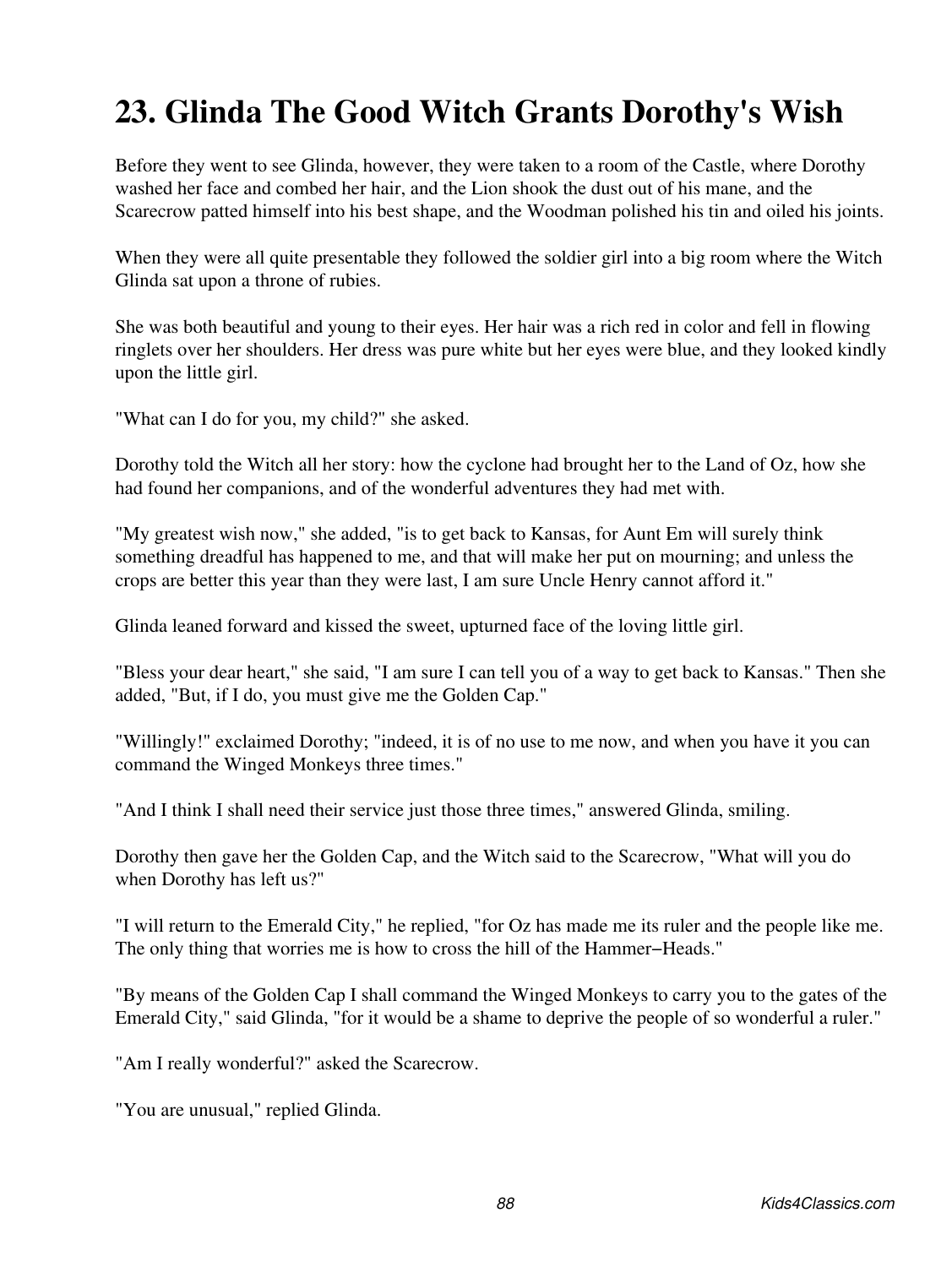Turning to the Tin Woodman, she asked, "What will become of you when Dorothy leaves this country?"

He leaned on his axe and thought a moment. Then he said, "The Winkies were very kind to me, and wanted me to rule over them after the Wicked Witch died. I am fond of the Winkies, and if I could get back again to the Country of the West, I should like nothing better than to rule over them forever."

"My second command to the Winged Monkeys," said Glinda "will be that they carry you safely to the land of the Winkies. Your brain may not be so large to look at as those of the Scarecrow, but you are really brighter than he is when you are well polished and I am sure you will rule the Winkies wisely and well."

Then the Witch looked at the big, shaggy Lion and asked, "When Dorothy has returned to her own home, what will become of you?"

"Over the hill of the Hammer−Heads," he answered, "lies a grand old forest, and all the beasts that live there have made me their King. If I could only get back to this forest, I would pass my life very happily there."

"My third command to the Winged Monkeys," said Glinda, "shall be to carry you to your forest. Then, having used up the powers of the Golden Cap, I shall give it to the King of the Monkeys, that he and his band may thereafter be free for evermore."

The Scarecrow and the Tin Woodman and the Lion now thanked the Good Witch earnestly for her kindness; and Dorothy exclaimed:

"You are certainly as good as you are beautiful! But you have not yet told me how to get back to Kansas."

"Your Silver Shoes will carry you over the desert," replied Glinda. "If you had known their power you could have gone back to your Aunt Em the very first day you came to this country."

"But then I should not have had my wonderful brains!" cried the Scarecrow. "I might have passed my whole life in the farmer's cornfield."

"And I should not have had my lovely heart," said the Tin Woodman. "I might have stood and rusted in the forest till the end of the world."

"And I should have lived a coward forever," declared the Lion, "and no beast in all the forest would have had a good word to say to me."

"This is all true," said Dorothy, "and I am glad I was of use to these good friends. But now that each of them has had what he most desired, and each is happy in having a kingdom to rule besides, I think I should like to go back to Kansas."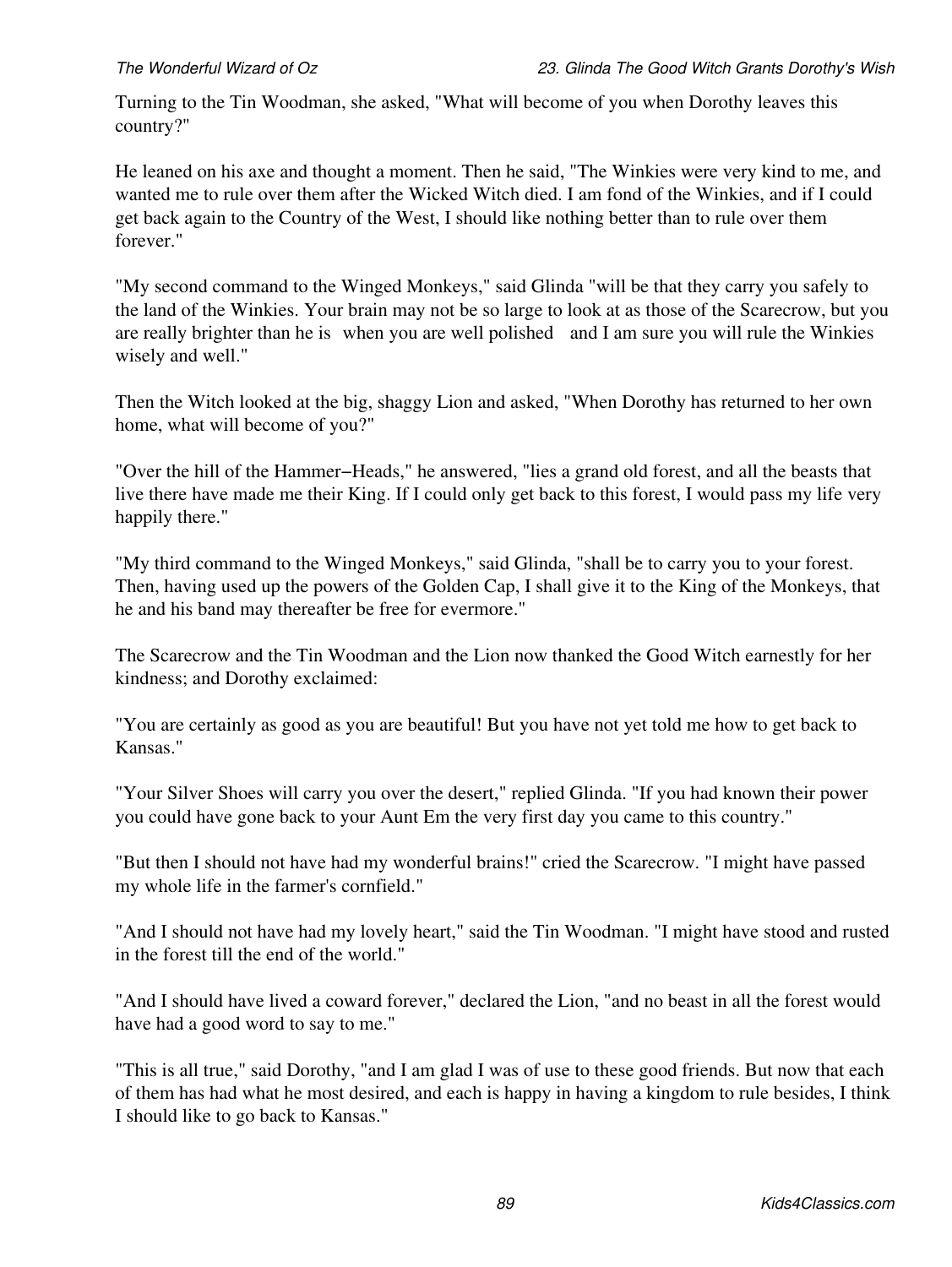"The Silver Shoes," said the Good Witch, "have wonderful powers. And one of the most curious things about them is that they can carry you to any place in the world in three steps, and each step will be made in the wink of an eye. All you have to do is to knock the heels together three times and command the shoes to carry you wherever you wish to go."

"If that is so," said the child joyfully, "I will ask them to carry me back to Kansas at once."

She threw her arms around the Lion's neck and kissed him, patting his big head tenderly. Then she kissed the Tin Woodman, who was weeping in a way most dangerous to his joints. But she hugged the soft, stuffed body of the Scarecrow in her arms instead of kissing his painted face, and found she was crying herself at this sorrowful parting from her loving comrades.

Glinda the Good stepped down from her ruby throne to give the little girl a good−bye kiss, and Dorothy thanked her for all the kindness she had shown to her friends and herself.

Dorothy now took Toto up solemnly in her arms, and having said one last good−bye she clapped the heels of her shoes together three times, saying:

"Take me home to Aunt Em!"

Instantly she was whirling through the air, so swiftly that all she could see or feel was the wind whistling past her ears.

The Silver Shoes took but three steps, and then she stopped so suddenly that she rolled over upon the grass several times before she knew where she was.

At length, however, she sat up and looked about her.

"Good gracious!" she cried.

For she was sitting on the broad Kansas prairie, and just before her was the new farmhouse Uncle Henry built after the cyclone had carried away the old one. Uncle Henry was milking the cows in the barnyard, and Toto had jumped out of her arms and was running toward the barn, barking furiously.

Dorothy stood up and found she was in her stocking−feet. For the Silver Shoes had fallen off in her flight through the air, and were lost forever in the desert.